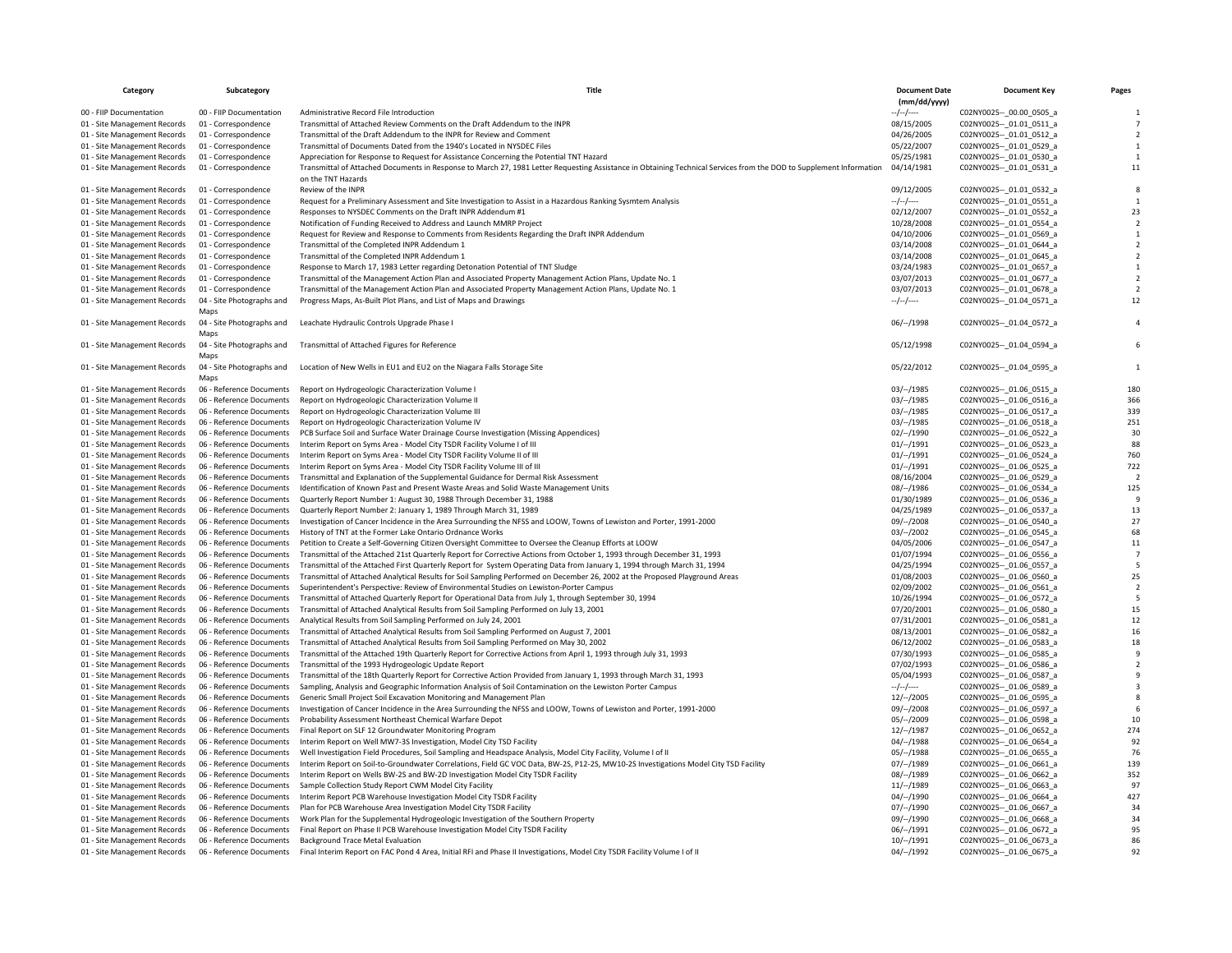| Category                     | Subcategory                              | Title                                                                                                                                              | <b>Document Date</b><br>(mm/dd/yyyy) | <b>Document Key</b>            | Pages                   |
|------------------------------|------------------------------------------|----------------------------------------------------------------------------------------------------------------------------------------------------|--------------------------------------|--------------------------------|-------------------------|
|                              |                                          | Appendix G from Final Interim Report on FAC Pond 4 Area Initial RFI and Phase II Investigations, Model City TSDR Facility, Volume II of II         |                                      |                                | 322                     |
| 01 - Site Management Records | 06 - Reference Documents                 |                                                                                                                                                    | 04/--/1992                           | C02NY0025 -- _ 01.06_0676_a    |                         |
| 01 - Site Management Records | 06 - Reference Documents                 | Final Report on RCRA Facility Investigation Summary Report Model City TSDR Facility                                                                | 01/–/1993                            | C02NY0025 -- 01.06 0678 a      | 527                     |
| 01 - Site Management Records | 06 - Reference Documents                 | Site-Wide Corrective Measures Study Model City TSD Facility Volume I of III                                                                        | 01/–/1995                            | C02NY0025 -- 01.06 0684 a      | 112                     |
| 01 - Site Management Records | 06 - Reference Documents                 | Site-Wide Corrective Measures Study Model City TSD Facility Volume II of III                                                                       | 01/–/1995                            | C02NY0025 -- _ 01.06_0685_a    | 281                     |
| 01 - Site Management Records | 06 - Reference Documents                 | Site-Wide Corrective Measures Study Model City TSD Facility Volume III of III                                                                      | 01/–/1995                            | C02NY0025 -- 01.06 0686 a      | 345                     |
| 01 - Site Management Records | 06 - Reference Documents                 | Draft Addendum to Site-Wide Corrective Measures Study and SWMU-Specific Corrective Measures Study                                                  | 07/–/1996                            | C02NY0025 -- 01.06 0689 a      | 165                     |
| 01 - Site Management Records | 06 - Reference Documents                 | Report on Second Quarter 1996 Monitoring Modern Landfill                                                                                           | 08/--/1996                           | C02NY0025 -- 01.06 0690 a      | 190                     |
| 01 - Site Management Records | 06 - Reference Documents                 | 1996 3rd Quarter Report                                                                                                                            | 11/–/1996                            | C02NY0025 -- _ 01.06_0691_a    | 229                     |
| 01 - Site Management Records | 06 - Reference Documents                 | 1996 4th Quarter Report                                                                                                                            | $-/-/1996$                           | C02NY0025 -- 01.06 0692 a      | 186                     |
| 01 - Site Management Records | 06 - Reference Documents                 | Transmittal of the Attached Initial Investigation Plan for Buried Tank and Drum Area South of the Polychlorinated Biphenyl Warehouse               | 08/30/1989                           | C02NY0025 -- 01.06 0727 a      | 13                      |
| 01 - Site Management Records | 06 - Reference Documents                 | Three Analytical Data Summary Reports for TNT Pipelines                                                                                            | 05/24/1990                           | C02NY0025 -- 01.06 0751 a      | 50                      |
| 01 - Site Management Records | 06 - Reference Documents                 | Work Order P0-05-014 Analytical Data Summary for TNT Pipelines                                                                                     | 05/30/1990                           | C02NY0025 -- 01.06 0756 a      | 22                      |
| 01 - Site Management Records | 06 - Reference Documents                 | Technical Report for Sample FB7470                                                                                                                 | 01/03/1991                           | C02NY0025 -- 01.06 0757 a      | 28                      |
| 01 - Site Management Records | 06 - Reference Documents                 | Transmittal of Attached Analytical Report for Emergency Samples                                                                                    | 11/05/1990                           | C02NY0025 -- 01.06 0759 a      | 12                      |
| 01 - Site Management Records | 06 - Reference Documents                 | Work Order P0-05-027 Analytical Data Summary                                                                                                       | 06/06/1990                           | C02NY0025 -- 01.06 0767 a      | 18                      |
| 01 - Site Management Records | 06 - Reference Documents                 | MW10-2S Investigation Plan Model City USD Facility                                                                                                 | $10/-/1987$                          | C02NY0025 -- _ 01.06_0845_a    | 56                      |
| 01 - Site Management Records | 06 - Reference Documents                 | Work Plan for Supplemental Investigation at Background Well BW02S and Piezometer P1202S, Model City Facility                                       | 06/--/1994                           | C02NY0025 -- 01.06 0851 a      | 14                      |
| 01 - Site Management Records | 06 - Reference Documents                 | Quarterly Report Interim Measures Systems Operational Data, July 1, 1995 through September 30, 1995                                                | $-/-/-$                              | C02NY0025 -- 01.06 0853 a      | $\overline{\mathbf{3}}$ |
| 01 - Site Management Records | 06 - Reference Documents                 | Guidance for Determination of Soil Cleanup Objectives and Cleanup Levels at Superfund Sites                                                        | 11/16/1992                           | C02NY0025 -- 01.06 0891 a      | 5                       |
| 01 - Site Management Records | 06 - Reference Documents                 | Recommendation to Lift Department of Health Orders to Allow Property Owners Unrestricted Use of Certain Properties near Niagara Falls Storage Site | 11/04/1993                           | C02NY0025 -- _ 01.06_0892_a    | 10                      |
| 01 - Site Management Records | 06 - Reference Documents                 | Notification of Regulated Waste Activity at CWM Chemical Services, Inc.                                                                            | 08/14/1995                           | C02NY0025 -- 01.06 0968 a      | $\overline{2}$          |
| 01 - Site Management Records | 06 - Reference Documents                 | Radon - Chopra Lee Soil Testing Playground Areas and Dirt Mound Niagara County Health Department Recommendation January/February, 2002             | 01/16/2002                           | C02NY0025 -- 01.06 0975 a      | 12                      |
| 01 - Site Management Records | 06 - Reference Documents                 | Notice of Intent to Modify State Pollutant Discharge Elimination System Permit NY0072061                                                           | 10/05/2007                           | C02NY0025 -- _ 01.06_0996_a    | $\overline{1}$          |
| 01 - Site Management Records | 06 - Reference Documents                 | Campus Soil Sampling Tests August 1987 through August 2001                                                                                         | --/--/----                           | C02NY0025 -- 01.06 1018 a      | 75                      |
| 01 - Site Management Records | 06 - Reference Documents                 | Site Inspection Report for Youngstown and Ontario Research Facilities, Rome Laboratory, Griffiss Air Force Base                                    | 08/--/1994                           | C02NY0025 -- _ 01.06_1025_a    | 373                     |
| 01 - Site Management Records | 06 - Reference Documents                 | Excerpt from My Green Flame, Chapters 9-13                                                                                                         | --/--/----                           | C02NY0025 -- 01.06 1026 a      | 52                      |
| 01 - Site Management Records | 08 - Inventory Project                   | Findings and Determination of Eligibility                                                                                                          | 07/15/1986                           | C02NY0025 -- 01.08 0501 a      | 8                       |
|                              | Reports (INPR)                           |                                                                                                                                                    |                                      |                                |                         |
| 01 - Site Management Records | 08 - Inventory Project<br>Reports (INPR) | Proposed Property Addition is Part of the Original Property Described in the January 1988 INPR                                                     | 10/23/2006                           | C02NY0025 -- 01.08 0502_a      |                         |
| 01 - Site Management Records | 08 - Inventory Project<br>Reports (INPR) | New York District Requesting Review and Approval of Revised Findings and Determination of Eligibility                                              | 07/18/2006                           | C02NY0025 -- _ 01.08 _ 0503 _a |                         |
| 01 - Site Management Records | 08 - Inventory Project<br>Reports (INPR) | Buffalo District Forwarding Revised Findings and Determination of Eligibility for Approval                                                         | $-/-/-$                              | C02NY0025 -- 01.08 0504 a      |                         |
| 01 - Site Management Records | 08 - Inventory Project<br>Reports (INPR) | Revised Worksheet B-3 Inventory Project Report (INPR) Checklist                                                                                    | $-/-/-$                              | C02NY0025 -- 01.08 0506 a      | 10                      |
| 01 - Site Management Records | 08 - Inventory Project<br>Reports (INPR) | Amended Site Survey Summary Sheet                                                                                                                  | 03/23/2007                           | C02NY0025 -- _ 01.08_0507_a    | 58                      |
| 01 - Site Management Records | 08 - Inventory Project                   | <b>BD/DR Project Summary Sheet</b>                                                                                                                 | 02/23/2007                           | C02NY0025 -- 01.08 0508 a      | 19                      |
| 01 - Site Management Records | Reports (INPR)<br>08 - Inventory Project | CON/HTRW Project Summary Sheet                                                                                                                     | 02/23/2007                           | C02NY0025 -- 01.08 0509 a      | 20                      |
| 01 - Site Management Records | Reports (INPR)<br>08 - Inventory Project | <b>MMRP Project Summary Sheet</b>                                                                                                                  | 03/23/2007                           | C02NY0025 -- 01.08 0510 a      | 13                      |
|                              | Reports (INPR)                           |                                                                                                                                                    |                                      |                                |                         |
| 01 - Site Management Records | 08 - Inventory Project<br>Reports (INPR) | PRP/HTRW Project Summary Sheet                                                                                                                     | 02/23/2007                           | C02NY0025 -- _ 01.08_0511_a    | 15                      |
| 01 - Site Management Records | 08 - Inventory Project<br>Reports (INPR) | Headquarters Approving the Findings and Determination of Eligibility and Authorizing Funds for an RI/FS                                            | 01/28/1987                           | C02NY0025 -- 01.08 0516 a      |                         |
| 01 - Site Management Records | 08 - Inventory Project<br>Reports (INPR) | Missouri River Division Forwarding Approval of Findings and Determination of Eligibility                                                           | 02/18/1987                           | C02NY0025 -- 01.08 0517_a      |                         |
| 01 - Site Management Records | 08 - Inventory Project<br>Reports (INPR) | Headquarters Recommendation and Subsequent Approval of the Findings and Determination of Eligibility                                               | 10/30/1986                           | C02NY0025 -- _ 01.08_0518_a    |                         |
| 01 - Site Management Records | 08 - Inventory Project<br>Reports (INPR) | New York District Forwarding Recommendation of PRP/HTRW, CON/HTRW, and Two MMRP Projects                                                           | 10/15/2007                           | C02NY0025 -- 01.08 0519 a      |                         |
| 01 - Site Management Records | 08 - Inventory Project<br>Reports (INPR) | North Atlantic Division Approving the PRP/HTRW, CON/HTRW, and Two MMRP Projects                                                                    | 03/03/2008                           | C02NY0025 -- 01.08 0520 a      |                         |
| 01 - Site Management Records | 08 - Inventory Project<br>Reports (INPR) | Transmittal of INPR Addendum #1 for Review, Concurrence, and Recommendation to the Division for Approval                                           | $-/-/-$                              | C02NY0025 -- 01.08 0523 a      |                         |
| 01 - Site Management Records | 08 - Inventory Project<br>Reports (INPR) | Executive Summary for the INPR                                                                                                                     | $-\frac{1}{2}$                       | C02NY0025 -- _ 01.08_0533_a    |                         |
| 01 - Site Management Records | 08 - Inventory Project<br>Reports (INPR) | Headquarters Recommending 00 HTRW Project                                                                                                          | 07/16/1986                           | C02NY0025 -- 01.08 0534 a      |                         |
| 01 - Site Management Records | 08 - Inventory Project<br>Reports (INPR) | INPR Addendum No. 2 Packet                                                                                                                         | 12/19/2012                           | C02NY0025 -- 01.08 0536 a      | 53                      |
| 01 - Site Management Records | 08 - Inventory Project<br>Reports (INPR) | Notification of Review and Approval Recommendation of INPR Addendum                                                                                | 06/20/2012                           | C02NY0025 -- _ 01.08_0537_a    |                         |
| 01 - Site Management Records | 08 - Inventory Project<br>Reports (INPR) | Transmittal of Attached Addendum 1 and Recommendation to Approve the Revised 00, 01, 02, and 04 and Proposed 10, 11, and 12 Projects               | 06/21/2012                           | C02NY0025 -- 01.08 0538 a      | 51                      |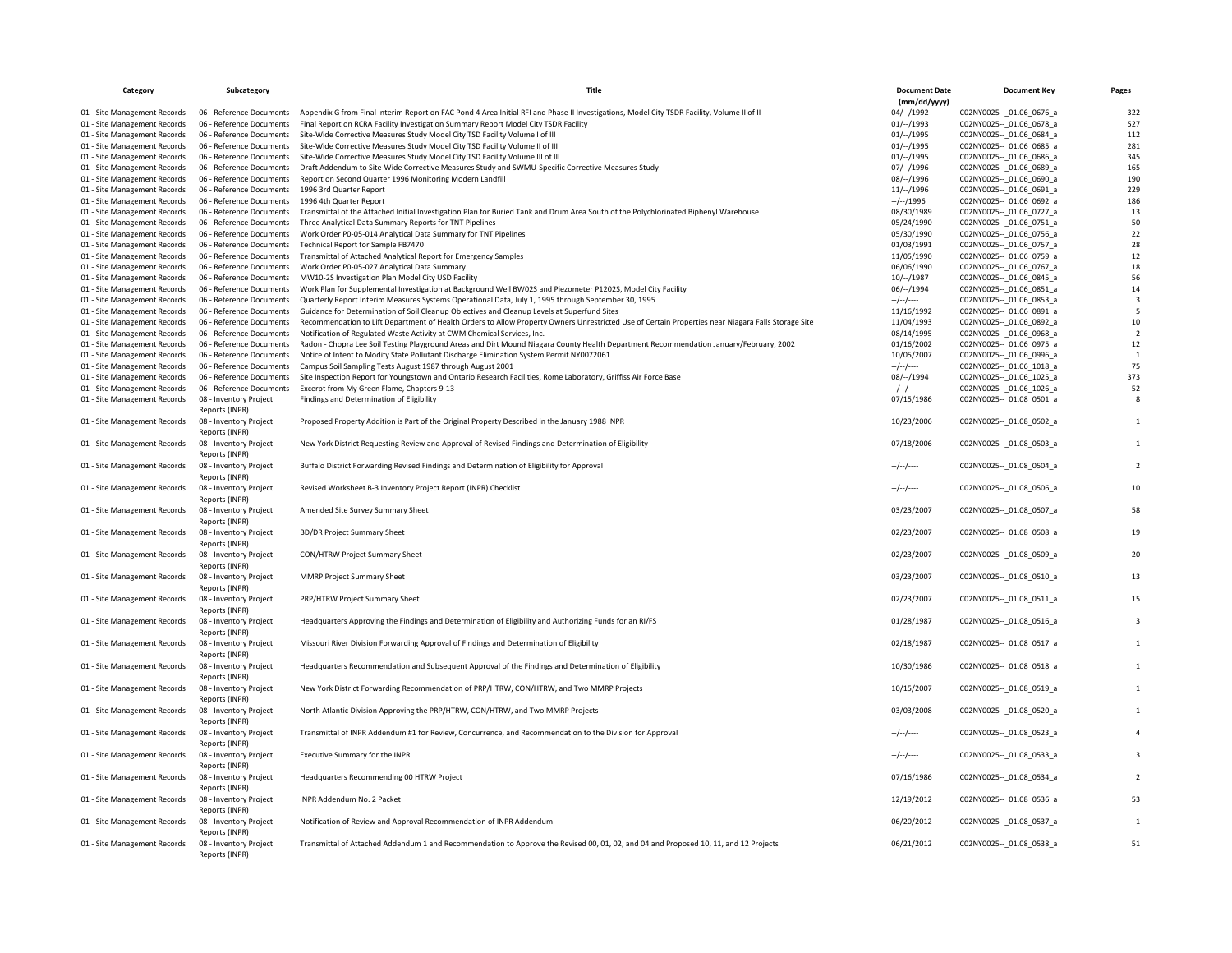| Category                                                        | Subcategory                                                                                                                                                                                                | Title                                                                                                                                                                                              | <b>Document Date</b><br>(mm/dd/yyyy) | <b>Document Key</b>                                        | Pages                         |
|-----------------------------------------------------------------|------------------------------------------------------------------------------------------------------------------------------------------------------------------------------------------------------------|----------------------------------------------------------------------------------------------------------------------------------------------------------------------------------------------------|--------------------------------------|------------------------------------------------------------|-------------------------------|
| 01 - Site Management Records                                    | 09 - Abbreviated PAs (APA), Preliminary Assessment<br><b>Preliminary Assessments</b><br>(PA), and Site Inspection (SI)<br>Reports [and any other<br>report done prior to RI, FS,                           |                                                                                                                                                                                                    | $03/-/2007$                          | C02NY0025 -- 01.09 0500 a                                  | 24                            |
|                                                                 | PP, DD, and removal or<br>remedial activities]                                                                                                                                                             |                                                                                                                                                                                                    |                                      |                                                            |                               |
| 01 - Site Management Records                                    | 16 - Project Management<br>Plans (PMP) and Associated<br>Documents                                                                                                                                         | Final Management Action Plan Update 1.2 2013 (Redacted)                                                                                                                                            | $02/-/2013$                          | C02NY0025 -- 01.16 0508 a                                  | 2341                          |
| 01 - Site Management Records                                    | 16 - Project Management<br>Plans (PMP) and Associated                                                                                                                                                      | Final Management Action Plan Update 2.1_2015                                                                                                                                                       | $05/-/2015$                          | C02NY0025 -- 01.16 0509 a                                  | 1193                          |
| 02 - Removal Response Records                                   | Documents<br>01 - Correspondence                                                                                                                                                                           | Notification of Review of Analytical Data and Excavation Materials are Classified as Non-Hazardous                                                                                                 | 04/09/1992                           | C02NY0025 -- 02.01 0502_a                                  | $\mathbf{1}$                  |
| 02 - Removal Response Records                                   | 01 - Correspondence                                                                                                                                                                                        | Transmittal of Analytical Results from Sampling at the CWM Model City Facility and Request for Disposal Approval                                                                                   | 03/20/1992                           | C02NY0025 -- 02.01 0504 a                                  | $\overline{2}$                |
| 02 - Removal Response Records<br>02 - Removal Response Records  | 01 - Correspondence<br>Tank or Other Removal<br>Workplans, Tank or Other<br><b>Removal Design Documents</b><br>(CON/HTRW), UFP-QAPPs,<br>Site Safety & Health Plans,<br>Progress Reports, Sampling         | Comments on the Draft EE/CA Report<br>04 - Corrective Action Plans, Final Asbestos Containing Material Removal Work Plan Addendum for Phase IV Remedial Investigation/Feasibility Study (Redacted) | 12/30/1994<br>06/--/2009             | C02NY0025 -- _ 02.01_0542_a<br>C02NY0025 -- _ 02.04_0501_a | $\overline{\mathbf{3}}$<br>41 |
|                                                                 | and Analysis Data and Plans                                                                                                                                                                                |                                                                                                                                                                                                    |                                      |                                                            |                               |
| 02 - Removal Response Records                                   | Tank or Other Removal<br>Workplans, Tank or Other<br><b>Removal Design Documents</b><br>(CON/HTRW), UFP-QAPPs,<br>Site Safety & Health Plans,<br>Progress Reports, Sampling<br>and Analysis Data and Plans | 04 - Corrective Action Plans, Final Work Plan for Removal Action                                                                                                                                   | 11/–/1991                            | C02NY0025 -- _ 02.04_0502_a                                | 102                           |
| 02 - Removal Response Records                                   |                                                                                                                                                                                                            | 04 - Corrective Action Plans, Work Plan for Asbestos Containing Material Removal (Redacted)                                                                                                        | 05/–/2000                            | C02NY0025 -- 02.04 0503 a                                  | 276                           |
|                                                                 | Tank or Other Removal<br>Workplans, Tank or Other<br><b>Removal Design Documents</b><br>(CON/HTRW), UFP-QAPPs,<br>Site Safety & Health Plans,<br>Progress Reports, Sampling<br>and Analysis Data and Plans |                                                                                                                                                                                                    |                                      |                                                            |                               |
| 02 - Removal Response Records                                   |                                                                                                                                                                                                            | 04 - Corrective Action Plans, Removal Action Final Work Plan                                                                                                                                       | 11/–/1991                            | C02NY0025 -- _ 02.04_0510_a                                | 100                           |
|                                                                 | Tank or Other Removal<br>Workplans, Tank or Other<br><b>Removal Design Documents</b><br>(CON/HTRW), UFP-QAPPs,<br>Site Safety & Health Plans,<br>Progress Reports, Sampling<br>and Analysis Data and Plans |                                                                                                                                                                                                    |                                      |                                                            |                               |
| 02 - Removal Response Records                                   | 13 - Removal Response<br>Reports, Tank Closure<br>Reports/Removal Action                                                                                                                                   | Removal Action Final Report                                                                                                                                                                        | 06/–/1992                            | C02NY0025 -- 02.13 0500 a                                  | 781                           |
| 03 - Remedial Investigation (RI)                                | Reports<br>01 - Correspondence                                                                                                                                                                             | Review Comments on Project Work Plan                                                                                                                                                               | 04/07/1988                           | C02NY0025 -- 03.01 0514 a                                  | 12                            |
| Records                                                         |                                                                                                                                                                                                            |                                                                                                                                                                                                    |                                      |                                                            |                               |
| 03 - Remedial Investigation (RI)<br>Records                     | 01 - Correspondence                                                                                                                                                                                        | Review Comments for RI/FS Report                                                                                                                                                                   | 12/09/1988                           | C02NY0025 -- 03.01 0535_a                                  | 3                             |
| 03 - Remedial Investigation (RI)<br>Records                     | 01 - Correspondence                                                                                                                                                                                        | Submittal of Attached Internal EPA Correspondence Regarding RCRA Hazards for Preparation of a Feasibility Study                                                                                    | 02/16/1989                           | C02NY0025 -- 03.01 0540 a                                  | 12                            |
| 03 - Remedial Investigation (RI)                                | 01 - Correspondence                                                                                                                                                                                        | Submittal of Draft Scope of Work for Additional Field Investigations for Review and Comment                                                                                                        | 04/10/1989                           | C02NY0025 -- 03.01 0542 a                                  | $\mathbf{1}$                  |
| Records<br>03 - Remedial Investigation (RI)<br>Records          | 01 - Correspondence                                                                                                                                                                                        | Review Comments for Draft Scope of Work for Additional Field Investigations                                                                                                                        | 04/21/1989                           | C02NY0025 -- _ 03.01_0544_a                                | $\sqrt{2}$                    |
| 03 - Remedial Investigation (RI) 01 - Correspondence<br>Records |                                                                                                                                                                                                            | Review Comments on Draft Scope of Work for the Investigative Work Plan                                                                                                                             | 05/18/1989                           | C02NY0025 -- 03.01 0545 a                                  | $\overline{\mathbf{3}}$       |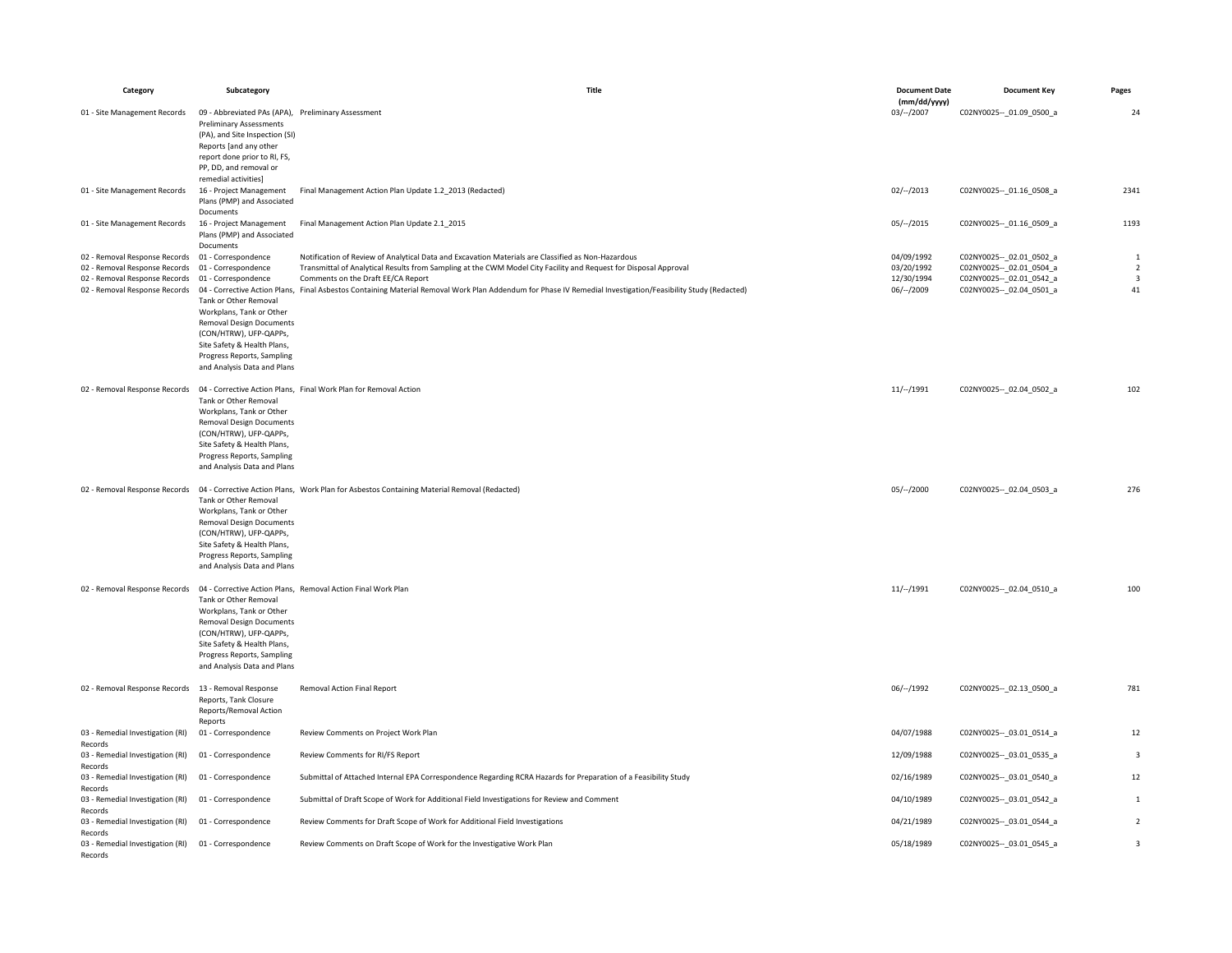| Category                                    | Subcategory         | <b>Title</b>                                                                                                                             | <b>Document Date</b>       | <b>Document Key</b>         | Pages |
|---------------------------------------------|---------------------|------------------------------------------------------------------------------------------------------------------------------------------|----------------------------|-----------------------------|-------|
| 03 - Remedial Investigation (RI)<br>Records | 01 - Correspondence | Responses to Comments for the Draft Addendum to the Work Plan for the Phase I Remedial Investigation for Phase II Remedial Investigation | (mm/dd/yyyy)<br>03/20/2000 | C02NY0025 -- 03.01 0555 a   | 13    |
| 03 - Remedial Investigation (RI)<br>Records | 01 - Correspondence | Review Comments for the PD-7 Supplement to Draft Remedial Investigation Report                                                           | 04/30/1990                 | C02NY0025 -- 03.01 0556 a   |       |
| 03 - Remedial Investigation (RI)<br>Records | 01 - Correspondence | Submittal of the Final Scope of Work for Phase III Remedial Investigation                                                                | 06/27/2002                 | C02NY0025 -- 03.01 0563 a   |       |
| 03 - Remedial Investigation (RI)<br>Records | 01 - Correspondence | Review Comments for the Human Health Screening Level Risk Assessment Work Plan                                                           | 06/18/2003                 | C02NY0025 -- 03.01 0564_a   |       |
| 03 - Remedial Investigation (RI)<br>Records | 01 - Correspondence | Approval of Small Bermed Clearing Supplemental Investigation Supplemental Report                                                         | 06/02/2004                 | C02NY0025 -- 03.01 0565_a   |       |
| 03 - Remedial Investigation (RI)<br>Records | 01 - Correspondence | Attached Email from State Regarding Exemption of Activities with Radiological Issues (with copy sent to stakeholder)                     | 05/09/2006                 | C02NY0025 -- 03.01 0567 a   |       |
| 03 - Remedial Investigation (RI)<br>Records | 01 - Correspondence | Final Responses to Regulator Comments for Sitewide RI/FS Phase I Draft Report                                                            | 07/--/1999                 | C02NY0025 -- 03.01 0568_a   |       |
| 03 - Remedial Investigation (RI)<br>Records | 01 - Correspondence | Responses to NYSDEC Comments for Sitewide RI/FS Phase II Draft Report                                                                    | $-$ / $-$ /----            | C02NY0025 -- 03.01 0569_a   |       |
| 03 - Remedial Investigation (RI)<br>Records | 01 - Correspondence | Confirmation of Meeting Scheduled May 23, 1991 with Attached Agenda                                                                      | 05/13/1991                 | C02NY0025 -- 03.01 0570 a   |       |
| 03 - Remedial Investigation (RI)<br>Records | 01 - Correspondence | Use of the TAGM as a Screening Criteria to Establish Areas Requiring Further Investigation in Areas A and B                              | 05/04/1999                 | C02NY0025 -- 03.01 0575 a   |       |
| 03 - Remedial Investigation (RI)<br>Records | 01 - Correspondence | USACE Response to NYSDEC Comments on the Draft Addendum 1 to the INPR Findings and Determination of Eligibility                          | 03/27/2006                 | C02NY0025 -- _ 03.01_0578_a |       |
| 03 - Remedial Investigation (RI)<br>Records | 01 - Correspondence | Opposition to Perform Field Work for Phase I RI Until Work Plan Has Been Finalized and Public Meeting Held                               | 05/04/1998                 | C02NY0025 -- 03.01 0583 a   |       |
| 03 - Remedial Investigation (RI)<br>Records | 01 - Correspondence | Opposition to Further Delays of the Interim Removal Action for the Phase I RI                                                            | 04/30/1998                 | C02NY0025 -- 03.01 0585 a   |       |
| 03 - Remedial Investigation (RI)<br>Records | 01 - Correspondence | Review Comments on the Work Plan for Phase I RI                                                                                          | 05/05/1998                 | C02NY0025 -- 03.01 0590 a   |       |
| 03 - Remedial Investigation (RI)<br>Records | 01 - Correspondence | Approval and Review Comments for the Draft Addendum to the Work Plan for the Phase I RI for Phase II RI with Attached USACE Responses    | 06/05/2000                 | C02NY0025 -- _ 03.01_0599_a |       |
| 03 - Remedial Investigation (RI)<br>Records | 01 - Correspondence | Transmittal of the Final Phase II Remedial Investigation Work Plan                                                                       | 06/06/2000                 | C02NY0025 -- _ 03.01_0601_a |       |
| 03 - Remedial Investigation (RI)<br>Records | 01 - Correspondence | Transmittal of the Final Phase II Remedial Investigation Work Plan                                                                       | 06/06/2000                 | C02NY0025 -- 03.01 0602 a   |       |
| 03 - Remedial Investigation (RI)<br>Records | 01 - Correspondence | Transmittal of the Final Phase II Remedial Investigation Work Plan                                                                       | 06/06/2000                 | C02NY0025 -- 03.01 0603 a   |       |
| 03 - Remedial Investigation (RI)<br>Records | 01 - Correspondence | Summary of Issues and Status for the Various Projects at LOOW                                                                            | 07/14/2000                 | C02NY0025 -- 03.01 0605 a   |       |
| 03 - Remedial Investigation (RI)<br>Records | 01 - Correspondence | Approval of Application No. M00-1390 to Dispose Waste from Clean Up of Demolition Site                                                   | 09/05/2000                 | C02NY0025 -- _ 03.01_0619_a |       |
| 03 - Remedial Investigation (RI)<br>Records | 01 - Correspondence | Transmittal of the Addendums to the Phase II RI/FS Work Plans                                                                            | 09/27/2000                 | C02NY0025 -- 03.01 0623 a   |       |
| 03 - Remedial Investigation (RI)<br>Records | 01 - Correspondence | Receipt of RAB Member Mailing List and Attached Permission Letter to Post Contact Information on Website                                 | 09/13/2000                 | C02NY0025 -- 03.01 0624 a   |       |
| 03 - Remedial Investigation (RI)<br>Records | 01 - Correspondence | Transmittal of the Addendums to the Phase II RI/FS Work Plans                                                                            | 09/27/2000                 | C02NY0025 -- _ 03.01_0625_a |       |
| 03 - Remedial Investigation (RI)<br>Records | 01 - Correspondence | Transmittal of the Addendum to the Phase II RI/FS Work Plans                                                                             | 10/06/2000                 | C02NY0025 -- 03.01 0626 a   |       |
| 03 - Remedial Investigation (RI)<br>Records | 01 - Correspondence | Transmittal of the Addendum to the Phase II RI/FS Work Plans                                                                             | 10/06/2000                 | C02NY0025 -- _ 03.01_0627_a |       |
| 03 - Remedial Investigation (RI)<br>Records | 01 - Correspondence | Transmittal and Summary of Attached Information Pertaining to the Knolls Atomic Power Laboratory (KAPL) Radioactive Waste Stored at LOOW | 08/10/2005                 | C02NY0025 -- 03.01 0631 a   |       |
| 03 - Remedial Investigation (RI)<br>Records | 01 - Correspondence | Comments on the Draft Addendum to the Work Plan for the Phase I RI for Phase II RI                                                       | 03/20/2000                 | C02NY0025 -- 03.01 0633 a   |       |
| 03 - Remedial Investigation (RI)<br>Records | 01 - Correspondence | Transmittal of Attached Draft Media Plan and Members List (Redacted)                                                                     | 04/28/2005                 | C02NY0025 -- 03.01 0634 a   |       |
| 03 - Remedial Investigation (RI)<br>Records | 01 - Correspondence | Receipt and Response to the March 29, 2006 Public Notice Regarding CWM's Application to Add a New Landfill                               | 04/24/2006                 | C02NY0025 -- 03.01 0635_a   |       |
| 03 - Remedial Investigation (RI)<br>Records | 01 - Correspondence | Transmittal of Various Work Plan Addendums for Review                                                                                    | 06/17/2005                 | C02NY0025 -- 03.01 0640 a   |       |
| 03 - Remedial Investigation (RI)<br>Records | 01 - Correspondence | Discussion Regarding Screening Level Ecological Risk Assessment for LOOW and NFSS Sites                                                  | 10/07/2004                 | C02NY0025 -- 03.01 0641 a   |       |
| 03 - Remedial Investigation (RI)<br>Records | 01 - Correspondence | Receipt of the Draft Final Ecological Risk Assessment Work Plan for Review and Comment                                                   | 04/23/2004                 | C02NY0025 -- 03.01 0642 a   |       |
| 03 - Remedial Investigation (RI)<br>Records | 01 - Correspondence | Concerns with the Pace of Remedial Efforts and Availability of Funds for the LOOW and NFSS Projects                                      | 08/04/2005                 | C02NY0025 -- 03.01 0643 a   |       |
| 03 - Remedial Investigation (RI)<br>Records | 01 - Correspondence | Response to August 4, 2005 Letter Addressing Concerns and Clarifying Roles and Responsibilities                                          | 09/23/2005                 | C02NY0025 -- 03.01 0644 a   |       |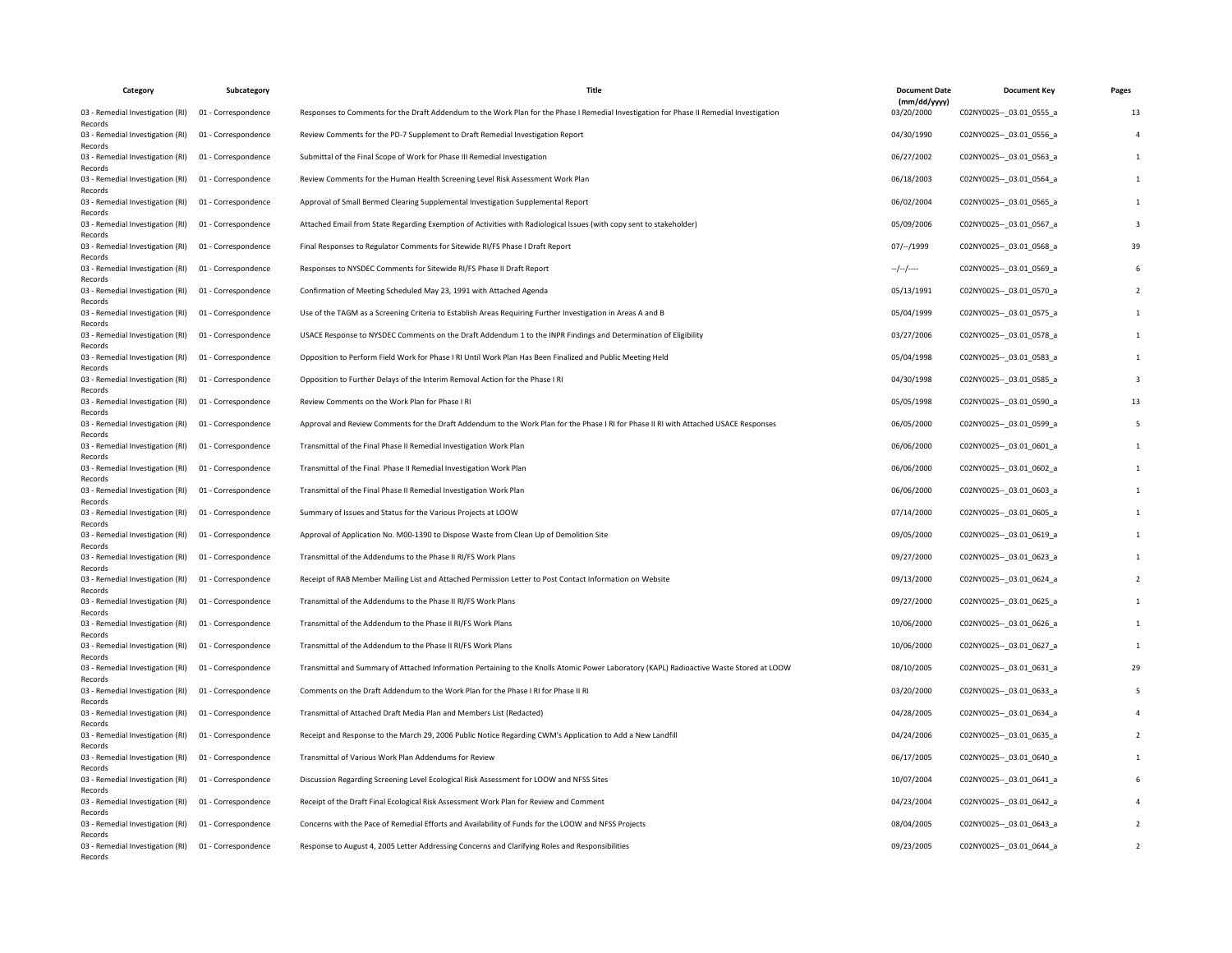| Category                                    | Subcategory         | <b>Title</b>                                                                                                                                                                                     | <b>Document Date</b>       | <b>Document Key</b>         | Pages |
|---------------------------------------------|---------------------|--------------------------------------------------------------------------------------------------------------------------------------------------------------------------------------------------|----------------------------|-----------------------------|-------|
| 03 - Remedial Investigation (RI)<br>Records | 01 - Correspondence | Transmittal and Comments of Attached Original and Supplemental Order for the Somerset Group Property                                                                                             | (mm/dd/yyyy)<br>09/03/1998 | C02NY0025 -- 03.01 0651 a   |       |
| 03 - Remedial Investigation (RI)<br>Records | 01 - Correspondence | Request for Orders or Restrictions for the Somerset Group Property                                                                                                                               | 09/02/1998                 | C02NY0025 -- 03.01 0652 a   |       |
| 03 - Remedial Investigation (RI)<br>Records | 01 - Correspondence | Transmittal of Response to Comments from June 5, 2000 Letter on the Phase II RI                                                                                                                  | 01/11/2001                 | C02NY0025 -- 03.01 0674 a   |       |
| 03 - Remedial Investigation (RI)<br>Records | 01 - Correspondence | Review Comments on the Draft Report of the Results for the Phase II RI                                                                                                                           | 12/14/2001                 | C02NY0025 -- 03.01 0675 a   |       |
| 03 - Remedial Investigation (RI)<br>Records | 01 - Correspondence | Request for Sufficient Funding to Be Allocated for the Interim Removal Action, Remedial Investigation, and Demolition Activities at Site                                                         | 02/21/2001                 | C02NY0025 -- 03.01 0676 a   |       |
| 03 - Remedial Investigation (RI)<br>Records | 01 - Correspondence | Forwarding Email Sent to Kent Johnson Regarding Additional Information Discovered by NYSDEC                                                                                                      | 03/26/2002                 | C02NY0025 -- 03.01 0677 a   |       |
| 03 - Remedial Investigation (RI)<br>Records | 01 - Correspondence | Response to Department of Health Comments on the Small Bermed Clearing Workplan                                                                                                                  | $-/-/-$                    | C02NY0025 -- 03.01 0678 a   |       |
| 03 - Remedial Investigation (RI)<br>Records | 01 - Correspondence | Concern That Risk Assessment is Insufficient Due to Limited Data                                                                                                                                 | 04/15/2005                 | C02NY0025 -- 03.01 0684_a   |       |
| 03 - Remedial Investigation (RI)<br>Records | 01 - Correspondence | Review Comments on the Draft Work Plan Human Health Risk Assessment (HHRA)                                                                                                                       | 03/24/2005                 | C02NY0025 -- 03.01 0685 a   |       |
| 03 - Remedial Investigation (RI)<br>Records | 01 - Correspondence | Review Comments on the Draft Work Plan for Human Health Risk Assessment of Selected Exposure Units (EU1-EU6, EU8) EU9)                                                                           | 04/08/2005                 | C02NY0025 -- 03.01 0686 a   |       |
| 03 - Remedial Investigation (RI)<br>Records | 01 - Correspondence | Review of Background Soil and Water Data for LOOW and NFSS                                                                                                                                       | 05/31/2000                 | C02NY0025 -- _ 03.01_0704_a |       |
| 03 - Remedial Investigation (RI)<br>Records | 01 - Correspondence | Transmittal of Attached Responses to the March 20, 2000 Comments on the Draft Addendum to the Work Plan for the Phase I Remedial Investigation for Phase II Remedial 05/12/2000<br>Investigation |                            | C02NY0025 -- 03.01 0736 a   |       |
| 03 - Remedial Investigation (RI)<br>Records | 01 - Correspondence | Transmittal of the Work Plan Associated with Asbestos Removal Required to Implement the Phase II RI                                                                                              | 05/26/2000                 | C02NY0025 -- 03.01 0737 a   |       |
| 03 - Remedial Investigation (RI)<br>Records | 01 - Correspondence | Transmittal of the Final Report for the Cleanup of Asbestos-Containing Materials at the Somerset Group Property                                                                                  | 07/19/2000                 | C02NY0025 -- 03.01 0740 a   |       |
| 03 - Remedial Investigation (RI)<br>Records | 01 - Correspondence | Transmittal of the Chemical Quality Assurance Report for the RI/FS Phase I and Addendums to the Phase II RI/FS Work Plans                                                                        | 09/25/2000                 | C02NY0025 -- 03.01 0744_a   |       |
| 03 - Remedial Investigation (RI)<br>Records | 01 - Correspondence | Response to October 7, 1998 Letter Addressing Concerns and Indentifying Roles of the Project Team                                                                                                | 10/16/1998                 | C02NY0025 -- _ 03.01_0745_a |       |
| 03 - Remedial Investigation (RI)<br>Records | 01 - Correspondence | Transmittal of Clinton Anuszewski's Response to the NYSDEC October 7, 1998 Letter                                                                                                                | 11/05/1998                 | C02NY0025 -- 03.01 0746 a   |       |
| 03 - Remedial Investigation (RI)<br>Records | 01 - Correspondence | Transmittal of Clinton Anuszewski's Response to the NYSDEC October 7, 1998 Letter                                                                                                                | 11/05/1998                 | C02NY0025 -- 03.01 0747 a   |       |
| 03 - Remedial Investigation (RI)<br>Records | 01 - Correspondence | Transmittal of Clinton Anuszewski's Response to the NYSDEC October 7, 1998 Letter                                                                                                                | 11/05/1998                 | C02NY0025 -- 03.01 0748_a   |       |
| 03 - Remedial Investigation (RI)<br>Records | 01 - Correspondence | Transmittal of Clinton Anuszewski's Response to the NYSDEC October 7, 1998 Letter                                                                                                                | 11/06/1998                 | C02NY0025 -- _ 03.01_0749_a |       |
| 03 - Remedial Investigation (RI)<br>Records | 01 - Correspondence | Request to Review and Comment on the Previously Submitted Draft Report of Results for the Phase I RI                                                                                             | 12/02/1998                 | C02NY0025 -- 03.01 0755_a   |       |
| 03 - Remedial Investigation (RI)<br>Records | 01 - Correspondence | Request to Review and Comment on the Previously Submitted Draft Report of Results for the Phase I RI                                                                                             | 12/02/1998                 | C02NY0025 -- 03.01 0756_a   |       |
| 03 - Remedial Investigation (RI)<br>Records | 01 - Correspondence | Request to Review and Comment on the Previously Submitted Draft Report of Results for the Phase I RI                                                                                             | 12/02/1998                 | C02NY0025 -- _ 03.01_0757_a |       |
| 03 - Remedial Investigation (RI)<br>Records | 01 - Correspondence | Draft Final Addendum to the Work Plan for Phase I RI, for Phase II RI on Component 2 Somerset Group Property (with Copy Sent to Stakeholder)                                                     | 05/11/2000                 | C02NY0025 -- 03.01 0758 a   |       |
| 03 - Remedial Investigation (RI)<br>Records | 01 - Correspondence | Summary of Conversation with George Rowley Regarding the Department of Energy's Involvement with Radiation Cleanup                                                                               | 05/12/1993                 | C02NY0025 -- _ 03.01_0783_a |       |
| 03 - Remedial Investigation (RI)<br>Records | 01 - Correspondence | Transmittal of Disks Containing Data and Documents Developed during the Underground Utilities Investigation with Attached Summary of Files                                                       | 08/29/2007                 | C02NY0025 -- 03.01 0792_a   |       |
| 03 - Remedial Investigation (RI)<br>Records | 01 - Correspondence | Transmittal of Attached Comments for the QA/QC Information Based on Various Reports                                                                                                              | 06/17/1989                 | C02NY0025 -- 03.01 0800 a   |       |
| 03 - Remedial Investigation (RI)<br>Records | 01 - Correspondence | Various Reports for the Remedial Investigation                                                                                                                                                   | 03/02/1989                 | C02NY0025 -- 03.01 0801 a   |       |
| 03 - Remedial Investigation (RI)<br>Records | 01 - Correspondence | Responses to Comments and Excerpts from a Preliminary Assessment Completed by DOE                                                                                                                | 03/02/1989                 | C02NY0025 -- 03.01 0802_a   |       |
| 03 - Remedial Investigation (RI)<br>Records | 01 - Correspondence | Response to Comments, Excerpt from DOE Preliminary Assessment, and Reconnaissance Survey Report                                                                                                  | 03/02/1989                 | C02NY0025 -- 03.01 0803 a   |       |
| 03 - Remedial Investigation (RI)<br>Records | 01 - Correspondence | Response to NYSDEC Review Comments on the Draft RI Report                                                                                                                                        | 01/10/1989                 | C02NY0025 -- 03.01 0804 a   |       |
| 03 - Remedial Investigation (RI)<br>Records | 01 - Correspondence | Review Comments on the Draft History Search Report                                                                                                                                               | 02/12/1998                 | C02NY0025 -- 03.01 0807 a   |       |
| 03 - Remedial Investigation (RI)<br>Records | 01 - Correspondence | Opinion Regarding Replacement of LOOW Project Manager                                                                                                                                            | 10/07/1998                 | C02NY0025 -- 03.01 0809 a   |       |
| 03 - Remedial Investigation (RI)<br>Records | 01 - Correspondence | Response to Review Comment Responses for the Phase I Remedial Investigation Report                                                                                                               | 05/12/1999                 | C02NY0025 -- 03.01 0810 a   |       |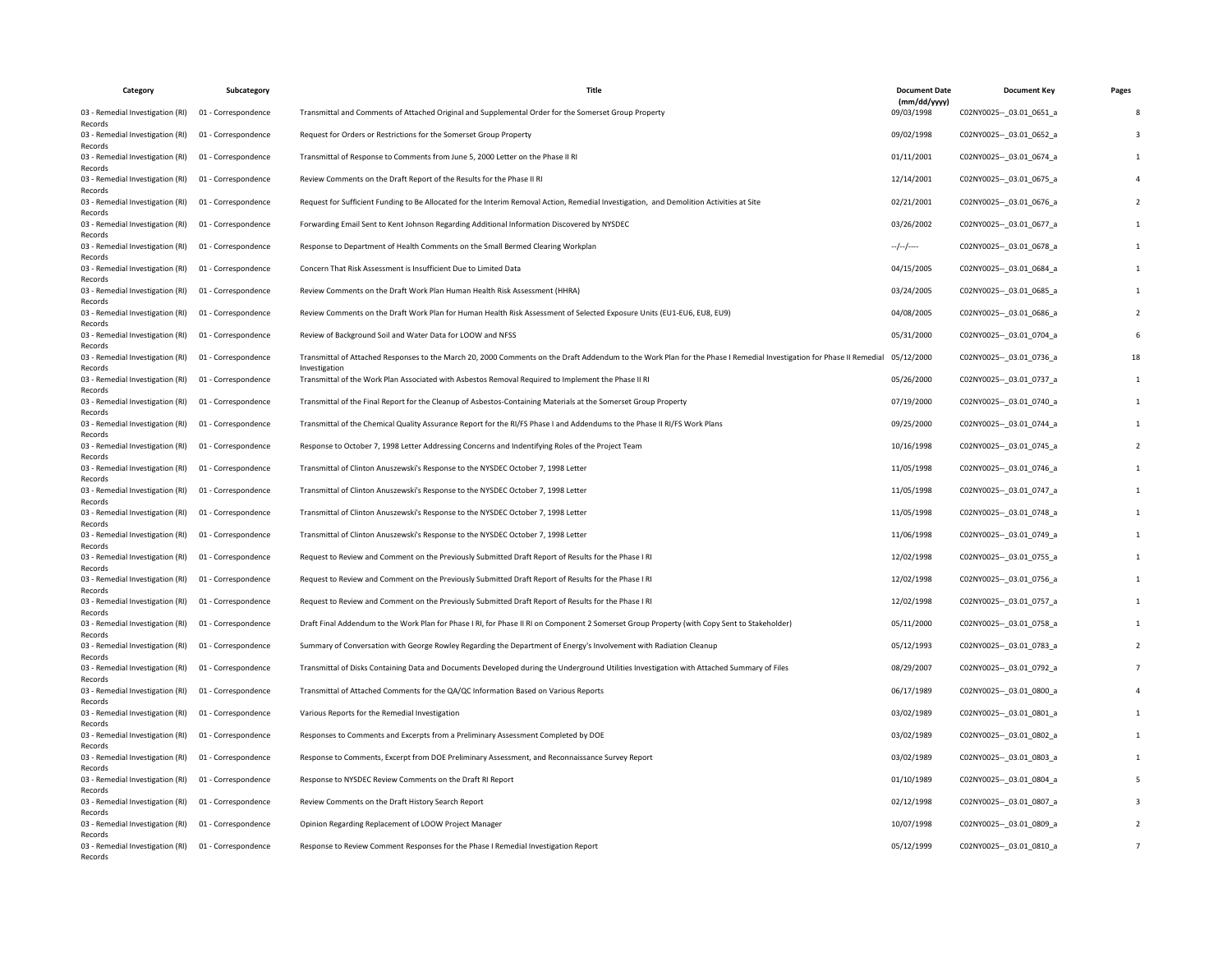| Category                                    | Subcategory         | Title                                                                                                                                                                          | <b>Document Date</b>       | <b>Document Key</b>         | Pages |
|---------------------------------------------|---------------------|--------------------------------------------------------------------------------------------------------------------------------------------------------------------------------|----------------------------|-----------------------------|-------|
| 03 - Remedial Investigation (RI)<br>Records | 01 - Correspondence | Notification of the February 8, 1989 Technical Review Committee Meeting                                                                                                        | (mm/dd/yyyy)<br>01/20/1989 | C02NY0025 -- _ 03.01_0818_a |       |
| 03 - Remedial Investigation (RI)<br>Records | 01 - Correspondence | Receipt of the Final Project Plan Addena for RI/FS Activities, Review Comments on the Draft Field Sampling Plan, and Additional Work Plan Comments Will Follow                 | 07/14/2009                 | C02NY0025 -- 03.01 0826 a   |       |
| 03 - Remedial Investigation (RI)<br>Records | 01 - Correspondence | Response to NYSDEC Comments Received July 14, 2009 on the Field Sampling Plan for the Phase IV RI                                                                              | 07/16/2009                 | C02NY0025 -- 03.01 0827 a   |       |
| 03 - Remedial Investigation (RI)<br>Records | 01 - Correspondence | Meeting Request for the January 6, 2005 Monthly Meeting                                                                                                                        | --/--/----                 | C02NY0025 -- 03.01 0870 a   |       |
| 03 - Remedial Investigation (RI)<br>Records | 01 - Correspondence | Acceptance of the Proposed Clean-Up Criteria for Areas A and B of Operable Unit No. 1 with Conditions                                                                          | 07/08/1991                 | C02NY0025 -- 03.01 0872 a   |       |
| 03 - Remedial Investigation (RI)<br>Records | 01 - Correspondence | Proposed Soil Clean-Up Criteria for Areas A and B of Operable Unit No. 1 (with Copy Sent to Stakeholder)                                                                       | 06/07/1991                 | C02NY0025 -- _ 03.01_0873_a |       |
| 03 - Remedial Investigation (RI)<br>Records | 01 - Correspondence | Review Comments on the Work Plan for Phase I Remedial Investigation                                                                                                            | 05/11/1998                 | C02NY0025 -- 03.01 0882 a   |       |
| 03 - Remedial Investigation (RI)<br>Records | 01 - Correspondence | Review Comments on the February 6, 1998 Meeting Minutes Discussing the Proposed Remedial Investigation                                                                         | 05/18/1998                 | C02NY0025 -- 03.01 0883 a   |       |
| 03 - Remedial Investigation (RI)<br>Records | 01 - Correspondence | Additional Comments in Response to Original Review Comment Responses on the Phase I Remedial Investigation Work Plan                                                           | 06/04/1998                 | C02NY0025 -- 03.01 0884 a   |       |
| 03 - Remedial Investigation (RI)<br>Records | 01 - Correspondence | Review Comments on the Work Plan for Human Health Screening Level Risk Assessment                                                                                              | 06/19/2003                 | C02NY0025 -- _ 03.01_0886_a |       |
| 03 - Remedial Investigation (RI)<br>Records | 01 - Correspondence | Notification That No Federally Listed or Proposed Endangered or Threatened Species Exist in the Project Area                                                                   | 01/30/2004                 | C02NY0025 -- 03.01 0887 a   |       |
| 03 - Remedial Investigation (RI)<br>Records | 01 - Correspondence | Review Comments Exposure Unit Designation for LOOW Risk Assessment Screen/Comparison to Site Max Memorandum                                                                    | 03/02/2004                 | C02NY0025 -- 03.01 0888 a   |       |
| 03 - Remedial Investigation (RI)<br>Records | 01 - Correspondence | Review Comments on the Draft Final Screening Level Ecological Risk Assessment Work Plan                                                                                        | 05/07/2004                 | C02NY0025 -- _ 03.01_0889_a |       |
| 03 - Remedial Investigation (RI)<br>Records | 01 - Correspondence | Transmittal of Attached Comments on the Draft Final Work Plan Screening-Level Ecological Risk Assessment                                                                       | 05/11/2004                 | C02NY0025 -- 03.01 0890 a   |       |
| 03 - Remedial Investigation (RI)<br>Records | 01 - Correspondence | Review Comments on the PD-10 Advance Final Feasibility Study Report                                                                                                            | 12/06/1990                 | C02NY0025 -- 03.01 0894 a   |       |
| 03 - Remedial Investigation (RI)<br>Records | 01 - Correspondence | Transmittal of Attached Information Pertaining to Field Gas Chromatography Analytical Techniques and Waterline Construction Areas (with Copy Sent to Stakeholders)             | 01/22/1993                 | C02NY0025 -- 03.01 0930 a   |       |
| 03 - Remedial Investigation (RI)<br>Records | 01 - Correspondence | Transmittal of the Project Plan Addenda for RI/FS Activities                                                                                                                   | 06/24/2009                 | C02NY0025 -- 03.01 0937_a   |       |
| 03 - Remedial Investigation (RI)<br>Records | 01 - Correspondence | Transmittal of Maps Showing Sample Grids and Identification Description                                                                                                        | 09/17/1998                 | C02NY0025 -- _ 03.01_0941_a |       |
| 03 - Remedial Investigation (RI)<br>Records | 01 - Correspondence | Notification That Site of Spill No. 0806523 is Considered Inactive                                                                                                             | 05/25/2010                 | C02NY0025 -- 03.01 0942 a   |       |
| 03 - Remedial Investigation (RI)<br>Records | 01 - Correspondence | Transmittal of Sampling Table Used to Prepare a Cost Estimate for Sampling Events                                                                                              | 09/07/2004                 | C02NY0025 -- 03.01 0968 a   |       |
| 03 - Remedial Investigation (RI)<br>Records | 01 - Correspondence | Response to Request for Cumulative Risk Assessment for FUDS and FUSRAP Sites                                                                                                   | 10/12/2004                 | C02NY0025 -- 03.01 0973 a   |       |
| 03 - Remedial Investigation (RI)<br>Records | 01 - Correspondence | Response to Comments on a Draft History Search Report Dated December 2007                                                                                                      | --/--/----                 | C02NY0025 -- _ 03.01_0974_a |       |
| 03 - Remedial Investigation (RI)<br>Records | 01 - Correspondence | Transmittal of Attached List of Outstanding Tasks from Technical Project Planning Meeting to Be Completed                                                                      | 09/10/2002                 | C02NY0025 -- 03.01 0990 a   |       |
| 03 - Remedial Investigation (RI)<br>Records | 01 - Correspondence | Transmittal of Information for Conference Calls (with Handwritten Notes)                                                                                                       | 08/17/2003                 | C02NY0025 -- 03.01 0992 a   |       |
| 03 - Remedial Investigation (RI)<br>Records | 01 - Correspondence | Notification of the Time and Date for a March 11, 2002 Technical Project Planning Site Visit                                                                                   | 03/04/2002                 | C02NY0025 -- _ 03.01_0997_a |       |
| 03 - Remedial Investigation (RI)<br>Records | 01 - Correspondence | Notification of Site Visit Prior to August 20, 2002 Technical Project Planning Meeting                                                                                         | 08/15/2002                 | C02NY0025 -- 03.01 1001 a   |       |
| 03 - Remedial Investigation (RI)<br>Records | 01 - Correspondence | Invitation and Logistical Information for Technical Project Planning Meeting August 20-22, 2002                                                                                | 07/24/2002                 | C02NY0025 -- 03.01 1002 a   |       |
| 03 - Remedial Investigation (RI)<br>Records | 01 - Correspondence | Review Comments on the Environmental Assessment for the Public Safety Hazard Mitigation Project                                                                                | 10/12/2010                 | C02NY0025 -- 03.01 1019 a   |       |
| 03 - Remedial Investigation (RI)<br>Records | 01 - Correspondence | Response to Comments on the Final Field Sampling Plan Addendum, Occidental Chemical Corporation Property Data Gap and Lewiston-Porter Central School District<br>Investigation | 08/24/2010                 | C02NY0025 -- 03.01 1020 a   |       |
| 03 - Remedial Investigation (RI)<br>Records | 01 - Correspondence | Submittal of Replacement Pages and Final Report of Results for the Phase II Remedial Investigation (with Copy Sent to Stakeholder)                                             | 03/01/2002                 | C02NY0025 -- _ 03.01_1033_a |       |
| 03 - Remedial Investigation (RI)<br>Records | 01 - Correspondence | Notification and Request for Concurrence to Proposed Changes to the Human Health Screening Level Risk Assessment Approach                                                      | 02/11/2004                 | C02NY0025 -- 03.01 1049 a   |       |
| 03 - Remedial Investigation (RI)<br>Records | 01 - Correspondence | Notification That Review for the Screening Level Risk Assessment Report and Human Health Risk Assessment Work Plan Has Been Extended                                           | 02/16/2005                 | C02NY0025 -- 03.01 1050 a   |       |
| 03 - Remedial Investigation (RI)<br>Records | 01 - Correspondence | Response to Stakeholder Comment 15 on the Project Planning Documents for Phase III Remedial Investigation Underground Utility Lines                                            | $-/-/-$                    | C02NY0025 -- 03.01 1051 a   |       |
| 03 - Remedial Investigation (RI)<br>Records | 01 - Correspondence | Comments on the Scope of Work for Remedial Investigations/Feasibility Studies for the Waste Water Treatment Plant                                                              | 04/03/2009                 | C02NY0025 -- _ 03.01_1053_a |       |
|                                             |                     |                                                                                                                                                                                |                            |                             |       |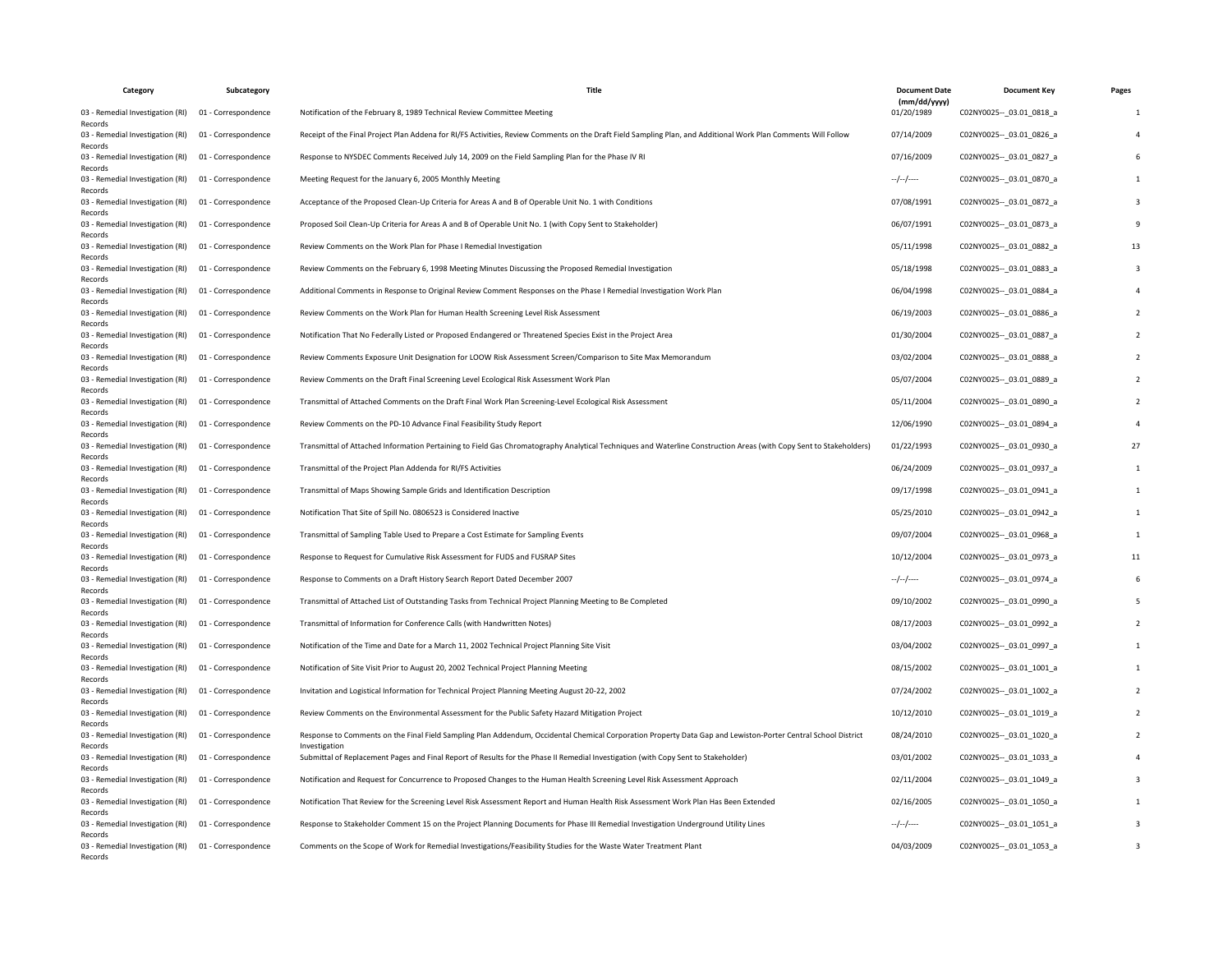| Category                                    | Subcategory         | Title                                                                                                                          | <b>Document Date</b>       | <b>Document Key</b>         | Pages |
|---------------------------------------------|---------------------|--------------------------------------------------------------------------------------------------------------------------------|----------------------------|-----------------------------|-------|
| 03 - Remedial Investigation (RI)<br>Records | 01 - Correspondence | Request to Conduct Initial Polychlorinated Biphenyl Test on Soil Sampled at the Lewiston Landfill                              | (mm/dd/yyyy)<br>10/24/1991 | C02NY0025 -- _ 03.01_1056_a | -2    |
| 03 - Remedial Investigation (RI)<br>Records | 01 - Correspondence | Transmittal of Additional Data from Resampling at the Lewiston Landfill                                                        | 02/28/1992                 | C02NY0025 -- 03.01 1057 a   | 12    |
| 03 - Remedial Investigation (RI)<br>Records | 01 - Correspondence | No Further Coordination of Consultation is Required for the Wastewater Treatment Plant Public Safety Hazard Mitigation Project | 10/07/2010                 | C02NY0025 -- 03.01 1061 a   |       |
| 03 - Remedial Investigation (RI)<br>Records | 01 - Correspondence | Response to Stakeholder Comments on the Draft Human Health Risk Assessment of Selected Exposure Units                          | 04/14/2005                 | C02NY0025 -- 03.01 1062 a   |       |
| 03 - Remedial Investigation (RI)<br>Records | 01 - Correspondence | Response to New York Department of Health and NYSDEC Comments on the Human Health Screening Level Risk Assessment Work Plan    | 07/01/2003                 | C02NY0025 -- 03.01 1063 a   |       |
| 03 - Remedial Investigation (RI)<br>Records | 01 - Correspondence | Transmittal of Attached Comments on the Draft Remedial Report for PD-7 and the Site Specific Quality Management Plan for PD-2  | 01/24/1989                 | C02NY0025 -- _ 03.01_1079_a |       |
| 03 - Remedial Investigation (RI)<br>Records | 01 - Correspondence | Transmittal of Scope of Work for Site Investigation of Air Force Plant No. 68                                                  | 03/28/1985                 | C02NY0025 -- 03.01 1084 a   |       |
| 03 - Remedial Investigation (RI)<br>Records | 01 - Correspondence | Transmittal of Proposed Initial RFI Investigation for PCB Warehouse Area                                                       | 08/29/1989                 | C02NY0025 -- 03.01 1089 a   |       |
| 03 - Remedial Investigation (RI)<br>Records | 01 - Correspondence | <b>Transmittal of Requested Material</b>                                                                                       | 06/19/1987                 | C02NY0025 -- 03.01 1093 a   |       |
| 03 - Remedial Investigation (RI)<br>Records | 01 - Correspondence | Transmittal of Various Documents for PD-1, PD-3, PD-4, and PD-5                                                                | 04/30/1988                 | C02NY0025 -- _ 03.01_1109_a |       |
| 03 - Remedial Investigation (RI)<br>Records | 01 - Correspondence | Transmittal of Various Documents for PD-1, PD-3, PD-4, and PD-5                                                                | 04/30/1988                 | C02NY0025 -- 03.01 1110 a   |       |
| 03 - Remedial Investigation (RI)<br>Records | 01 - Correspondence | Transmittal of Various Documents for PD-1, PD-3, PD-4, and PD-5                                                                | 04/30/1988                 | C02NY0025 -- 03.01 1111 a   |       |
| 03 - Remedial Investigation (RI)<br>Records | 01 - Correspondence | Transmittal of Quarterly Report No. 09 for October 1, 1990 through December 31, 1990                                           | 01/30/1991                 | C02NY0025 -- _ 03.01_1161_a |       |
| 03 - Remedial Investigation (RI)<br>Records | 01 - Correspondence | Transmittal of Quarterly Report No. 10 for January 01, 1991 through March 31, 1991                                             | 04/30/1991                 | C02NY0025 -- 03.01 1162 a   |       |
| 03 - Remedial Investigation (RI)<br>Records | 01 - Correspondence | Transmittal of Quarterly Report No. 11 for April 01, 1991 through June 30, 1991                                                | 07/26/1991                 | C02NY0025 -- 03.01 1163 a   |       |
| 03 - Remedial Investigation (RI)<br>Records | 01 - Correspondence | Transmittal of Quarterly Report No. 12 for July 01, 1991 through September 30, 1991                                            | 10/30/1991                 | C02NY0025 -- 03.01 1164 a   |       |
| 03 - Remedial Investigation (RI)<br>Records | 01 - Correspondence | Transmittal of Quarterly Report No. 13 for October 01, 1991 through December 31, 1991                                          | 01/31/1992                 | C02NY0025 -- 03.01 1165 a   |       |
| 03 - Remedial Investigation (RI)<br>Records | 01 - Correspondence | Transmittal of Quarterly Report No. 17 for October 01, 1992 through December 31, 1992                                          | 01/30/1993                 | C02NY0025 -- _ 03.01_1166_a |       |
| 03 - Remedial Investigation (RI)<br>Records | 01 - Correspondence | Transmittal of Quarterly Report No. 16 for July 01, 1992 through September 30, 1992                                            | 10/30/1992                 | C02NY0025 -- 03.01 1167 a   |       |
| 03 - Remedial Investigation (RI)<br>Records | 01 - Correspondence | Transmittal of Quarterly Report No. 14 for April 01, 1992 through June 30, 1992                                                | 07/30/1992                 | C02NY0025 -- 03.01 1168 a   |       |
| 03 - Remedial Investigation (RI)<br>Records | 01 - Correspondence | Transmittal of Quarterly Report No. 04 for July 01, 1989 through September 30, 1989                                            | 10/26/1989                 | C02NY0025 -- 03.01 1169 a   |       |
| 03 - Remedial Investigation (RI)<br>Records | 01 - Correspondence | Transmittal of Attached Schedule Referenced in Quarterly Report No. 04 for July 01, 1989 through September 30, 1989            | 11/03/1989                 | C02NY0025 -- _ 03.01_1170_a |       |
| 03 - Remedial Investigation (RI)<br>Records | 01 - Correspondence | Transmittal of Quarterly Report No. 05 for October 01, 1989 through December 31, 1989                                          | 01/30/1990                 | C02NY0025 -- 03.01 1171 a   |       |
| 03 - Remedial Investigation (RI)<br>Records | 01 - Correspondence | Transmittal of Quarterly Report No. 06 for January 01, 1990 through March 31, 1990                                             | 04/27/1990                 | C02NY0025 -- 03.01 1172 a   |       |
| 03 - Remedial Investigation (RI)<br>Records | 01 - Correspondence | Transmittal of Quarterly Report No. 07 for April 01, 1990 through June 30, 1989                                                | 07/27/1990                 | C02NY0025 -- _ 03.01_1173_a |       |
| 03 - Remedial Investigation (RI)<br>Records | 01 - Correspondence | Transmittal of Quarterly Report No. 08 for July 01, 1990 through September 30, 1990                                            | 10/30/1990                 | C02NY0025 -- 03.01 1174 a   |       |
| 03 - Remedial Investigation (RI)<br>Records | 01 - Correspondence | Transmittal of Quarterly Operation Data Report for October 01, 1994 through December 31, 1994                                  | 01/06/1995                 | C02NY0025 -- 03.01 1177 a   |       |
| 03 - Remedial Investigation (RI)<br>Records | 01 - Correspondence | Transmittal of Quarterly Operation Data Report for July 01, 1994 through September 30, 1994                                    | 10/26/1994                 | C02NY0025 -- 03.01 1178 a   |       |
| 03 - Remedial Investigation (RI)<br>Records | 01 - Correspondence | Transmittal of Various Documents for PD-1, PD-3, PD-4, and PD-5                                                                | 05/03/1988                 | C02NY0025 -- 03.01 1182 a   |       |
| 03 - Remedial Investigation (RI)<br>Records | 01 - Correspondence | Transmittal of Attached Standard Division Practice No. 2089 for Inspection and Repair of Intermediate Cover                    | 10/30/1991                 | C02NY0025 -- _ 03.01_1184_a |       |
| 03 - Remedial Investigation (RI)<br>Records | 01 - Correspondence | Transmittal of the Site-Specific Quality Management Plan for PD-2                                                              | 06/03/1988                 | C02NY0025 -- 03.01 1187 a   |       |
| 03 - Remedial Investigation (RI)<br>Records | 01 - Correspondence | Transmittal of the Site-Specific Quality Management Plan for PD-2                                                              | 06/03/1988                 | C02NY0025 -- 03.01 1189 a   |       |
| 03 - Remedial Investigation (RI)<br>Records | 01 - Correspondence | Transmittal of the Site-Specific Quality Management Plan for PD-2                                                              | 06/03/1988                 | C02NY0025 -- 03.01 1191 a   |       |
| 03 - Remedial Investigation (RI)<br>Records | 01 - Correspondence | Transmittal of the Site-Specific Quality Management Plan for PD-2                                                              | 06/03/1988                 | C02NY0025 -- _ 03.01_1192_a |       |
|                                             |                     |                                                                                                                                |                            |                             |       |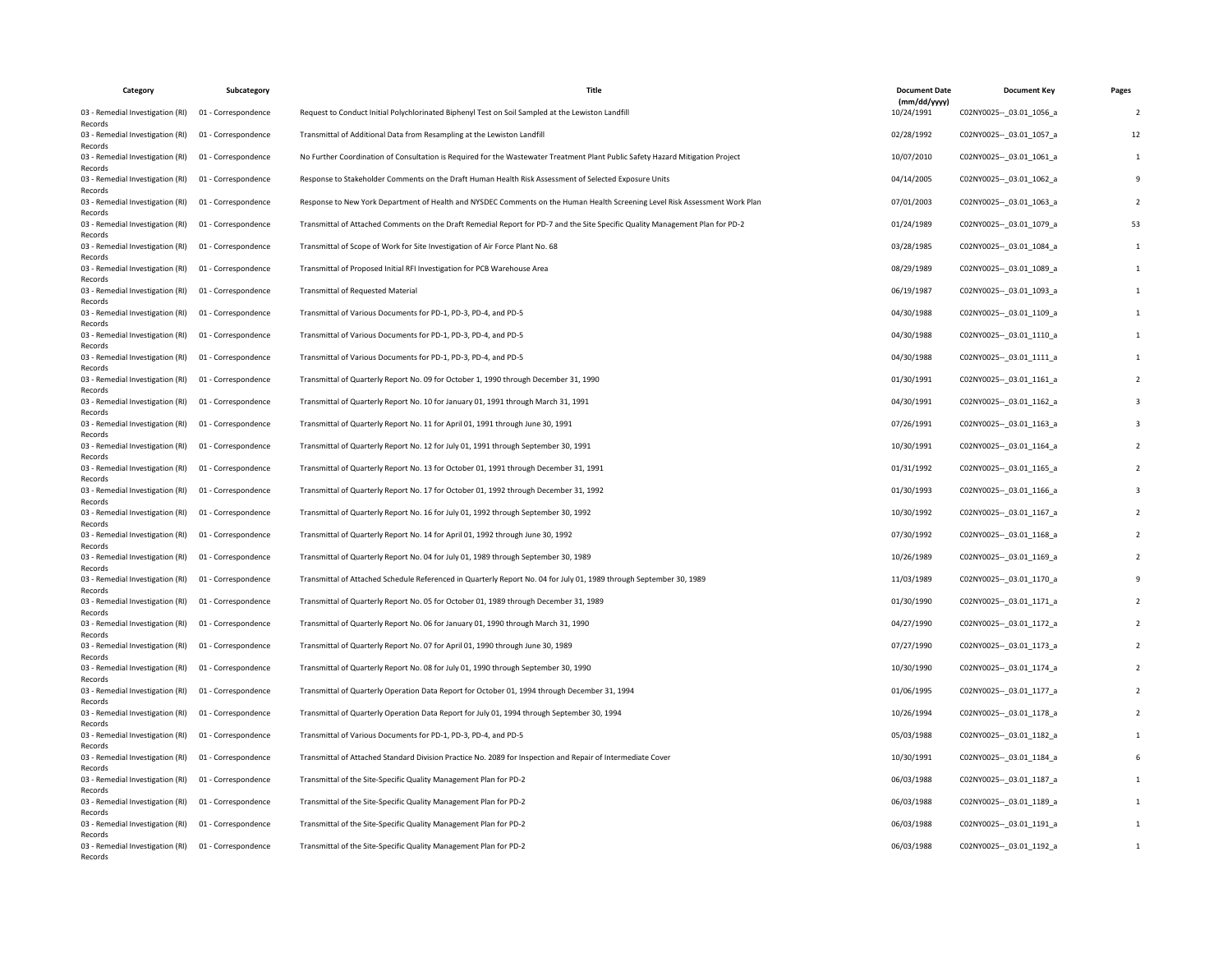| Category                                    | Subcategory         | Title                                                                                                                 | <b>Document Date</b>       | <b>Document Key</b>         | Pages |
|---------------------------------------------|---------------------|-----------------------------------------------------------------------------------------------------------------------|----------------------------|-----------------------------|-------|
| 03 - Remedial Investigation (RI)<br>Records | 01 - Correspondence | Transmittal of Responses to NYSDEC Comments on the RI/FS                                                              | (mm/dd/yyyy)<br>05/09/1988 | C02NY0025 -- 03.01 1197 a   |       |
| 03 - Remedial Investigation (RI)<br>Records | 01 - Correspondence | Transmittal of Responses to NYSDEC Comments on the RI/FS                                                              | 05/09/1988                 | C02NY0025 -- 03.01 1198 a   |       |
| 03 - Remedial Investigation (RI)<br>Records | 01 - Correspondence | Transmittal of Response to CWM Comments on the Draft Engineering Evaluation/Cost Analysis                             | 04/27/1995                 | C02NY0025 -- 03.01 1238 a   |       |
| 03 - Remedial Investigation (RI)<br>Records | 01 - Correspondence | Transmittal of the Draft EE/CA Report for the RI/FS                                                                   | 12/06/1994                 | C02NY0025 -- 03.01 1242 a   |       |
| 03 - Remedial Investigation (RI)<br>Records | 01 - Correspondence | Transmittal of Preliminary Assessment for Completion                                                                  | 08/15/1988                 | C02NY0025 -- _ 03.01_1246_a |       |
| 03 - Remedial Investigation (RI)<br>Records | 01 - Correspondence | Transmittal of the Preliminary Contamination Assessment Report for Operable Unit No. 2                                | 05/12/1992                 | C02NY0025 -- 03.01 1249 a   |       |
| 03 - Remedial Investigation (RI)<br>Records | 01 - Correspondence | Transmittal of Supplement to the 60% Intermediate Design and Summary of December 4, 1997 Meeting                      | 01/16/1998                 | C02NY0025 -- 03.01 1254 a   |       |
| 03 - Remedial Investigation (RI)<br>Records | 01 - Correspondence | Transmittal of Quarterly Operation Data Report for April 01, 1995 through June 30, 1995                               | 07/14/1995                 | C02NY0025 -- _ 03.01_1259_a |       |
| 03 - Remedial Investigation (RI)<br>Records | 01 - Correspondence | Transmittal of the Draft Work and Sampling Plans for Review and Comment                                               | 08/14/1996                 | C02NY0025 -- 03.01 1302 a   |       |
| 03 - Remedial Investigation (RI)<br>Records | 01 - Correspondence | Transmittal of Various Documents for the 100% Design Submittal                                                        | 06/15/1998                 | C02NY0025 -- 03.01 1304 a   |       |
| 03 - Remedial Investigation (RI)<br>Records | 01 - Correspondence | Transmittal of the Draft Final Contract Specifications to the 90% Design Submittal for Review and Comment             | 05/14/1998                 | C02NY0025 -- 03.01 1305 a   |       |
| 03 - Remedial Investigation (RI)<br>Records | 01 - Correspondence | Transmittal of Various Documents for the 60% Intermediate Design                                                      | 09/22/1997                 | C02NY0025 -- _ 03.01_1306_a |       |
| 03 - Remedial Investigation (RI)<br>Records | 01 - Correspondence | Transmittal of the Draft Preliminary Remedial Design Investigation Report for Review and Comment                      | 02/07/1997                 | C02NY0025 -- 03.01 1307 a   |       |
| 03 - Remedial Investigation (RI)<br>Records | 01 - Correspondence | Transmittal of the Final Work and Sampling Plans for Review and Comment                                               | 10/24/1996                 | C02NY0025 -- 03.01 1308 a   |       |
| 03 - Remedial Investigation (RI)<br>Records | 01 - Correspondence | Transmittal of the Revised Supplement to the 60% Design Submittal                                                     | 08/07/1998                 | C02NY0025 -- _ 03.01_1309_a |       |
| 03 - Remedial Investigation (RI)<br>Records | 01 - Correspondence | Transmittal of the Revised Supplement to the 60% Design Submittal                                                     | 08/06/1998                 | C02NY0025 -- 03.01 1310 a   |       |
| 03 - Remedial Investigation (RI)<br>Records | 01 - Correspondence | Transmittal of Various Documents for the 100% Design Submittal                                                        | 06/15/1998                 | C02NY0025 -- 03.01 1311 a   |       |
| 03 - Remedial Investigation (RI)<br>Records | 01 - Correspondence | Transmittal of the Draft Final Contract Specifications to the 90% Design Submittal for Review and Comment             | 05/14/1998                 | C02NY0025 -- _ 03.01_1312_a |       |
| 03 - Remedial Investigation (RI)<br>Records | 01 - Correspondence | Transmittal of Various Documents for the 60% Intermediate Design                                                      | 09/22/1997                 | C02NY0025 -- 03.01 1313 a   |       |
| 03 - Remedial Investigation (RI)<br>Records | 01 - Correspondence | Transmittal of the Draft Preliminary Remedial Design Investigation Report for Review and Comment                      | 02/07/1997                 | C02NY0025 -- 03.01 1314 a   |       |
| 03 - Remedial Investigation (RI)<br>Records | 01 - Correspondence | Transmittal of the Final Work and Sampling Plans for Review and Comment                                               | 10/24/1996                 | C02NY0025 -- 03.01 1315 a   |       |
| 03 - Remedial Investigation (RI)<br>Records | 01 - Correspondence | Transmittal of the Draft Work and Sampling Plans for Review and Comment                                               | 08/14/1996                 | C02NY0025 -- 03.01 1316 a   |       |
| 03 - Remedial Investigation (RI)<br>Records | 01 - Correspondence | Transmittal of the Revised Supplement to the 60% Design Submittal                                                     | 08/07/1998                 | C02NY0025 -- 03.01 1317 a   |       |
| 03 - Remedial Investigation (RI)<br>Records | 01 - Correspondence | Transmittal of the Revised Supplement to the 60% Design Submittal                                                     | 08/06/1998                 | C02NY0025 -- 03.01 1318 a   |       |
| 03 - Remedial Investigation (RI)<br>Records | 01 - Correspondence | Transmittal of Various Documents for the 100% Design Submittal                                                        | 06/15/1998                 | C02NY0025 -- _ 03.01_1319_a |       |
| 03 - Remedial Investigation (RI)<br>Records | 01 - Correspondence | Transmittal of the Draft Final Contract Specifications to the 90% Design Submittal for Review and Comment             | 05/14/1998                 | C02NY0025 -- 03.01 1320 a   |       |
| 03 - Remedial Investigation (RI)<br>Records | 01 - Correspondence | Transmittal of Supplement to the 60% Intermediate Design and Summary of December 4, 1997 Meeting                      | 01/16/1998                 | C02NY0025 -- 03.01 1321 a   |       |
| 03 - Remedial Investigation (RI)<br>Records | 01 - Correspondence | Transmittal of Various Documents for the 60% Intermediate Design                                                      | 09/22/1997                 | C02NY0025 -- 03.01 1322 a   |       |
| 03 - Remedial Investigation (RI)<br>Records | 01 - Correspondence | Transmittal of the Draft Preliminary Remedial Design Investigation Report for Review and Comment                      | 02/07/1997                 | C02NY0025 -- 03.01 1323 a   |       |
| 03 - Remedial Investigation (RI)<br>Records | 01 - Correspondence | Transmittal of the Final Work and Sampling Plans for Review and Comment                                               | 10/24/1996                 | C02NY0025 -- _ 03.01_1324_a |       |
| 03 - Remedial Investigation (RI)<br>Records | 01 - Correspondence | Transmittal of Various Documents for the 60% Design Submittal                                                         | 08/07/1998                 | C02NY0025 -- 03.01 1325 a   |       |
| 03 - Remedial Investigation (RI)<br>Records | 01 - Correspondence | Transmittal of the Revised Supplement to the 60% Design Submittal                                                     | 08/06/1998                 | C02NY0025 -- 03.01 1326 a   |       |
| 03 - Remedial Investigation (RI)<br>Records | 01 - Correspondence | Notification That Draft Report of Results for the Phase II Remedial Investigation is Available for Review and Comment | 10/30/2001                 | C02NY0025 -- 03.01 1359 a   |       |
| 03 - Remedial Investigation (RI)<br>Records | 01 - Correspondence | Notification That Draft Report of Results for the Phase II Remedial Investigation is Available for Review and Comment | 10/30/2001                 | C02NY0025 -- _ 03.01_1363_a |       |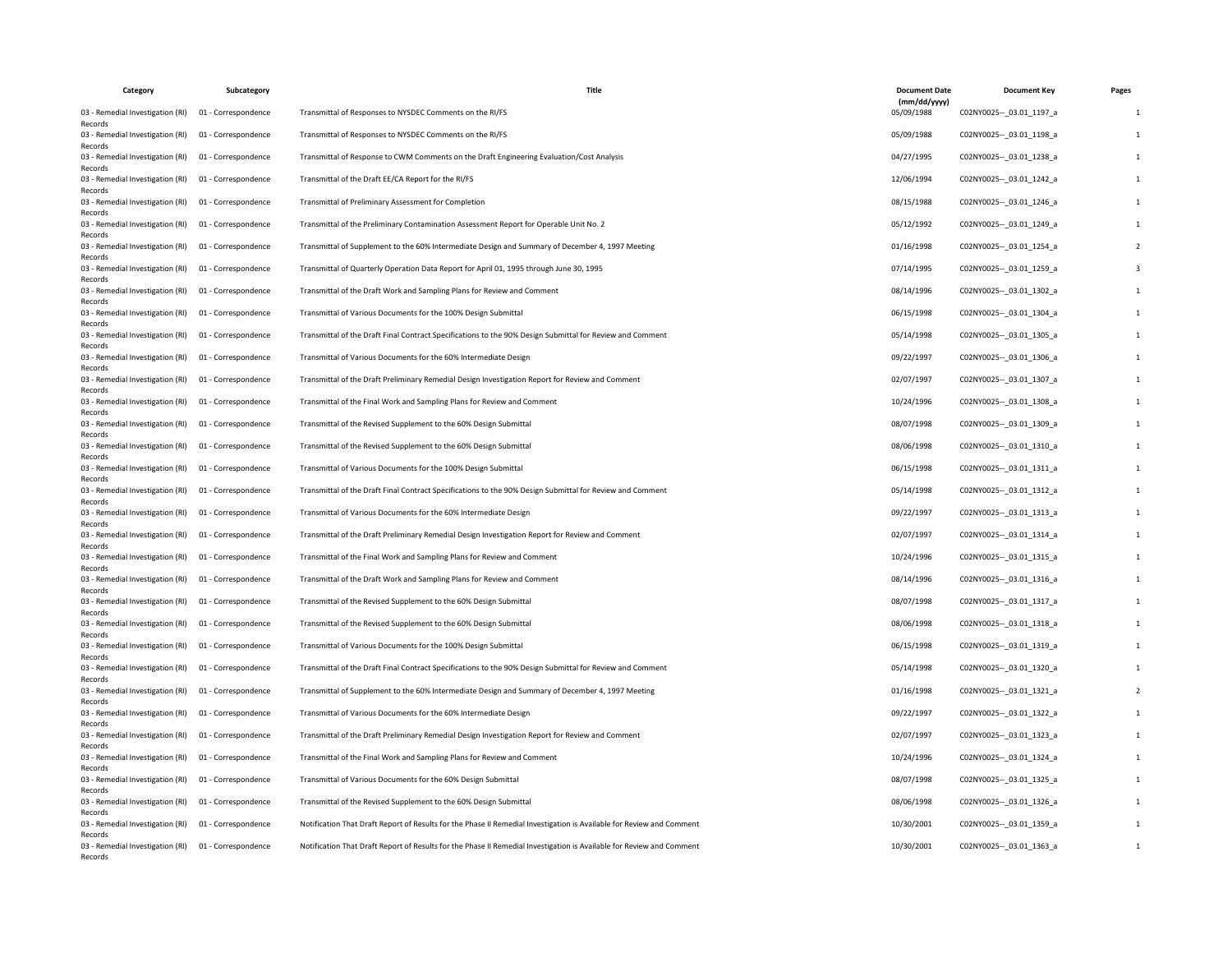| Category                                    | Subcategory         | Title                                                                                                                                          | <b>Document Date</b>       | <b>Document Key</b>         | Pages |
|---------------------------------------------|---------------------|------------------------------------------------------------------------------------------------------------------------------------------------|----------------------------|-----------------------------|-------|
| 03 - Remedial Investigation (RI)<br>Records | 01 - Correspondence | Notification That Draft Report of Results for the Phase II Remedial Investigation is Available for Review and Comment                          | (mm/dd/yyyy)<br>10/30/2001 | C02NY0025 -- _ 03.01_1364_a |       |
| 03 - Remedial Investigation (RI)<br>Records | 01 - Correspondence | Notification That Draft Report of Results for the Phase II Remedial Investigation is Available for Review and Comment                          | 10/30/2001                 | C02NY0025 -- 03.01 1366 a   |       |
| 03 - Remedial Investigation (RI)<br>Records | 01 - Correspondence | Transmittal of Quarterly Operational Data Report for January 01, 1995 through March 31, 1995                                                   | 04/19/1995                 | C02NY0025 -- 03.01 1368 a   |       |
| 03 - Remedial Investigation (RI)<br>Records | 01 - Correspondence | Transmittal of Quarterly Operational Data Report for April 01, 1994 through June 30, 1994                                                      | 07/27/1994                 | C02NY0025 -- 03.01 1369 a   |       |
| 03 - Remedial Investigation (RI)<br>Records | 01 - Correspondence | Record of July 27, 1990 Conversation with Ed Bristow (CEMRK) concerning Potential Disposal Site in Lewiston, NY                                | 08/01/1990                 | C02NY0025 -- 03.01 1518 a   |       |
| 03 - Remedial Investigation (RI)<br>Records | 01 - Correspondence | Update on DOD Activities for RI/FS                                                                                                             | 11/10/1989                 | C02NY0025 -- _ 03.01_1522_a |       |
| 03 - Remedial Investigation (RI)<br>Records | 01 - Correspondence | Request to Investigation Waste Disposal Site and Respond to Concerns                                                                           | 06/25/1990                 | C02NY0025 -- 03.01 1525 a   |       |
| 03 - Remedial Investigation (RI)<br>Records | 01 - Correspondence | Notification of Review and Approval of the Draft Work and Sampling Plans                                                                       | 09/11/1996                 | C02NY0025 -- 03.01 1526 a   |       |
| 03 - Remedial Investigation (RI)<br>Records | 01 - Correspondence | Summary of Proposed RI/FS Activities and Notification of July 16, 1997 Meeting                                                                 | 07/07/1997                 | C02NY0025 -- 03.01 1545 a   |       |
| 03 - Remedial Investigation (RI)<br>Records | 01 - Correspondence | Transmittal of 90% Pre-Final Design for Review and Comment and Summary of April 16, 1998 Meeting                                               | 05/13/1998                 | C02NY0025 -- _ 03.01_1549_a |       |
| 03 - Remedial Investigation (RI)<br>Records | 01 - Correspondence | Transmittal of 90% Pre-Final Design for Review and Comment and Summary of April 16, 1998 Meeting                                               | 05/13/1998                 | C02NY0025 -- 03.01 1550 a   |       |
| 03 - Remedial Investigation (RI)<br>Records | 01 - Correspondence | Transmittal of 90% Pre-Final Design for Review and Comment and Summary of April 16, 1998 Meeting                                               | 05/13/1998                 | C02NY0025 -- 03.01 1552 a   |       |
| 03 - Remedial Investigation (RI)<br>Records | 01 - Correspondence | Summary and Proposal for Boron and Lithium to Be Used for Soil Clean-Up Criteria                                                               | 07/13/1999                 | C02NY0025 -- _ 03.01_1553_a |       |
| 03 - Remedial Investigation (RI)<br>Records | 01 - Correspondence | Transmittal of Attached Responses to Comments on the Draft Scope of Work for Additional Field Investigations                                   | 07/11/1989                 | C02NY0025 -- 03.01 1565 a   |       |
| 03 - Remedial Investigation (RI)<br>Records | 01 - Correspondence | Transmittal of Attached Comments on QA/QC Information                                                                                          | 07/17/1989                 | C02NY0025 -- 03.01 1566 a   |       |
| 03 - Remedial Investigation (RI)<br>Records | 01 - Correspondence | Transmittal of Attached Responses to Comments on the Scope of Work for Additional Field Investigations                                         | 07/25/1989                 | C02NY0025 -- 03.01 1567 a   |       |
| 03 - Remedial Investigation (RI)<br>Records | 01 - Correspondence | Approval with Modifications to the Project Management Plan Coordination with Third Parties                                                     | 01/08/1990                 | C02NY0025 -- 03.01 1568 a   |       |
| 03 - Remedial Investigation (RI)<br>Records | 01 - Correspondence | Comments on Results of Geophysical Investigation and Sampling Program at Former Air Force Plant 68                                             | 10/29/1985                 | C02NY0025 -- _ 03.01_1569_a |       |
| 03 - Remedial Investigation (RI)<br>Records | 01 - Correspondence | Comments on the Results of Geophysical Investigation and Sampling Program                                                                      | 10/30/1985                 | C02NY0025 -- 03.01 1570 a   |       |
| 03 - Remedial Investigation (RI)<br>Records | 01 - Correspondence | Comments on the Proposed RI/FS Work Plan for Former Air Force Plant 68                                                                         | 10/13/1987                 | C02NY0025 -- 03.01 1571 a   |       |
| 03 - Remedial Investigation (RI)<br>Records | 01 - Correspondence | Comments on the RI/FS Report                                                                                                                   | 04/07/1988                 | C02NY0025 -- 03.01 1572 a   |       |
| 03 - Remedial Investigation (RI)<br>Records | 01 - Correspondence | Transmittal of Quarterly Report No. 14 for January 01, 1992 through March 31, 1992                                                             | 04/30/1992                 | C02NY0025 -- _ 03.01_1573_a |       |
| 03 - Remedial Investigation (RI)<br>Records | 01 - Correspondence | Comments on Various 60% Design Reports                                                                                                         | 10/29/1997                 | C02NY0025 -- 03.01 1574 a   |       |
| 03 - Remedial Investigation (RI)<br>Records | 01 - Correspondence | Response to Comments on the Draft EE/CA Scope of Work and July 14, 1994 Conversation between Carol Stein (U.S. EPA) and Justina Wesley (CENAB) | 07/21/1994                 | C02NY0025 -- 03.01 1575 a   |       |
| 03 - Remedial Investigation (RI)<br>Records | 01 - Correspondence | Responses to Comments on the TNT Pipelines and Chemical Waste Sewer Line Interim Removal Action                                                | 04/29/1999                 | C02NY0025 -- _ 03.01_1576_a |       |
| 03 - Remedial Investigation (RI)<br>Records | 01 - Correspondence | Notification of Revisions to the Federal Agency Hazardous Waste Compliance Docket                                                              | 06/22/1988                 | C02NY0025 -- _ 03.01_1614_a |       |
| 03 - Remedial Investigation (RI)<br>Records | 01 - Correspondence | Comments on the Interim Report for P 12-2s Investigation for the SLF Landfill Area                                                             | 02/27/1991                 | C02NY0025 -- 03.01 1635 a   |       |
| 03 - Remedial Investigation (RI)<br>Records | 01 - Correspondence | Comments on the Draft Work Plan for Operable Unit 2                                                                                            | 07/25/1991                 | C02NY0025 -- 03.01 1641 a   |       |
| 03 - Remedial Investigation (RI)<br>Records | 01 - Correspondence | Summary of Findings concerning Abandoned Underground Lines beneath the Drum Storage Warehouse                                                  | 09/19/1991                 | C02NY0025 -- 03.01 1649 a   |       |
| 03 - Remedial Investigation (RI)<br>Records | 01 - Correspondence | Transmittal of Various Supporting Documents for the Scope of Work                                                                              | 11/04/1991                 | C02NY0025 -- _ 03.01_1659_a |       |
| 03 - Remedial Investigation (RI)<br>Records | 01 - Correspondence | Clarification of Proposed Clean-Up Criteria for Soils and Groundwater at Areas A and B of Operable Unit 1                                      | 01/06/1992                 | C02NY0025 -- 03.01 1664 a   |       |
| 03 - Remedial Investigation (RI)<br>Records | 01 - Correspondence | Transmittal of Attached Schedule for RI/FS Field Work Being Performed by EA Engineering                                                        | 06/15/1998                 | C02NY0025 -- 03.01 1675 a   |       |
| 03 - Remedial Investigation (RI)<br>Records | 01 - Correspondence | Transmittal of February 06, 1998 Meeting Minutes and Sampling Rationale                                                                        | 04/20/1998                 | C02NY0025 -- 03.01 1677 a   |       |
| 03 - Remedial Investigation (RI)<br>Records | 01 - Correspondence | Comments on the Supplement to the 60% Design for Components 1, 2, and 3 of the Phase I Interim Removal Action                                  | 04/22/1998                 | C02NY0025 -- _ 03.01_1679_a |       |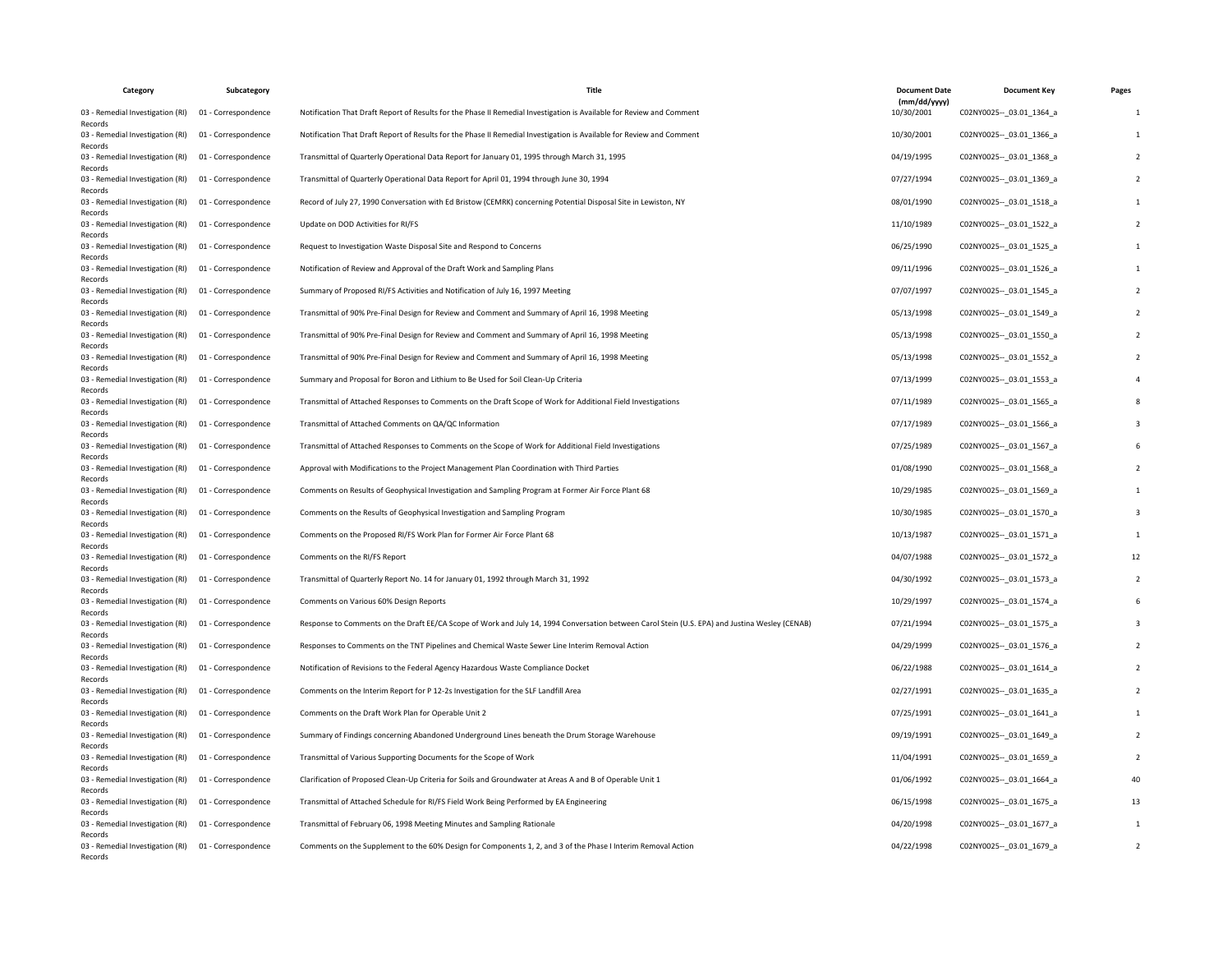| Category                                    | Subcategory                                                                                | Title                                                                                                                                                                                                                                                                                            | <b>Document Date</b>       | <b>Document Key</b>         | Pages          |
|---------------------------------------------|--------------------------------------------------------------------------------------------|--------------------------------------------------------------------------------------------------------------------------------------------------------------------------------------------------------------------------------------------------------------------------------------------------|----------------------------|-----------------------------|----------------|
| 03 - Remedial Investigation (RI)<br>Records | 01 - Correspondence                                                                        | Comments on the Draft Scope of Work for the EE/CA for Operable Unit 1 and 2 Removal Actions                                                                                                                                                                                                      | (mm/dd/yyyy)<br>06/13/1994 | C02NY0025 -- 03.01 1746 a   | $\overline{2}$ |
| 03 - Remedial Investigation (RI)<br>Records | 01 - Correspondence                                                                        | Transmittal of Draft Scope of Work for the EE/CA for Review and Comment                                                                                                                                                                                                                          | 05/20/1994                 | C02NY0025 -- 03.01 1749 a   | $\mathbf{1}$   |
| 03 - Remedial Investigation (RI)<br>Records | 01 - Correspondence                                                                        | Request for General or Site-Specific Cleanup Criteria for LOOW                                                                                                                                                                                                                                   | 10/08/1992                 | C02NY0025 -- _ 03.01_1774_a | $\overline{2}$ |
| 03 - Remedial Investigation (RI)<br>Records | 01 - Correspondence                                                                        | Status Update in Response to February 21, 2001 Letter                                                                                                                                                                                                                                            | $-/-/-$                    | C02NY0025 -- _ 03.01_1806_a | $\overline{1}$ |
| 03 - Remedial Investigation (RI)<br>Records | 01 - Correspondence                                                                        | Second Attempt to Discuss Several Issues concerning Status of Work at LOOW                                                                                                                                                                                                                       | 07/16/1999                 | C02NY0025 -- 03.01 1829 a   | $\mathbf{1}$   |
| 03 - Remedial Investigation (RI)<br>Records | 01 - Correspondence                                                                        | Comments on the Draft Report of Results for the Phase I Remedial Investigation                                                                                                                                                                                                                   | 02/05/1999                 | C02NY0025 -- 03.01 1832 a   | 14             |
| 03 - Remedial Investigation (RI)<br>Records | 01 - Correspondence                                                                        | Summary of Outstanding Project Issues                                                                                                                                                                                                                                                            | 12/29/1998                 | C02NY0025 -- 03.01 1834 a   | $\mathbf{1}$   |
| 03 - Remedial Investigation (RI)<br>Records | 01 - Correspondence                                                                        | Transmittal of the Finalized Document Search/Background Report for PD-6                                                                                                                                                                                                                          | 04/05/1989                 | C02NY0025 -- 03.01 1862 a   | $\mathbf{1}$   |
| 03 - Remedial Investigation (RI)<br>Records | 01 - Correspondence                                                                        | NYSDEC Comments on After Action Report, UXO Activities at the Wastewater Treatment Plant                                                                                                                                                                                                         | 08/17/2004                 | C02NY0025 -- 03.01 1877 a   | $\overline{2}$ |
| 03 - Remedial Investigation (RI)<br>Records | 02 - Sampling and Analysis<br>Data and Plans                                               | Wastewater Treatment Plant Sampling and Analysis Plan Addendum                                                                                                                                                                                                                                   | $01/-/2005$                | C02NY0025 -- _ 03.02_0508_a | 6              |
| 03 - Remedial Investigation (RI)<br>Records | 02 - Sampling and Analysis<br>Data and Plans                                               | Chemical Quality Assurance Report No. E0784-082799 for Phase I RI/FS                                                                                                                                                                                                                             | 08/27/1999                 | C02NY0025 -- _ 03.02_0510_a | 127            |
| 03 - Remedial Investigation (RI)<br>Records | 02 - Sampling and Analysis<br>Data and Plans                                               | Phase II Remedial Investigation Validated Lab Data Reports from 2002, Subsets 679 through 699, and 701 through 722                                                                                                                                                                               | $-/-/-$                    | C02NY0025 -- 03.02 0513 a   | 1              |
| 03 - Remedial Investigation (RI)<br>Records | 02 - Sampling and Analysis<br>Data and Plans                                               | Phase II Remedial Investigation Underground Utilities RI Validated Data from 2007, SDG# 607050 through 610090                                                                                                                                                                                    | $-/-/-$                    | C02NY0025 -- 03.02 0514 a   | 1              |
| 03 - Remedial Investigation (RI)<br>Records | Data and Plans                                                                             | 02 - Sampling and Analysis  PD-2 Site Specific Quality Management Plan                                                                                                                                                                                                                           | $04/-/1988$                | C02NY0025 -- 03.02 0518 a   | 317            |
| 03 - Remedial Investigation (RI)<br>Records | Data and Plans                                                                             | 02 - Sampling and Analysis PD-3 Final Chemical Data Acquisition Plan Operable Unit No. 2                                                                                                                                                                                                         | 09/--/1991                 | C02NY0025 -- _ 03.02_0519_a | 192            |
| 03 - Remedial Investigation (RI)<br>Records | 02 - Sampling and Analysis<br>Data and Plans                                               | Phase II Remedial Investigation Validated Data from May 16, 2007                                                                                                                                                                                                                                 | $-/-/-$                    | C02NY0025 -- 03.02 0532 a   | $\mathbf{1}$   |
| 03 - Remedial Investigation (RI)<br>Records | 02 - Sampling and Analysis<br>Data and Plans                                               | Phase II Remedial Investigation Validated Data from May 31, 2007                                                                                                                                                                                                                                 | $-/-/-/$                   | C02NY0025 -- _ 03.02_0533_a | $\mathbf{1}$   |
| 03 - Remedial Investigation (RI)<br>Records | 02 - Sampling and Analysis<br>Data and Plans                                               | Supplement to PD-2 Site-Specific Quality Management Plan                                                                                                                                                                                                                                         | 10/--/1989                 | C02NY0025 -- _ 03.02_0535_a | 47             |
| 03 - Remedial Investigation (RI)<br>Records | 02 - Sampling and Analysis<br>Data and Plans                                               | Data QA Validation Report Phase I Analytical Data Operable Unit No. 2                                                                                                                                                                                                                            | $03/-/1992$                | C02NY0025 -- 03.02 0538 a   | 434            |
| 03 - Remedial Investigation (RI)<br>Records | 02 - Sampling and Analysis<br>Data and Plans                                               | Draft Data Search Summary Report Phase 2, Operable Unit No. 2                                                                                                                                                                                                                                    | 02/--/1993                 | C02NY0025 -- 03.02 0540 a   | 107            |
| 03 - Remedial Investigation (RI)<br>Records | 03 - Scopes of<br>Work/Contractual<br>Documents                                            | Scope of Work for Remedial Investigation of Operable Unit 7 - Underground Utilities Revision 4                                                                                                                                                                                                   | 06/23/2005                 | C02NY0025 -- 03.03 0535 a   | 210            |
| 03 - Remedial Investigation (RI)<br>Records | & Health Plans, Progress<br>Reports, UFP-QAPPs,<br>Sampling and Analysis Data<br>and Plans | 04 - Work Plans, Site Safety Final Addendum to the Work Plan for Phase I Remedial Investigation for Phase II Remedial Investigation                                                                                                                                                              | $06/-/2000$                | C02NY0025 -- 03.04 0502 a   | 483            |
| 03 - Remedial Investigation (RI)<br>Records | & Health Plans, Progress<br>Reports, UFP-QAPPs,<br>Sampling and Analysis Data<br>and Plans | 04 - Work Plans, Site Safety Site Specific Safety and Health Plan Addendum for SBC Sampling                                                                                                                                                                                                      | $08/-/2003$                | C02NY0025 -- 03.04 0504 a   | 22             |
| 03 - Remedial Investigation (RI)<br>Records | & Health Plans, Progress<br>Reports, UFP-QAPPs,<br>Sampling and Analysis Data<br>and Plans | 04 - Work Plans, Site Safety Final Quality Control Plan for Human Health Screening Level Risk Assessment (Revision 1)                                                                                                                                                                            | 03/01/2004                 | C02NY0025 -- 03.04 0505 a   |                |
| 03 - Remedial Investigation (RI)<br>Records | & Health Plans, Progress<br>Reports, UFP-QAPPs,<br>Sampling and Analysis Data<br>and Plans | 04 - Work Plans, Site Safety Final Quality Control Plan for Remedial Investigation of Underground Lines                                                                                                                                                                                          | 06/--/2005                 | C02NY0025 -- _ 03.04_0508_a | 98             |
| 03 - Remedial Investigation (RI)<br>Records | & Health Plans, Progress<br>Reports, UFP-QAPPs,<br>Sampling and Analysis Data<br>and Plans | 04- Work Plans, Site Safety Final Project Planning Documents: Work Plan of Action for Non-Intrusive Activities; Work Plan for Asbestos Containing Material Removal; Health and Safety Plan; Munitions 10/-/2005<br>of Concern Operations Plan; Radiation Safety Plan for Phase III RI (Redacted) |                            | C02NY0025 -- 03.04 0509 a   | 736            |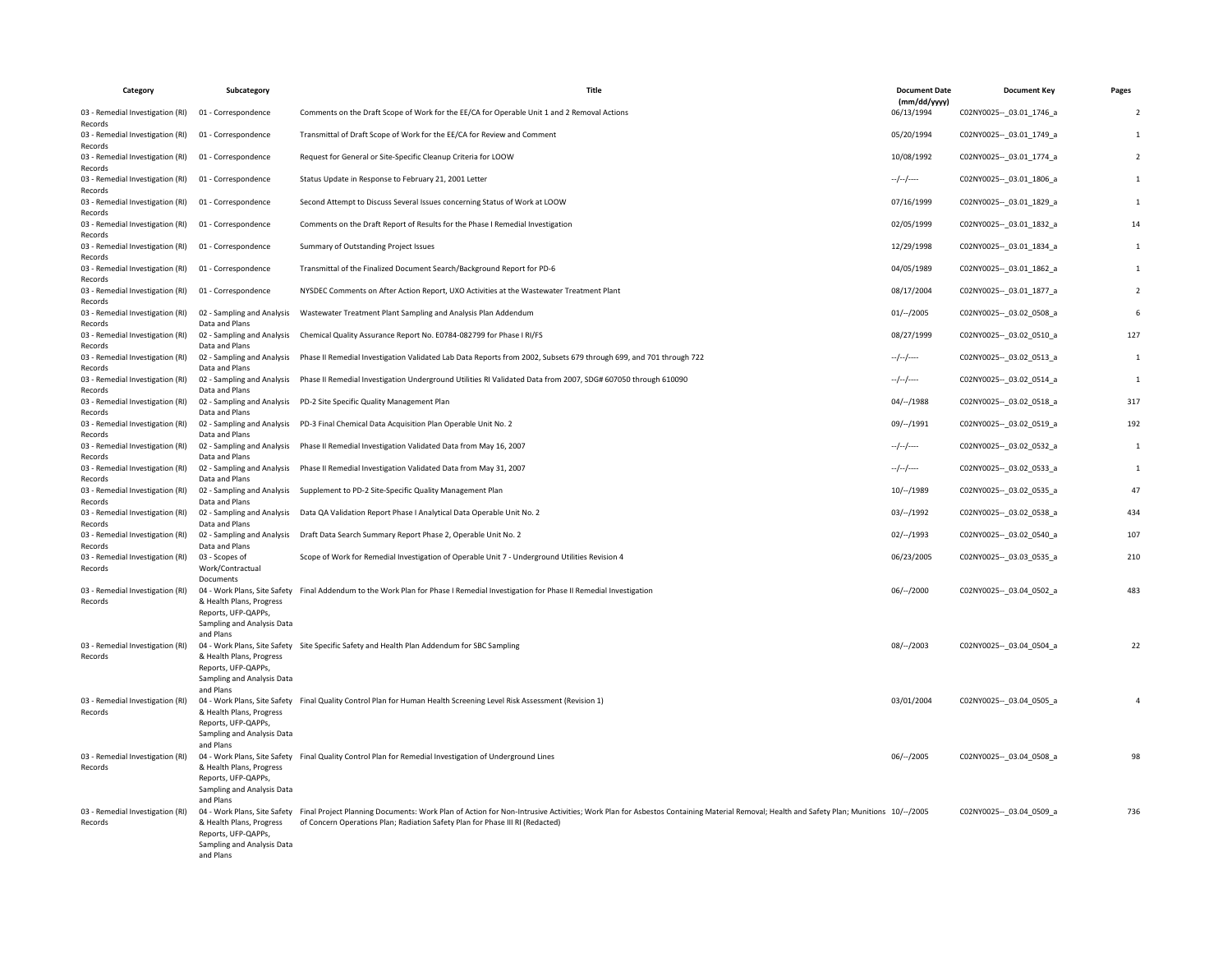| Category                                    | Subcategory                                                                                             | Title                                                                                                                                                                                                                                                                                                    | <b>Document Date</b>       | <b>Document Key</b>         | Pages                   |
|---------------------------------------------|---------------------------------------------------------------------------------------------------------|----------------------------------------------------------------------------------------------------------------------------------------------------------------------------------------------------------------------------------------------------------------------------------------------------------|----------------------------|-----------------------------|-------------------------|
| 03 - Remedial Investigation (RI)<br>Records | & Health Plans, Progress<br>Reports, UFP-QAPPs,<br>Sampling and Analysis Data                           | 04 - Work Plans, Site Safety Final Addendum #1 to the Sampling and Analysis Plan for the Phase III Remedial Investigation - Underground Lines Located on the Somerset Group Property                                                                                                                     | (mm/dd/yyyy)<br>07/--/2006 | C02NY0025 -- _ 03.04_0510_a | 35                      |
| 03 - Remedial Investigation (RI)<br>Records | and Plans<br>& Health Plans, Progress<br>Reports, UFP-QAPPs,<br>Sampling and Analysis Data              | 04 - Work Plans, Site Safety Final Addendum #2 to the Sampling and Analysis Plan for the Phase III Remedial Investigation - Underground Lines Located on the Remaining (Non-Somerset Group)<br>Properties                                                                                                | 08/--/2006                 | C02NY0025 -- _ 03.04_0511_a | 73                      |
| 03 - Remedial Investigation (RI)<br>Records | and Plans<br>& Health Plans, Progress<br>Reports, UFP-QAPPs,<br>Sampling and Analysis Data<br>and Plans | 04 - Work Plans, Site Safety Final Site Safety and Health Plan for Phase IV Remedial Investigation/Feasibility Study (redacted)                                                                                                                                                                          | 06/--/2009                 | C02NY0025 -- _ 03.04_0512_a | 124                     |
| 03 - Remedial Investigation (RI)<br>Records | & Health Plans, Progress<br>Reports, UFP-QAPPs,<br>Sampling and Analysis Data<br>and Plans              | 04 - Work Plans, Site Safety Final Human Health Risk Assessment Work Plan for Phase IV Remedial Investigation/Feasibility Study - Addendum to the Human Health Risk Assessment of Selected<br>Exposure Units (EU1-EU6, EU8, EU9) Work Plan                                                               | $06/-/2009$                | C02NY0025 -- 03.04 0513 a   | 74                      |
| 03 - Remedial Investigation (RI)<br>Records | & Health Plans, Progress<br>Reports, UFP-QAPPs,<br>Sampling and Analysis Data<br>and Plans              | 04- Work Plans, Site Safety Final Field Sampling Plan Addendum for Phase IV Remedial Investigation/Feasibility Study - Addendum to the Phase III Remedial Investigation of Underground Utility Lines 06/--/2009<br>(EU10) Work Plan                                                                      |                            | C02NY0025 -- 03.04 0514 a   | 166                     |
| 03 - Remedial Investigation (RI)<br>Records | & Health Plans, Progress<br>Reports, UFP-QAPPs,<br>Sampling and Analysis Data<br>and Plans              | 04- Work Plans, Site Safety Final Munitions and Explosives of Concern Support Services Plan Addendum for Phase IV Remedial Investigation/Feasibility Study-Addendum to the Ordnance and Explosive 06/--/2009<br>Support Services Work Plan for Munitions and Explosives of Concern Operations (redacted) |                            | C02NY0025 -- _ 03.04_0515_a | 64                      |
| 03 - Remedial Investigation (RI)<br>Records | & Health Plans, Progress<br>Reports, UFP-QAPPs,<br>Sampling and Analysis Data<br>and Plans              | 04 - Work Plans, Site Safety Final Work Plan for Phase I Remedial Investigation                                                                                                                                                                                                                          | 08/01/1998                 | C02NY0025 -- 03.04 0518 a   | 746                     |
| 03 - Remedial Investigation (RI)<br>Records | & Health Plans, Progress<br>Reports, UFP-QAPPs,<br>Sampling and Analysis Data<br>and Plans              | 04 - Work Plans, Site Safety Final Quality Assurance Project Plan Addendum for Phase IV Remedial Investigation and Feasibility Studies - Addendum to the Phase III Remedial Investigation of<br>Underground Utility Lines (EU10) Work Plan                                                               | $06/-/2009$                | C02NY0025 -- 03.04 0519 a   | 591                     |
| 03 - Remedial Investigation (RI)<br>Records | & Health Plans, Progress<br>Reports, UFP-QAPPs,<br>Sampling and Analysis Data<br>and Plans              | 04 - Work Plans, Site Safety Final Radiation Safety Plan Addendum for Phase IV Remedial Investigation/Feasibility - Addendum to the Radiation Safety Plan, TNT Site Walkover                                                                                                                             | 06/--/2009                 | C02NY0025 -- 03.04 0520 a   | 156                     |
| 03 - Remedial Investigation (RI)<br>Records | & Health Plans, Progress<br>Reports, UFP-QAPPs,<br>Sampling and Analysis Data<br>and Plans              | 04 - Work Plans, Site Safety Final Screening-Level Ecological Risk Assessment Work Plan for Phase IV Remedial Investigation/Feasibility Study - Addendum to the Screening-Level Ecological Risk<br>Assessment at Selected Exposure Units Work Plan                                                       | $06/--/2009$               | C02NY0025 -- _ 03.04_0521_a | 24                      |
| 03 - Remedial Investigation (RI)<br>Records | & Health Plans, Progress<br>Reports, UFP-QAPPs,<br>Sampling and Analysis Data<br>and Plans              | 04 - Work Plans, Site Safety Quality Control Plan for In-House Development of Work Plan Addendum Waste Water Treatment Plan RI                                                                                                                                                                           | 01/05/2005                 | C02NY0025 -- 03.04 0526 a   | $\overline{\mathbf{3}}$ |
| 03 - Remedial Investigation (RI)<br>Records | & Health Plans, Progress<br>Reports, UFP-QAPPs,<br>Sampling and Analysis Data<br>and Plans              | 04 - Work Plans, Site Safety Final Addendum Sampling and Site Safety and Health Plans for Sample Collection of Small Bermed Clearings                                                                                                                                                                    | 08/--/2003                 | C02NY0025 -- 03.04 0541 a   | 35                      |
| 03 - Remedial Investigation (RI)<br>Records | & Health Plans, Progress<br>Reports, UFP-QAPPs,<br>Sampling and Analysis Data<br>and Plans              | 04 - Work Plans, Site Safety Final Sampling and Analysis Plan for Phase III Remedial Investigation - Underground Lines                                                                                                                                                                                   | $06/-/2006$                | C02NY0025 -- 03.04 0542 a   | 508                     |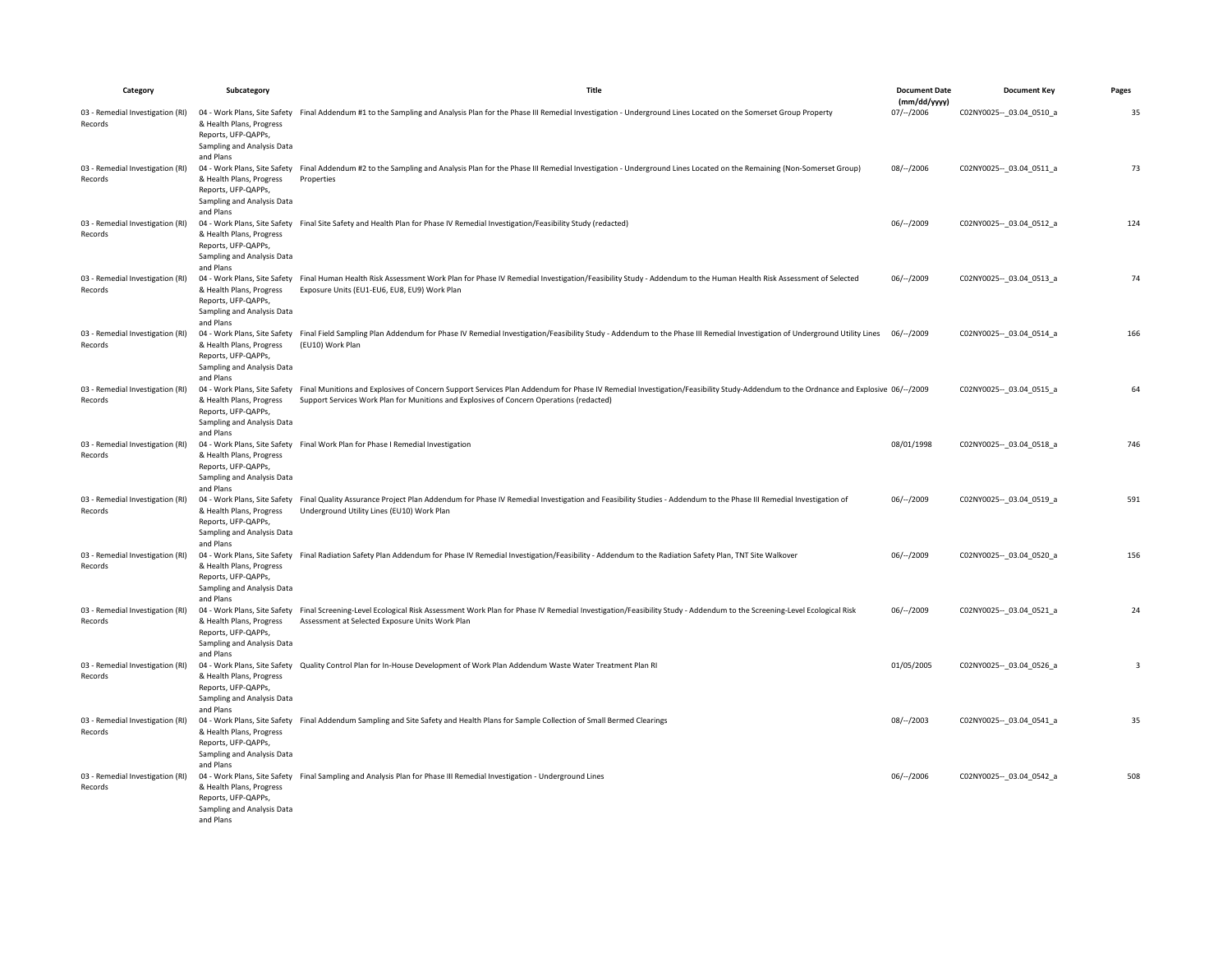| Category                                    | Subcategory                                                                                             | Title                                                                                                                                                                                                                                                                                  | <b>Document Date</b>       | <b>Document Key</b>         | Pages          |
|---------------------------------------------|---------------------------------------------------------------------------------------------------------|----------------------------------------------------------------------------------------------------------------------------------------------------------------------------------------------------------------------------------------------------------------------------------------|----------------------------|-----------------------------|----------------|
| 03 - Remedial Investigation (RI)            |                                                                                                         | 04 - Work Plans, Site Safety Final Quality Control Plan for Phase IV Remedial Investigation and Feasibility Studies                                                                                                                                                                    | (mm/dd/yyyy)<br>08/--/2008 | C02NY0025 -- _ 03.04_0546_a | 159            |
| Records                                     | & Health Plans, Progress<br>Reports, UFP-QAPPs,<br>Sampling and Analysis Data<br>and Plans              |                                                                                                                                                                                                                                                                                        |                            |                             |                |
| 03 - Remedial Investigation (RI)<br>Records | & Health Plans, Progress<br>Reports, UFP-QAPPs,<br>Sampling and Analysis Data                           | 04 - Work Plans, Site Safety Rollout Plan for LOOW Underground Utilities Remedial Investigation Report                                                                                                                                                                                 | $10/-/2008$                | C02NY0025 -- 03.04 0547 a   | 34             |
| 03 - Remedial Investigation (RI)<br>Records | and Plans<br>& Health Plans, Progress<br>Reports, UFP-QAPPs,<br>Sampling and Analysis Data<br>and Plans | 04 - Work Plans, Site Safety PD-3 Safety, Health and Emergency Response Plan (Redacted)                                                                                                                                                                                                | 04/--/1988                 | C02NY0025 -- _ 03.04_0552_a | 160            |
| 03 - Remedial Investigation (RI)<br>Records | & Health Plans, Progress<br>Reports, UFP-QAPPs,<br>Sampling and Analysis Data<br>and Plans              | 04 - Work Plans, Site Safety Supplement to PD-1A Project Work Plan, Supplement to PD-1B Project Schedule, and Supplement to the PD-1C Data Management Plan                                                                                                                             | 10/--/1989                 | C02NY0025 -- 03.04 0553 a   | 66             |
| 03 - Remedial Investigation (RI)<br>Records | & Health Plans, Progress<br>Reports, UFP-QAPPs,<br>Sampling and Analysis Data<br>and Plans              | 04 - Work Plans, Site Safety Supplement to PD-3 Safety, Health and Emergency Response Plan                                                                                                                                                                                             | $10/-/1989$                | C02NY0025 -- 03.04 0555 a   | 26             |
| 03 - Remedial Investigation (RI)<br>Records | & Health Plans, Progress<br>Reports, UFP-QAPPs,<br>Sampling and Analysis Data<br>and Plans              | 04 - Work Plans, Site Safety PD-2 Final Site Safety and Health Plan Operable Unit No. 2 (Redacted)                                                                                                                                                                                     | 09/--/1991                 | C02NY0025 -- 03.04 0557 a   | 161            |
| 03 - Remedial Investigation (RI)<br>Records | & Health Plans, Progress<br>Reports, UFP-QAPPs,<br>Sampling and Analysis Data<br>and Plans              | 04 - Work Plans, Site Safety PD-1 Final Work Plan Operable Unit No. 1                                                                                                                                                                                                                  | 09/--/1991                 | C02NY0025 -- 03.04 0558 a   | 72             |
| 03 - Remedial Investigation (RI)<br>Records | & Health Plans, Progress<br>Reports, UFP-QAPPs,<br>Sampling and Analysis Data<br>and Plans              | 04 - Work Plans, Site Safety PD-1A Project Work Plan, PD-1B Project Schedule, PD-1C Data Management Plan                                                                                                                                                                               | $04/-/1988$                | C02NY0025 -- _ 03.04_0559_a | 148            |
| 03 - Remedial Investigation (RI)<br>Records | & Health Plans, Progress<br>Reports, UFP-QAPPs,<br>Sampling and Analysis Data<br>and Plans              | 04 - Work Plans, Site Safety Final Work Plan Screening-Level Ecological Risk Assessment at Selected Exposure Units                                                                                                                                                                     | $11/-/2004$                | C02NY0025 -- 03.04 0560 a   | 184            |
| 03 - Remedial Investigation (RI)<br>Records | & Health Plans, Progress<br>Reports, UFP-QAPPs,<br>Sampling and Analysis Data<br>and Plans              | 04 - Work Plans, Site Safety Work Plan for the Human Health Screening Level Risk Assessment                                                                                                                                                                                            | 05/--/2003                 | C02NY0025 -- _ 03.04_0563_a | 30             |
| 03 - Remedial Investigation (RI)<br>Records | & Health Plans, Progress<br>Reports, UFP-QAPPs,<br>Sampling and Analysis Data<br>and Plans              | 04 - Work Plans, Site Safety Quality Control Plan for Screening Level Risk Assessment                                                                                                                                                                                                  | 02/12/2003                 | C02NY0025 -- 03.04 0567 a   | $\overline{4}$ |
| 03 - Remedial Investigation (RI)<br>Records | & Health Plans, Progress<br>Reports, UFP-QAPPs,<br>Sampling and Analysis Data<br>and Plans              | 04 - Work Plans, Site Safety Final Field Sampling Plan Addendum for Occidental Chemical Corporation Property and Wastewater Treatment Plant Data Gap Investigations - Addendum to the Phase IV<br>Remedial Investigation of the Wastewater Treatment Plant (EU7) Field Sampling Plan   | 08/--/2011                 | C02NY0025 -- 03.04 0571 a   | 81             |
| 03 - Remedial Investigation (RI)<br>Records | & Health Plans, Progress<br>Reports, UFP-QAPPs,<br>Sampling and Analysis Data<br>and Plans              | 04 - Work Plans, Site Safety Final Quality Assurance Project Plan Addendum for Occidental Chemical Corporation Property and Wastewater Treatment Plant Data Gap Investigations - Addendum to<br>the Phase IV RI of the Wastewater Treatment Plant (EU7) Quality Assurance Project Plan | $08/-/2011$                | C02NY0025 -- _ 03.04_0572_a | 61             |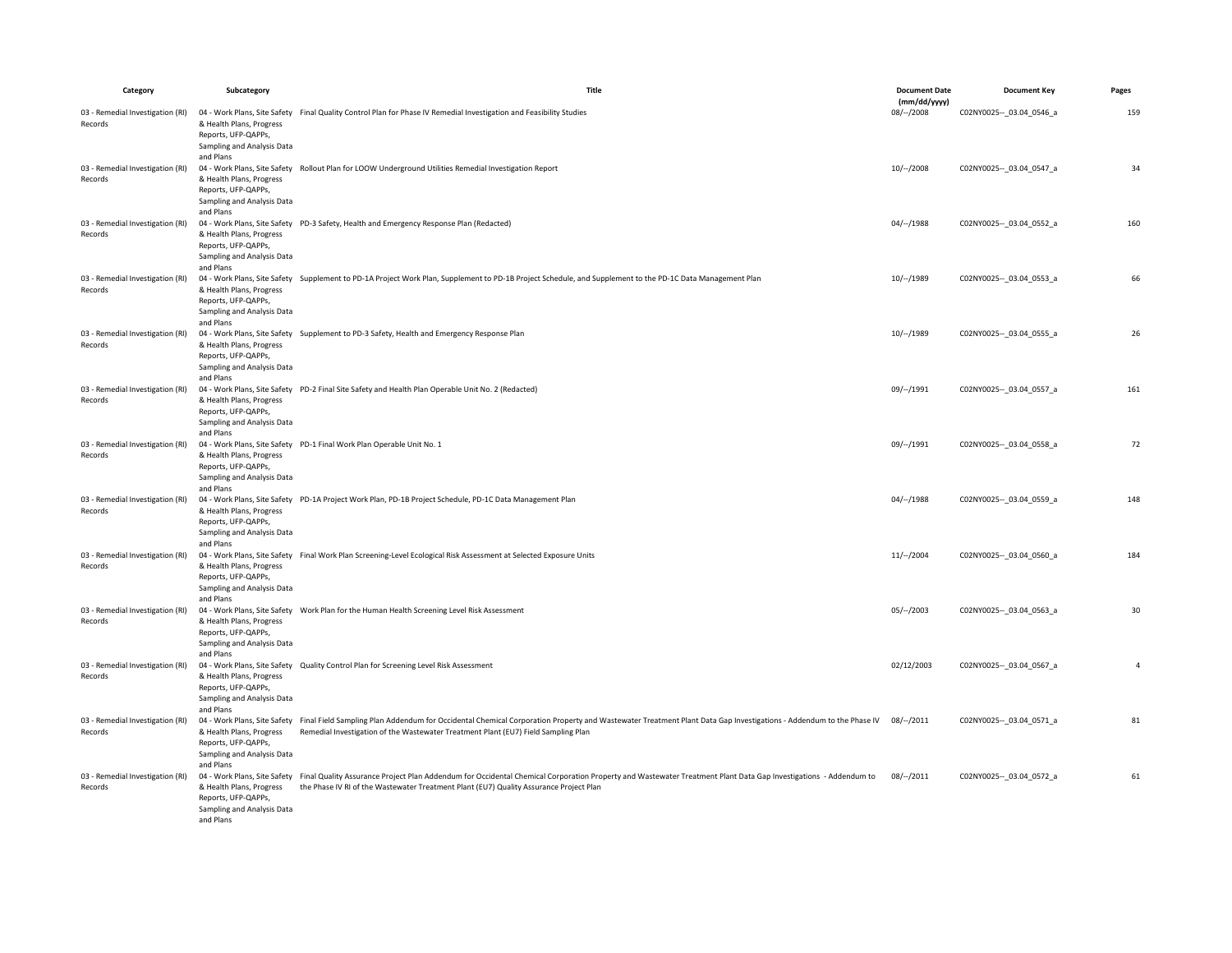| Category                                    | Subcategory                                                                 | Title                                                                                                                                                                                                                                                                            | <b>Document Date</b>        | <b>Document Key</b>         | Pages |
|---------------------------------------------|-----------------------------------------------------------------------------|----------------------------------------------------------------------------------------------------------------------------------------------------------------------------------------------------------------------------------------------------------------------------------|-----------------------------|-----------------------------|-------|
| 03 - Remedial Investigation (RI)<br>Records | & Health Plans, Progress                                                    | 04 - Work Plans, Site Safety Final Site Safety and Health Plan Addendum for Occidental Chemical Corporation Property and Wastewater Treatment Plant Data Gap Investigations - Addendum to the<br>Phase IV RI of the Wastewater Treatment Plant (EU7) Site Safety and Health Plan | (mm/dd/yyyy)<br>$08/-/2011$ | C02NY0025 -- 03.04 0573 a   | 89    |
|                                             | Reports, UFP-QAPPs,<br>Sampling and Analysis Data<br>and Plans              |                                                                                                                                                                                                                                                                                  |                             |                             |       |
| 03 - Remedial Investigation (RI)<br>Records | & Health Plans, Progress                                                    | 04 - Work Plans, Site Safety Addendum No. 1 to PD-3 Final Chemical Data Acquisition Plan for Operable Unit No. 2                                                                                                                                                                 | 11/–/1991                   | C02NY0025 -- _ 03.04_0582_a | 55    |
|                                             | Reports, UFP-QAPPs,<br>Sampling and Analysis Data<br>and Plans              |                                                                                                                                                                                                                                                                                  |                             |                             |       |
| 03 - Remedial Investigation (RI)<br>Records | & Health Plans, Progress                                                    | 04 - Work Plans, Site Safety Revised Addendum No. 1 to PD-3 Final Chemical Data Acquisition Plan Operable Unit No. 2                                                                                                                                                             | 01/–/1992                   | C02NY0025 -- 03.04 0583 a   | 55    |
|                                             | Reports, UFP-QAPPs,<br>Sampling and Analysis Data<br>and Plans              |                                                                                                                                                                                                                                                                                  |                             |                             |       |
| 03 - Remedial Investigation (RI)<br>Records | & Health Plans, Progress                                                    | 04 - Work Plans, Site Safety Addendum No. 1 to the Sampling and Site Safety and Health Plans for Sample Collection for Bioremediation Study                                                                                                                                      | 07/--/1997                  | C02NY0025 -- _ 03.04_0585_a | 75    |
|                                             | Reports, UFP-QAPPs<br>Sampling and Analysis Data<br>and Plans               |                                                                                                                                                                                                                                                                                  |                             |                             |       |
| 03 - Remedial Investigation (RI)<br>Records | & Health Plans, Progress                                                    | 04 - Work Plans, Site Safety Transmittal of Attached Laboratory Report for Samples Collected on January 20, 1989                                                                                                                                                                 | 02/09/1989                  | C02NY0025 -- 03.04 0744 a   | 11    |
|                                             | Reports, UFP-QAPPs,<br>Sampling and Analysis Data<br>and Plans              |                                                                                                                                                                                                                                                                                  |                             |                             |       |
| 03 - Remedial Investigation (RI)<br>Records | 06 - Interagency/Intra-<br>Agency                                           | Cooperative Agreement between the Department of the Army and The New York State Department of Environmental Conservation                                                                                                                                                         | 09/30/2002                  | C02NY0025 -- 03.06 0501 a   | 12    |
|                                             | Agreements/Memorandums                                                      |                                                                                                                                                                                                                                                                                  |                             |                             |       |
| 03 - Remedial Investigation (RI)<br>Records | related reports)                                                            | 10 - RI Reports (and other RI Results of Geophysical Investigation and Sampling Program at Former Air Force Plant 68                                                                                                                                                             | 08/--/1985                  | C02NY0025 -- 03.10 0500 a   | 75    |
| 03 - Remedial Investigation (RI)            |                                                                             | 10 - RI Reports (and other RI PD-6 Document Search/Background Report                                                                                                                                                                                                             | 04/--/1989                  | C02NY0025 -- 03.10 0501 a   | 175   |
| Records<br>03 - Remedial Investigation (RI) | related reports)                                                            | 10 - RI Reports (and other RI PD-7 Final Remedial Investigation Report (Missing Appendices)                                                                                                                                                                                      | 01/–/1989                   | C02NY0025 -- 03.10 0502 a   | 288   |
| Records<br>03 - Remedial Investigation (RI) | related reports)                                                            | 10 - RI Reports (and other RI PD-8 Final Remedial Investigation Report (Missing Appendices)                                                                                                                                                                                      | 08/--/1990                  | C02NY0025 -- _ 03.10_0503_a | 301   |
| Records<br>03 - Remedial Investigation (RI) | related reports)                                                            | 10 - RI Reports (and other RI PD-8a Supplement to Final Remedial Investigation Report                                                                                                                                                                                            | 07/--/1990                  | C02NY0025 -- 03.10 0504 a   | 236   |
| Records                                     | related reports)                                                            |                                                                                                                                                                                                                                                                                  |                             |                             |       |
| 03 - Remedial Investigation (RI)<br>Records | related reports)                                                            | 10 - RI Reports (and other RI Summary of Additional Sediment Sampling and Analyses                                                                                                                                                                                               | 10/15/1990                  | C02NY0025 -- _ 03.10_0505_a | -5    |
| 03 - Remedial Investigation (RI)<br>Records | related reports'                                                            | 10 - RI Reports (and other RI Preliminary Contamination Assessment Report Operable Unit No. 2 Volume I of II, Sections 1-7                                                                                                                                                       | 12/--/1992                  | C02NY0025 -- _ 03.10_0506_a | 285   |
| 03 - Remedial Investigation (RI)            |                                                                             | 10 - RI Reports (and other RI Preliminary Contamination Assessment Report Operable Unit No. 2 Volume II of II, Appendices A-I                                                                                                                                                    | $12/-/1992$                 | C02NY0025 -- 03.10 0507 a   | 239   |
| Records<br>03 - Remedial Investigation (RI) | related reports)                                                            | 10 - RI Reports (and other RI Final History Search Report                                                                                                                                                                                                                        | 08/--/1998                  | C02NY0025 -- 03.10 0508 a   | 339   |
| Records<br>03 - Remedial Investigation (RI) | related reports)                                                            | 10 - RI Reports (and other RI Final Report of Results for the Phase I Remedial Investigation                                                                                                                                                                                     | 07/--/1999                  | C02NY0025 -- _ 03.10_0509_a | 600   |
| Records<br>03 - Remedial Investigation (RI) | related reports)                                                            | 10 - RI Reports (and other RI Final Report of Results for the Phase I Remedial Investigation Appendices A-D                                                                                                                                                                      | 07/--/1999                  | C02NY0025 -- _ 03.10_0510_a | 862   |
| Records                                     | related reports)                                                            |                                                                                                                                                                                                                                                                                  |                             |                             |       |
| 03 - Remedial Investigation (RI)<br>Records | related reports)                                                            | 10 - RI Reports (and other RI Final Report of Results for the Phase II Remedial Investigation Volume I of III                                                                                                                                                                    | $02/-/2002$                 | C02NY0025 -- 03.10 0511 a   | 849   |
| 03 - Remedial Investigation (RI)<br>Records | 10 - RI Reports (and other RI Summary of Investigations<br>related reports) |                                                                                                                                                                                                                                                                                  | $08/-/2003$                 | C02NY0025 -- 03.10 0512 a   | 153   |
| 03 - Remedial Investigation (RI)            |                                                                             | 10 - RI Reports (and other RI Radiological Report TNT Investigation at the Waste Water Treatment Plant                                                                                                                                                                           | 03/02/2004                  | C02NY0025 -- _ 03.10_0513_a | 25    |
| Records<br>03 - Remedial Investigation (RI) | related reports)                                                            | 10 - RI Reports (and other RI Small Bermed Clearing Supplemental Investigation Summary Report                                                                                                                                                                                    | $05/-/2004$                 | C02NY0025 -- 03.10 0514 a   | 590   |
| Records<br>03 - Remedial Investigation (RI) | related reports)                                                            | 10 - RI Reports (and other RI PD-13 Review of Summary Report PD-12: Field Reconnaissance Survey of Selected Properties                                                                                                                                                           | 01/10/1991                  | C02NY0025 -- 03.10 0515 a   | 33    |
| Records                                     | related reports)                                                            | 10 - RI Reports (and other RI Health and Safety Monitoring Report TNT Investigation at the Waste Water Treatment Plan                                                                                                                                                            | 06/21/2004                  | C02NY0025 -- 03.10 0516 a   | 23    |
| 03 - Remedial Investigation (RI)<br>Records | related reports)                                                            |                                                                                                                                                                                                                                                                                  |                             |                             |       |
| 03 - Remedial Investigation (RI)<br>Records | related reports)                                                            | 10 - RI Reports (and other RI After Action Report UXO Activities at the Waste Water Treatment Plan (WWTP) 2003, Revision 2                                                                                                                                                       | 06/--/2004                  | C02NY0025 -- _ 03.10_0517_a | 17    |
| 03 - Remedial Investigation (RI)<br>Records | related reports)                                                            | 10 - RI Reports (and other RI Final Report of Results for the Remedial Investigation of Underground Utility Lines, Volume I Report                                                                                                                                               | 09/–/2008                   | C02NY0025 -- 03.10 0518 a   | 656   |
|                                             |                                                                             |                                                                                                                                                                                                                                                                                  |                             |                             |       |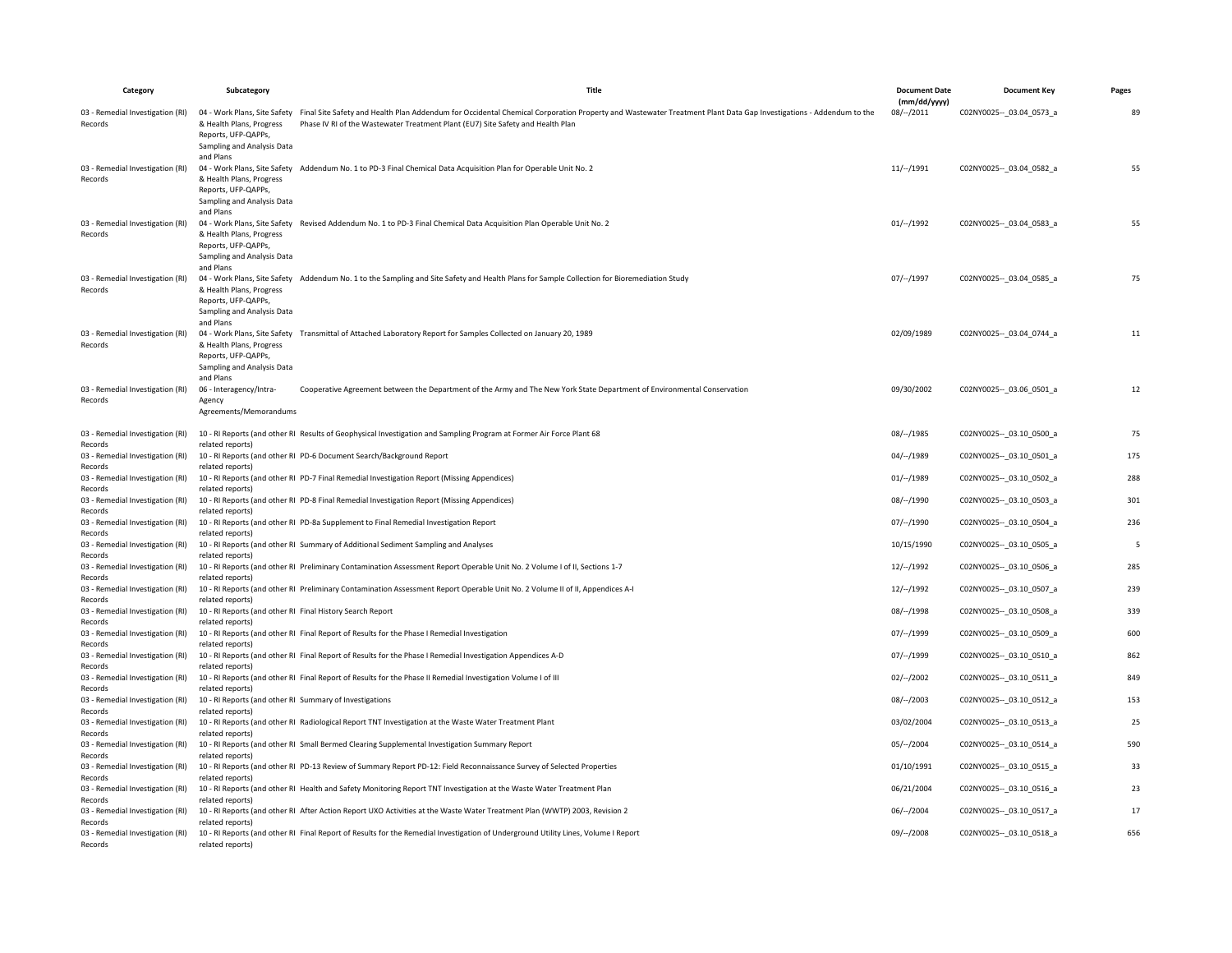| Category                                                | Subcategory                     | Title                                                                                                                                                      | <b>Document Date</b>         | <b>Document Key</b>         | Pages                   |
|---------------------------------------------------------|---------------------------------|------------------------------------------------------------------------------------------------------------------------------------------------------------|------------------------------|-----------------------------|-------------------------|
| 03 - Remedial Investigation (RI)<br>Records             | related reports)                | 10 - RI Reports (and other RI Final Report of Results for the Remedial Investigation of Underground Utility Lines, Volume II Large Size Figures            | (mm/dd/yyyy)<br>$09/--/2008$ | C02NY0025 -- 03.10 0519 a   | 23                      |
| 03 - Remedial Investigation (RI)<br>Records             | related reports                 | 10 - RI Reports (and other RI Final Report of Results for the Remedial Investigation of Underground Utility Lines, Volume III Appendices A and B           | 09/--/2008                   | C02NY0025 -- _ 03.10_0520_a | 600                     |
| 03 - Remedial Investigation (RI)<br>Records             | related reports                 | 10 - RI Reports (and other RI Final Report of Results for the Remedial Investigation of Underground Utility Lines, Volume IV Appendix C                    | 09/–/2008                    | C02NY0025 -- 03.10 0521 a   | 647                     |
| 03 - Remedial Investigation (RI)<br>Records             | related reports)                | 10 - RI Reports (and other RI Final Report of Results for the Remedial Investigation of Underground Utility Lines, Volume V Appendices D-J (Redacted)      | 09/--/2008                   | C02NY0025 -- 03.10 0522 a   | 1100                    |
| 03 - Remedial Investigation (RI)<br>Records             | related reports                 | 10 - RI Reports (and other RI PD-12 Summary Report Field Reconnaissance Survey of Selected Properties                                                      | $12/-/1988$                  | C02NY0025 -- 03.10 0523 a   | 70                      |
| 03 - Remedial Investigation (RI)<br>Records             | related reports)                | 10 - RI Reports (and other RI Executive Summary of Historical Aerial Photography - Selected Sites Final Report                                             | 09/--/2002                   | C02NY0025 -- 03.10 0524 a   | $\overline{2}$          |
| 03 - Remedial Investigation (RI)<br>Records             | related reports)                | 10 - RI Reports (and other RI Examination of Historical Aerial Photography-Selected Sites Final Report                                                     | 09/--/2002                   | C02NY0025 -- 03.10 0525 a   | 80                      |
| 03 - Remedial Investigation (RI)<br>Records             | related reports)                | 10 - RI Reports (and other RI Final Report of Results for the Phase II Remedial Investigation, Appendix A, Volume II of III                                | $02/-/2002$                  | C02NY0025 -- 03.10 0526 a   | 965                     |
| 03 - Remedial Investigation (RI)<br>Records             | related reports                 | 10 - RI Reports (and other RI Final Report of Results for the Phase II Remedial Investigation, Appendices B to G, Volume III of III                        | $02/-/2002$                  | C02NY0025 -- 03.10 0527 a   | 880                     |
| 03 - Remedial Investigation (RI)<br>Records             | related reports'                | 10 - RI Reports (and other RI Final Land Use Checklists Volume I: Executive Summary and Comprehensive Future Land Use Check Lists                          | $01/--/2010$                 | C02NY0025 -- 03.10 0528 a   | 294                     |
| 03 - Remedial Investigation (RI)<br>Records             | related reports                 | 10 - RI Reports (and other RI Final Future Land Use Checklists Volume II: Abbreviated Future Land Use Checklists                                           | 01/–/2010                    | C02NY0025 -- 03.10 0529 a   | 341                     |
| 03 - Remedial Investigation (RI)<br>Records             | related reports)                | 10 - RI Reports (and other RI PD-7 Supplement to Draft Remedial Investigation Report                                                                       | 03/--/1990                   | C02NY0025 -- _ 03.10_0530_a | 243                     |
| 03 - Remedial Investigation (RI)<br>Records             | related reports)                | 10 - RI Reports (and other RI Magnetic Survey Operable Unit No. 2                                                                                          | $10/-/1991$                  | C02NY0025 -- 03.10 0531 a   | 16                      |
| 03 - Remedial Investigation (RI)<br>Records             | related reports)                | 10 - RI Reports (and other RI Report for the Phase IV Remedial Investigation                                                                               | $10/-/2011$                  | C02NY0025 -- _ 03.10_0540_a | 3520                    |
| 03 - Remedial Investigation (RI)<br>Records             | related reports)                | 10 - RI Reports (and other RI Summary Report of Phase I Remedial Investigation at the 30-in. Outfall Line                                                  | 04/--/1999                   | C02NY0025 -- 03.10 0542 a   | 11                      |
| 03 - Remedial Investigation (RI)<br>Records             | 11 - Health and<br>Endangerment | Final Screening-Level Ecological Risk Assessment at Selected Exposure Units                                                                                | $12/-/2008$                  | C02NY0025 -- 03.11 0501 a   | 177                     |
|                                                         | Assessments/Risk<br>Assessments |                                                                                                                                                            |                              |                             |                         |
| 03 - Remedial Investigation (RI)<br>Records             | 11 - Health and<br>Endangerment | Final Human Health Risk Assessment of Selected Exposure Units (EU1-EU6, EU8, EU9, EU10) Volume I                                                           | $12/-/2008$                  | C02NY0025 -- 03.11 0502 a   | 933                     |
|                                                         | Assessments/Risk<br>Assessments |                                                                                                                                                            |                              |                             |                         |
| 03 - Remedial Investigation (RI)<br>Records             | 11 - Health and<br>Endangerment | Final Human Health Risk Assessment of Selected Exposure Units (EU1-EU6, EU8, EU9, EU10) Volume II                                                          | $12/-/2008$                  | C02NY0025 -- _ 03.11_0503_a | 1580                    |
|                                                         | Assessments/Risk<br>Assessments |                                                                                                                                                            |                              |                             |                         |
| 03 - Remedial Investigation (RI)<br>Records             | 11 - Health and<br>Endangerment | Final Summary of the Screening Level Ecological and Human Health Risk Assessment of Selected Exposure Units (EU1 Through EU6, EU8, EU9, EU10)              | $05/-/2009$                  | C02NY0025 -- 03.11 0504 a   | 79                      |
|                                                         | Assessments/Risk<br>Assessments |                                                                                                                                                            |                              |                             |                         |
| 03 - Remedial Investigation (RI)<br>Records             | 12 - Meeting Documents          | Minutes from January 5, 1988 Meeting with Property Owner Discussing Work to be Conducted on SCA Property                                                   | 01/12/1988                   | C02NY0025 -- 03.12 0520 a   |                         |
| 03 - Remedial Investigation (RI)<br>Records             | 12 - Meeting Documents          | Minutes from the April 25, 1988 Meeting with Property Owner Discussing Safety Procedures when Conducting Work at SCA Property                              | 05/23/1988                   | C02NY0025 -- 03.12 0521 a   | 12                      |
| 03 - Remedial Investigation (RI)<br>Records             | 12 - Meeting Documents          | Minutes from the May 20, 1988 Meeting with Property Owner Discussing Contamination Areas of the Somerset Group Property                                    | 06/02/1988                   | C02NY0025 -- _ 03.12_0522_a | $\overline{\mathbf{3}}$ |
| 03 - Remedial Investigation (RI)<br>Records             | 12 - Meeting Documents          | Minutes of the May 9, 1990 Meeting with the Property Owner Discussing CWM Review Comments on the Draft RI Supplement and Other Matters on the CWM Property | 06/05/1990                   | C02NY0025 -- 03.12 0523 a   | 8                       |
| 03 - Remedial Investigation (RI)<br>Records             | 12 - Meeting Documents          | Minutes from Meeting with John Long Discussing the Former Walleye Hatchery                                                                                 | 09/09/1988                   | C02NY0025 -- _ 03.12_0529_a | $\overline{3}$          |
| 03 - Remedial Investigation (RI)<br>Records             | 12 - Meeting Documents          | Forwarding Agenda for March 7, 2006 Team Meeting with Handwritten Notes (with Copy Sent to Stakeholder)                                                    | 03/06/2006                   | C02NY0025 -- _ 03.12_0611_a | $\overline{\mathbf{3}}$ |
| 03 - Remedial Investigation (RI)<br>Records             | 12 - Meeting Documents          | Forwarding Agenda for February 7, 2006 Team Meeting with Handwritten Notes                                                                                 | 02/07/2006                   | C02NY0025 -- 03.12 0612 a   |                         |
| 03 - Remedial Investigation (RI)<br>Records             | 12 - Meeting Documents          | Presentation Slides from the August 20-22, 2000 Technical Project Planning Meeting Discussing Project Status and Site Closure (with Handwritten Notes)     | $08/-/2002$                  | C02NY0025 -- _ 03.12_0627_a | 9                       |
| 03 - Remedial Investigation (RI)<br>Records             | 12 - Meeting Documents          | Presentation Slides Discussing Project Status as of Summer 2002                                                                                            | $-/-/-$                      | C02NY0025 -- _ 03.12_0691_a |                         |
| 03 - Remedial Investigation (RI)<br>Records             | 13 - Trip Reports               | Summary of July 24, 1986 Site Visit to Former Air Force Plant 68                                                                                           | 07/25/1986                   | C02NY0025 -- 03.13 0527 a   | 14                      |
| 04 - Feasibility Study (FS) Records 01 - Correspondence |                                 | Transmittal of Attached Draft EPA Review Comments for the Feasibility Study                                                                                | $-/-/-$                      | C02NY0025 -- 04.01 0500 a   | 10                      |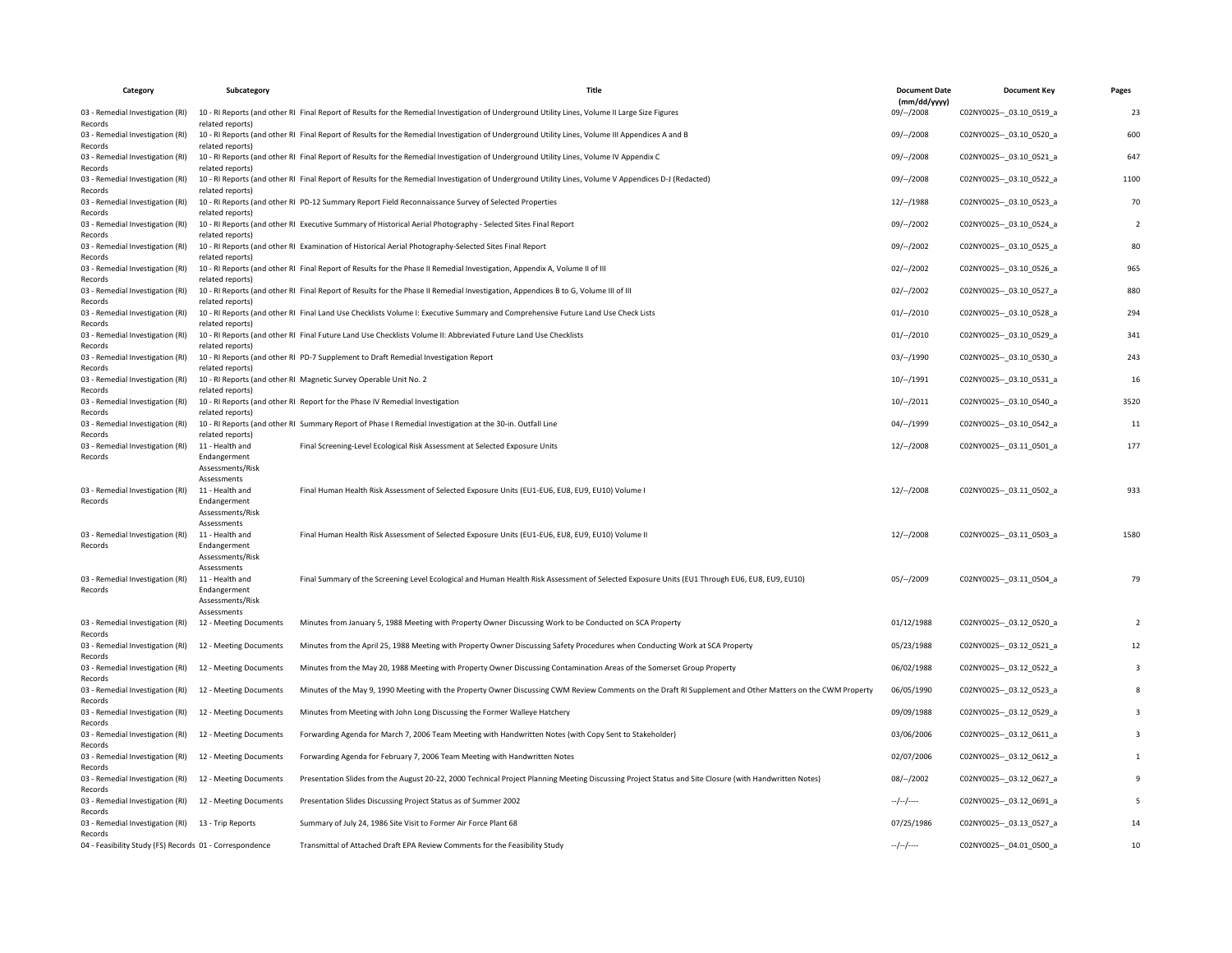| Category                                                                              | Subcategory         | <b>Title</b>                                                                                                                                                                  | <b>Document Date</b>       | <b>Document Key</b>         | Pages |
|---------------------------------------------------------------------------------------|---------------------|-------------------------------------------------------------------------------------------------------------------------------------------------------------------------------|----------------------------|-----------------------------|-------|
| 04 - Feasibility Study (FS) Records 07 - ARAR Determinations                          |                     | ARARs for the Former Lake Ontario Ordnance Works                                                                                                                              | (mm/dd/yyyy)<br>08/26/2013 | C02NY0025 -- 04.07 0500 a   | -3    |
| 04 - Feasibility Study (FS) Records 09 - FS Reports                                   |                     | PD-10 Advance Final Feasibility Study Report Volume I of II                                                                                                                   | 09/--/1990                 | C02NY0025 -- 04.09 0500 a   | 189   |
| 04 - Feasibility Study (FS) Records 09 - FS Reports                                   |                     | PD-10 Advance Final Feasibility Study Report Volume II of II Appendices                                                                                                       | 09/--/1990                 | C02NY0025 -- 04.09 0501 a   | 204   |
| 08 - Public Affairs/Community<br><b>Relations Records</b>                             | 01 - Correspondence | Follow Up to Phone Conversation Summarizing the Applicability of Ground Penetrating Radar for Pipe Detection at Model City                                                    | 11/09/1987                 | C02NY0025 -- 08.01 0500 a   |       |
| 08 - Public Affairs/Community<br><b>Relations Records</b>                             | 01 - Correspondence | Request to Visit Property and Inspect Areas of Former DOD Operations                                                                                                          | 07/19/1988                 | C02NY0025 -- 08.01 0503 a   |       |
| 08 - Public Affairs/Community<br>Relations Records                                    | 01 - Correspondence | Request for Representative from DEC, Local Government, and Community to Join Technical Review Committee                                                                       | 09/28/1988                 | C02NY0025 -- 08.01 0504 a   |       |
| 08 - Public Affairs/Community<br><b>Relations Records</b>                             | 01 - Correspondence | Notification of Administrative Order on Consent with EPA and Request for RI/FS Plans and Schedule of Field Activities to Coordinate Project Management Plan                   | 09/28/1988                 | C02NY0025 -- 08.01 0505_a   |       |
| 08 - Public Affairs/Community<br><b>Relations Records</b>                             | 01 - Correspondence | Transmittal of Attached Draft Revised Sections to be Included in the Model City RFI Work Plan                                                                                 | 02/07/1989                 | C02NY0025 -- 08.01 0508 a   |       |
| 08 - Public Affairs/Community<br><b>Relations Records</b>                             | 01 - Correspondence | Submittal of the First Quarterly Report and Drawings of Sampling Locations                                                                                                    | 02/22/1989                 | C02NY0025 -- 08.01 0509 a   |       |
| 08 - Public Affairs/Community<br><b>Relations Records</b>                             | 01 - Correspondence | Submittal of Draft Scope of Work for Additional Field Investigations for Review and Comment                                                                                   | 04/10/1989                 | C02NY0025 -- 08.01 0512 a   |       |
| 08 - Public Affairs/Community<br><b>Relations Records</b>                             | 01 - Correspondence | Transmittal of the Second Quarterly Report for January Through March 1989                                                                                                     | 04/27/1989                 | C02NY0025 -- _ 08.01_0513_a |       |
| 08 - Public Affairs/Community<br><b>Relations Records</b>                             | 01 - Correspondence | Actions Posed by USACE to Address the Asbestos Containing Materials                                                                                                           | 05/08/1989                 | C02NY0025 -- 08.01 0514 a   |       |
| 08 - Public Affairs/Community<br><b>Relations Records</b>                             | 01 - Correspondence | Transmittal of Minutes from the May 9, 1990 Technical Review Committee Meeting (with copy sent to stakeholders)                                                               | 06/05/1990                 | C02NY0025 -- 08.01 0515 a   |       |
| 08 - Public Affairs/Community<br><b>Relations Records</b>                             | 01 - Correspondence | Notification of Completion of Radiological Surveys and Transmittal of Attached Statement of Certification for Properties in Compliance with DOE Decontaminations<br>Standards | 08/20/1990                 | C02NY0025 -- 08.01 0516 a   |       |
| 08 - Public Affairs/Community<br><b>Relations Records</b>                             | 01 - Correspondence | Notification of Completion of Radiological Surveys and Transmittal of Attached Statement of Certification for Properties in Compliance with DOE Decontaminations<br>Standards | 05/07/1992                 | C02NY0025 -- 08.01 0517_a   | 39    |
| 08 - Public Affairs/Community<br><b>Relations Records</b>                             | 01 - Correspondence | Transmittal and Discussion of Letter Found in University Files Regarding Buried Radioactive Material                                                                          | 02/24/1994                 | C02NY0025 -- 08.01 0518 a   |       |
| 08 - Public Affairs/Community<br><b>Relations Records</b>                             | 01 - Correspondence | Transmittal of Letter Sent to State Department of Environmental Conservation Describing Location of Probable Buried Radioactive Materials                                     | 02/24/1994                 | C02NY0025 -- 08.01 0519 a   |       |
| 08 - Public Affairs/Community<br><b>Relations Records</b>                             | 01 - Correspondence | Transmittal of Efforts to Identify the Site Further and Notification that the State and EPA Have Been Notified of Possible Burial Site                                        | 02/25/1994                 | C02NY0025 -- 08.01 0520 a   |       |
| 08 - Public Affairs/Community<br><b>Relations Records</b>                             | 01 - Correspondence | Request for Feedback and Concerns Regarding Investigation at Site and Development of RAB                                                                                      | 03/12/1999                 | C02NY0025 -- 08.01 0525 a   |       |
| 08 - Public Affairs/Community<br><b>Relations Records</b>                             | 01 - Correspondence | Notification and Request to Join Restoration Advisory Board with Attached RAB Fact Sheet and Questionnaire                                                                    | 03/25/1999                 | C02NY0025 -- _ 08.01_0526_a |       |
| 08 - Public Affairs/Community<br><b>Relations Records</b>                             | 01 - Correspondence | Rejection to Invitation to Join RAB and Recommendation of Suitable Representative                                                                                             | 04/08/1999                 | C02NY0025 -- 08.01 0527 a   |       |
| 08 - Public Affairs/Community<br><b>Relations Records</b>                             | 01 - Correspondence | Notification of Selected Individuals to Represent Niagara County at RAB Meetings                                                                                              | 04/09/1999                 | C02NY0025 -- 08.01 0528 a   |       |
| 08 - Public Affairs/Community<br><b>Relations Records</b>                             | 01 - Correspondence | Notification of Selected RAB Applicants and First Scheduled Meeting                                                                                                           | 06/02/1999                 | C02NY0025 -- _ 08.01_0529_a |       |
| 08 - Public Affairs/Community<br><b>Relations Records</b>                             | 01 - Correspondence | Notification of Available Funding to Address Cleanup of Waste Pipelines and Second Phase of Remedial Investigation                                                            | 01/21/2000                 | C02NY0025 -- 08.01 0531 a   |       |
| 08 - Public Affairs/Community<br><b>Relations Records</b>                             | 01 - Correspondence | Invitation to Attend April 12, 2000 Quarterly RAB Meeting                                                                                                                     | 03/28/2000                 | C02NY0025 -- _ 08.01_0532_a |       |
| 08 - Public Affairs/Community<br><b>Relations Records</b>                             | 01 - Correspondence | Transmittal of Final Phase II Remedial Investigation Work Plan                                                                                                                | 06/06/2000                 | C02NY0025 -- 08.01 0533_a   |       |
| 08 - Public Affairs/Community                                                         | 01 - Correspondence | Transmittal and Notification of the EE/CA and Availability of the Administrative Record for Public Review and Comment                                                         | 09/--/2000                 | C02NY0025 -- 08.01 0534 a   |       |
| <b>Relations Records</b><br>08 - Public Affairs/Community                             | 01 - Correspondence | Notification of EE/CA Report and Administrative Record Availability for Review and Comment                                                                                    | 09/--/2000                 | C02NY0025 -- 08.01 0535_a   |       |
| <b>Relations Records</b><br>08 - Public Affairs/Community                             | 01 - Correspondence | Transmittal of Minutes and Summary of Questions and Comments from the November 15, 2000 RAB Meeting                                                                           | 01/03/2001                 | C02NY0025 -- 08.01 0536 a   |       |
| <b>Relations Records</b><br>08 - Public Affairs/Community                             | 01 - Correspondence | Request to Forward Attached Follow Up Letter from Public Regarding the March 13, 2002 RAB Meeting to the Colonel (Redacted)                                                   | 03/14/2002                 | C02NY0025 -- 08.01 0537 a   |       |
| <b>Relations Records</b><br>08 - Public Affairs/Community                             | 01 - Correspondence | Concerns Regarding Proximity of Drainage Ditch and Closed Pipe Line from the Site to the Niagara River                                                                        | 03/15/2002                 | C02NY0025 -- 08.01 0538 a   |       |
| <b>Relations Records</b><br>08 - Public Affairs/Community                             | 01 - Correspondence | Follow Up to March 13, 2002 Email and Letter to Colonel with Additional Requests                                                                                              | 03/18/2002                 | C02NY0025 -- 08.01 0539 a   |       |
| <b>Relations Records</b><br>08 - Public Affairs/Community                             | 01 - Correspondence | Posting of March 7, 2002 Letter from Ann Roberts (Public/Resident) to Dr. Walter Polka (Superintendent of Schools)                                                            | 03/18/2002                 | C02NY0025 -- 08.01 0540 a   |       |
| <b>Relations Records</b><br>08 - Public Affairs/Community<br><b>Relations Records</b> | 01 - Correspondence | Request for Questions to Raise at Upcoming Meeting with USACE                                                                                                                 | 03/21/2002                 | C02NY0025 -- 08.01 0542 a   |       |
|                                                                                       |                     |                                                                                                                                                                               |                            |                             |       |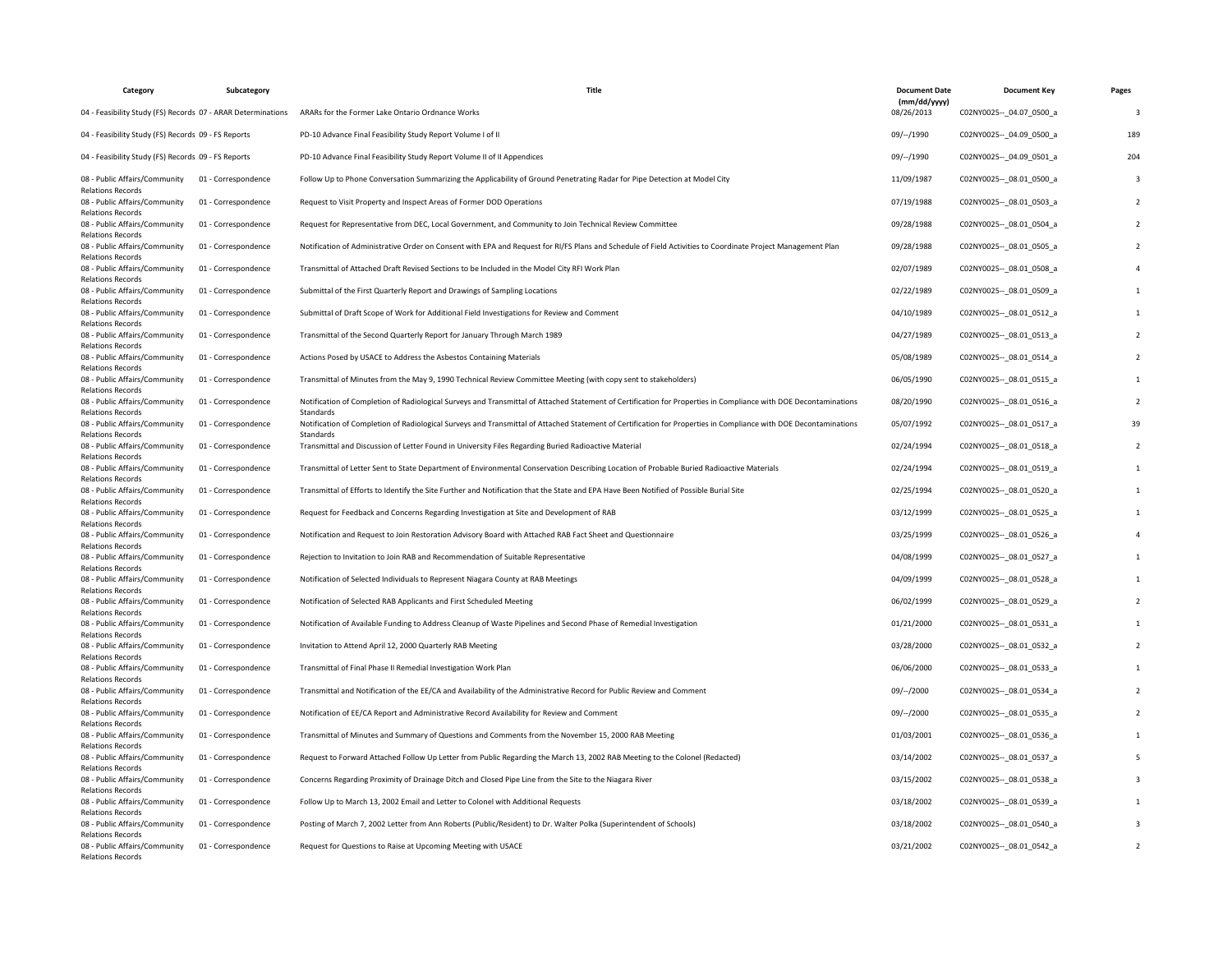| Category                                                  | Subcategory         | <b>Title</b>                                                                                                                                                                                                          | <b>Document Date</b>       | <b>Document Kev</b>         | Pages |
|-----------------------------------------------------------|---------------------|-----------------------------------------------------------------------------------------------------------------------------------------------------------------------------------------------------------------------|----------------------------|-----------------------------|-------|
| 08 - Public Affairs/Community<br><b>Relations Records</b> | 01 - Correspondence | Forwarded Email from Louis Ricciuti (IAG Research) Requesting Additional Information or Paperwork for Site                                                                                                            | (mm/dd/yyyy)<br>03/26/2002 | C02NY0025 -- 08.01 0543 a   |       |
| 08 - Public Affairs/Community<br><b>Relations Records</b> | 01 - Correspondence | Discussion of Conclusions and Concerns Based on Review of Documentation                                                                                                                                               | 04/15/2002                 | C02NY0025 -- _ 08.01_0544_a |       |
| 08 - Public Affairs/Community<br><b>Relations Records</b> | 01 - Correspondence | Approach to Address South West Drainage Ditch, LOOW Outfall Pipes, and Sampling of Lewport Campus Area Concerns                                                                                                       | 04/17/2002                 | C02NY0025 -- 08.01 0545_a   |       |
| 08 - Public Affairs/Community<br><b>Relations Records</b> | 01 - Correspondence | Request for Status Update Regarding Concerns and Issues Stated in April 17, 2002 Email                                                                                                                                | 05/15/2002                 | C02NY0025 -- 08.01 0546 a   |       |
| 08 - Public Affairs/Community<br><b>Relations Records</b> | 01 - Correspondence | Request for Contact Information for Colonel                                                                                                                                                                           | 05/16/2002                 | C02NY0025 -- 08.01 0547_a   |       |
| 08 - Public Affairs/Community<br><b>Relations Records</b> | 01 - Correspondence | Concern That Initial Findings of Radiation Survey Results are Not Comprehensive Enough                                                                                                                                | 05/20/2002                 | C02NY0025 -- _ 08.01_0548_a |       |
| 08 - Public Affairs/Community<br><b>Relations Records</b> | 01 - Correspondence | Summary of Concerns from Research Results and Plans to Address Them (Redacted)                                                                                                                                        | 05/28/2002                 | C02NY0025 -- 08.01 0549_a   |       |
| 08 - Public Affairs/Community<br><b>Relations Records</b> | 01 - Correspondence | Methods and Costs for Detecting Buried Drums in Soil                                                                                                                                                                  | 06/11/2002                 | C02NY0025 -- 08.01 0552_a   |       |
| 08 - Public Affairs/Community<br><b>Relations Records</b> | 01 - Correspondence | Response to Questions Regarding Identifying Metal Containers                                                                                                                                                          | 06/24/2002                 | C02NY0025 -- _ 08.01_0553_a |       |
| 08 - Public Affairs/Community<br><b>Relations Records</b> | 01 - Correspondence | Response to Concerns Regarding Aerial Photographs, Metals in Groundscar, Area C Drum Trench, and Risk Assessment on the Groundscar to Determine Further<br><b>Investigation Needs</b>                                 | 06/26/2002                 | C02NY0025 -- 08.01 0555_a   |       |
| 08 - Public Affairs/Community<br><b>Relations Records</b> | 01 - Correspondence | Request by Lewiston Town Board to List Concerns Regarding Lack of Community Input and Lack of Funding Commitment                                                                                                      | 07/11/2002                 | C02NY0025 -- 08.01 0556 a   |       |
| 08 - Public Affairs/Community<br><b>Relations Records</b> | 01 - Correspondence | Questions Based on Review of CWM Documents                                                                                                                                                                            | 07/22/2002                 | C02NY0025 -- 08.01 0557_a   |       |
| 08 - Public Affairs/Community<br><b>Relations Records</b> | 01 - Correspondence | Notification that USACE Will Be Conducting an Observation Site Visit on Occidental Property                                                                                                                           | 07/31/2002                 | C02NY0025 -- 08.01 0558 a   |       |
| 08 - Public Affairs/Community<br><b>Relations Records</b> | 01 - Correspondence | Request for Information Regarding Clean Up Efforts at Harry Abate Elementary School in 1974                                                                                                                           | 08/18/2002                 | C02NY0025 -- _ 08.01_0559_a |       |
| 08 - Public Affairs/Community<br><b>Relations Records</b> | 01 - Correspondence | Notification of Plan to Conduct Site Visit on Occidental Property                                                                                                                                                     | 08/21/2002                 | C02NY0025 -- 08.01 0560 a   |       |
| 08 - Public Affairs/Community<br><b>Relations Records</b> | 01 - Correspondence | Notification of Planned Site Visit to Occidental Property for September 25, 2002                                                                                                                                      | 09/23/2002                 | C02NY0025 -- _ 08.01_0561_a |       |
| 08 - Public Affairs/Community<br><b>Relations Records</b> | 01 - Correspondence | Notification of Planned Site Visit to Occidental Property for August 1, 2003                                                                                                                                          | 07/31/2003                 | C02NY0025 -- 08.01 0562 a   |       |
| 08 - Public Affairs/Community<br><b>Relations Records</b> | 01 - Correspondence | Permission to Use Property for Location of Office Trailer                                                                                                                                                             | 08/30/2005                 | C02NY0025 -- _ 08.01_0563_a |       |
| 08 - Public Affairs/Community<br><b>Relations Records</b> | 01 - Correspondence | Transmittal of Letter Requesting USACE to Reconsider Decision to Dissolve the Restoration Advisory Board                                                                                                              | 03/31/2008                 | C02NY0025 -- 08.01 0564 a   | 27    |
| 08 - Public Affairs/Community<br><b>Relations Records</b> | 01 - Correspondence | Acknowledgement and Response to March 31, 2008 Letter Explaining Difference Between RAB and Volunteer Group                                                                                                           | 04/14/2008                 | C02NY0025 -- 08.01 0565_a   |       |
| 08 - Public Affairs/Community<br><b>Relations Records</b> | 01 - Correspondence | Explanation on Decision to Not to Establish a DoD RAB                                                                                                                                                                 | 07/02/2008                 | C02NY0025 -- _ 08.01_0566_a |       |
| 08 - Public Affairs/Community<br><b>Relations Records</b> | 01 - Correspondence | News from the Corps: Decision Not to Establish a DoD RAB                                                                                                                                                              | 07/02/2008                 | C02NY0025 -- 08.01 0567_a   |       |
| 08 - Public Affairs/Community<br><b>Relations Records</b> | 01 - Correspondence | News from the Corps: New Contracts Awarded; Update to "Beyond the Headlines"; and Notification of New Date for Second Public Information Meeting                                                                      | 07/17/2008                 | C02NY0025 -- 08.01 0568 a   |       |
| 08 - Public Affairs/Community<br><b>Relations Records</b> | 01 - Correspondence | Request for Letter Providing Details of Issues and Expectations                                                                                                                                                       | 07/31/2008                 | C02NY0025 -- 08.01 0569 a   |       |
| 08 - Public Affairs/Community<br><b>Relations Records</b> | 01 - Correspondence | News from the Corps: Notification of Meeting Between USACE and Chair of the Steering Committee with Link to Follow Up Letter                                                                                          | 08/01/2008                 | C02NY0025 -- 08.01 0570 a   |       |
| 08 - Public Affairs/Community<br><b>Relations Records</b> | 01 - Correspondence | News from the Corps: Request for Input to Outreach Activities for 2009; Notification of Next Scheduled Outreach Event                                                                                                 | 09/05/2008                 | C02NY0025 -- _ 08.01_0571_a |       |
| 08 - Public Affairs/Community<br><b>Relations Records</b> | 01 - Correspondence | News from the Corps: Request for Comment to the Public Involvement Plan; Notification of UST Removal Work Plan Availability                                                                                           | 09/26/2008                 | C02NY0025 -- 08.01 0572_a   |       |
| 08 - Public Affairs/Community<br><b>Relations Records</b> | 01 - Correspondence | Response to Questions Raised During October 27, 2008 Conference Call Explaining the District's Proposed Public Involvement Plan and Decision to Dissolve DoD-RAB                                                      | 12/03/2008                 | C02NY0025 -- 08.01 0573_a   | 15    |
| 08 - Public Affairs/Community<br><b>Relations Records</b> | 01 - Correspondence | News from the Corps: Status of Meeting with Elected Officials; Legal Determination to Decision Regarding DoD RAB; Summary of Outreach Activities Planned for 2009-2010 01/14/2009                                     |                            | C02NY0025 -- 08.01 0574_a   |       |
| 08 - Public Affairs/Community<br><b>Relations Records</b> | 01 - Correspondence | News from the Corps: Invitation to Attend Workshop Addressing Phase IV RI; Availability of Phase IV RI Scope of Work, Workshop Agenda                                                                                 | 02/13/2009                 | C02NY0025 -- _ 08.01_0575_a |       |
| 08 - Public Affairs/Community<br><b>Relations Records</b> | 01 - Correspondence | News from the Corps: Availability of Completion Report; Agenda for Next Workshop Regarding Phase IV RI; Availability of Final Report of Results of Site Investigation and<br>Drum Removal at NFSS Vicinity Property G | 03/19/2009                 | C02NY0025 -- 08.01 0576_a   |       |
| 08 - Public Affairs/Community<br><b>Relations Records</b> | 01 - Correspondence | News from the Corps: Availability of NFSS Quarterly Environmental Surveillance Data; Availability of March 25 Workshop Meeting Documents and Comment Period                                                           | 03/27/2009                 | C02NY0025 -- 08.01 0577_a   |       |
| 08 - Public Affairs/Community<br><b>Relations Records</b> | 01 - Correspondence | News from the Corps: Invitation to Attend NFSS/LOOW Workshop; Availability of LOOW Workshop Minutes, Public Involvement Plan                                                                                          | 05/22/2009                 | C02NY0025 -- _ 08.01_0578_a |       |
| 08 - Public Affairs/Community<br><b>Relations Records</b> | 01 - Correspondence | News from the Corps: Announcement, Findings, and Request for Comment for the Report of Results for the RI of Underground Utility Lines, Risk Assessment, Fact Sheets,<br>and Summary Report                           | 06/08/2009                 | C02NY0025 -- 08.01 0579 a   |       |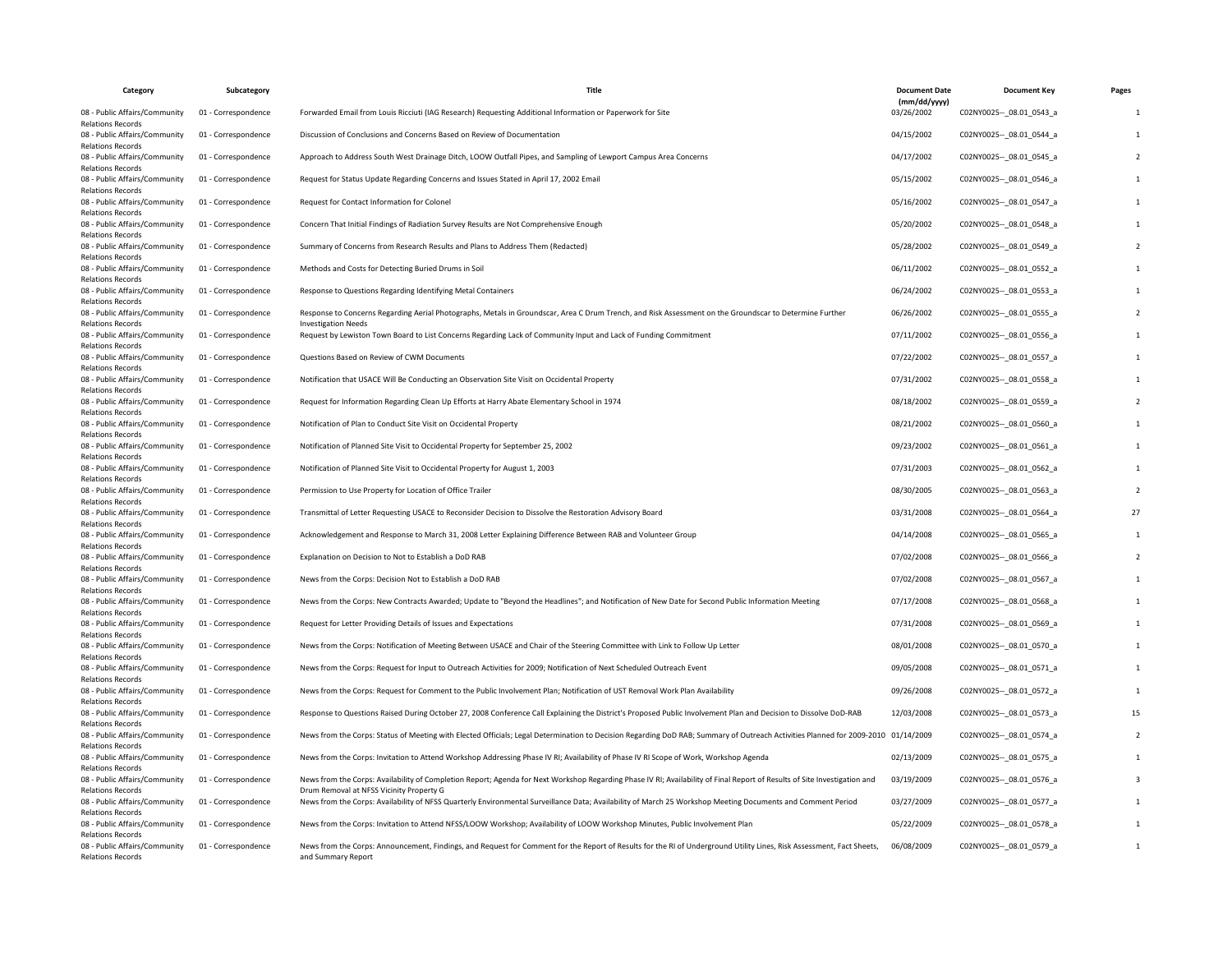| Category                                                  | Subcategory         | Title                                                                                                                                                                                   | <b>Document Date</b>       | <b>Document Key</b>         | Pages |
|-----------------------------------------------------------|---------------------|-----------------------------------------------------------------------------------------------------------------------------------------------------------------------------------------|----------------------------|-----------------------------|-------|
| 08 - Public Affairs/Community<br><b>Relations Records</b> | 01 - Correspondence | News from the Corps: Invitation and Agenda for the LOOW/NFSS Workshop for September 16, 2009 to Discuss Underground Utility RI Documents and Introduce<br><b>Management Action Plan</b> | (mm/dd/yyyy)<br>08/18/2009 | C02NY0025 -- 08.01 0580 a   |       |
| 08 - Public Affairs/Community<br><b>Relations Records</b> | 01 - Correspondence | News from the Corps: Status of NFSS Remediation Efforts; Invitation and Agenda for the Next LOOW/NFSS Workshop on September 16                                                          | 09/10/2009                 | C02NY0025 -- 08.01 0581 a   |       |
| 08 - Public Affairs/Community<br><b>Relations Records</b> | 01 - Correspondence | News from the Corps: Invitation and Agenda for December 2 LOOW/NFSS Workshop; Availability of Management Action Plan                                                                    | 11/02/2009                 | C02NY0025 -- 08.01 0582_a   |       |
| 08 - Public Affairs/Community<br><b>Relations Records</b> | 01 - Correspondence | Notification of New Meeting Time and Location with Agenda and Call-In Information                                                                                                       | $-/-/-/$                   | C02NY0025 -- 08.01 0583 a   |       |
| 08 - Public Affairs/Community<br><b>Relations Records</b> | 01 - Correspondence | Transmittal of Various Reports of Remedial Work Completed in Previous Years                                                                                                             | 06/19/1987                 | C02NY0025 -- _ 08.01_0584_a |       |
| 08 - Public Affairs/Community<br><b>Relations Records</b> | 01 - Correspondence | Notification That Andrew Mess Was Selected for RAB Member Position (Redacted)                                                                                                           | 10/13/2000                 | C02NY0025 -- 08.01 0588 a   |       |
| 08 - Public Affairs/Community<br><b>Relations Records</b> | 01 - Correspondence | Transmittal of Application for Position on the RAB (Redacted)                                                                                                                           | 05/17/2001                 | C02NY0025 -- 08.01 0589_a   |       |
| 08 - Public Affairs/Community<br><b>Relations Records</b> | 01 - Correspondence | Transmittal of Meeting Information for the June 13, 2001 RAB Meeting                                                                                                                    | 05/23/2001                 | C02NY0025 -- _ 08.01_0590_a |       |
| 08 - Public Affairs/Community<br><b>Relations Records</b> | 01 - Correspondence | Interest in Continuing RAB Member Status for Another Two Years (Redacted)                                                                                                               | $-/-/-/$                   | C02NY0025 -- 08.01 0591 a   |       |
| 08 - Public Affairs/Community<br><b>Relations Records</b> | 01 - Correspondence | Notification of Selected RAB Member and Next Meeting Information (Redacted)                                                                                                             | 10/13/2000                 | C02NY0025 -- 08.01 0592 a   |       |
| 08 - Public Affairs/Community<br><b>Relations Records</b> | 01 - Correspondence | Appreciation for Presenting at the September 20, 2000 RAB Meeting                                                                                                                       | 11/01/2000                 | C02NY0025 -- 08.01 0593 a   |       |
| 08 - Public Affairs/Community<br><b>Relations Records</b> | 01 - Correspondence | Transmittal of the April 12, 2000 RAB Meeting Minutes and Notification of Next RAB Meeting                                                                                              | 06/21/2000                 | C02NY0025 -- _ 08.01_0594_a |       |
| 08 - Public Affairs/Community<br><b>Relations Records</b> | 01 - Correspondence | Transmittal of the September 20, 2000 RAB Meeting Minutes and Notification of Next RAB Meeting                                                                                          | 11/01/2000                 | C02NY0025 -- 08.01 0595_a   |       |
| 08 - Public Affairs/Community<br><b>Relations Records</b> | 01 - Correspondence | Appreciation of Participation and Approval of Recommendation to Appoint Andrew Mess as a RAB Member (Redacted)                                                                          | 10/13/2000                 | C02NY0025 -- 08.01 0596_a   |       |
| 08 - Public Affairs/Community<br><b>Relations Records</b> | 01 - Correspondence | Transmittal of RAB Member Applications for Review and Recommendations                                                                                                                   | 08/17/2000                 | C02NY0025 -- _ 08.01_0597_a |       |
| 08 - Public Affairs/Community<br><b>Relations Records</b> | 01 - Correspondence | Notification of Termination of the Air Force Participation in the RAB                                                                                                                   | 04/25/2001                 | C02NY0025 -- 08.01 0598 a   |       |
| 08 - Public Affairs/Community<br><b>Relations Records</b> | 01 - Correspondence | Notification of Relinquishment of Duties as USACE-Buffalo District Project Manager for LOOW                                                                                             | 09/08/2000                 | C02NY0025 -- 08.01 0599_a   |       |
| 08 - Public Affairs/Community<br><b>Relations Records</b> | 01 - Correspondence | Transmittal of the January 12, 2000 RAB Meeting Minutes and Notification of Next RAB Meeting                                                                                            | 02/23/2000                 | C02NY0025 -- 08.01 0600 a   |       |
| 08 - Public Affairs/Community<br><b>Relations Records</b> | 01 - Correspondence | Notification of Selection to Serve as a RAB Member (Redacted)                                                                                                                           | 06/04/2001                 | C02NY0025 -- 08.01 0601 a   |       |
| 08 - Public Affairs/Community<br><b>Relations Records</b> | 01 - Correspondence | Approval of Recommendation to Appoint James Weld and Sister Karen Allen as RAB Members and William Smith as an Alternate (Redacted)                                                     | 06/04/2001                 | C02NY0025 -- 08.01 0602 a   |       |
| 08 - Public Affairs/Community<br><b>Relations Records</b> | 01 - Correspondence | Notification of Selection to Serve as a RAB Member (Redacted)                                                                                                                           | 06/04/2001                 | C02NY0025 -- 08.01 0603 a   |       |
| 08 - Public Affairs/Community<br><b>Relations Records</b> | 01 - Correspondence | Request to Attend June 13, 2001 RAB Meeting and Assist Under the Technical Outreach Services to Communities Program                                                                     | 04/10/2001                 | C02NY0025 -- 08.01 0604 a   |       |
| 08 - Public Affairs/Community<br><b>Relations Records</b> | 01 - Correspondence | Transmittal of Attached Certificate of Appreciation for Participation as a RAB Member (Redacted)                                                                                        | 06/21/2001                 | C02NY0025 -- _ 08.01_0605_a |       |
| 08 - Public Affairs/Community<br><b>Relations Records</b> | 01 - Correspondence | Transmittal of Attached Information Regarding the Technical Outreach Services for Communities Program (Redacted)                                                                        | 07/05/2001                 | C02NY0025 -- 08.01 0606 a   | 17    |
| 08 - Public Affairs/Community<br><b>Relations Records</b> | 01 - Correspondence | Notification of Selected RAB Members, Appreciation for Applying, and Invitation to be Added to Mailing List (Redacted)                                                                  | 06/04/2001                 | C02NY0025 -- 08.01 0607 a   |       |
| 08 - Public Affairs/Community<br><b>Relations Records</b> | 01 - Correspondence | Notification of Intent to Resign as RAB Member after October 17, 2001 RAB Meeting (Redacted)                                                                                            | 09/07/2001                 | C02NY0025 -- 08.01 0608 a   |       |
| 08 - Public Affairs/Community<br><b>Relations Records</b> | 01 - Correspondence | Notification of Selection as an Alternate RAB Member and Appreciation for Applying (Redacted)                                                                                           | 06/04/2001                 | C02NY0025 -- 08.01 0609 a   |       |
| 08 - Public Affairs/Community<br><b>Relations Records</b> | 01 - Correspondence | Notification of Selected RAB Members and Appreciation for Applying (Redacted)                                                                                                           | 06/04/2001                 | C02NY0025 -- 08.01 0610 a   |       |
| 08 - Public Affairs/Community<br><b>Relations Records</b> | 01 - Correspondence | Response to the 1970 Sampling Report and Request for Recent Radiological Survey Reports                                                                                                 | 05/01/2002                 | C02NY0025 -- 08.01 0611 a   |       |
| 08 - Public Affairs/Community<br><b>Relations Records</b> | 01 - Correspondence | Notification of Correct Points of Contacts for Various Departments for the Town of Lewiston (Redacted)                                                                                  | 05/13/1998                 | C02NY0025 -- _ 08.01_0615_a |       |
| 08 - Public Affairs/Community<br><b>Relations Records</b> | 01 - Correspondence | Invitation to Attend Public Meeting on May 20, 1998                                                                                                                                     | $-/-/-/$                   | C02NY0025 -- 08.01 0616 a   |       |
| 08 - Public Affairs/Community<br><b>Relations Records</b> | 01 - Correspondence | Notification of Resignation from the RAB (Redacted)                                                                                                                                     | 02/29/2000                 | C02NY0025 -- 08.01 0617 a   |       |
| 08 - Public Affairs/Community<br><b>Relations Records</b> | 01 - Correspondence | Transmittal of Documents in Response to Request for Information Regarding Asbestos Abatement Work at the Syms Property                                                                  | 05/23/2000                 | C02NY0025 -- 08.01 0619 a   |       |
| 08 - Public Affairs/Community<br><b>Relations Records</b> | 01 - Correspondence | Notification of Pending Analysis of the Claimed Damages and Cost for Repair for the Syms Property                                                                                       | 05/19/2000                 | C02NY0025 -- _ 08.01_0620_a |       |
|                                                           |                     |                                                                                                                                                                                         |                            |                             |       |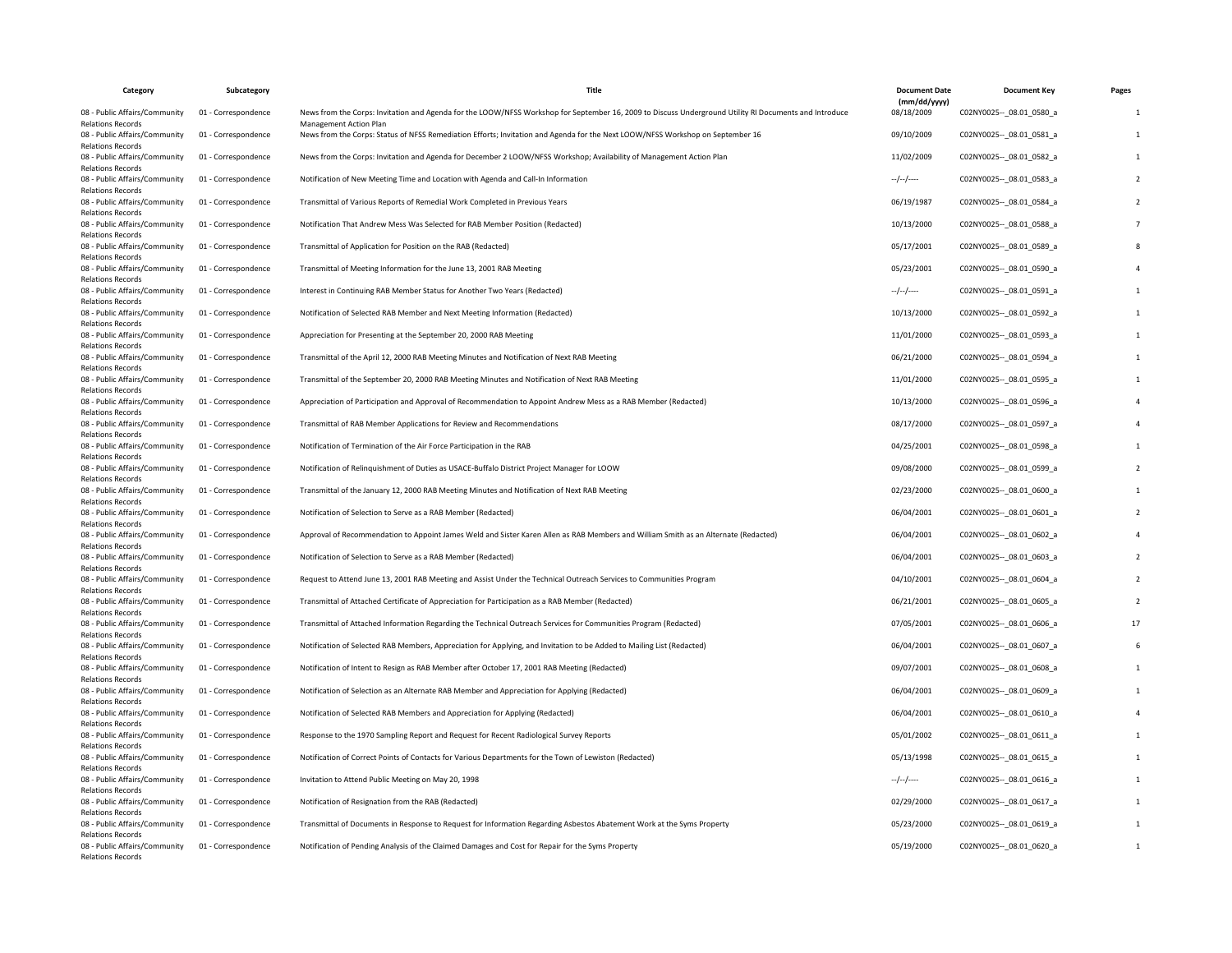| Category                                                                              | Subcategory         | Title                                                                                                                                     | <b>Document Date</b>       | <b>Document Key</b>         | Pages |
|---------------------------------------------------------------------------------------|---------------------|-------------------------------------------------------------------------------------------------------------------------------------------|----------------------------|-----------------------------|-------|
| 08 - Public Affairs/Community<br><b>Relations Records</b>                             | 01 - Correspondence | Transmittal of the Final Phase II RI Work Plans                                                                                           | (mm/dd/yyyy)<br>06/06/2000 | C02NY0025 -- _ 08.01_0621_a |       |
| 08 - Public Affairs/Community<br><b>Relations Records</b>                             | 01 - Correspondence | Transmittal of Final Phase II Remedial Investigation Work Plan                                                                            | 06/06/2000                 | C02NY0025 -- 08.01 0622 a   |       |
| 08 - Public Affairs/Community<br><b>Relations Records</b>                             | 01 - Correspondence | Request to Appoint an Alternate for the July 12, 2000 RAB Meeting (Redacted)                                                              | 06/26/2000                 | C02NY0025 -- 08.01 0623 a   |       |
| 08 - Public Affairs/Community<br><b>Relations Records</b>                             | 01 - Correspondence | Request for Assistance in Obtaining Funding for the Removal of the Defunct Lewiston Treatment Plant                                       | 06/28/2000                 | C02NY0025 -- 08.01 0624 a   |       |
| 08 - Public Affairs/Community<br><b>Relations Records</b>                             | 01 - Correspondence | Transmittal of Requested Information for the Defunct Lewiston Treatment Plant                                                             | 07/19/2000                 | C02NY0025 -- 08.01 0627 a   |       |
| 08 - Public Affairs/Community<br><b>Relations Records</b>                             | 01 - Correspondence | Request for Copy of Drawings of the Air Force Plant 38                                                                                    | 07/21/2000                 | C02NY0025 -- _ 08.01_0628_a |       |
| 08 - Public Affairs/Community<br><b>Relations Records</b>                             | 01 - Correspondence | Formal Complaint Regarding Several Issues and Concerns Not Being Addressed at the Syms Property                                           | 08/28/2000                 | C02NY0025 -- 08.01 0629 a   | 11    |
| 08 - Public Affairs/Community<br><b>Relations Records</b>                             | 01 - Correspondence | Transmittal of the Chemical Quality Assurance Report RI/FS Phase I and Addendums to the Phase II RI/FS Work Plans                         | 09/25/2000                 | C02NY0025 -- 08.01 0630 a   |       |
| 08 - Public Affairs/Community<br><b>Relations Records</b>                             | 01 - Correspondence | Transmittal of the Addendums to the Phase II RI/FS Work Plans                                                                             | 09/27/2000                 | C02NY0025 -- 08.01 0631 a   |       |
| 08 - Public Affairs/Community<br><b>Relations Records</b>                             | 01 - Correspondence | Transmittal of the Addendums to the Phase II RI/FS Work Plans                                                                             | 09/27/2000                 | C02NY0025 -- 08.01 0632 a   |       |
| 08 - Public Affairs/Community<br><b>Relations Records</b>                             | 01 - Correspondence | Transmittal of the Addendum to the Phase II RI/FS Work Plans                                                                              | 10/06/2000                 | C02NY0025 -- 08.01 0634 a   |       |
| 08 - Public Affairs/Community<br><b>Relations Records</b>                             | 01 - Correspondence | Transmittal of the Addendum for the Phase II RI/FS Work Plans                                                                             | 10/06/2000                 | C02NY0025 -- 08.01 0635 a   |       |
| 08 - Public Affairs/Community<br><b>Relations Records</b>                             | 01 - Correspondence | Request for Various Issues to be Addressed for the Phase II Investigation and Written Approval to Include Photographs in the Final Report | 05/26/1999                 | C02NY0025 -- _ 08.01_0637_a |       |
| 08 - Public Affairs/Community<br><b>Relations Records</b>                             | 01 - Correspondence | Response to December 23, 2005 Letter Requesting Clarification on Statements Contained in an August 4, 2005 Letter to the USACE (Redacted) | 01/27/2006                 | C02NY0025 -- 08.01 0638 a   |       |
| 08 - Public Affairs/Community<br><b>Relations Records</b>                             | 01 - Correspondence | Notification of RAB Outreach Committee Activities and Invitation to Attend Presentation                                                   | 11/18/2005                 | C02NY0025 -- 08.01 0639 a   |       |
| 08 - Public Affairs/Community<br><b>Relations Records</b>                             | 01 - Correspondence | Transmittal of Attached Executed Resolution Requesting the USACE Upgrade the Radon Air Monitoring System on the Lewiston-Porter Campus    | 09/06/2005                 | C02NY0025 -- 08.01 0641 a   |       |
| 08 - Public Affairs/Community<br>Relations Records                                    | 01 - Correspondence | Response to March 3, 2006 Email Regarding the March 28, 200 RAB Steering Committee Elections Meeting                                      | 03/07/2006                 | C02NY0025 -- 08.01 0642_a   |       |
| 08 - Public Affairs/Community<br><b>Relations Records</b>                             | 01 - Correspondence | Position and Concerns of the USACE Regarding It's Role in the RAB                                                                         | 04/10/2006                 | C02NY0025 -- _ 08.01_0644_a |       |
| 08 - Public Affairs/Community<br><b>Relations Records</b>                             | 01 - Correspondence | Steps to Establish Various RAB Committees, Goals, Objectives, and USACE Involvement                                                       | 04/21/2006                 | C02NY0025 -- 08.01 0645_a   |       |
| 08 - Public Affairs/Community                                                         | 01 - Correspondence | Transmittal Instructions for the July 24, 2007 RAB Steering Committee Meeting Agenda                                                      | 07/19/2007                 | C02NY0025 -- 08.01 0646 a   |       |
| <b>Relations Records</b><br>08 - Public Affairs/Community<br><b>Relations Records</b> | 01 - Correspondence | Forwarding of Attached Draft Sample Chart Consolidating LOOW Risk Assessments                                                             | 01/20/2006                 | C02NY0025 -- 08.01 0647_a   |       |
| 08 - Public Affairs/Community<br><b>Relations Records</b>                             | 01 - Correspondence | Notification of Receipt of September 27, 2006 Letter and Preparation of a Response                                                        | --/--/----                 | C02NY0025 -- _ 08.01_0648_a |       |
| 08 - Public Affairs/Community                                                         | 01 - Correspondence | Response to Concerns Outlined in a September 27, 2006 Email                                                                               | 10/31/2006                 | C02NY0025 -- 08.01 0649 a   | 14    |
| <b>Relations Records</b><br>08 - Public Affairs/Community<br><b>Relations Records</b> | 01 - Correspondence | Concerns Regarding Access to Draft Information                                                                                            | 09/27/2006                 | C02NY0025 -- 08.01 0651 a   |       |
| 08 - Public Affairs/Community                                                         | 01 - Correspondence | Request for Information Regarding Future Land-Use Plans for the Somerset Property (Redacted)                                              | 01/06/2006                 | C02NY0025 -- _ 08.01_0652_a |       |
| Relations Records<br>08 - Public Affairs/Community<br><b>Relations Records</b>        | 01 - Correspondence | Response to August 28, 2000 Letter Regarding Concerns That USACE Violated the National Contingency Plan                                   | 01/11/2001                 | C02NY0025 -- 08.01 0653 a   | 19    |
| 08 - Public Affairs/Community                                                         | 01 - Correspondence | Transmittal of the September 8, 2005 RAB Steering Committee Meeting Minutes                                                               | 09/22/2005                 | C02NY0025 -- 08.01 0655 a   |       |
| <b>Relations Records</b><br>08 - Public Affairs/Community                             | 01 - Correspondence | Transmittal of the October 1, 2005 Final Operating Guidelines for the LOOW RAB                                                            | 10/17/2005                 | C02NY0025 -- 08.01 0656 a   |       |
| <b>Relations Records</b><br>08 - Public Affairs/Community                             | 01 - Correspondence | Transmittal of the September 22, 2005 RAB Steering Committee Meeting Minutes                                                              | 10/18/2005                 | C02NY0025 -- 08.01 0657 a   |       |
| <b>Relations Records</b><br>08 - Public Affairs/Community                             | 01 - Correspondence | Transmittal of the October 31, 2005 RAB Steering Committee Meeting Minutes                                                                | 11/17/2005                 | C02NY0025 -- _ 08.01_0658_a |       |
| <b>Relations Records</b><br>08 - Public Affairs/Community                             | 01 - Correspondence | Invitation to the November 21, 2005 Public Meeting for the Community LOOW Project                                                         | 11/10/2005                 | C02NY0025 -- 08.01 0659 a   |       |
| <b>Relations Records</b><br>08 - Public Affairs/Community                             | 01 - Correspondence | Transmittal of the November 22, 2005 RAB Steering Committee Meeting Minutes                                                               | 11/30/2005                 | C02NY0025 -- 08.01 0660 a   |       |
| <b>Relations Records</b><br>08 - Public Affairs/Community                             | 01 - Correspondence | Transmittal of the November 19, 2004 RAB Steering Committee Meeting Minutes                                                               | 11/23/2004                 | C02NY0025 -- 08.01 0661 a   |       |
| <b>Relations Records</b><br>08 - Public Affairs/Community<br><b>Relations Records</b> | 01 - Correspondence | Transmittal of Revised November 19, 2004 RAB Steering Committee Meeting Minutes                                                           | 11/24/2004                 | C02NY0025 -- 08.01 0662 a   |       |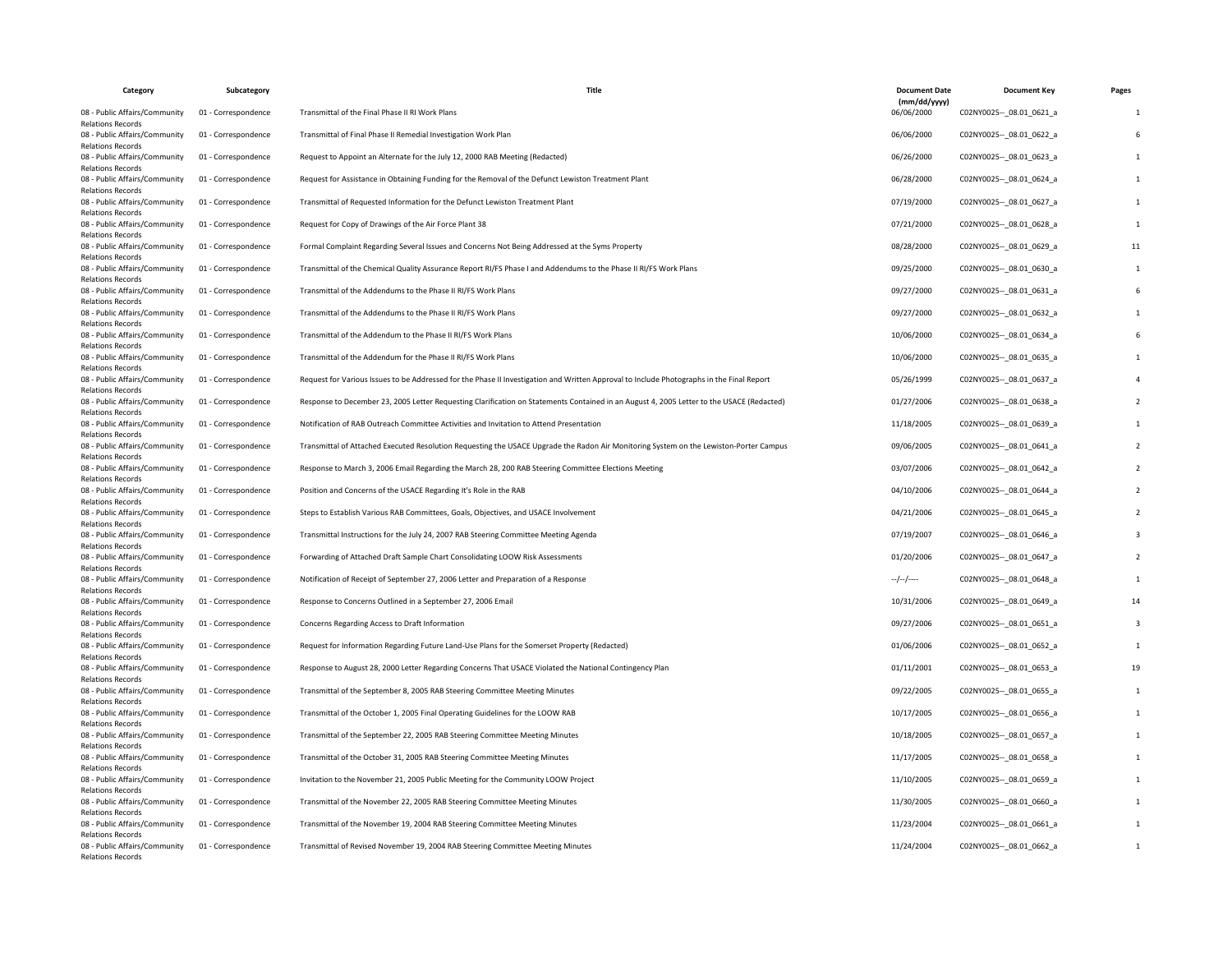| Category                                                  | Subcategory         | Title                                                                                                                                                      | <b>Document Date</b>       | <b>Document Key</b>         | Pages |
|-----------------------------------------------------------|---------------------|------------------------------------------------------------------------------------------------------------------------------------------------------------|----------------------------|-----------------------------|-------|
| 08 - Public Affairs/Community<br><b>Relations Records</b> | 01 - Correspondence | Scheduled Meeting with Newly Appointed RAB Steering Committee Chairperson Dr. Sean Kelly                                                                   | (mm/dd/yyyy)<br>12/31/2004 | C02NY0025 -- _ 08.01_0663_a |       |
| 08 - Public Affairs/Community<br><b>Relations Records</b> | 01 - Correspondence | Concerns Regarding References in the CWM Chemical Services Permit and Application Documents (Redacted)                                                     | 12/06/2005                 | C02NY0025 -- 08.01 0664 a   |       |
| 08 - Public Affairs/Community<br><b>Relations Records</b> | 01 - Correspondence | Response to December 6, 2005 Letter Regarding Concerns with a Recently Issued Permit to CWM Chemical Services and the Implications to the USACE (Redacted) | 01/04/2006                 | C02NY0025 -- 08.01 0665_a   |       |
| 08 - Public Affairs/Community<br><b>Relations Records</b> | 01 - Correspondence | Request to Clarify Remarks Made in the August 4, 2005 Letter Regarding Funding Availability (Redacted)                                                     | 12/23/2005                 | C02NY0025 -- 08.01 0666_a   |       |
| 08 - Public Affairs/Community<br><b>Relations Records</b> | 01 - Correspondence | Results of a Sitewide Radiation Survey (with Handwritten Notes)                                                                                            | 01/25/2008                 | C02NY0025 -- 08.01 0669 a   |       |
| 08 - Public Affairs/Community<br><b>Relations Records</b> | 01 - Correspondence | Update on the Attached Results of Two Soil/Rocky Material Samples Collected from the Somerset Property (Redacted)                                          | 12/07/2005                 | C02NY0025 -- _ 08.01_0670_a | 11    |
| 08 - Public Affairs/Community<br><b>Relations Records</b> | 01 - Correspondence | Transmittal of Comments Regarding an Error in the October 2007 News Article                                                                                | 10/24/2007                 | C02NY0025 -- 08.01 0671 a   |       |
| 08 - Public Affairs/Community<br><b>Relations Records</b> | 01 - Correspondence | RAB Status, Various Studies Affecting the Lew-Port Campus, and CWM Issues                                                                                  | 10/25/2007                 | C02NY0025 -- 08.01 0672 a   |       |
| 08 - Public Affairs/Community<br><b>Relations Records</b> | 01 - Correspondence | Response to September 6, 2005 Letter Regarding Request for Additional Radon Air Monitoring Equipment and Sampling Frequency                                | 03/16/2006                 | C02NY0025 -- 08.01 0673 a   |       |
| 08 - Public Affairs/Community<br><b>Relations Records</b> | 01 - Correspondence | Request for Assistance in Obtaining USACE Commitment to Clean-Up                                                                                           | 02/09/1993                 | C02NY0025 -- _ 08.01_0675_a |       |
| 08 - Public Affairs/Community<br><b>Relations Records</b> | 01 - Correspondence | Response to Letter Addressed to President Clinton                                                                                                          | 03/12/1993                 | C02NY0025 -- 08.01 0676 a   |       |
| 08 - Public Affairs/Community<br><b>Relations Records</b> | 01 - Correspondence | Response to February 15, 1994 Letter and Rejection to Participate in Actions Presented in Draft Agreement                                                  | 05/02/1994                 | C02NY0025 -- 08.01 0677_a   |       |
| 08 - Public Affairs/Community<br><b>Relations Records</b> | 01 - Correspondence | Transmittal of Attached Draft Agreement Outlining Responsibilities for Sharing Remedial Actions                                                            | 02/15/1994                 | C02NY0025 -- _ 08.01_0678_a | 18    |
| 08 - Public Affairs/Community<br><b>Relations Records</b> | 01 - Correspondence | Receipt of Documents and Inquiry to the Report of Results for the Phase II RI                                                                              | 04/06/2001                 | C02NY0025 -- 08.01 0689 a   |       |
| 08 - Public Affairs/Community<br><b>Relations Records</b> | 01 - Correspondence | Transmittal of Response to Comments from June 6, 2000 Letter on the Phase II RI Component 2 Somerset Group Property                                        | 01/11/2001                 | C02NY0025 -- 08.01 0690 a   |       |
| 08 - Public Affairs/Community<br><b>Relations Records</b> | 01 - Correspondence | Notification Work Will Commence on May 9, 2001 on the Occidental Property                                                                                  | 05/09/2001                 | C02NY0025 -- 08.01 0691 a   |       |
| 08 - Public Affairs/Community<br><b>Relations Records</b> | 01 - Correspondence | Various Violations of the Right-of-Entry Agreement by Contractor                                                                                           | 11/15/2001                 | C02NY0025 -- 08.01 0696 a   |       |
| 08 - Public Affairs/Community<br><b>Relations Records</b> | 01 - Correspondence | Follow Up to Verbal Notification Regarding Item 4 in the Right-of-Entry                                                                                    | 07/24/2000                 | C02NY0025 -- _ 08.01_0697_a |       |
| 08 - Public Affairs/Community<br><b>Relations Records</b> | 01 - Correspondence | Invitation to Attend the March 12-13, 2002 Technical Project Planning Meeting to Address Issues at the Waste Water Treatment Plant                         | 03/01/2002                 | C02NY0025 -- 08.01 0698 a   |       |
| 08 - Public Affairs/Community                             | 01 - Correspondence | Transmittal of 16 Boxes of Analytical Results for Sampling During the Phase II RI Conducted in 2000 at the Somerset Group Property                         | 04/02/2001                 | C02NY0025 -- 08.01 0700 a   |       |
| <b>Relations Records</b><br>08 - Public Affairs/Community | 01 - Correspondence | Preliminary Questions and Comments Regarding Analytical Sampling Data Sent on April 2, 2001                                                                | 05/09/2001                 | C02NY0025 -- 08.01 0701 a   |       |
| <b>Relations Records</b><br>08 - Public Affairs/Community | 01 - Correspondence | Transmittal of Background and Resurvey Recommendations for the Atomic Energy Commission Portion of the LOOW and Information on the Phosgene Gas Cylinders  | 03/25/2002                 | C02NY0025 -- _ 08.01_0702_a |       |
| <b>Relations Records</b><br>08 - Public Affairs/Community | 01 - Correspondence | Response to May 2, 1994 Letter Regarding Clarification of Roles and Responsibilities Between USACE and CWM Chemical Services                               | 06/17/1994                 | C02NY0025 -- 08.01 0703 a   |       |
| <b>Relations Records</b><br>08 - Public Affairs/Community | 01 - Correspondence | USACE Not Responsible for Waste Uncovered During Facility Expansion                                                                                        | 08/17/1994                 | C02NY0025 -- 08.01 0704 a   |       |
| <b>Relations Records</b><br>08 - Public Affairs/Community | 01 - Correspondence | Request for Assistance in Reaching an Agreement with DOD Regarding Cost Sharing of Corrective Actions at the CWM Chemcial Services Property                | 11/21/1994                 | C02NY0025 -- _ 08.01_0705_a |       |
| <b>Relations Records</b><br>08 - Public Affairs/Community | 01 - Correspondence | Notification of Intent to Access Property                                                                                                                  | 08/02/2006                 | C02NY0025 -- 08.01 0708 a   |       |
| <b>Relations Records</b><br>08 - Public Affairs/Community | 01 - Correspondence | Response to February 9, 1993 Letter to President Clinton Regarding Concerns about USACE Activities at LOOW                                                 | 04/12/1993                 | C02NY0025 -- 08.01 0709 a   |       |
| <b>Relations Records</b><br>08 - Public Affairs/Community | 01 - Correspondence | Transmittal of Attached Sampling Analyses Results for Drums Removed in Area A                                                                              | 02/16/1989                 | C02NY0025 -- 08.01 0713 a   |       |
| <b>Relations Records</b><br>08 - Public Affairs/Community | 01 - Correspondence | Transmittal of Agenda for the April 12, 2000 RAB Meeting                                                                                                   | 03/31/2000                 | C02NY0025 -- 08.01 0724 a   |       |
| <b>Relations Records</b><br>08 - Public Affairs/Community | 01 - Correspondence | Transmittal of Attached INPR for Air Force Plant No. 38 and Request for Documentation of Ownership                                                         | 10/04/2000                 | C02NY0025 -- _ 08.01_0725_a |       |
| <b>Relations Records</b><br>08 - Public Affairs/Community | 01 - Correspondence | Transmittal of Clinton Anuszewski's Response to the NYSDEC October 7, 1998 Letter                                                                          | 11/05/1998                 | C02NY0025 -- 08.01 0726 a   |       |
| <b>Relations Records</b><br>08 - Public Affairs/Community | 01 - Correspondence | Transmittal of Clinton Anuszewski's Response to the NYSDEC October 7, 1998 Letter                                                                          | 11/05/1998                 | C02NY0025 -- 08.01 0727 a   |       |
| <b>Relations Records</b><br>08 - Public Affairs/Community | 01 - Correspondence | Transmittal of Clinton Anuszewski's Response to the NYSDEC October 7, 1998 Letter                                                                          | 11/05/1998                 | C02NY0025 -- 08.01 0728 a   |       |
| <b>Relations Records</b><br>08 - Public Affairs/Community | 01 - Correspondence | Request to Review and Comment on the Previously Submitted Draft Report of Results for the Phase I RI                                                       | 12/02/1998                 | C02NY0025 -- _ 08.01_0729_a |       |
| <b>Relations Records</b>                                  |                     |                                                                                                                                                            |                            |                             |       |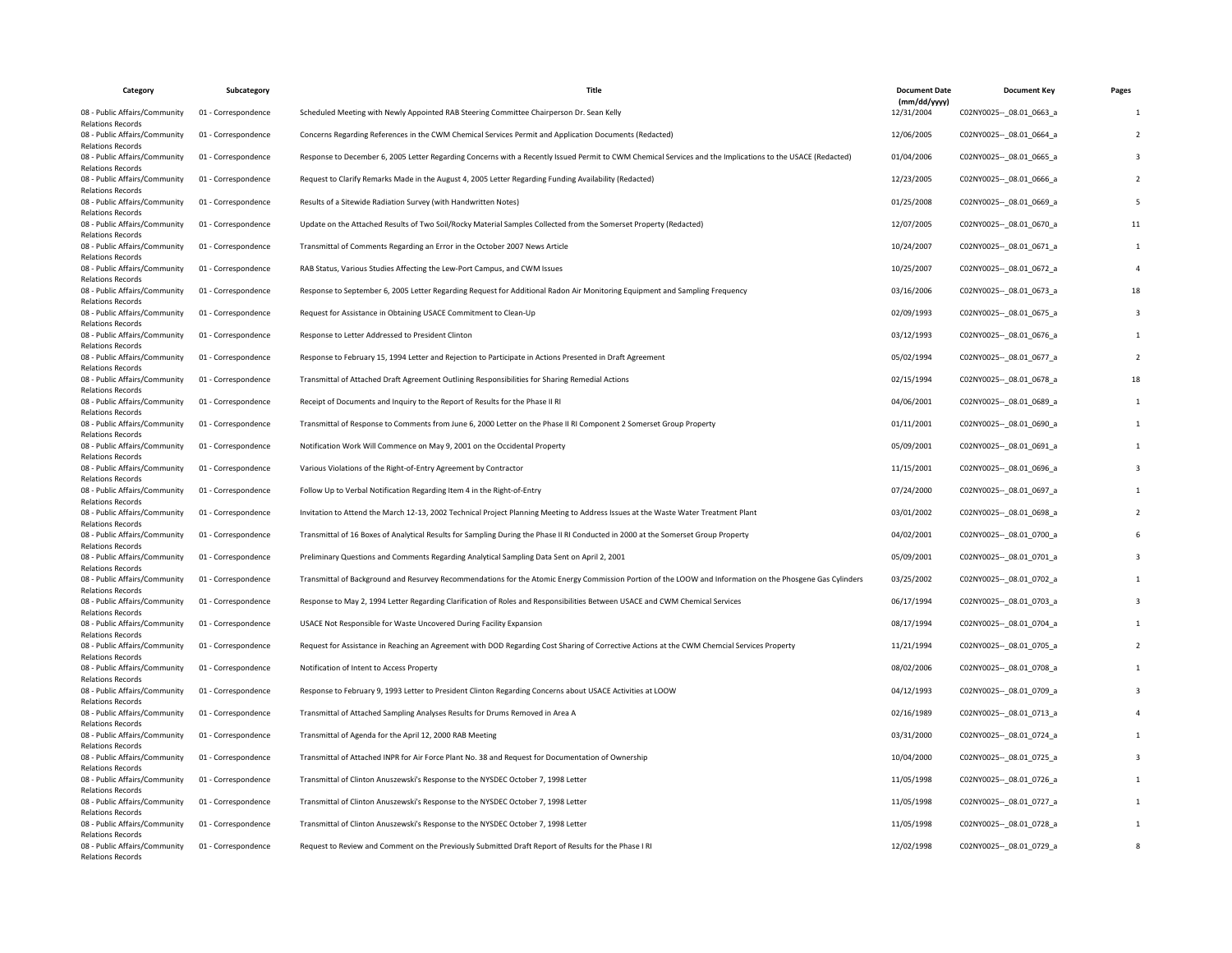| Category                                                                              | Subcategory         | Title                                                                                                                  | <b>Document Date</b>       | <b>Document Key</b>         | Pages |
|---------------------------------------------------------------------------------------|---------------------|------------------------------------------------------------------------------------------------------------------------|----------------------------|-----------------------------|-------|
| 08 - Public Affairs/Community<br><b>Relations Records</b>                             | 01 - Correspondence | Transmittal and Request to Complete Attached Form to be Included in the RAB Directory (Redacted)                       | (mm/dd/yyyy)<br>12/02/1999 | C02NY0025 -- _ 08.01_0730_a |       |
| 08 - Public Affairs/Community<br><b>Relations Records</b>                             | 01 - Correspondence | Transmittal of Application for RAB Member (Redacted)                                                                   | --/--/----                 | C02NY0025 -- 08.01 0731 a   |       |
| 08 - Public Affairs/Community<br><b>Relations Records</b>                             | 01 - Correspondence | Transmittal of Application for RAB Member (Redacted)                                                                   | $-/-/-/$                   | C02NY0025 -- 08.01 0732 a   |       |
| 08 - Public Affairs/Community<br><b>Relations Records</b>                             | 01 - Correspondence | Request to Use Portion of the Weekend Training Site to Mobilize for Upcoming RI Activities                             | 03/20/1998                 | C02NY0025 -- 08.01 0733 a   |       |
| 08 - Public Affairs/Community<br><b>Relations Records</b>                             | 01 - Correspondence | Request to Use a Portion of the Weekend Training Site to Mobilize for the Upcoming RI Activities                       | 03/24/1998                 | C02NY0025 -- 08.01 0734 a   |       |
| 08 - Public Affairs/Community<br><b>Relations Records</b>                             | 01 - Correspondence | Request to Use Portion of WETS Facility or the Youngstown Test Annex to Mobilize for Upcoming RI Activities            | 03/26/1998                 | C02NY0025 -- _ 08.01_0735_a |       |
| 08 - Public Affairs/Community<br><b>Relations Records</b>                             | 01 - Correspondence | Request to Use Portion of the Eastern Section of the Weekend Training Site to Mobilize for Upcoming RI Activities      | 03/26/1998                 | C02NY0025 -- 08.01 0736 a   |       |
| 08 - Public Affairs/Community<br><b>Relations Records</b>                             | 01 - Correspondence | Details and Confirmation of Use of Eastern Weekend Training Site Area for Mobilization During RI                       | 03/30/1998                 | C02NY0025 -- 08.01 0737 a   |       |
| 08 - Public Affairs/Community<br><b>Relations Records</b>                             | 01 - Correspondence | Update and Request for Approval in Change of Use of Portion of the Weekend Training Site                               | 04/09/1998                 | C02NY0025 -- 08.01 0738 a   |       |
| 08 - Public Affairs/Community<br><b>Relations Records</b>                             | 01 - Correspondence | Request in Writing Explanation of Intentional Leak in the 30-inch Outfall Line Crossing Ditch East of Lew-Port Schools | 06/02/1999                 | C02NY0025 -- 08.01 0739 a   |       |
| 08 - Public Affairs/Community<br><b>Relations Records</b>                             | 01 - Correspondence | Concerns Regarding Asbestos Removal and Performance of Contractors (with Handwritten Note)                             | 09/14/1998                 | C02NY0025 -- 08.01 0742 a   |       |
| 08 - Public Affairs/Community<br><b>Relations Records</b>                             | 01 - Correspondence | Follow Up to Concerns Regarding Contractors Performance During Asbestos Removal (with Handwritten Notes)               | 10/02/1998                 | C02NY0025 -- 08.01 0743 a   |       |
| 08 - Public Affairs/Community<br><b>Relations Records</b>                             | 01 - Correspondence | Concerns Regarding CWM Requests                                                                                        | 02/14/2000                 | C02NY0025 -- _ 08.01_0746_a |       |
| 08 - Public Affairs/Community<br><b>Relations Records</b>                             | 01 - Correspondence | Statement Regarding Modern Landfill, Inc. Requests                                                                     | 05/24/2000                 | C02NY0025 -- 08.01 0747 a   |       |
| 08 - Public Affairs/Community<br><b>Relations Records</b>                             | 01 - Correspondence | Responses to Judith S. Leithner Regarding April 12, 2000 Concerns from Joan Broderick                                  | 09/20/2000                 | C02NY0025 -- 08.01 0748 a   |       |
| 08 - Public Affairs/Community<br><b>Relations Records</b>                             | 01 - Correspondence | CWM SEQRA Response (Redacted)                                                                                          | 11/29/2000                 | C02NY0025 -- 08.01 0749 a   |       |
| 08 - Public Affairs/Community<br>Relations Records                                    | 01 - Correspondence | Transmittal and Discussion of Attached Revised Right-of-Entry/Settlement Agreement                                     | 03/17/2000                 | C02NY0025 -- 08.01 0750_a   | 15    |
| 08 - Public Affairs/Community<br><b>Relations Records</b>                             | 01 - Correspondence | Additional Changes to the Revised Right-of-Entry Agreement                                                             | 06/13/2000                 | C02NY0025 -- _ 08.01_0751_a |       |
| 08 - Public Affairs/Community<br><b>Relations Records</b>                             | 01 - Correspondence | Information Regarding the 30" Pipe East of the Lewiston-Porter Campus                                                  | 06/10/1999                 | C02NY0025 -- 08.01 0757_a   |       |
| 08 - Public Affairs/Community<br><b>Relations Records</b>                             | 01 - Correspondence | Reminder to Attend the Commissions Meeting                                                                             | 09/10/1998                 | C02NY0025 -- 08.01 0758 a   |       |
| 08 - Public Affairs/Community<br><b>Relations Records</b>                             | 01 - Correspondence | Request for Notification if RAB is Formed                                                                              | 10/01/1998                 | C02NY0025 -- 08.01 0759 a   |       |
| 08 - Public Affairs/Community<br><b>Relations Records</b>                             | 01 - Correspondence | Request to Meet and Discuss Efforts by SCA and USACE for Remediation of Storage and Disposal Facility                  | 12/22/1986                 | C02NY0025 -- _ 08.01_0761_a |       |
| 08 - Public Affairs/Community<br><b>Relations Records</b>                             | 01 - Correspondence | Confirmation That Materials Can Be Classified as Non-Hazardous and Notification of Disposal Responsibility             | 04/15/1992                 | C02NY0025 -- 08.01 0763 a   |       |
| 08 - Public Affairs/Community<br><b>Relations Records</b>                             | 01 - Correspondence | Status Report of TNT Removal at the CWM Property                                                                       | 02/18/1992                 | C02NY0025 -- 08.01 0764 a   |       |
| 08 - Public Affairs/Community                                                         | 01 - Correspondence | Notification of DOD's Intent to Mobilize for Removal of TNT Residue                                                    | 01/08/1992                 | C02NY0025 -- _ 08.01_0765_a |       |
| <b>Relations Records</b><br>08 - Public Affairs/Community<br><b>Relations Records</b> | 01 - Correspondence | Transmittal of Final Work Plan for TNT Removal                                                                         | 12/06/1991                 | C02NY0025 -- 08.01 0766 a   |       |
| 08 - Public Affairs/Community                                                         | 01 - Correspondence | Request for Determination if Permits or Approval Are Necessary to Perform Removal Work                                 | 07/18/1991                 | C02NY0025 -- 08.01 0767 a   |       |
| <b>Relations Records</b><br>08 - Public Affairs/Community                             | 01 - Correspondence | Transmittal of the Draft Work Plan for TNT Residues                                                                    | 06/18/1991                 | C02NY0025 -- 08.01 0768_a   |       |
| <b>Relations Records</b><br>08 - Public Affairs/Community                             | 01 - Correspondence | Transmittal of Scope of Work and Request for Written Permission to Perform Work on Property                            | 04/03/1991                 | C02NY0025 -- 08.01 0770 a   |       |
| <b>Relations Records</b><br>08 - Public Affairs/Community                             | 01 - Correspondence | Notification of Pending Funds to Award Contract for TNT Residue Removal                                                | 02/08/1991                 | C02NY0025 -- _ 08.01_0771_a |       |
| <b>Relations Records</b><br>08 - Public Affairs/Community                             | 01 - Correspondence | Status Update for Review of the TNT Contaminated Soil Laboratory Analysis                                              | 01/07/1991                 | C02NY0025 -- 08.01 0772 a   |       |
| <b>Relations Records</b><br>08 - Public Affairs/Community                             | 01 - Correspondence | Transmittal and Discussion of Attached Testing Results of TNT Material and Request for Disposal Information            | 12/18/1990                 | C02NY0025 -- 08.01 0773 a   | 128   |
| <b>Relations Records</b><br>08 - Public Affairs/Community                             | 01 - Correspondence | Transmittal of the April 20, 1993 Technical Review Committee Meeting Minutes                                           | 05/18/1993                 | C02NY0025 -- 08.01 0774 a   |       |
| <b>Relations Records</b><br>08 - Public Affairs/Community<br><b>Relations Records</b> | 01 - Correspondence | Transmittal of Requested Documents and Information of Points of Contact                                                | 05/12/1993                 | C02NY0025 -- _ 08.01_0775_a |       |
|                                                                                       |                     |                                                                                                                        |                            |                             |       |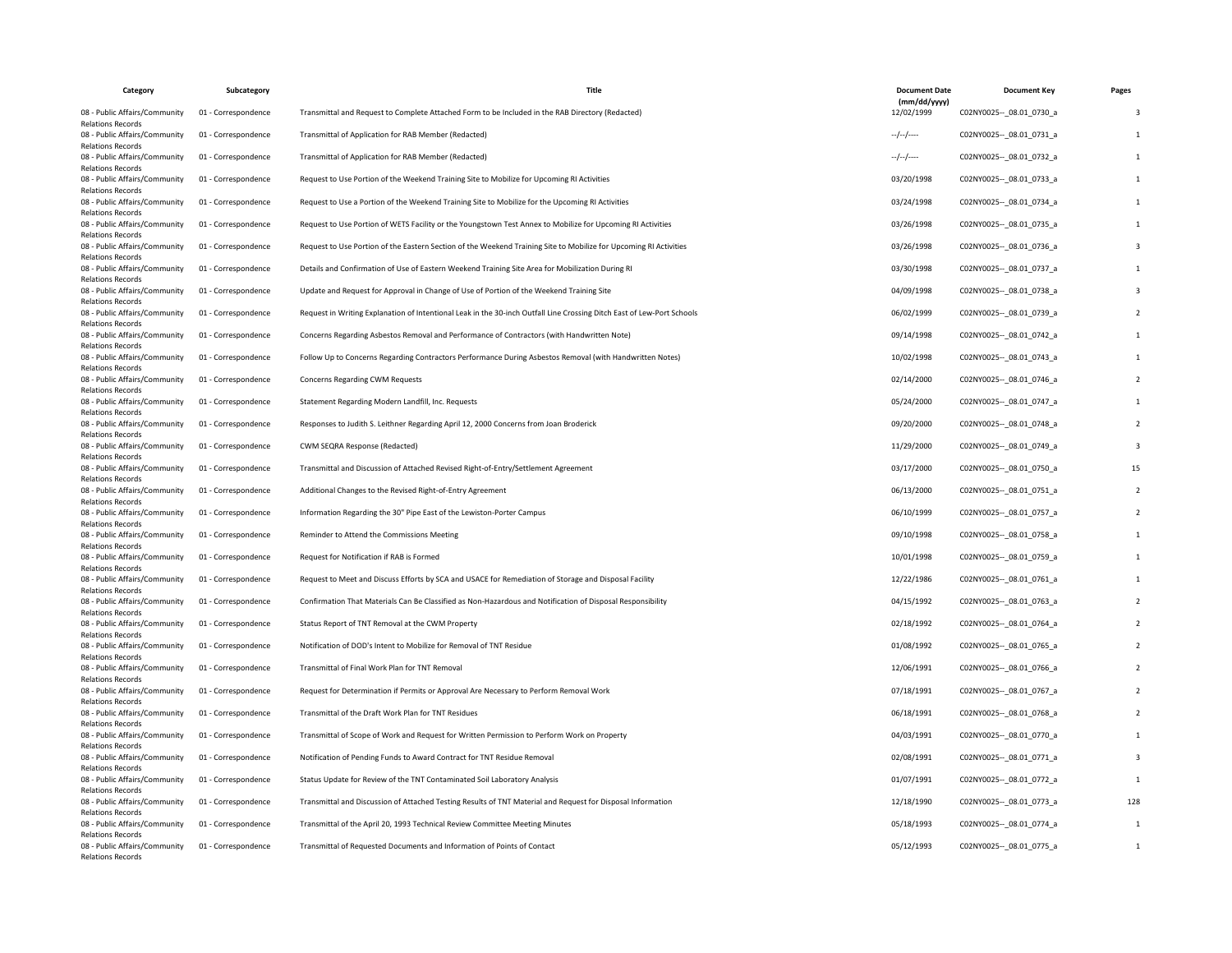| Category                                                  | Subcategory         | Title                                                                                                                                                                                                                                   | <b>Document Date</b>       | <b>Document Kev</b>         | Pages |
|-----------------------------------------------------------|---------------------|-----------------------------------------------------------------------------------------------------------------------------------------------------------------------------------------------------------------------------------------|----------------------------|-----------------------------|-------|
| 08 - Public Affairs/Community<br><b>Relations Records</b> | 01 - Correspondence | Follow Up to Invitation to Attend the April 20, 1993 Technical Review Committee Meeting                                                                                                                                                 | (mm/dd/yyyy)<br>04/08/1993 | C02NY0025 -- 08.01 0777 a   |       |
| 08 - Public Affairs/Community<br><b>Relations Records</b> | 01 - Correspondence | Transmittal of Meeting Minutes, Draft RI Report, and Reconnaissance Survey                                                                                                                                                              | 03/02/1989                 | C02NY0025 -- _ 08.01_0783_a |       |
| 08 - Public Affairs/Community<br><b>Relations Records</b> | 01 - Correspondence | Transmittal of Meeting Minutes, Draft RI Report, and Reconnaissance Survey                                                                                                                                                              | 03/02/1989                 | C02NY0025 -- 08.01 0784 a   |       |
| 08 - Public Affairs/Community<br><b>Relations Records</b> | 01 - Correspondence | Transmittal of Minutes for the February 9, 1989 Technical Review Committee Meeting                                                                                                                                                      | 03/02/1989                 | C02NY0025 -- 08.01 0785 a   |       |
| 08 - Public Affairs/Community<br><b>Relations Records</b> | 01 - Correspondence | Response to CWM Review Comments for the Draft Remedial Investigation Report                                                                                                                                                             | 01/17/1989                 | C02NY0025 -- 08.01 0786 a   |       |
| 08 - Public Affairs/Community<br><b>Relations Records</b> | 01 - Correspondence | Request to Complete Form to Remain on Mailing List                                                                                                                                                                                      | 04/20/1988                 | C02NY0025 -- 08.01 0787 a   |       |
| 08 - Public Affairs/Community<br><b>Relations Records</b> | 01 - Correspondence | Notification That Property on Porter Center Road Has Been Transferred to the DOD                                                                                                                                                        | 09/07/2000                 | C02NY0025 -- 08.01 0788 a   |       |
| 08 - Public Affairs/Community<br><b>Relations Records</b> | 01 - Correspondence | Status of Property Search and Request for Assistance in Conducting a Brief Property Inspection to Determine Property Ownership                                                                                                          | 08/14/2000                 | C02NY0025 -- 08.01 0789_a   |       |
| 08 - Public Affairs/Community<br><b>Relations Records</b> | 01 - Correspondence | Update to Status of Search for Property Owner for Land Adjacent to Porter Center Road                                                                                                                                                   | 08/31/2000                 | C02NY0025 -- 08.01 0790 a   |       |
| 08 - Public Affairs/Community<br><b>Relations Records</b> | 01 - Correspondence | Follow Up to September 7, 2000 Letter with Additional Property Owner Information for Land Adjacent to Porter Center Road                                                                                                                | 09/28/2000                 | C02NY0025 -- 08.01 0791 a   |       |
| 08 - Public Affairs/Community<br><b>Relations Records</b> | 01 - Correspondence | Notification of Burn Pit Located with Debris and Request for Direction on Options for Disposal                                                                                                                                          | 07/27/1994                 | C02NY0025 -- _ 08.01_0792_a |       |
| 08 - Public Affairs/Community<br><b>Relations Records</b> | 01 - Correspondence | Summary of Planned Schedule for Investigations on Property                                                                                                                                                                              | 08/31/1988                 | C02NY0025 -- 08.01 0796 a   |       |
| 08 - Public Affairs/Community<br><b>Relations Records</b> | 01 - Correspondence | Response to September 28, 1988 Letter Requesting Information and Documents Supporting the RI/FS                                                                                                                                         | 10/04/1988                 | C02NY0025 -- 08.01 0797 a   |       |
| 08 - Public Affairs/Community<br><b>Relations Records</b> | 01 - Correspondence | Request to Represent Community on the Technical Review Committee                                                                                                                                                                        | 11/03/1988                 | C02NY0025 -- 08.01 0798 a   |       |
| 08 - Public Affairs/Community<br><b>Relations Records</b> | 01 - Correspondence | Request to Represent Community on the Technical Review Committee                                                                                                                                                                        | 11/04/1988                 | C02NY0025 -- 08.01 0799_a   |       |
| 08 - Public Affairs/Community<br><b>Relations Records</b> | 01 - Correspondence | Follow Up to July 16, 1999 Letter Concerning Proposed Corrective Actions and Payments Related to Damage Claims and Request to Sign New Right-of-Entry                                                                                   | 10/21/1999                 | C02NY0025 -- _ 08.01_0800_a |       |
| 08 - Public Affairs/Community<br><b>Relations Records</b> | 01 - Correspondence | Confirmation of March 20, 2000 Meeting and Transmittal of Meeting Documents                                                                                                                                                             | 03/01/2000                 | C02NY0025 -- 08.01 0801 a   |       |
| 08 - Public Affairs/Community<br><b>Relations Records</b> | 01 - Correspondence | Opinion Regarding Replacement of Project Manager                                                                                                                                                                                        | 10/09/1998                 | C02NY0025 -- 08.01 0802 a   |       |
| 08 - Public Affairs/Community<br><b>Relations Records</b> | 01 - Correspondence | Transmittal of Disk Containing Data and Documents Developed During the FUSRAP Investigation in Conjunction with the LOOW Underground Utilities Investigation                                                                            | 10/31/2007                 | C02NY0025 -- 08.01 0805 a   |       |
| 08 - Public Affairs/Community<br><b>Relations Records</b> | 01 - Correspondence | Transmittal of Attached Map Showing Streets and School Buildings                                                                                                                                                                        | 05/09/2000                 | C02NY0025 -- _ 08.01_0806_a |       |
| 08 - Public Affairs/Community<br><b>Relations Records</b> | 01 - Correspondence | Notification of New Property Owner for 4403 Creek Road, Lewiston                                                                                                                                                                        | 04/17/2000                 | C02NY0025 -- 08.01 0807_a   |       |
| 08 - Public Affairs/Community<br><b>Relations Records</b> | 01 - Correspondence | Update and Request to Meet to Finalize the Proposed Sampling Strategy of the Lewiston-Porter School Campus                                                                                                                              | 02/26/2010                 | C02NY0025 -- 08.01 0812 a   |       |
| 08 - Public Affairs/Community<br><b>Relations Records</b> | 01 - Correspondence | Response to Attached Comment Regarding Compensation for Nuclear Weapons Workers (Redacted)                                                                                                                                              | 11/01/2007                 | C02NY0025 -- 08.01 0813 a   |       |
| 08 - Public Affairs/Community<br><b>Relations Records</b> | 01 - Correspondence | Updates for the May 21, 2008 Community Steering Committee Meeting                                                                                                                                                                       | 03/20/2008                 | C02NY0025 -- 08.01 0815 a   |       |
| 08 - Public Affairs/Community<br><b>Relations Records</b> | 01 - Correspondence | Inability to Attend May 21, 2008 Community Steering Committee Meeting and Recent Updates                                                                                                                                                | 05/20/2008                 | C02NY0025 -- _ 08.01_0816_a |       |
| 08 - Public Affairs/Community<br><b>Relations Records</b> | 01 - Correspondence | Ownership of 66-Foot Wide Right of Way                                                                                                                                                                                                  | 01/26/1994                 | C02NY0025 -- 08.01 0817 a   |       |
| 08 - Public Affairs/Community<br><b>Relations Records</b> | 01 - Correspondence | News from the Corps: Announcement of New Project for a Focused Archival Search Regarding Munitions Operation and Handling                                                                                                               | 12/05/2008                 | C02NY0025 -- 08.01 0822 a   |       |
| 08 - Public Affairs/Community<br><b>Relations Records</b> | 01 - Correspondence | Confirmation of No Costs to the Town for the Demolition of the Former Waste Water Treatment Plant                                                                                                                                       | 09/28/1999                 | C02NY0025 -- 08.01 0824 a   |       |
| 08 - Public Affairs/Community<br><b>Relations Records</b> | 01 - Correspondence | Transmittal of Attached Standard Operating Procedures and Request for Acceptance                                                                                                                                                        | $-/-/-$                    | C02NY0025 -- 08.01 0825 a   |       |
| 08 - Public Affairs/Community<br><b>Relations Records</b> | 01 - Correspondence | Transmittal and Explanation of the EE/CA for the Interim Removal Action and Notification of the Administrative Record File and Public Comment Period                                                                                    | 09/07/2000                 | C02NY0025 -- 08.01 0827 a   |       |
| 08 - Public Affairs/Community<br><b>Relations Records</b> | 01 - Correspondence | Response to Multiple Letters from Landowner concerning Cleanup Activities at the Site                                                                                                                                                   | 10/05/1992                 | C02NY0025 -- 08.01 0830 a   |       |
| 08 - Public Affairs/Community<br><b>Relations Records</b> | 01 - Correspondence | Notice of December 5, 2002 Participant Meeting and Transmittal of the Final Restoration Advisory Committee Situation Assessment: An Independent Assessment of Best<br>Practices for Involving Stakeholders in Environmental Restoration | 11/12/2002                 | C02NY0025 -- 08.01 0841 a   |       |
| 08 - Public Affairs/Community<br><b>Relations Records</b> | 01 - Correspondence | Invitation to January 30, 2003 Assessment Participant Meeting to Review the Steering Committee's Draft Framework                                                                                                                        | 12/14/2002                 | C02NY0025 -- 08.01 0842 a   |       |
| 08 - Public Affairs/Community<br><b>Relations Records</b> | 01 - Correspondence | Invitation to December 5, 2002 Meeting to Collaboratively Determine Next Steps for Public Involvement with Attached Agenda                                                                                                              | 11/27/2002                 | C02NY0025 -- _ 08.01_0843_a |       |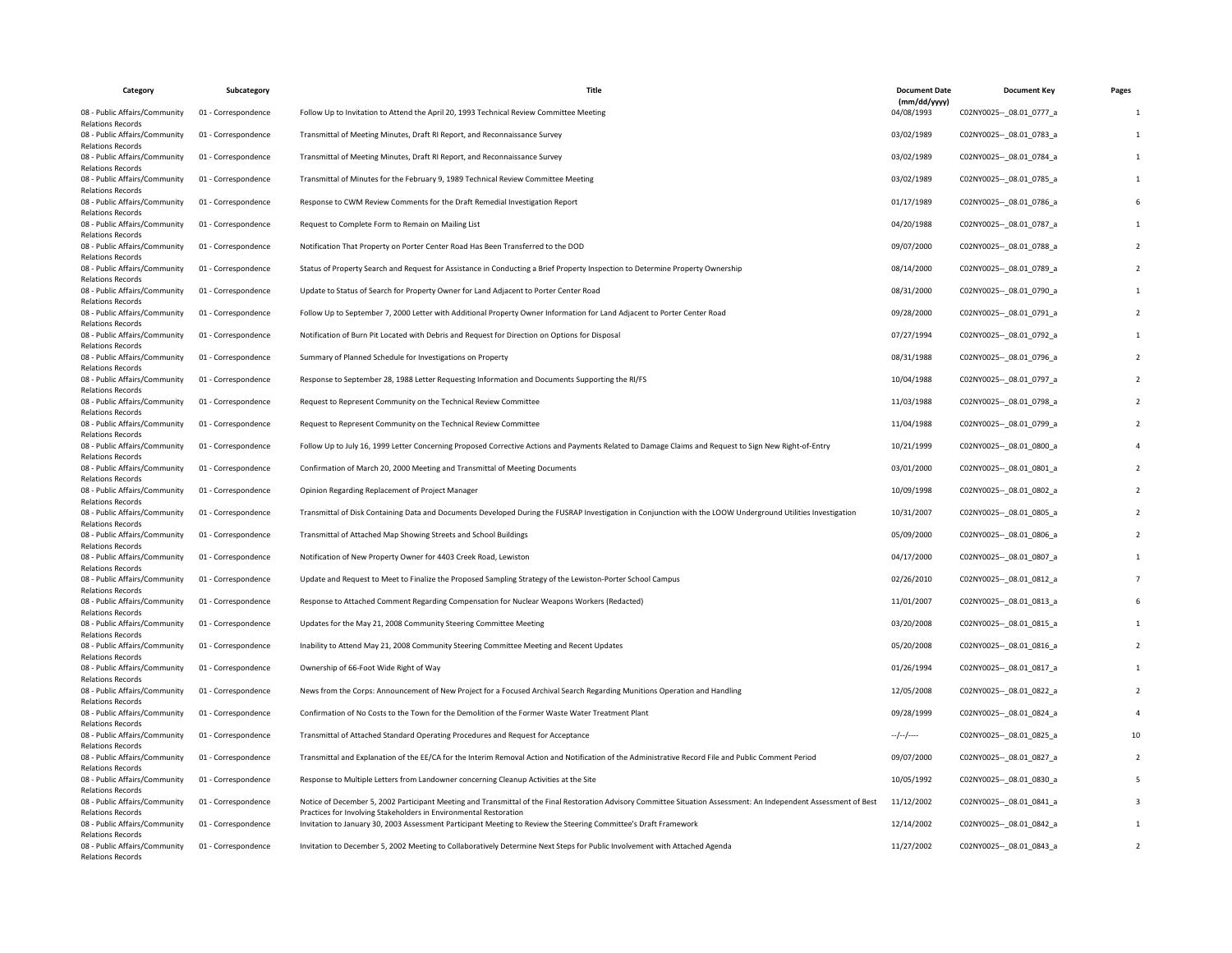| Category                                                  | Subcategory         | Title                                                                                                                                                  | <b>Document Date</b>       | <b>Document Key</b>         | Pages |
|-----------------------------------------------------------|---------------------|--------------------------------------------------------------------------------------------------------------------------------------------------------|----------------------------|-----------------------------|-------|
| 08 - Public Affairs/Community<br><b>Relations Records</b> | 01 - Correspondence | Transmittal of the Attached Draft Framework for Public Involvement                                                                                     | (mm/dd/yyyy)<br>01/21/2003 | C02NY0025 -- 08.01 0845 a   |       |
| 08 - Public Affairs/Community<br><b>Relations Records</b> | 01 - Correspondence | Request for Participation on RAB Committees                                                                                                            | $-/-/-$                    | C02NY0025 -- _ 08.01_0846_a |       |
| 08 - Public Affairs/Community<br><b>Relations Records</b> | 01 - Correspondence | Transmittal of the January 30, 2003 Assessment Meeting Summary                                                                                         | 01/10/2003                 | C02NY0025 -- 08.01 0847 a   |       |
| 08 - Public Affairs/Community<br><b>Relations Records</b> | 01 - Correspondence | Response to Information regarding Discovered Drum Containing Hazardous Waste                                                                           | 03/19/2004                 | C02NY0025 -- _ 08.01_0849_a |       |
| 08 - Public Affairs/Community<br><b>Relations Records</b> | 01 - Correspondence | Notification of Old Military Chemical Barrel Possibly Containing Hazardous Waste                                                                       | 03/19/2004                 | C02NY0025 -- 08.01 0850 a   |       |
| 08 - Public Affairs/Community<br><b>Relations Records</b> | 01 - Correspondence | Notification That an Official DOD RAB Will Not Be Established                                                                                          | 07/01/2010                 | C02NY0025 -- 08.01 0852 a   |       |
| 08 - Public Affairs/Community<br><b>Relations Records</b> | 01 - Correspondence | Responses to Buffalo News Reporter Questions                                                                                                           | 09/13/2000                 | C02NY0025 -- _ 08.01_0853_a |       |
| 08 - Public Affairs/Community<br><b>Relations Records</b> | 01 - Correspondence | Agreement and Request to Reconsider the LOOW-RAB as an Official RAB (with Handwritten Notes)                                                           | 05/29/2007                 | C02NY0025 -- 08.01 0854_a   |       |
| 08 - Public Affairs/Community<br><b>Relations Records</b> | 01 - Correspondence | Application for the RAB Chair Position                                                                                                                 | --/--/----                 | C02NY0025 -- _ 08.01_0856_a |       |
| 08 - Public Affairs/Community<br><b>Relations Records</b> | 01 - Correspondence | Response to March 26, 1990 Letter and Notice That Compensation Will Not Be Given for Assistance with Background Information on the Site                | 05/11/1990                 | C02NY0025 -- 08.01 0865 a   |       |
| 08 - Public Affairs/Community<br><b>Relations Records</b> | 01 - Correspondence | Response to Letter Dated May 11, 1990 regarding Investigation Assistance and Explanation of Documentation from Invoice                                 | 05/21/1990                 | C02NY0025 -- 08.01 0866 a   |       |
| 08 - Public Affairs/Community<br><b>Relations Records</b> | 01 - Correspondence | Transmittal of Attached Field Notes and Analytical Results for Sampling Completed at the Town Landfill                                                 | 10/17/1991                 | C02NY0025 -- 08.01 0873 a   | 18    |
| 08 - Public Affairs/Community<br><b>Relations Records</b> | 01 - Correspondence | Transmittal of Clinton Anuszewski's Response to the NYSDEC October 7, 1998 Letter Providing Information on the Project Management Structure (Redacted) | 11/06/1998                 | C02NY0025 -- 08.01 0880 a   |       |
| 08 - Public Affairs/Community<br><b>Relations Records</b> | 01 - Correspondence | Transmittal of the Attached Restoration Advisory Board Membership List                                                                                 | $-/-/-/---$                | C02NY0025 -- 08.01 0881 a   |       |
| 08 - Public Affairs/Community<br><b>Relations Records</b> | 01 - Correspondence | Transmittal of Attached Certificate of Appreciation for Participation in RAB (Redacted)                                                                | 04/25/2000                 | C02NY0025 -- 08.01 0882 a   |       |
| 08 - Public Affairs/Community<br><b>Relations Records</b> | 01 - Correspondence | Request for Interest in Remaining on the RAB                                                                                                           | 05/16/2000                 | C02NY0025 -- 08.01 0883 a   |       |
| 08 - Public Affairs/Community<br><b>Relations Records</b> | 01 - Correspondence | Notification of Continued Interest in Remaining on the RAB                                                                                             | 05/18/2000                 | C02NY0025 -- 08.01 0884 a   |       |
| 08 - Public Affairs/Community<br><b>Relations Records</b> | 01 - Correspondence | Transmittal of the RAB Contact List for Review and Request to Release Information                                                                      | 09/12/2000                 | C02NY0025 -- _ 08.01_0885_a |       |
| 08 - Public Affairs/Community<br><b>Relations Records</b> | 01 - Correspondence | Former Activities at the Simonds Saw and Steel Property and Ferro Electronics                                                                          | 03/09/2001                 | C02NY0025 -- 08.01 0886 a   |       |
| 08 - Public Affairs/Community<br><b>Relations Records</b> | 01 - Correspondence | Response to Request for Applications to Serve as a RAB Member                                                                                          | 05/04/2001                 | C02NY0025 -- 08.01 0887_a   |       |
| 08 - Public Affairs/Community<br><b>Relations Records</b> | 01 - Correspondence | Invitation to Participate in the Impartial Situation Assessment (Redacted)                                                                             | 09/05/2002                 | C02NY0025 -- 08.01 0888 a   |       |
| 08 - Public Affairs/Community<br><b>Relations Records</b> | 01 - Correspondence | Transmittal of the Attached Letter from the RAB Membership Committee and Invitation to Participate                                                     | 03/04/2003                 | C02NY0025 -- 08.01 0889 a   |       |
| 08 - Public Affairs/Community<br><b>Relations Records</b> | 01 - Correspondence | Transmittal of the Report of Results for the Remedial Investigation of Underground Utility Lines, Human Health Risk Assessment, and Fact Sheets        | 06/04/2009                 | C02NY0025 -- _ 08.01_0893_a |       |
| 08 - Public Affairs/Community<br><b>Relations Records</b> | 01 - Correspondence | Transmittal of the Report of Results for the Remedial Investigation of Underground Utility Lines, Human Health Risk Assessment, and Fact Sheets        | 06/04/2009                 | C02NY0025 -- 08.01 0894 a   |       |
| 08 - Public Affairs/Community<br><b>Relations Records</b> | 01 - Correspondence | Confirming Use of the Lewiston Senior Center for a Public Information Session                                                                          | --/--/----                 | C02NY0025 -- 08.01 0895 a   |       |
| 08 - Public Affairs/Community<br><b>Relations Records</b> | 01 - Correspondence | Transmittal of the July 12, 2000 RAB Meeting Minutes                                                                                                   | 08/18/2000                 | C02NY0025 -- 08.01 0896 a   |       |
| 08 - Public Affairs/Community<br><b>Relations Records</b> | 01 - Correspondence | Transmittal of the July 12, 2000 RAB Meeting Minutes                                                                                                   | 08/18/2000                 | C02NY0025 -- 08.01 0897 a   |       |
| 08 - Public Affairs/Community<br><b>Relations Records</b> | 01 - Correspondence | Request That Minutes Be Recorded for the RAB Meetings                                                                                                  | 11/14/2003                 | C02NY0025 -- 08.01 0898 a   |       |
| 08 - Public Affairs/Community<br><b>Relations Records</b> | 01 - Correspondence | Request for Agenda Items and Invitation to the Technical Committee Meeting                                                                             | 03/02/2004                 | C02NY0025 -- 08.01 0899 a   |       |
| 08 - Public Affairs/Community<br><b>Relations Records</b> | 01 - Correspondence | Notification of September 13, 2003 Annual Open House with Attached Flyer                                                                               | 08/22/2003                 | C02NY0025 -- 08.01 0900 a   |       |
| 08 - Public Affairs/Community<br><b>Relations Records</b> | 01 - Correspondence | Transmittal of the November 15, 2000 RAB Meeting Minutes                                                                                               | 01/03/2001                 | C02NY0025 -- 08.01 0901 a   |       |
| 08 - Public Affairs/Community<br><b>Relations Records</b> | 01 - Correspondence | Transmittal of Agenda and Invitation to the March 7, 2001 RAB Meeting                                                                                  | 02/21/2001                 | C02NY0025 -- 08.01 0902 a   |       |
| 08 - Public Affairs/Community<br><b>Relations Records</b> | 01 - Correspondence | Transmittal of the March 7, 2001 RAB Meeting Minutes and Notebook Materials                                                                            | 05/09/2001                 | C02NY0025 -- 08.01 0904 a   |       |
| 08 - Public Affairs/Community<br><b>Relations Records</b> | 01 - Correspondence | Transmittal of the March 7, 2001 RAB Meeting Minutes                                                                                                   | 05/09/2001                 | C02NY0025 -- _ 08.01_0905_a |       |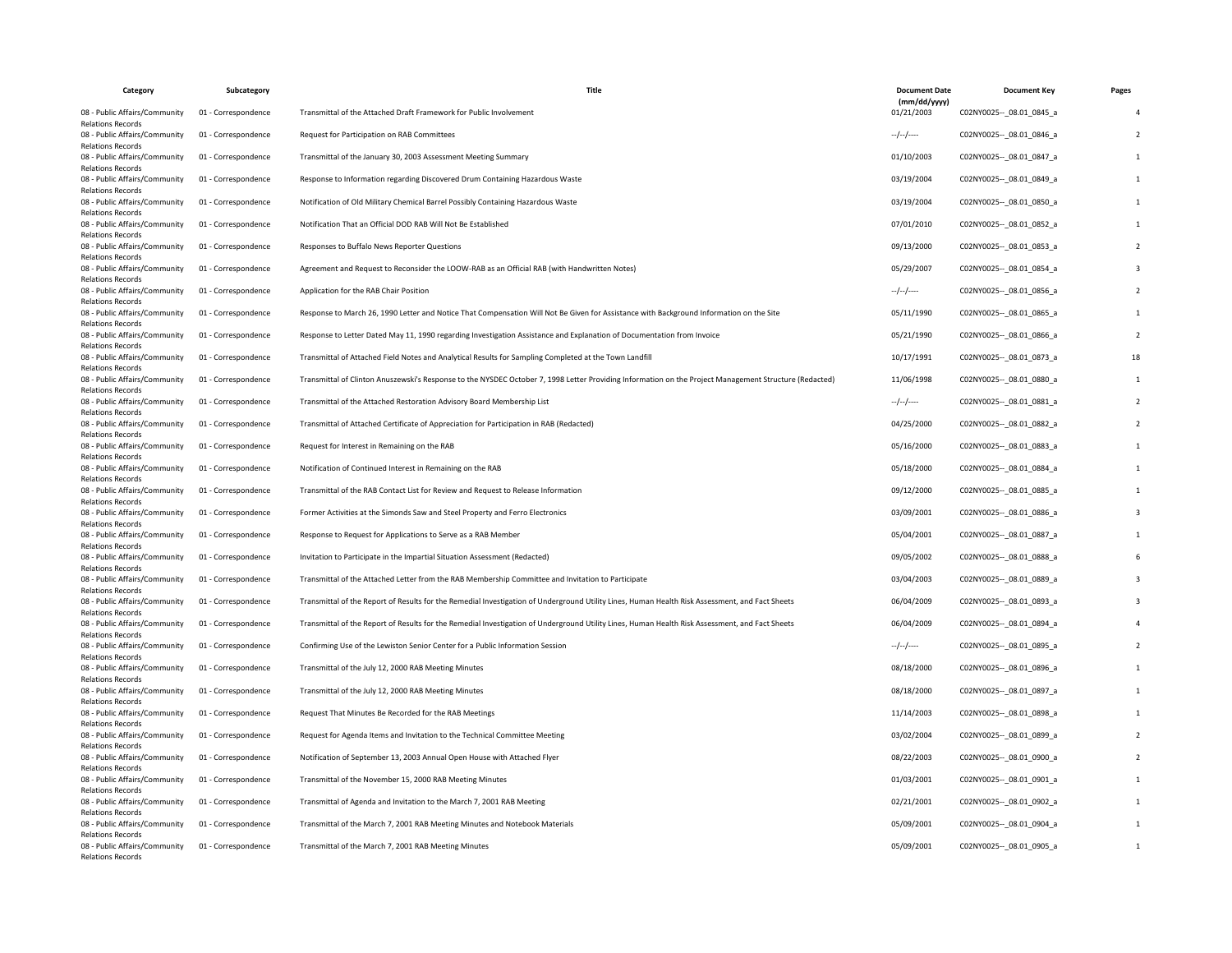| Category                                                  | Subcategory         | Title                                                                                                                              | <b>Document Date</b>       | <b>Document Key</b>         | Pages |
|-----------------------------------------------------------|---------------------|------------------------------------------------------------------------------------------------------------------------------------|----------------------------|-----------------------------|-------|
| 08 - Public Affairs/Community<br><b>Relations Records</b> | 01 - Correspondence | Transmittal of the April 12, 2000 RAB Meeting Minutes                                                                              | (mm/dd/yyyy)<br>06/21/2000 | C02NY0025 -- 08.01 0906_a   |       |
| 08 - Public Affairs/Community<br><b>Relations Records</b> | 01 - Correspondence | Addition to Mailing List and Registration for the November 3, 2010 Workshop                                                        | 10/12/2010                 | C02NY0025 -- 08.01 0909_a   |       |
| 08 - Public Affairs/Community<br><b>Relations Records</b> | 01 - Correspondence | Request for a List of Reviewed Documents                                                                                           | 10/04/2010                 | C02NY0025 -- 08.01 0910 a   |       |
| 08 - Public Affairs/Community<br><b>Relations Records</b> | 01 - Correspondence | Notification That Field Work is Scheduled to Begin August 23, 2010 at Lewiston-Porter School Property                              | 08/10/2010                 | C02NY0025 -- 08.01 0911 a   |       |
| 08 - Public Affairs/Community<br><b>Relations Records</b> | 01 - Correspondence | Response to Request Agenda Items and Transparency of Interagency Communication                                                     | 05/25/2010                 | C02NY0025 -- _ 08.01_0913_a |       |
| 08 - Public Affairs/Community<br><b>Relations Records</b> | 01 - Correspondence | Appreciation for Help Scheduling the Use of the Lewiston Senior Center for Community Workshops                                     | 05/12/2010                 | C02NY0025 -- 08.01 0915 a   |       |
| 08 - Public Affairs/Community<br><b>Relations Records</b> | 01 - Correspondence | Request for Input on the Establishment of a DOD RAB                                                                                | 04/01/2010                 | C02NY0025 -- 08.01 0918 a   |       |
| 08 - Public Affairs/Community<br><b>Relations Records</b> | 01 - Correspondence | Response to Request to Keep the Current Citizen-Based RAB in Place (Redacted)                                                      | 03/17/2010                 | C02NY0025 -- _ 08.01_0920_a |       |
| 08 - Public Affairs/Community<br><b>Relations Records</b> | 01 - Correspondence | Response to Questions on the Safety Fence Installation and Security of the Pits at the Lewiston Property                           | 03/10/2010                 | C02NY0025 -- 08.01 0921 a   |       |
| 08 - Public Affairs/Community<br><b>Relations Records</b> | 01 - Correspondence | Appreciation for Use of the Lewiston Senior Center for Public Meetings                                                             | 12/16/2009                 | C02NY0025 -- 08.01 0922 a   |       |
| 08 - Public Affairs/Community<br><b>Relations Records</b> | 01 - Correspondence | Transmittal of Attached Historical Documentation of Site Activities and Request for Information on the Use of Solvents at the Site | 12/03/2009                 | C02NY0025 -- 08.01 0923 a   | 46    |
| 08 - Public Affairs/Community<br><b>Relations Records</b> | 01 - Correspondence | Transmittal of Four Additional September 16, 2009 Workshop Handout Packages                                                        | 09/17/2009                 | C02NY0025 -- _ 08.01_0924_a |       |
| 08 - Public Affairs/Community<br><b>Relations Records</b> | 01 - Correspondence | Notification of October 2, 2010 Public Meeting                                                                                     | 09/20/2010                 | C02NY0025 -- 08.01 0925 a   |       |
| 08 - Public Affairs/Community<br><b>Relations Records</b> | 01 - Correspondence | Agreement with the Decision to Not Establish a DOD RAB (Redacted)                                                                  | 07/08/2010                 | C02NY0025 -- 08.01 0926 a   |       |
| 08 - Public Affairs/Community<br><b>Relations Records</b> | 01 - Correspondence | Concerns with the USACE Community Involvement and Site Remediation Activities                                                      | 05/27/2010                 | C02NY0025 -- _ 08.01_0927_a |       |
| 08 - Public Affairs/Community<br><b>Relations Records</b> | 01 - Correspondence | Input on Role of RAB and Informational Meetings (Redacted)                                                                         | 03/27/2010                 | C02NY0025 -- 08.01 0928 a   |       |
| 08 - Public Affairs/Community<br><b>Relations Records</b> | 01 - Correspondence | Request to Comply with AR-700-48 for Removal of Radionuclides in Tonawanda and Lewiston (Redacted)                                 | 03/24/2010                 | C02NY0025 -- 08.01 0929 a   |       |
| 08 - Public Affairs/Community<br><b>Relations Records</b> | 01 - Correspondence | Request to Recognize the Current Citizen-Based RAB (Redacted)                                                                      | 03/08/2010                 | C02NY0025 -- 08.01 0930 a   |       |
| 08 - Public Affairs/Community<br><b>Relations Records</b> | 01 - Correspondence | Request That the Existing RAB Be Maintained (Redacted)                                                                             | 05/06/2010                 | C02NY0025 -- 08.01 0932 a   |       |
| 08 - Public Affairs/Community<br><b>Relations Records</b> | 01 - Correspondence | Transmittal of a Requested Map Summarizing the Management Action Plan Parcel Groupings (with Handwritten Note) (Redacted)          | 09/22/2009                 | C02NY0025 -- 08.01 0934 a   |       |
| 08 - Public Affairs/Community<br><b>Relations Records</b> | 01 - Correspondence | Transmittal of Attached CWM Chemical Services Information Exchange Proposal Resolution                                             | 03/12/2009                 | C02NY0025 -- 08.01 0935 a   |       |
| 08 - Public Affairs/Community<br><b>Relations Records</b> | 01 - Correspondence | Request to Participate in a Community Information Exchange to Address CWM's Activities                                             | 03/05/2009                 | C02NY0025 -- 08.01 0936 a   |       |
| 08 - Public Affairs/Community<br><b>Relations Records</b> | 01 - Correspondence | Request to Review the Plans and Specifications for Removal and Monitoring of Wastewater Treatment Tanks                            | 08/13/2008                 | C02NY0025 -- 08.01 0937 a   |       |
| 08 - Public Affairs/Community<br><b>Relations Records</b> | 01 - Correspondence | Comments on the Risk and Funding for Remediation of Properties within the Town of Lewiston                                         | 12/21/2007                 | C02NY0025 -- 08.01 0938 a   |       |
| 08 - Public Affairs/Community<br><b>Relations Records</b> | 01 - Correspondence | Discussion of Agenda Items for August RAB Meeting                                                                                  | 08/14/2006                 | C02NY0025 -- 08.01 0939 a   |       |
| 08 - Public Affairs/Community<br><b>Relations Records</b> | 01 - Correspondence | Request to Present at a Public Conference on October 21, 2006 and Notification of the Lewiston Library as a Public Repository      | 06/23/2006                 | C02NY0025 -- 08.01 0940 a   |       |
| 08 - Public Affairs/Community<br><b>Relations Records</b> | 01 - Correspondence | Details and Ideas for the RAB October Event                                                                                        | 06/27/2006                 | C02NY0025 -- 08.01 0941 a   |       |
| 08 - Public Affairs/Community<br><b>Relations Records</b> | 01 - Correspondence | Request for Increased RAB Involvement in the Completion of USACE Activities and Reports                                            | 06/27/2006                 | C02NY0025 -- 08.01 0942 a   |       |
| 08 - Public Affairs/Community<br><b>Relations Records</b> | 01 - Correspondence | Discussion regarding USACE Role in the RAB                                                                                         | 05/16/2006                 | C02NY0025 -- 08.01 0943 a   |       |
| 08 - Public Affairs/Community<br><b>Relations Records</b> | 01 - Correspondence | Transmittal of Draft Work and Sampling Plans for Review and Comment                                                                | 08/14/1996                 | C02NY0025 -- _ 08.01_0947_a |       |
| 08 - Public Affairs/Community<br><b>Relations Records</b> | 01 - Correspondence | Notification That the Permits Were Modified and Approval of Cost Estimates                                                         | 02/12/1999                 | C02NY0025 -- 08.01 0949 a   |       |
| 08 - Public Affairs/Community<br><b>Relations Records</b> | 01 - Correspondence | Discussion of Lewiston-Porter School Sampling Walkover                                                                             | 07/17/2003                 | C02NY0025 -- 08.01 0953 a   |       |
| 08 - Public Affairs/Community<br><b>Relations Records</b> | 01 - Correspondence | Input on Forming a New RAB (Redacted)                                                                                              | 05/04/2010                 | C02NY0025 -- 08.01 0958 a   |       |
| 08 - Public Affairs/Community<br><b>Relations Records</b> | 01 - Correspondence | Comments on the Districts Solicitation of Citizen and Community Interest in a RAB with Attachments                                 | --/--/----                 | C02NY0025 -- _ 08.01_0959_a | 36    |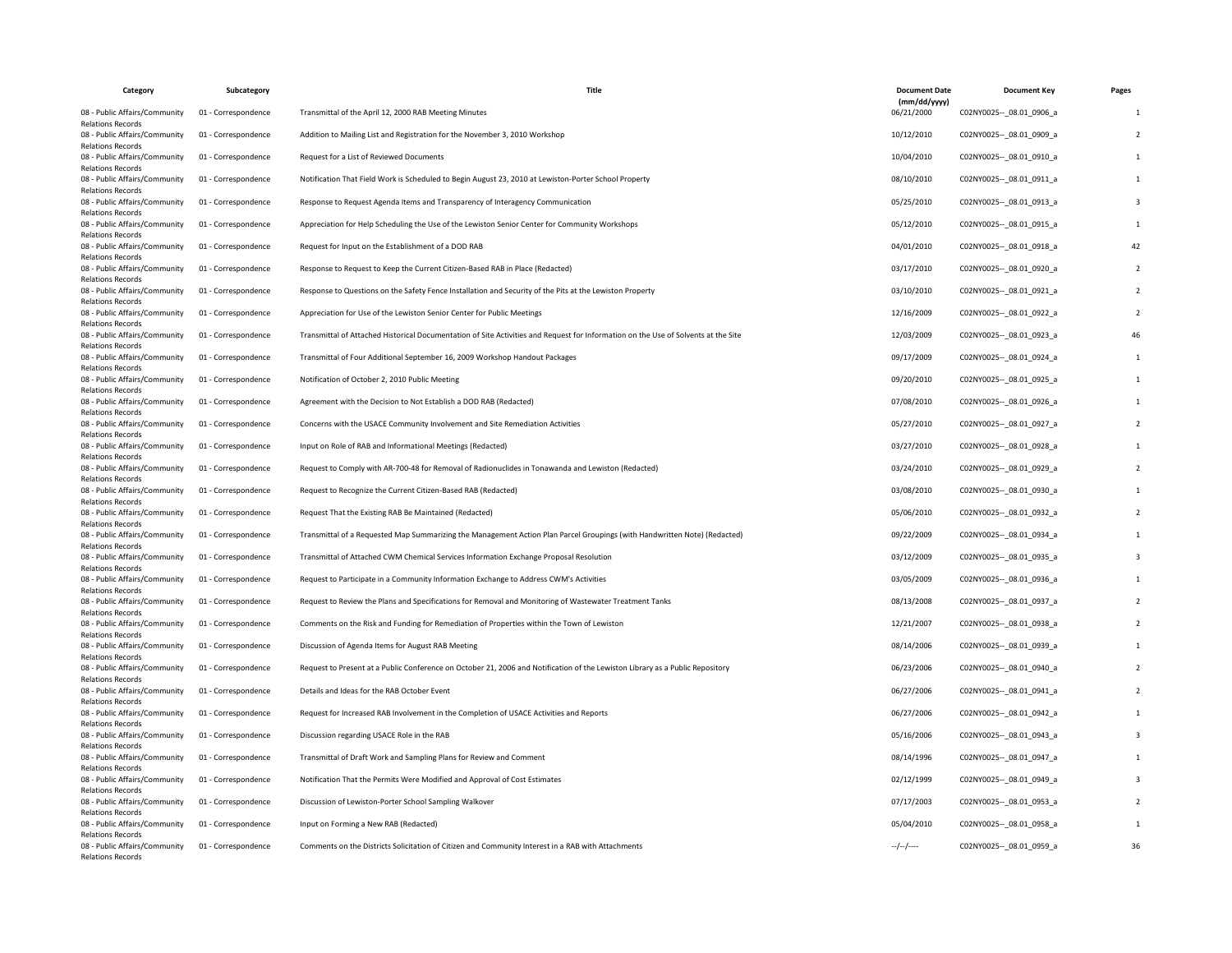| Category                                                  | Subcategory         | Title                                                                                                                                                                                                    | <b>Document Date</b>       | <b>Document Key</b>         | Pages |
|-----------------------------------------------------------|---------------------|----------------------------------------------------------------------------------------------------------------------------------------------------------------------------------------------------------|----------------------------|-----------------------------|-------|
| 08 - Public Affairs/Community<br><b>Relations Records</b> | 01 - Correspondence | Transmittal of Additional Information from the RAB Radiological Committee for the July 23, 2010 Meeting                                                                                                  | (mm/dd/yyyy)<br>07/12/2010 | C02NY0025 -- 08.01 0960 a   | 13    |
| 08 - Public Affairs/Community<br><b>Relations Records</b> | 01 - Correspondence | Request to Be Removed from the Mailing List                                                                                                                                                              | 07/06/2010                 | C02NY0025 -- _ 08.01_0961_a |       |
| 08 - Public Affairs/Community<br><b>Relations Records</b> | 01 - Correspondence | Response to Request for Public Input concerning the Establishment of a DOD RAB (Redacted)                                                                                                                | 05/03/2010                 | C02NY0025 -- 08.01 0965 a   |       |
| 08 - Public Affairs/Community<br><b>Relations Records</b> | 01 - Correspondence | Notification That an Official DOD RAB Will Not Be Established                                                                                                                                            | 06/30/2010                 | C02NY0025 -- _ 08.01_0966_a |       |
| 08 - Public Affairs/Community<br><b>Relations Records</b> | 01 - Correspondence | Response to Concerns about a 42-Inch Water Main on Property with Attached Correspondence (Redacted)                                                                                                      | 06/22/2010                 | C02NY0025 -- 08.01 0967_a   |       |
| 08 - Public Affairs/Community<br><b>Relations Records</b> | 01 - Correspondence | Transmittal of a Requested LOOW/NFSS September 16, 2009 Handout Package (Redacted)                                                                                                                       | 09/18/2009                 | C02NY0025 -- 08.01 0969_a   |       |
| 08 - Public Affairs/Community<br><b>Relations Records</b> | 01 - Correspondence | Notification of Site Inspection by USACE Personnel to Look for Chemical Munitions                                                                                                                        | 03/24/1993                 | C02NY0025 -- _ 08.01_0976_a |       |
| 08 - Public Affairs/Community<br><b>Relations Records</b> | 01 - Correspondence | Transmittal of Attached Invoice No. 10184 51 for Payment                                                                                                                                                 | 03/26/1990                 | C02NY0025 -- 08.01 0977_a   |       |
| 08 - Public Affairs/Community<br><b>Relations Records</b> | 01 - Correspondence | Request for Comments to Concerns Pertaining to Phase II Investigation Data for Monitoring Requirements                                                                                                   | 05/01/1991                 | C02NY0025 -- _ 08.01_0978_a |       |
| 08 - Public Affairs/Community<br><b>Relations Records</b> | 01 - Correspondence | Transmittal of Attached Analytical Results for Soil Samples Collected During Three Tank Removals at Model City Facility                                                                                  | 10/06/1993                 | C02NY0025 -- 08.01 0979 a   | 21    |
| 08 - Public Affairs/Community<br><b>Relations Records</b> | 01 - Correspondence | Request for Approval to Treat 2,4-Dinitrophenol Prior to Shipping for Incineration                                                                                                                       | 02/03/1994                 | C02NY0025 -- 08.01 0980 a   |       |
| 08 - Public Affairs/Community<br><b>Relations Records</b> | 01 - Correspondence | Notification That Contamination for Waste Profile BM4353 as Hazardous Waste Was Unexpected                                                                                                               | 08/01/1994                 | C02NY0025 -- 08.01 0981 a   |       |
| 08 - Public Affairs/Community<br><b>Relations Records</b> | 01 - Correspondence | Explanation and Description of Hazardous Waste Received without a Manifest                                                                                                                               | 08/29/1994                 | C02NY0025 -- 08.01 0982 a   |       |
| 08 - Public Affairs/Community<br><b>Relations Records</b> | 01 - Correspondence | Transmittal of the Quarterly Operational Data Report for July 1995 through September 1995                                                                                                                | 10/24/1995                 | C02NY0025 -- 08.01 0983 a   |       |
| 08 - Public Affairs/Community<br><b>Relations Records</b> | 01 - Correspondence | Transmittal of Attached Sampling Results from July 14, 1994                                                                                                                                              | 02/12/1998                 | C02NY0025 -- 08.01 0984 a   |       |
| 08 - Public Affairs/Community<br><b>Relations Records</b> | 01 - Correspondence | Notification That Disposal Material Generated during the Installation of the West Drum Area Remedial Groundwater Extraction System is Not Hazardous                                                      | 01/24/1991                 | C02NY0025 -- 08.01 0989 a   |       |
| 08 - Public Affairs/Community<br><b>Relations Records</b> | 01 - Correspondence | Requirements for the Clean-up of Spill Incident No. 959                                                                                                                                                  | 11/30/1993                 | C02NY0025 -- 08.01 0990 a   |       |
| 08 - Public Affairs/Community<br><b>Relations Records</b> | 01 - Correspondence | Notification of Discussion with Louis Violanti (New York State Department of Environmental Conservation) Pertaining to Release of Niagara Falls Storage Site Vicinity<br>Properties for Unrestricted Use | 01/06/1994                 | C02NY0025 -- _ 08.01_0991_a |       |
| 08 - Public Affairs/Community<br><b>Relations Records</b> | 01 - Correspondence | Transmittal of USACE Documentation Pertaining to Air Force Plant 68 RI/FS                                                                                                                                | 07/15/1994                 | C02NY0025 -- 08.01 0992 a   |       |
| 08 - Public Affairs/Community<br><b>Relations Records</b> | 01 - Correspondence | Transmittal of Revised Notification of Regulated Waste Activity Forms                                                                                                                                    | 08/09/1995                 | C02NY0025 -- 08.01 0993 a   |       |
| 08 - Public Affairs/Community<br><b>Relations Records</b> | 01 - Correspondence | Transmittal of Requested Information for Public Access to Records                                                                                                                                        | 09/02/1997                 | C02NY0025 -- 08.01 0994_a   |       |
| 08 - Public Affairs/Community<br><b>Relations Records</b> | 01 - Correspondence | Transmittal of the Complete File on the Ransomville Test Annex                                                                                                                                           | 09/19/1997                 | C02NY0025 -- 08.01 0995 a   |       |
| 08 - Public Affairs/Community<br><b>Relations Records</b> | 01 - Correspondence | Notification of Leachate Seepage from the Meter Building and Remediation Action Taken                                                                                                                    | 02/08/1999                 | C02NY0025 -- _ 08.01_0997_a |       |
| 08 - Public Affairs/Community<br><b>Relations Records</b> | 01 - Correspondence | Invitation to June 13, 2007 Community LOOW Project Third Public Meeting                                                                                                                                  | 05/31/2007                 | C02NY0025 -- 08.01 1010 a   |       |
| 08 - Public Affairs/Community<br><b>Relations Records</b> | 01 - Correspondence | Transmittal of Attached Letter from Amy Witryol regarding Building 401 at NFSS and Request for Response (Redacted)                                                                                       | 10/27/2009                 | C02NY0025 -- 08.01 1014 a   |       |
| 08 - Public Affairs/Community<br><b>Relations Records</b> | 01 - Correspondence | Request for a Quote for Court Reporting Services                                                                                                                                                         | 02/01/2010                 | C02NY0025 -- 08.01 1016 a   |       |
| 08 - Public Affairs/Community<br><b>Relations Records</b> | 01 - Correspondence | Request for Input on the Establishment of a Restoration Advisory Board                                                                                                                                   | 04/01/2010                 | C02NY0025 -- 08.01 1018 a   |       |
| 08 - Public Affairs/Community<br><b>Relations Records</b> | 01 - Correspondence | Response to Request for Input on the Establishment of a RAB                                                                                                                                              | 04/23/2010                 | C02NY0025 -- _ 08.01_1019_a |       |
| 08 - Public Affairs/Community<br><b>Relations Records</b> | 01 - Correspondence | Clarification of Statements from April 23, 2010 Letter regarding Establishment of RAB                                                                                                                    | 05/07/2010                 | C02NY0025 -- 08.01 1020 a   |       |
| 08 - Public Affairs/Community<br><b>Relations Records</b> | 01 - Correspondence | Response to Request for Input on Establishment of a RAB                                                                                                                                                  | 05/21/2010                 | C02NY0025 -- 08.01 1021 a   |       |
| 08 - Public Affairs/Community<br><b>Relations Records</b> | 01 - Correspondence | Notification That an Official DOD RAB Will Not Be Established                                                                                                                                            | 06/30/2010                 | C02NY0025 -- 08.01 1022 a   |       |
| 08 - Public Affairs/Community<br><b>Relations Records</b> | 01 - Correspondence | Support of Use of a Facilitator at Public Events                                                                                                                                                         | 07/06/2010                 | C02NY0025 -- 08.01 1024 a   |       |
| 08 - Public Affairs/Community<br><b>Relations Records</b> | 01 - Correspondence | News from the Corps: Availability of Several Reports and Meeting Documents on Website                                                                                                                    | 06/30/2009                 | C02NY0025 -- 08.01 1030 a   |       |
| 08 - Public Affairs/Community<br><b>Relations Records</b> | 01 - Correspondence | News from the Corps: Response to Media Coverage and Availability of Transcript for NFSS Meeting                                                                                                          | 07/20/2009                 | C02NY0025 -- _ 08.01_1031_a |       |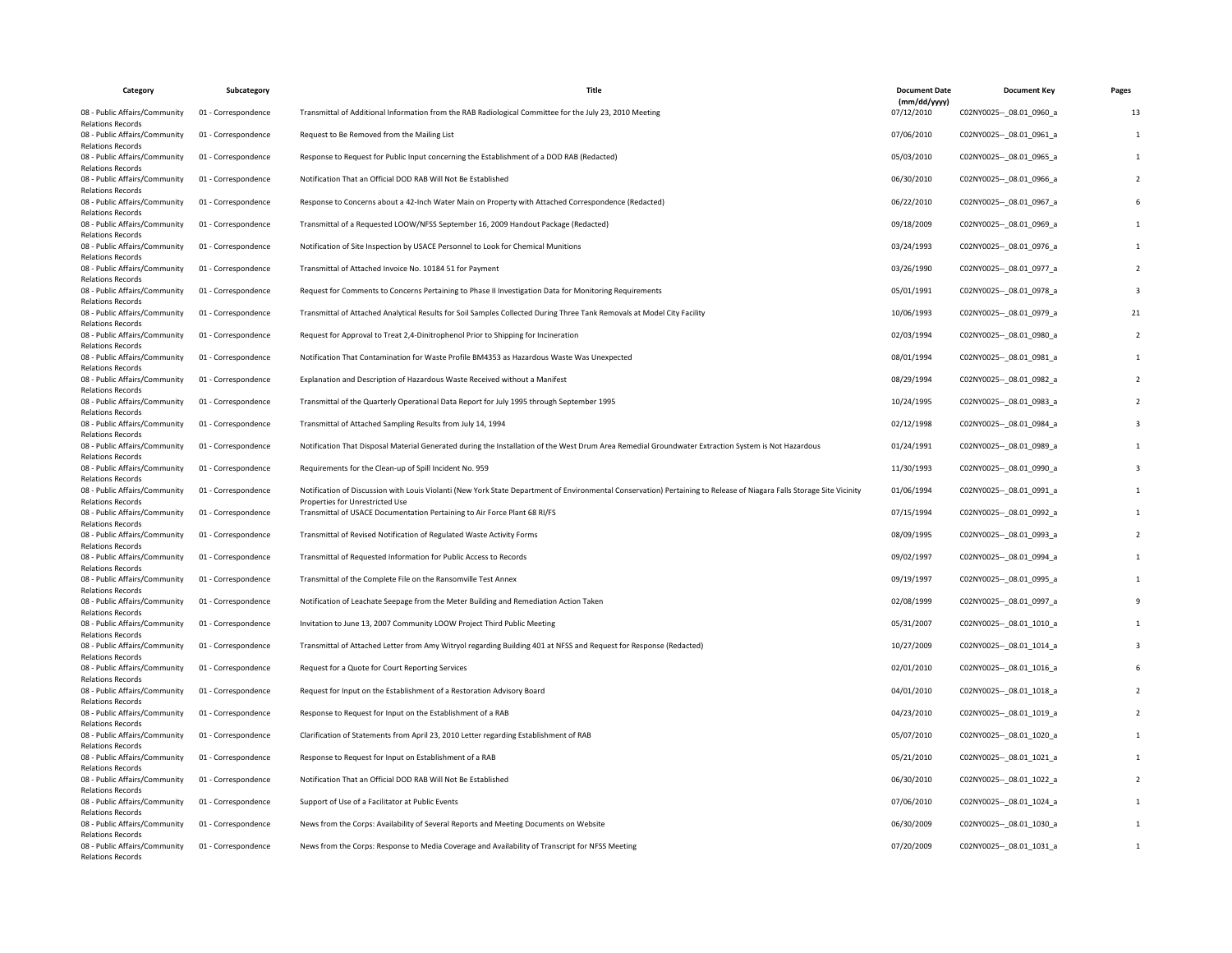| Category                                                  | Subcategory         | <b>Title</b>                                                                                                   | <b>Document Date</b>       | <b>Document Key</b>         | Pages |
|-----------------------------------------------------------|---------------------|----------------------------------------------------------------------------------------------------------------|----------------------------|-----------------------------|-------|
| 08 - Public Affairs/Community<br><b>Relations Records</b> | 01 - Correspondence | News from the Corps: Agenda for December 2, 2009 Workshop Addressing the Management Action Plan                | (mm/dd/yyyy)<br>11/25/2009 | C02NY0025 -- 08.01 1032 a   |       |
| 08 - Public Affairs/Community<br><b>Relations Records</b> | 01 - Correspondence | News from the Corps: Availability and Information for Various Documents Related to LOOW and NFSS               | 01/11/2010                 | C02NY0025 -- 08.01 1033 a   |       |
| 08 - Public Affairs/Community<br><b>Relations Records</b> | 01 - Correspondence | News from the Corps: Invitation and Agenda for the March 24, 2010 Workshop                                     | 02/24/2010                 | C02NY0025 -- 08.01 1034 a   |       |
| 08 - Public Affairs/Community<br><b>Relations Records</b> | 01 - Correspondence | News from the Corps: U.S. Department of Energy's Results of NFSS Cleanup                                       | 03/19/2010                 | C02NY0025 -- 08.01 1035 a   |       |
| 08 - Public Affairs/Community<br><b>Relations Records</b> | 01 - Correspondence | News from the Corps: Invitation to June 23, 2010 Workshop and Availability of March 24 Transcript              | 04/23/2010                 | C02NY0025 -- 08.01 1036 a   |       |
| 08 - Public Affairs/Community<br>Relations Records        | 01 - Correspondence | News from the Corps: Response to Input for Establishment of DOD RAB                                            | 05/20/2010                 | C02NY0025 -- 08.01 1037 a   |       |
| 08 - Public Affairs/Community<br><b>Relations Records</b> | 01 - Correspondence | News from the Corps: Invitation and Agenda for the June 23, 2010 Workshop and Availability of Data             | 06/04/2010                 | C02NY0025 -- 08.01 1038 a   |       |
| 08 - Public Affairs/Community<br><b>Relations Records</b> | 01 - Correspondence | News from the Corps: Availability of NFSS Radon Assessment Technical Memorandum for Review and Comment         | 06/25/2010                 | C02NY0025 -- 08.01 1039 a   |       |
| 08 - Public Affairs/Community<br><b>Relations Records</b> | 01 - Correspondence | News from the Corps: Decision to Not Establish a DOD RAB                                                       | 07/01/2010                 | C02NY0025 -- 08.01 1040 a   |       |
| 08 - Public Affairs/Community<br><b>Relations Records</b> | 01 - Correspondence | News from the Corps: Availability of Various Work Plans                                                        | 08/09/2010                 | C02NY0025 -- 08.01 1041 a   |       |
| 08 - Public Affairs/Community<br><b>Relations Records</b> | 01 - Correspondence | News from the Corps: List of Various Available Documents on Website                                            | 09/15/2010                 | C02NY0025 -- _ 08.01_1042_a |       |
| 08 - Public Affairs/Community<br><b>Relations Records</b> | 01 - Correspondence | Request to Address Serious Concerns about the Lack of Progress from USACE in the Remediation of the Site       | 12/03/2007                 | C02NY0025 -- 08.01 1043 a   |       |
| 08 - Public Affairs/Community<br><b>Relations Records</b> | 01 - Correspondence | Response to December 3, 2007 Letter regarding USACE Progress of Environmental Remediation Projects at the Site | 12/31/2007                 | C02NY0025 -- 08.01 1044 a   |       |
| 08 - Public Affairs/Community<br><b>Relations Records</b> | 01 - Correspondence | Request to Address the Failure of the USACE to Recognize the RAB and Appoint a Facilitator                     | 07/22/2009                 | C02NY0025 -- 08.01 1045 a   |       |
| 08 - Public Affairs/Community<br><b>Relations Records</b> | 01 - Correspondence | Request to Formally Re-Establish the LOOW-RAB as an Official DOD RAB                                           | 05/05/2010                 | C02NY0025 -- _ 08.01_1046_a |       |
| 08 - Public Affairs/Community<br><b>Relations Records</b> | 01 - Correspondence | Transmittal of the Draft DOD Scope of Work for Addressing TNT Residues for Review and Comment                  | 02/27/1991                 | C02NY0025 -- _ 08.01_1047_a |       |
| 08 - Public Affairs/Community<br><b>Relations Records</b> | 01 - Correspondence | U.S. EPA Review Comments on the DOD Draft Scope of Work for Addressing the TNT Residues                        | 04/12/1991                 | C02NY0025 -- 08.01 1048 a   |       |
| 08 - Public Affairs/Community<br><b>Relations Records</b> | 01 - Correspondence | Review Comments on the Scope of Work for Removal of TNT Residues                                               | 04/04/1991                 | C02NY0025 -- 08.01 1049 a   |       |
| 08 - Public Affairs/Community<br><b>Relations Records</b> | 01 - Correspondence | Discussion of RAB Involvement in the Underground Utilities Investigation Planning                              | 06/27/2006                 | C02NY0025 -- 08.01 1050 a   |       |
| 08 - Public Affairs/Community<br><b>Relations Records</b> | 01 - Correspondence | Notification That an Official DOD RAB Will Not Be Established                                                  | 06/30/2010                 | C02NY0025 -- _ 08.01_1051_a | 12    |
| 08 - Public Affairs/Community<br><b>Relations Records</b> | 01 - Correspondence | Offer of Support for a Facilitator                                                                             | 06/13/2008                 | C02NY0025 -- 08.01 1053 a   |       |
| 08 - Public Affairs/Community<br><b>Relations Records</b> | 01 - Correspondence | Notification That an Official DOD RAB Will Not Be Established                                                  | 06/30/2010                 | C02NY0025 -- 08.01 1054 a   |       |
| 08 - Public Affairs/Community<br><b>Relations Records</b> | 01 - Correspondence | Notification That an Official DOD RAB Will Not Be Established                                                  | 06/30/2010                 | C02NY0025 -- _ 08.01_1055_a |       |
| 08 - Public Affairs/Community<br><b>Relations Records</b> | 01 - Correspondence | Notification That an Official DOD RAB Will Not Be Established                                                  | 06/30/2010                 | C02NY0025 -- 08.01 1056 a   |       |
| 08 - Public Affairs/Community<br><b>Relations Records</b> | 01 - Correspondence | Notification That an Official DOD RAB Will Not Be Established                                                  | 06/30/2010                 | C02NY0025 -- _ 08.01_1057_a |       |
| 08 - Public Affairs/Community<br><b>Relations Records</b> | 01 - Correspondence | Notification That an Official DOD RAB Will Not Be Established                                                  | 06/30/2010                 | C02NY0025 -- 08.01 1058 a   |       |
| 08 - Public Affairs/Community<br><b>Relations Records</b> | 01 - Correspondence | Notification That an Official DOD RAB Will Not Be Established (Redacted)                                       | 06/30/2010                 | C02NY0025 -- 08.01 1059 a   |       |
| 08 - Public Affairs/Community<br><b>Relations Records</b> | 01 - Correspondence | Notification That an Official DOD RAB Will Not Be Established                                                  | 06/30/2010                 | C02NY0025 -- 08.01 1060 a   |       |
| 08 - Public Affairs/Community<br><b>Relations Records</b> | 01 - Correspondence | Notification That an Official DOD RAB Will Not Be Established                                                  | 06/30/2010                 | C02NY0025 -- 08.01 1061 a   |       |
| 08 - Public Affairs/Community<br><b>Relations Records</b> | 01 - Correspondence | Notification That an Official DOD RAB Will Not Be Established                                                  | 06/30/2010                 | C02NY0025 -- 08.01 1062 a   |       |
| 08 - Public Affairs/Community<br><b>Relations Records</b> | 01 - Correspondence | Transmittal of April 19, 1991 Letter regarding the Old Town Landfill to Forward to Town Board                  | 04/15/1991                 | C02NY0025 -- 08.01 1063 a   |       |
| 08 - Public Affairs/Community<br><b>Relations Records</b> | 01 - Correspondence | Notification That an Official RAB Will Not Be Established                                                      | 06/30/2010                 | C02NY0025 -- 08.01 1064 a   |       |
| 08 - Public Affairs/Community<br><b>Relations Records</b> | 01 - Correspondence | Notification That an Official RAB Will Not Be Established                                                      | 06/30/2010                 | C02NY0025 -- 08.01 1065 a   |       |
| 08 - Public Affairs/Community<br><b>Relations Records</b> | 01 - Correspondence | Notification That an Official DOD RAB Will Not Be Established                                                  | 06/30/2010                 | C02NY0025 -- _ 08.01_1066_a |       |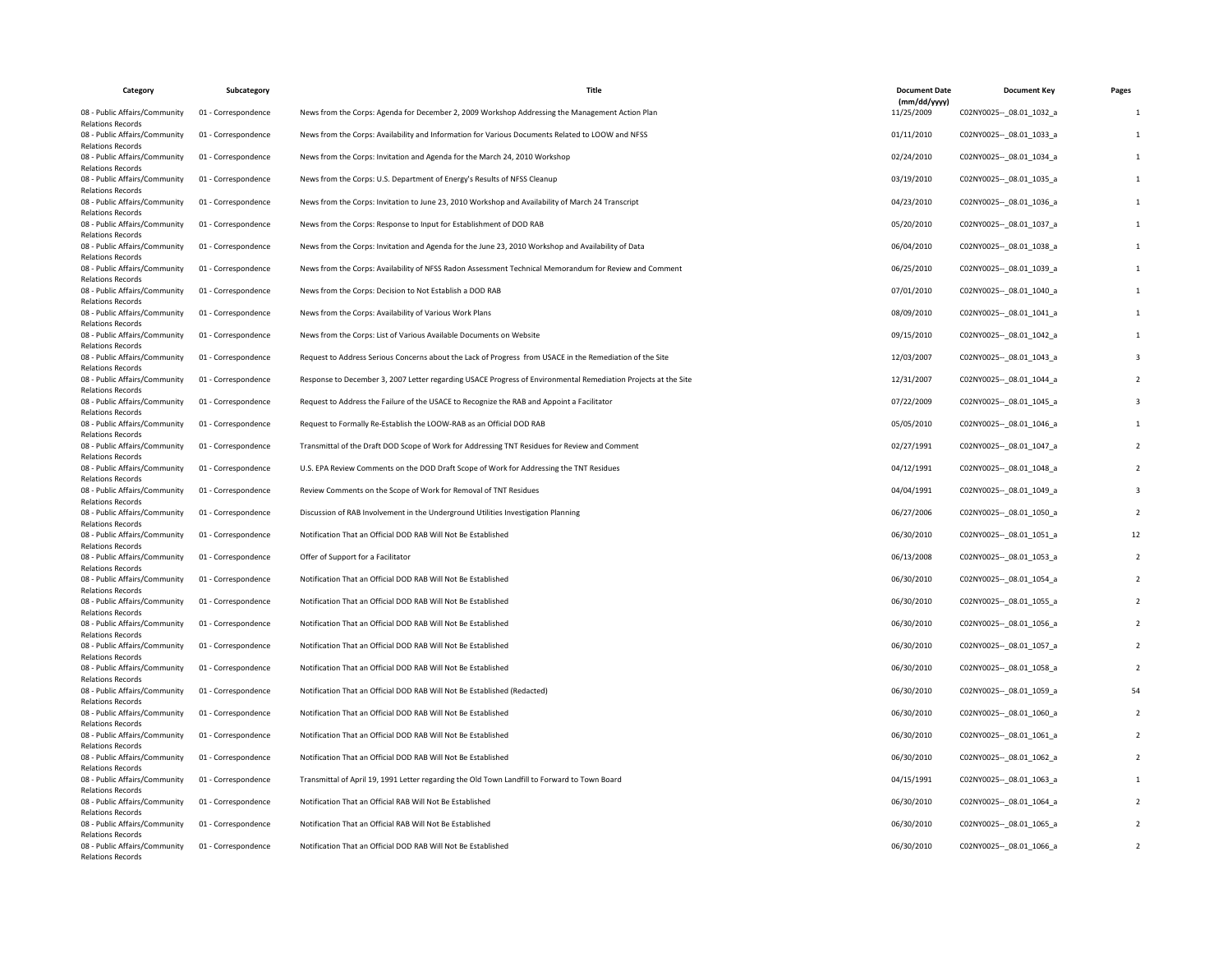| Category                                                  | Subcategory         | Title                                                                                                        | <b>Document Date</b>       | <b>Document Key</b>         | Pages                    |
|-----------------------------------------------------------|---------------------|--------------------------------------------------------------------------------------------------------------|----------------------------|-----------------------------|--------------------------|
| 08 - Public Affairs/Community<br><b>Relations Records</b> | 01 - Correspondence | Request to Meet regarding the USACE Decision to Dissolve the DOD LOOW RAB                                    | (mm/dd/yyyy)<br>06/08/2008 | C02NY0025 -- 08.01 1067 a   | $\overline{\phantom{0}}$ |
| 08 - Public Affairs/Community<br><b>Relations Records</b> | 01 - Correspondence | Notification That an Official DOD RAB Will Not Be Established                                                | 06/30/2010                 | C02NY0025 -- 08.01 1068 a   |                          |
| 08 - Public Affairs/Community<br><b>Relations Records</b> | 01 - Correspondence | Notification That an Official DOD RAB Will Not Be Established                                                | 06/30/2010                 | C02NY0025 -- _ 08.01_1069_a |                          |
| 08 - Public Affairs/Community<br><b>Relations Records</b> | 01 - Correspondence | Notification That an Official DOD RAB Will Not Be Established                                                | 06/30/2010                 | C02NY0025 -- 08.01 1070 a   |                          |
| 08 - Public Affairs/Community<br><b>Relations Records</b> | 01 - Correspondence | Notification That an Official DOD RAB Will Not Be Established                                                | 06/30/2010                 | C02NY0025 -- _ 08.01_1071_a |                          |
| 08 - Public Affairs/Community<br><b>Relations Records</b> | 01 - Correspondence | Army Corps concluded insufficient community interest in LOOW RAB                                             | 12/07/2008                 | C02NY0025 -- 08.01 1118 a   |                          |
| 08 - Public Affairs/Community<br><b>Relations Records</b> | 01 - Correspondence | Transmittal of Attached Requested Information regarding Land Owned by SCA Chemical Services, Inc.            | 04/23/1984                 | C02NY0025 -- 08.01 1119 a   |                          |
| 08 - Public Affairs/Community<br><b>Relations Records</b> | 01 - Correspondence | Transmittal of Attached Site Plan of Land owned by Town of Porter                                            | 06/28/1985                 | C02NY0025 -- _ 08.01_1123_a |                          |
| 08 - Public Affairs/Community<br><b>Relations Records</b> | 01 - Correspondence | New York State Assembly Recommending Immediate Action in Three Areas                                         | 02/11/1981                 | C02NY0025 -- 08.01 1125 a   |                          |
| 08 - Public Affairs/Community<br><b>Relations Records</b> | 01 - Correspondence | Request for Response to Recommendations                                                                      | 02/24/1981                 | C02NY0025 -- 08.01 1126 a   |                          |
| 08 - Public Affairs/Community<br><b>Relations Records</b> | 01 - Correspondence | Recommendations to the Department of Energy                                                                  | 02/12/1982                 | C02NY0025 -- _ 08.01_1127_a |                          |
| 08 - Public Affairs/Community<br><b>Relations Records</b> | 01 - Correspondence | Claim to the Department of Defense for Hazardous Waste Clean-Up                                              | 12/09/1983                 | C02NY0025 -- _ 08.01_1128_a |                          |
| 08 - Public Affairs/Community<br><b>Relations Records</b> | 01 - Correspondence | Acknowledgement of Receipt of December 9, 1983 Letter                                                        | 12/20/1983                 | C02NY0025 -- 08.01 1129 a   |                          |
| 08 - Public Affairs/Community<br><b>Relations Records</b> | 01 - Correspondence | Request for Property to Not be Included in Project                                                           | 06/26/1995                 | C02NY0025 -- 08.01 1130 a   |                          |
| 08 - Public Affairs/Community<br><b>Relations Records</b> | 01 - Correspondence | Request for Property to Not be Included in Demolition Work                                                   | $-/-/-$                    | C02NY0025 -- _ 08.01_1131_a |                          |
| 08 - Public Affairs/Community<br><b>Relations Records</b> | 01 - Correspondence | Transmittal of the April 20, 1993 Technical Review Committee Meeting Minutes                                 | 05/19/1993                 | C02NY0025 -- 08.01 1132 a   |                          |
| 08 - Public Affairs/Community<br><b>Relations Records</b> | 01 - Correspondence | Transmittal of the April 20, 1993 Technical Review Committee Meeting Minutes                                 | 05/19/1993                 | C02NY0025 -- 08.01 1133 a   |                          |
| 08 - Public Affairs/Community<br><b>Relations Records</b> | 01 - Correspondence | Transmittal of the April 20, 1993 Technical Review Committee Meeting Minutes                                 | 05/19/1993                 | C02NY0025 -- _ 08.01_1134_a |                          |
| 08 - Public Affairs/Community<br><b>Relations Records</b> | 01 - Correspondence | Transmittal of the April 20, 1993 Technical Review Committee Meeting Minutes                                 | 05/19/1993                 | C02NY0025 -- 08.01 1135 a   |                          |
| 08 - Public Affairs/Community<br><b>Relations Records</b> | 01 - Correspondence | Transmittal of the Final EE/CA Report for Operable Units 1 and 2                                             | 04/12/1995                 | C02NY0025 -- 08.01 1136 a   |                          |
| 08 - Public Affairs/Community<br><b>Relations Records</b> | 01 - Correspondence | Transmittal of Attached Schedule in Response to August 15, 1990 Letter to the President of the United States | 10/09/1990                 | C02NY0025 -- 08.01 1137 a   |                          |
| 08 - Public Affairs/Community<br><b>Relations Records</b> | 01 - Correspondence | Work Plan for Various Tasks                                                                                  | 02/12/1998                 | C02NY0025 -- 08.01 1138 a   |                          |
| 08 - Public Affairs/Community<br><b>Relations Records</b> | 01 - Correspondence | Transmittal of Various Documents for the 100% Design Submittal                                               | 06/15/1998                 | C02NY0025 -- _ 08.01_1139_a |                          |
| 08 - Public Affairs/Community<br><b>Relations Records</b> | 01 - Correspondence | Transmittal of the Draft Final Contract Specifications to the 90% Design Submittal for Review and Comment    | 05/14/1998                 | C02NY0025 -- 08.01 1140 a   |                          |
| 08 - Public Affairs/Community<br><b>Relations Records</b> | 01 - Correspondence | Transmittal of Various Documents for the 60% Intermediate Design for Review and Comment                      | 09/22/1997                 | C02NY0025 -- _ 08.01_1141_a |                          |
| 08 - Public Affairs/Community<br><b>Relations Records</b> | 01 - Correspondence | Transmittal of the Draft Preliminary Remedial Design Investigation Report for Review and Comment             | 02/07/1997                 | C02NY0025 -- 08.01 1142 a   |                          |
| 08 - Public Affairs/Community<br><b>Relations Records</b> | 01 - Correspondence | Transmittal of the Final Work and Sampling Plans for Review and Comment                                      | 10/24/1996                 | C02NY0025 -- 08.01 1143 a   |                          |
| 08 - Public Affairs/Community<br><b>Relations Records</b> | 01 - Correspondence | Transmittal of Revised Supplement to the 60% Design Submittal                                                | 08/07/1998                 | C02NY0025 -- 08.01 1144 a   |                          |
| 08 - Public Affairs/Community<br><b>Relations Records</b> | 01 - Correspondence | Transmittal of the Revised Supplement to the 60% Design Submittal                                            | 08/06/1998                 | C02NY0025 -- 08.01 1145 a   |                          |
| 08 - Public Affairs/Community<br><b>Relations Records</b> | 01 - Correspondence | Transmittal of Various Documents for the 100% Design Submittal                                               | 06/15/1998                 | C02NY0025 -- _ 08.01_1146_a |                          |
| 08 - Public Affairs/Community<br><b>Relations Records</b> | 01 - Correspondence | Transmittal of the Draft Final Contract Specifications to the 90% Design Submittal for Review and Comment    | 05/14/1998                 | C02NY0025 -- 08.01 1147 a   |                          |
| 08 - Public Affairs/Community<br><b>Relations Records</b> | 01 - Correspondence | Transmittal of Supplement to the 60% Intermediate Design and Summary of December 4, 1997 Meeting             | 01/16/1998                 | C02NY0025 -- 08.01 1148 a   |                          |
| 08 - Public Affairs/Community<br><b>Relations Records</b> | 01 - Correspondence | Transmittal of Various Documents for the 60% Intermediate Design                                             | 09/22/1997                 | C02NY0025 -- 08.01 1149 a   |                          |
| 08 - Public Affairs/Community<br><b>Relations Records</b> | 01 - Correspondence | Transmittal of the Final Work and Sampling Plans for Review and Comment                                      | 10/24/1996                 | C02NY0025 -- _ 08.01_1150_a |                          |
|                                                           |                     |                                                                                                              |                            |                             |                          |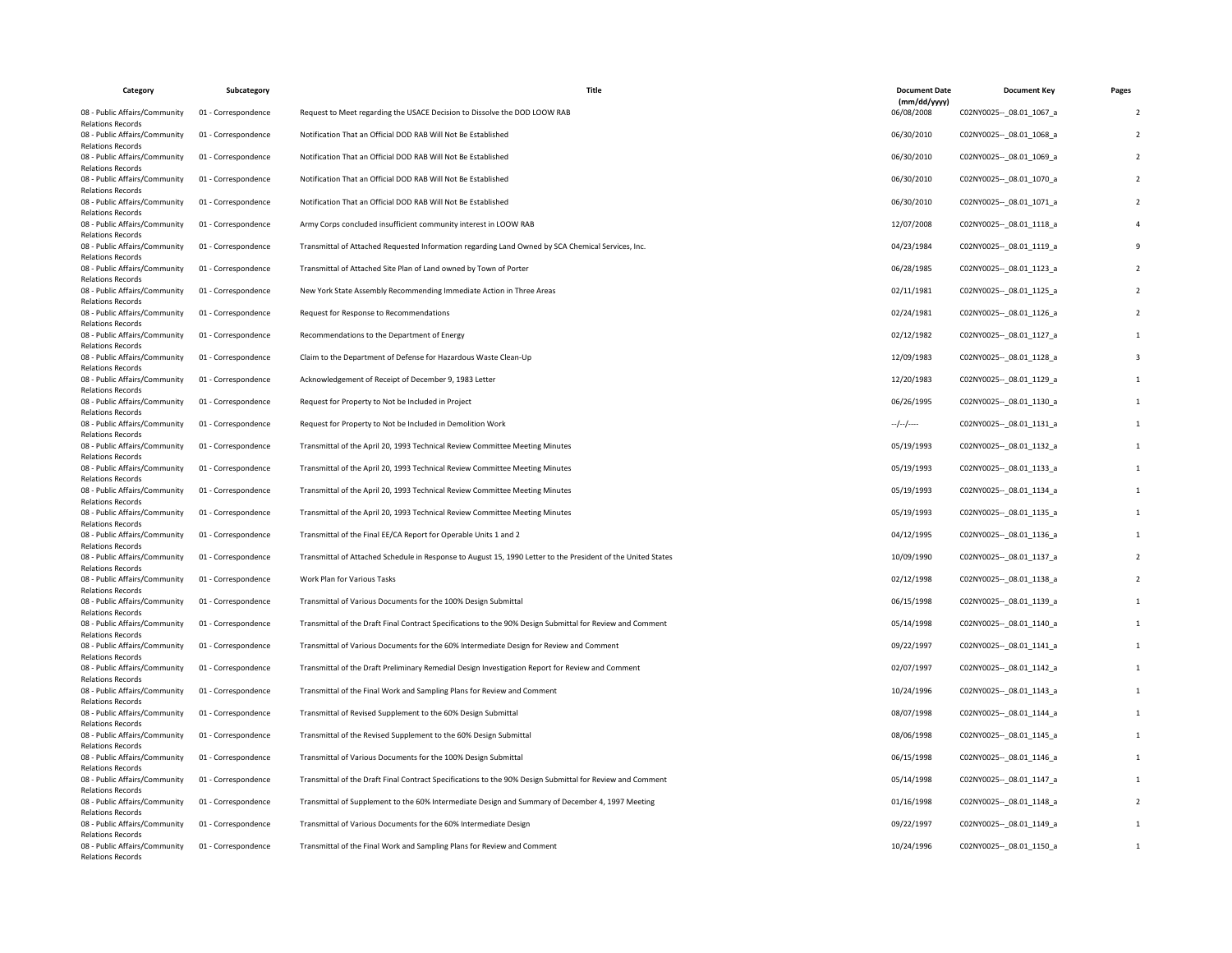| Category                                                                              | Subcategory         | Title                                                                                                                                                    | <b>Document Date</b>       | <b>Document Key</b>         | Pages |
|---------------------------------------------------------------------------------------|---------------------|----------------------------------------------------------------------------------------------------------------------------------------------------------|----------------------------|-----------------------------|-------|
| 08 - Public Affairs/Community<br><b>Relations Records</b>                             | 01 - Correspondence | Transmittal of Scope of Work for the Interim Removal Action at Operable Unit 1 and 2                                                                     | (mm/dd/yyyy)<br>08/05/1996 | C02NY0025 -- _ 08.01_1151_a |       |
| 08 - Public Affairs/Community<br><b>Relations Records</b>                             | 01 - Correspondence | Transmittal of the Revised Supplement to the 60% Design Submittal                                                                                        | 08/07/1998                 | C02NY0025 -- 08.01 1152 a   |       |
| 08 - Public Affairs/Community<br><b>Relations Records</b>                             | 01 - Correspondence | Transmittal of the Revised Supplement to the 60% Design Submittal                                                                                        | 08/06/1998                 | C02NY0025 -- 08.01 1153 a   |       |
| 08 - Public Affairs/Community<br><b>Relations Records</b>                             | 01 - Correspondence | Notification That Draft Report of Results for the Phase II Remedial Investigation is Available for Review and Comment                                    | 10/30/2001                 | C02NY0025 -- 08.01 1154 a   |       |
| 08 - Public Affairs/Community<br><b>Relations Records</b>                             | 01 - Correspondence | Notification That Draft Report of Results for the Phase II Remedial Investigation is Available for Review and Comment                                    | 10/30/2001                 | C02NY0025 -- 08.01 1155 a   |       |
| 08 - Public Affairs/Community<br><b>Relations Records</b>                             | 01 - Correspondence | Notification That Draft Report of Results for the Phase II Remedial Investigation is Available for Review and Comment                                    | 10/30/2001                 | C02NY0025 -- _ 08.01_1156_a |       |
| 08 - Public Affairs/Community<br><b>Relations Records</b>                             | 01 - Correspondence | Notification That Draft Report of Results for the Phase II Remedial Investigation is Available for Review and Comment                                    | 10/30/2001                 | C02NY0025 -- 08.01 1157 a   |       |
| 08 - Public Affairs/Community<br><b>Relations Records</b>                             | 01 - Correspondence | Request for Information concerning Project Schedule                                                                                                      | 12/02/1992                 | C02NY0025 -- 08.01 1173 a   |       |
| 08 - Public Affairs/Community<br><b>Relations Records</b>                             | 01 - Correspondence | Response to August 14, 1990 Letter concerning Property Boundaries and Revised Schedule for Site Work                                                     | 09/10/1990                 | C02NY0025 -- 08.01 1174 a   |       |
| 08 - Public Affairs/Community<br><b>Relations Records</b>                             | 01 - Correspondence | Request for Amendment of Address for Future Notices                                                                                                      | 05/18/1992                 | C02NY0025 -- 08.01 1175 a   |       |
| 08 - Public Affairs/Community<br><b>Relations Records</b>                             | 01 - Correspondence | Notification of Agenda and Schedule for April 20, 1993 Technical Review Committee Meeting                                                                | 04/08/1993                 | C02NY0025 -- 08.01 1176 a   |       |
| 08 - Public Affairs/Community<br><b>Relations Records</b>                             | 01 - Correspondence | Notification of Agenda and Schedule for April 20, 1993 Technical Review Committee Meeting                                                                | 04/08/1993                 | C02NY0025 -- 08.01 1177 a   |       |
| 08 - Public Affairs/Community<br><b>Relations Records</b>                             | 01 - Correspondence | Notification of Agenda and Schedule for April 20, 1993 Technical Review Committee Meeting                                                                | 04/08/1993                 | C02NY0025 -- _ 08.01_1178_a |       |
| 08 - Public Affairs/Community<br><b>Relations Records</b>                             | 01 - Correspondence | Invitation to Apply for Opening in Restoration Advisory Board with Attached Application                                                                  | 05/02/2001                 | C02NY0025 -- 08.01 1179 a   |       |
| 08 - Public Affairs/Community<br><b>Relations Records</b>                             | 01 - Correspondence | Summary of Proposed RI/FS Activities and Notification of July 16, 1997 Meeting                                                                           | 07/07/1997                 | C02NY0025 -- 08.01 1180 a   |       |
| 08 - Public Affairs/Community<br><b>Relations Records</b>                             | 01 - Correspondence | Summary of Proposed RI/FS Activities and Notification of July 16, 1997 Meeting                                                                           | 07/07/1997                 | C02NY0025 -- 08.01 1181 a   |       |
| 08 - Public Affairs/Community<br>Relations Records                                    | 01 - Correspondence | Summary of Proposed RI/FS Activities and Notification of July 16, 1997 Meeting                                                                           | 07/07/1997                 | C02NY0025 -- 08.01 1182 a   |       |
| 08 - Public Affairs/Community<br><b>Relations Records</b>                             | 01 - Correspondence | Transmittal of 90% Pre-Final Design for Review and Comment and Summary of April 16, 1998 Meeting                                                         | 05/13/1998                 | C02NY0025 -- _ 08.01_1183_a |       |
| 08 - Public Affairs/Community<br><b>Relations Records</b>                             | 01 - Correspondence | Transmittal of 90% Pre-Final Design for Review and Comment and Summary of April 16, 1998 Meeting                                                         | 05/13/1998                 | C02NY0025 -- 08.01 1184 a   |       |
| 08 - Public Affairs/Community<br><b>Relations Records</b>                             | 01 - Correspondence | Notification of July 16, 1996 Meeting concerning Status of RD for IRAs and Proposed Field Work                                                           | 07/11/1996                 | C02NY0025 -- 08.01 1185 a   |       |
| 08 - Public Affairs/Community<br><b>Relations Records</b>                             | 01 - Correspondence | Notification of July 16, 1996 Meeting concerning Status of RD for IRAs and Proposed Field Work                                                           | 07/11/1996                 | C02NY0025 -- 08.01 1186 a   |       |
| 08 - Public Affairs/Community<br><b>Relations Records</b>                             | 01 - Correspondence | Notification of July 16, 1996 Meeting concerning Status of RD for IRAs and Proposed Field Work                                                           | 07/11/1996                 | C02NY0025 -- _ 08.01_1187_a |       |
| 08 - Public Affairs/Community<br><b>Relations Records</b>                             | 01 - Correspondence | Summary of Meeting concerning Field Office Arrangements                                                                                                  | 10/08/1991                 | C02NY0025 -- 08.01 1188 a   |       |
| 08 - Public Affairs/Community<br><b>Relations Records</b>                             | 01 - Correspondence | Analytical Protocols and Additional Analysis                                                                                                             | 10/15/1991                 | C02NY0025 -- 08.01 1189 a   |       |
| 08 - Public Affairs/Community<br><b>Relations Records</b>                             | 01 - Correspondence | Transmittal of the Preliminary Contamination Assessment Report for Operable Unit 2                                                                       | 05/13/1992                 | C02NY0025 -- _ 08.01_1190_a |       |
| 08 - Public Affairs/Community<br><b>Relations Records</b>                             | 01 - Correspondence | Notification That Comments Have Been Forwarded to CENAB                                                                                                  | 01/27/1998                 | C02NY0025 -- 08.01 1191 a   |       |
| 08 - Public Affairs/Community<br><b>Relations Records</b>                             | 01 - Correspondence | Transmittal of Governmental Agencies List for Review concerning Project Information Search                                                               | 10/09/1997                 | C02NY0025 -- 08.01 1192 a   |       |
| 08 - Public Affairs/Community                                                         | 01 - Correspondence | Notification of Receipt and Response to October 09, 1997 Letter                                                                                          | 10/17/1997                 | C02NY0025 -- 08.01 1193 a   |       |
| <b>Relations Records</b><br>08 - Public Affairs/Community                             | 01 - Correspondence | Transmittal of Presentation Documents from the October 24, 1996 Bioremediation Briefing                                                                  | 10/25/1996                 | C02NY0025 -- 08.01 1194 a   |       |
| <b>Relations Records</b><br>08 - Public Affairs/Community                             | 01 - Correspondence | Notification of New Name following Company Merger                                                                                                        | 05/20/1996                 | C02NY0025 -- _ 08.01_1195_a |       |
| <b>Relations Records</b><br>08 - Public Affairs/Community                             | 01 - Correspondence | Response to Request for Information concerning Utilization of National Guard Property for Bioremediation of TNT Waste Pipeline Sediments and Surrounding | 01/07/1996                 | C02NY0025 -- 08.01 1196 a   |       |
| <b>Relations Records</b><br>08 - Public Affairs/Community                             | 01 - Correspondence | <b>Contaminated Soils</b><br>Notification of Receipt of Draft EE/CA and Nonconcurrence of Acres Proposal                                                 | 12/01/1994                 | C02NY0025 -- 08.01 1197 a   |       |
| <b>Relations Records</b><br>08 - Public Affairs/Community                             | 01 - Correspondence | Request for Use of Scanning Equipment in Response to Ordnance Discovered in Woods near Freeman's Pond                                                    | 08/29/1994                 | C02NY0025 -- 08.01 1198 a   |       |
| <b>Relations Records</b><br>08 - Public Affairs/Community<br><b>Relations Records</b> | 01 - Correspondence | Response to Comments and Concerns from the August 28, September 04, and September 10, 1992 Letters                                                       | 10/08/1992                 | C02NY0025 -- _ 08.01_1199_a |       |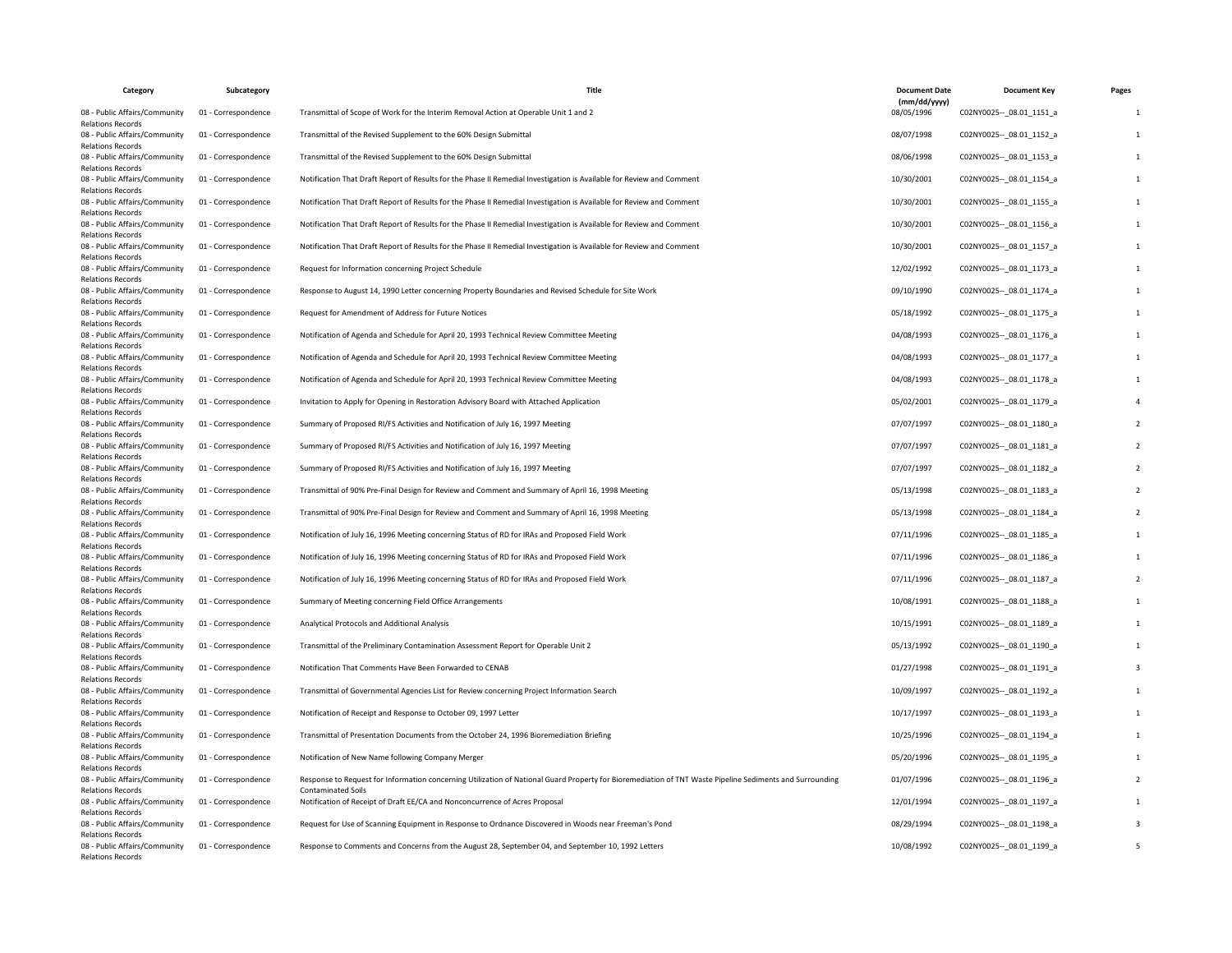| Category                                                                              | Subcategory                                    | Title                                                                                                                                                          | <b>Document Date</b>            | <b>Document Key</b>         | Pages |
|---------------------------------------------------------------------------------------|------------------------------------------------|----------------------------------------------------------------------------------------------------------------------------------------------------------------|---------------------------------|-----------------------------|-------|
| 08 - Public Affairs/Community                                                         | 01 - Correspondence                            | Request for Clarification of September 14, 1992 Conversation concerning Proposal                                                                               | (mm/dd/yyyy)<br>09/20/1992      | C02NY0025 -- _ 08.01_1200_a |       |
| <b>Relations Records</b><br>08 - Public Affairs/Community<br><b>Relations Records</b> | 01 - Correspondence                            | Request for Assistance with Problems Outlined in Transmitted Documents                                                                                         | 09/10/1992                      | C02NY0025 -- 08.01 1201 a   |       |
| 08 - Public Affairs/Community<br><b>Relations Records</b>                             | 01 - Correspondence                            | Suggestions to Expedite Current Situation on Property                                                                                                          | 09/04/1992                      | C02NY0025 -- 08.01 1202 a   |       |
| 08 - Public Affairs/Community<br>Relations Records                                    | 01 - Correspondence                            | Second Request for Assistance in Resolving Issues concerning Work on Property                                                                                  | 08/28/1992                      | C02NY0025 -- _ 08.01_1203_a |       |
| 08 - Public Affairs/Community<br><b>Relations Records</b>                             | 01 - Correspondence                            | Transmittal of Draft Screening Data for Somerset Property                                                                                                      | 09/04/1998                      | C02NY0025 -- 08.01 1207 a   |       |
| 08 - Public Affairs/Community<br><b>Relations Records</b>                             | 01 - Correspondence                            | Summary of June 10 and 14, 1994 concerning Status of Transition between CEMRK and CENAB                                                                        | 07/14/1994                      | C02NY0025 -- 08.01 1208 a   |       |
| 08 - Public Affairs/Community<br><b>Relations Records</b>                             | 01 - Correspondence                            | Transmittal of the Draft Preliminary Remedial Design Investigation Report for Review and Comment                                                               | 02/07/1997                      | C02NY0025 -- 08.01 1214 a   |       |
| 08 - Public Affairs/Community<br><b>Relations Records</b>                             | 01 - Correspondence                            | Transmittal of the April 20, 1993 Technical Review Committee Meeting Minutes                                                                                   | 05/19/1993                      | C02NY0025 -- _ 08.01_1226_a |       |
| 08 - Public Affairs/Community<br><b>Relations Records</b>                             | 01 - Correspondence                            | Transmittal of the April 20, 1993 Technical Review Committee Meeting Minutes                                                                                   | 05/18/1993                      | C02NY0025 -- _ 08.01_1229_a |       |
| 08 - Public Affairs/Community<br><b>Relations Records</b>                             | 01 - Correspondence                            | Transmittal of the April 20, 1993 Technical Review Committee Meeting Minutes                                                                                   | 05/18/1993                      | C02NY0025 -- 08.01 1230 a   |       |
| 08 - Public Affairs/Community<br><b>Relations Records</b>                             | 01 - Correspondence                            | Transmittal of the April 20, 1993 Technical Review Committee Meeting Minutes                                                                                   | 05/18/1993                      | C02NY0025 -- _ 08.01_1231_a |       |
| 08 - Public Affairs/Community<br><b>Relations Records</b>                             | 01 - Correspondence                            | Transmittal of May 25, 1995 Technical Review Committee Meeting Minutes                                                                                         | 08/16/1995                      | C02NY0025 -- 08.01 1232 a   |       |
| 08 - Public Affairs/Community<br><b>Relations Records</b>                             | 01 - Correspondence                            | Transmittal of May 25, 1995 Technical Review Committee Meeting Minutes                                                                                         | 08/16/1995                      | C02NY0025 -- 08.01 1233 a   |       |
| 08 - Public Affairs/Community<br><b>Relations Records</b>                             | 01 - Correspondence                            | Transmittal of May 25, 1995 Technical Review Committee Meeting Minutes                                                                                         | 08/16/1995                      | C02NY0025 -- 08.01 1234 a   |       |
| 08 - Public Affairs/Community<br><b>Relations Records</b>                             | 01 - Correspondence                            | Response to September 18, 1988 Letter Requesting NYSDEC Employee Designation for Technical Review Committee                                                    | 10/07/1988                      | C02NY0025 -- 08.01 1235 a   |       |
| 08 - Public Affairs/Community<br><b>Relations Records</b>                             | 01 - Correspondence                            | Response to Request for USEPA Employee Designation for Technical Review Committee                                                                              | 11/17/1988                      | C02NY0025 -- _ 08.01_1236_a |       |
| 08 - Public Affairs/Community<br><b>Relations Records</b>                             | 01 - Correspondence                            | Notification of Agenda and Schedule for April 20, 1993 Technical Review Committee Meeting                                                                      | 04/08/1993                      | C02NY0025 -- 08.01 1238 a   |       |
| 08 - Public Affairs/Community<br><b>Relations Records</b>                             | 01 - Correspondence                            | Notification of Agenda and Schedule for April 20, 1993 Technical Review Committee Meeting                                                                      | 04/08/1993                      | C02NY0025 -- 08.01 1239 a   |       |
| 08 - Public Affairs/Community<br><b>Relations Records</b>                             | 01 - Correspondence                            | Receipt of Information Omitted from Record of Subsequent Use of Portions of the Site to Be Added to the Administrative Record                                  | 02/06/2017                      | C02NY0025 -- 08.01 1241 a   |       |
| 08 - Public Affairs/Community<br><b>Relations Records</b>                             | 01 - Correspondence                            | Notification of the Availability of the Management Action Plan and Associated Property Management Action Plans, Update No. 1                                   | 03/07/2013                      | C02NY0025 -- _ 08.01_1243_a | 16    |
| 08 - Public Affairs/Community<br><b>Relations Records</b>                             | 01 - Correspondence                            | Notification of the Availability of the Management Action Plan and Associated Property Management Action Plans, Update No. 1                                   | 03/07/2013                      | C02NY0025 -- 08.01 1244 a   | 10    |
| 08 - Public Affairs/Community<br><b>Relations Records</b>                             | 01 - Correspondence                            | Notification of the Availability of the Management Action Plan and Associated Property Management Action Plans, Update No. 1                                   | 03/07/2013                      | C02NY0025 -- 08.01 1245 a   |       |
| 08 - Public Affairs/Community<br><b>Relations Records</b>                             | 04 - Work Plans and<br>Progress Reports        | Framework for the Revitalized Former Lake Ontario Ordnance Works Site Restoration Advisory Board                                                               | 11/12/2003                      | C02NY0025 -- _ 08.04_0500_a |       |
| 08 - Public Affairs/Community<br><b>Relations Records</b>                             | 04 - Work Plans and<br><b>Progress Reports</b> | Rollout Plan for LOOW RAB Solicitation                                                                                                                         | $02/-/2010$                     | C02NY0025 -- 08.04 0501 a   | 36    |
| 08 - Public Affairs/Community                                                         | 04 - Work Plans and                            | An Overview of Conflict and Situation Assessments and the Value of Consensus - Based Processes for Designing Good Process and Resolving Environmental Conflict | $-\frac{1}{2}$ - $-\frac{1}{2}$ | C02NY0025 -- 08.04 0504 a   |       |
| <b>Relations Records</b><br>08 - Public Affairs/Community                             | Progress Reports<br>06 - Community Relations   | Final Draft Community Relations Plan, Towns of Lewiston and Porter (Redacted)                                                                                  | 04/--/1998                      | C02NY0025 -- 08.06 0500 a   | 314   |
| <b>Relations Records</b><br>08 - Public Affairs/Community                             | Plan (CRP)<br>06 - Community Relations         | <b>Community Relations Plan</b>                                                                                                                                | 01/–/2000                       | C02NY0025 -- _ 08.06_0501_a | 19    |
| <b>Relations Records</b><br>08 - Public Affairs/Community                             | Plan (CRP)<br>06 - Community Relations         | Final Restoration Advisory Committee Situation Assessment: An Independent Assessment of Best Practices for Involving Stakeholders in Environmental Restoration | 11/12/2002                      | C02NY0025 -- 08.06 0502 a   | 37    |
| <b>Relations Records</b><br>08 - Public Affairs/Community                             | Plan (CRP)<br>06 - Community Relations         | Public Involvement Plan for LOOW and NFSS for 2009-2010                                                                                                        | $05/-/2009$                     | C02NY0025 -- 08.06 0503 a   | 71    |
| <b>Relations Records</b><br>08 - Public Affairs/Community                             | Plan (CRP)<br>06 - Community Relations         | <b>Community Relations Plan</b>                                                                                                                                | $02/-/2003$                     | C02NY0025 -- _ 08.06_0504_a | 10    |
| <b>Relations Records</b><br>08 - Public Affairs/Community                             | Plan (CRP)<br>06 - Community Relations         | <b>Community Relations Plan</b>                                                                                                                                | 11/–/1999                       | C02NY0025 -- _ 08.06_0505_a | 19    |
| <b>Relations Records</b><br>08 - Public Affairs/Community                             | Plan (CRP)<br>06 - Community Relations         | PD-5 Community Relations Plan                                                                                                                                  | $04/-/1988$                     | C02NY0025 -- 08.06 0506 a   | 13    |
| <b>Relations Records</b><br>08 - Public Affairs/Community                             | Plan (CRP)<br>08 - News Clippings and          | Artvoice: The Bomb That Fell on Niagara, Part 8                                                                                                                | 02/21/2002                      | C02NY0025 -- _ 08.08_0500_a |       |
| <b>Relations Records</b><br>08 - Public Affairs/Community                             | Press Releases<br>08 - News Clippings and      | LOOW Restoration Advisory Board Meeting to be Held                                                                                                             | 03/11/2002                      | C02NY0025 -- 08.08 0501_a   |       |
| <b>Relations Records</b>                                                              | <b>Press Releases</b>                          |                                                                                                                                                                |                                 |                             |       |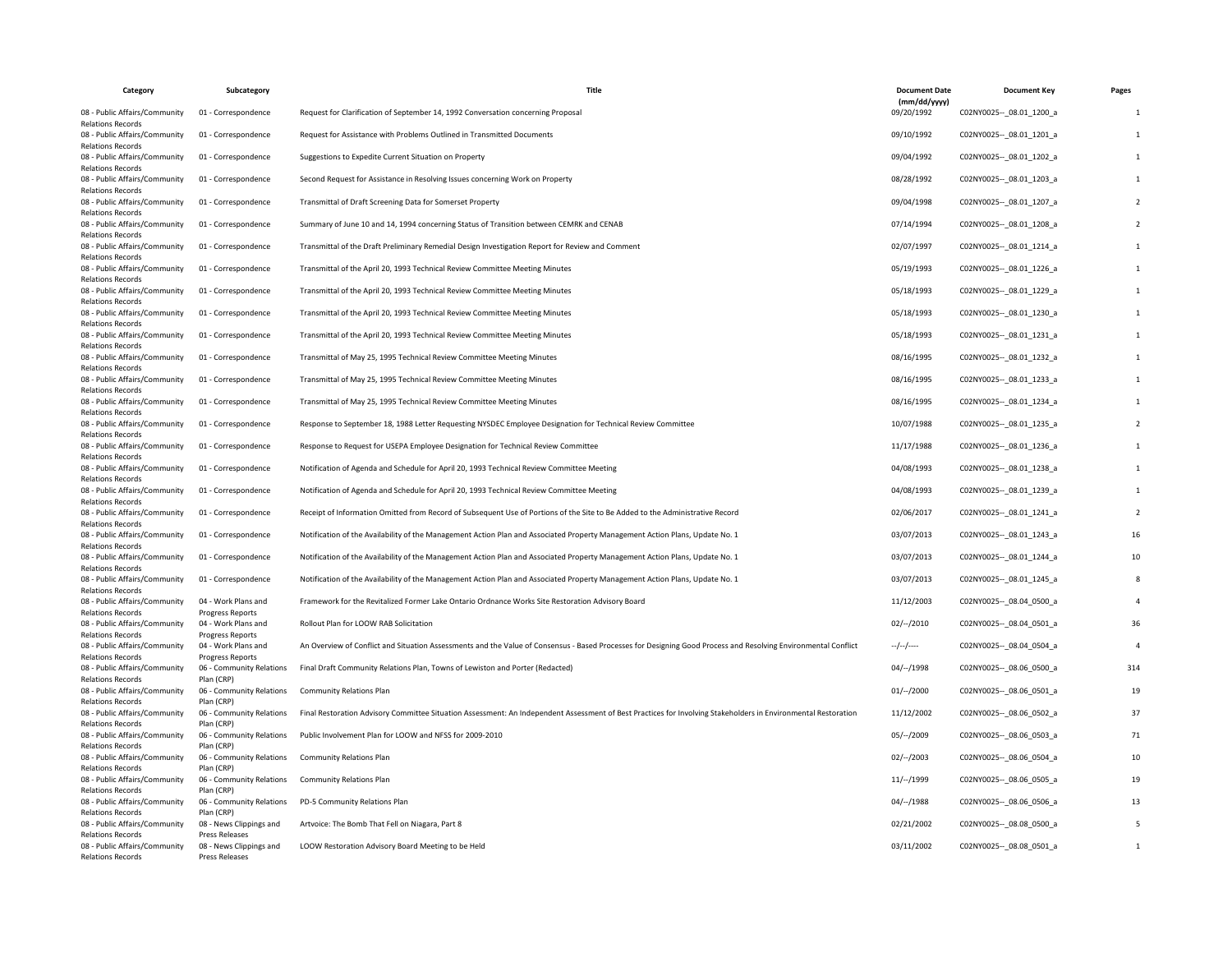| Category                                                                              | Subcategory                                                 | Title                                                                                                      | <b>Document Date</b>       | <b>Document Key</b>         | Pages |
|---------------------------------------------------------------------------------------|-------------------------------------------------------------|------------------------------------------------------------------------------------------------------------|----------------------------|-----------------------------|-------|
| 08 - Public Affairs/Community<br><b>Relations Records</b>                             | 08 - News Clippings and<br>Press Releases                   | Lew-Port Coalition Needed on Potential Health Risks                                                        | (mm/dd/yyyy)<br>06/21/2002 | C02NY0025 -- _ 08.08_0502_a |       |
| 08 - Public Affairs/Community<br><b>Relations Records</b>                             | 08 - News Clippings and<br>Press Releases                   | <b>Waste Worries Linger</b>                                                                                | 07/24/2002                 | C02NY0025 -- 08.08 0503 a   |       |
| 08 - Public Affairs/Community<br><b>Relations Records</b>                             | 08 - News Clippings and<br>Press Releases                   | Sierra Club Officials Focus on Niagara Toxic Waste                                                         | 07/27/2002                 | C02NY0025 -- 08.08 0504 a   |       |
| 08 - Public Affairs/Community<br><b>Relations Records</b>                             | 08 - News Clippings and<br>Press Releases                   | Residents for Responsible Government, Volume 1, Edition 3                                                  | 08/--/2002                 | C02NY0025 -- 08.08 0505 a   |       |
| 08 - Public Affairs/Community<br>Relations Records                                    | 08 - News Clippings and<br>Press Releases                   | Lake Ontario Ordnance Works Board Announces New Structure                                                  | 04/03/2003                 | C02NY0025 -- 08.08 0506 a   |       |
| 08 - Public Affairs/Community<br><b>Relations Records</b>                             | 08 - News Clippings and<br>Press Releases                   | Lake Ontario Ordnance Works Board to Host Community Open House                                             | 05/02/2003                 | C02NY0025 -- _ 08.08_0507_a |       |
| 08 - Public Affairs/Community<br><b>Relations Records</b>                             | 08 - News Clippings and<br>Press Releases                   | Corps Seeks Applicants for Restoration Advisory Board Openings                                             | 05/08/2001                 | C02NY0025 -- 08.08 0508 a   |       |
| 08 - Public Affairs/Community<br><b>Relations Records</b>                             | 08 - News Clippings and<br>Press Releases                   | RAB Steering Committee Sets Public Briefing Dates                                                          | 10/16/2003                 | C02NY0025 -- 08.08 0509 a   |       |
| 08 - Public Affairs/Community<br><b>Relations Records</b>                             | 08 - News Clippings and<br>Press Releases                   | Lake Ontario Ordnance Works Board to Host Information Session                                              | 10/27/2003                 | C02NY0025 -- 08.08 0510 a   |       |
| 08 - Public Affairs/Community<br><b>Relations Records</b>                             | 08 - News Clippings and<br>Press Releases                   | Lake Ontario Ordnance Works Board Hosts Public Dialogue                                                    | 05/14/2004                 | C02NY0025 -- _ 08.08_0511_a |       |
| 08 - Public Affairs/Community<br><b>Relations Records</b>                             | 08 - News Clippings and<br>Press Releases                   | June 8 Information Session to Update Residents on LOOW                                                     | 05/29/2004                 | C02NY0025 -- 08.08 0512 a   |       |
| 08 - Public Affairs/Community<br><b>Relations Records</b>                             | 08 - News Clippings and<br><b>Press Releases</b>            | Lake Ontario Ordnance Works Board to Host Public Dialogue                                                  | 06/01/2004                 | C02NY0025 -- 08.08 0513 a   |       |
| 08 - Public Affairs/Community<br>Relations Records                                    | 08 - News Clippings and<br>Press Releases                   | Lake Ontario Ordnance Works Board Selects New Chair                                                        | 01/20/2005                 | C02NY0025 -- _ 08.08_0514_a |       |
| 08 - Public Affairs/Community<br><b>Relations Records</b>                             | 08 - News Clippings and<br>Press Releases                   | Lake Ontario Ordnance Works Restoration Advisory Board Meeting to be Held (with Attached Fax Transmittals) | 03/31/2000                 | C02NY0025 -- 08.08 0515 a   |       |
| 08 - Public Affairs/Community<br><b>Relations Records</b>                             | 08 - News Clippings and<br>Press Releases                   | Site Clean Up Moving Along                                                                                 | 04/13/2000                 | C02NY0025 -- 08.08 0516 a   |       |
| 08 - Public Affairs/Community<br><b>Relations Records</b>                             | 08 - News Clippings and<br>Press Releases                   | More Ordnance Cleanup Set                                                                                  | 04/13/2000                 | C02NY0025 -- 08.08 0517_a   |       |
| 08 - Public Affairs/Community<br>Relations Records                                    | 08 - News Clippings and<br>Press Releases                   | Lake Ontario Ordnance Works Restoration Advisory Board Meeting to be Held (with Attached Fax Transmittals) | 06/30/2000                 | C02NY0025 -- 08.08 0518 a   |       |
| 08 - Public Affairs/Community<br><b>Relations Records</b>                             | 08 - News Clippings and<br>Press Releases                   | Corps Calls Site No Worry                                                                                  | 07/13/2000                 | C02NY0025 -- _ 08.08_0519_a |       |
| 08 - Public Affairs/Community<br><b>Relations Records</b>                             | 08 - News Clippings and<br>Press Releases                   | TNT Unearthed in Lewiston                                                                                  | 08/01/2000                 | C02NY0025 -- 08.08 0520 a   |       |
| 08 - Public Affairs/Community<br><b>Relations Records</b>                             | 08 - News Clippings and<br>Press Releases                   | Olin and U.S. Sued for Contamination In at Lake Ontario Ordnance Works                                     | 08/25/2000                 | C02NY0025 -- 08.08 0521 a   |       |
| 08 - Public Affairs/Community<br><b>Relations Records</b>                             | 08 - News Clippings and<br>Press Releases                   | Businessman Files Suit Over Contamination at Plant Site                                                    | 08/26/2000                 | C02NY0025 -- 08.08 0522 a   |       |
| 08 - Public Affairs/Community<br><b>Relations Records</b>                             | 08 - News Clippings and<br>Press Releases                   | Lake Ontario Ordnance Works Restoration Advisory Board Meeting to be Held (with Attached Fax Transmittals) | 09/11/2000                 | C02NY0025 -- _ 08.08_0524_a |       |
| 08 - Public Affairs/Community                                                         | 08 - News Clippings and                                     | Army Corps Session Set for September 20                                                                    | 09/13/2000                 | C02NY0025 -- 08.08 0525 a   |       |
| <b>Relations Records</b><br>08 - Public Affairs/Community<br><b>Relations Records</b> | Press Releases<br>08 - News Clippings and<br>Press Releases | Meeting on Cleanup of Lewiston Site is Set                                                                 | 09/12/2000                 | C02NY0025 -- 08.08 0526 a   |       |
| 08 - Public Affairs/Community                                                         | 08 - News Clippings and                                     | Radioactive Questions to Fly at Ordnance Meeting                                                           | 09/20/2000                 | C02NY0025 -- _ 08.08_0527_a |       |
| Relations Records<br>08 - Public Affairs/Community                                    | Press Releases<br>08 - News Clippings and                   | LOOW Meeting Features Cleanup Concerns of Residents                                                        | 09/21/2000                 | C02NY0025 -- 08.08 0528 a   |       |
| <b>Relations Records</b><br>08 - Public Affairs/Community                             | Press Releases<br>08 - News Clippings and                   | Statement of Congressman LaFalce                                                                           | 03/26/1982                 | C02NY0025 -- 08.08 0529 a   |       |
| <b>Relations Records</b><br>08 - Public Affairs/Community                             | Press Releases<br>08 - News Clippings and                   | Cleanup of Chemicals Sought At Ex-TNT Site                                                                 | 04/24/1988                 | C02NY0025 -- 08.08 0530 a   |       |
| <b>Relations Records</b><br>08 - Public Affairs/Community                             | Press Releases<br>08 - News Clippings and                   | Engineers to Offer Update on LOOW Site                                                                     | 09/16/1997                 | C02NY0025 -- 08.08 0531 a   |       |
| <b>Relations Records</b><br>08 - Public Affairs/Community                             | Press Releases<br>08 - News Clippings and                   | \$2.4M Investigative Study Slated for Lake Ontario Ordnance Site                                           | 09/18/1997                 | C02NY0025 -- _ 08.08_0532_a |       |
| <b>Relations Records</b><br>08 - Public Affairs/Community                             | Press Releases<br>08 - News Clippings and                   | Information Session To Be Held (with Attached Fax Transmittal)                                             | 02/26/1999                 | C02NY0025 -- 08.08 0533 a   |       |
| <b>Relations Records</b><br>08 - Public Affairs/Community                             | Press Releases<br>08 - News Clippings and                   | Army Corps of Engineers Plans Meeting on Lake Site                                                         | 03/01/1999                 | C02NY0025 -- 08.08 0534 a   |       |
| <b>Relations Records</b><br>08 - Public Affairs/Community                             | Press Releases<br>08 - News Clippings and                   | Residents Turn Out for Briefing On Site                                                                    | 03/03/1999                 | C02NY0025 -- 08.08 0535 a   |       |
| <b>Relations Records</b><br>08 - Public Affairs/Community                             | Press Releases<br>08 - News Clippings and                   | Army Corps of Engineers Briefs Residents on Waste Sites                                                    | 03/06/1999                 | C02NY0025 -- _ 08.08_0536_a |       |
| <b>Relations Records</b>                                                              | Press Releases                                              |                                                                                                            |                            |                             |       |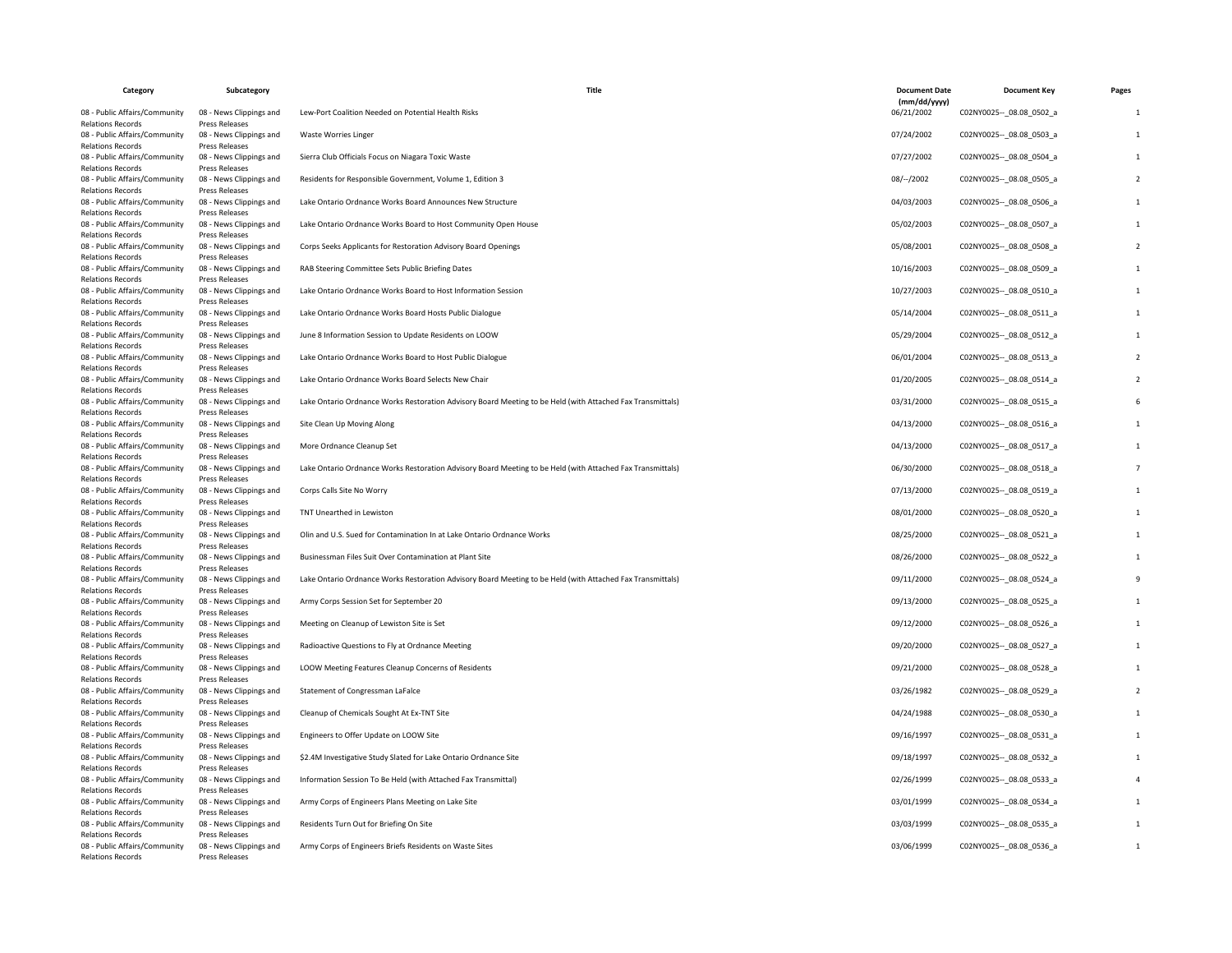| Category                                                                              | Subcategory                                                        | Title                                                                                                                     | <b>Document Date</b>       | <b>Document Key</b>         | Pages |
|---------------------------------------------------------------------------------------|--------------------------------------------------------------------|---------------------------------------------------------------------------------------------------------------------------|----------------------------|-----------------------------|-------|
| 08 - Public Affairs/Community                                                         | 08 - News Clippings and                                            | Army Corps to Establish Advisory Board                                                                                    | (mm/dd/yyyy)<br>03/29/1999 | C02NY0025 -- _ 08.08_0537_a |       |
| <b>Relations Records</b><br>08 - Public Affairs/Community<br><b>Relations Records</b> | Press Releases<br>08 - News Clippings and<br><b>Press Releases</b> | Corps of Engineers Forming Ordnance Panel                                                                                 | 03/31/1999                 | C02NY0025 -- 08.08 0538 a   |       |
| 08 - Public Affairs/Community<br><b>Relations Records</b>                             | 08 - News Clippings and<br>Press Releases                          | Corps of Engineers Establishing Advisory Board                                                                            | 04/10/1999                 | C02NY0025 -- 08.08 0539 a   |       |
| 08 - Public Affairs/Community<br><b>Relations Records</b>                             | 08 - News Clippings and<br>Press Releases                          | Mother Earth is Taking a Beating                                                                                          | 04/21/1999                 | C02NY0025 -- 08.08 0540 a   |       |
| 08 - Public Affairs/Community<br><b>Relations Records</b>                             | 08 - News Clippings and<br>Press Releases                          | Army Corps Announces Selection of Lake Ontario Ordnance Works Restoration Advisory Board (with Attached Fax Transmittals) | 06/04/1999                 | C02NY0025 -- 08.08 0541_a   |       |
| 08 - Public Affairs/Community<br><b>Relations Records</b>                             | 08 - News Clippings and<br><b>Press Releases</b>                   | Ordnance Site Funding On Hold                                                                                             | 06/30/1999                 | C02NY0025 -- 08.08 0542 a   |       |
| 08 - Public Affairs/Community<br><b>Relations Records</b>                             | 08 - News Clippings and<br>Press Releases                          | Lake Ontario Ordnance Works Restoration Advisory Board Meeting to be Held (with Attached Fax Transmittals)                | 11/01/2000                 | C02NY0025 -- 08.08 0543 a   | 21    |
| 08 - Public Affairs/Community<br><b>Relations Records</b>                             | 08 - News Clippings and<br>Press Releases                          | Restoration Advisory Board to Hold Meeting                                                                                | 11/04/2000                 | C02NY0025 -- 08.08 0544 a   |       |
| 08 - Public Affairs/Community<br><b>Relations Records</b>                             | 08 - News Clippings and<br>Press Releases                          | Army Corps to Brief Ordnance Session                                                                                      | 11/15/2000                 | C02NY0025 -- 08.08 0545 a   |       |
| 08 - Public Affairs/Community<br><b>Relations Records</b>                             | 08 - News Clippings and<br>Press Releases                          | Lake Ontario Ordnance Works Restoration Advisory Board Meeting to be Held (with Attached Fax Transmittals)                | 02/28/2001                 | C02NY0025 -- 08.08 0546 a   | 24    |
| 08 - Public Affairs/Community                                                         | 08 - News Clippings and                                            | Restoration Advisory Board to Hold Meeting                                                                                | 03/03/2001                 | C02NY0025 -- 08.08 0547 a   |       |
| <b>Relations Records</b><br>08 - Public Affairs/Community                             | Press Releases<br>08 - News Clippings and                          | Ordnance Works Restoration Board Meeting to be Held                                                                       | 03/04/2001                 | C02NY0025 -- 08.08 0548 a   |       |
| <b>Relations Records</b><br>08 - Public Affairs/Community                             | <b>Press Releases</b><br>08 - News Clippings and                   | Update Planned on Falls Storage Site                                                                                      | 03/06/2001                 | C02NY0025 -- 08.08 0549 a   |       |
| <b>Relations Records</b><br>08 - Public Affairs/Community                             | <b>Press Releases</b><br>08 - News Clippings and                   | Corps Seeks Applicants for Restoration Advisory Board Openings                                                            | 03/08/2001                 | C02NY0025 -- 08.08 0550 a   |       |
| <b>Relations Records</b><br>08 - Public Affairs/Community                             | Press Releases<br>08 - News Clippings and                          | Advisory Board Has Two Openings                                                                                           | 05/15/2001                 | C02NY0025 -- 08.08 0551 a   |       |
| <b>Relations Records</b><br>08 - Public Affairs/Community                             | Press Releases<br>08 - News Clippings and                          | Applications Being Accepted for Board                                                                                     | 05/18/2001                 | C02NY0025 -- _ 08.08_0552_a |       |
| <b>Relations Records</b><br>08 - Public Affairs/Community                             | Press Releases<br>08 - News Clippings and                          | Lake Ontario Ordnance Works Restoration Advisory Board Meeting to be Held                                                 | 06/06/2001                 | C02NY0025 -- 08.08 0553 a   |       |
| <b>Relations Records</b><br>08 - Public Affairs/Community                             | Press Releases<br>08 - News Clippings and                          | LOOW Restoration Advisory Board Meeting to be Held                                                                        | 06/06/2001                 | C02NY0025 -- 08.08 0554 a   |       |
| <b>Relations Records</b>                                                              | Press Releases                                                     |                                                                                                                           |                            |                             |       |
| 08 - Public Affairs/Community<br><b>Relations Records</b>                             | 08 - News Clippings and<br>Press Releases                          | Lake Ontario Ordnance Works Restoration Advisory Board Meeting to be Held                                                 | 10/15/2001                 | C02NY0025 -- 08.08 0555 a   |       |
| 08 - Public Affairs/Community<br><b>Relations Records</b>                             | 08 - News Clippings and<br>Press Releases                          | LOOW Restoration Advisory Board Meeting to be Held                                                                        | 10/15/2001                 | C02NY0025 -- _ 08.08_0556_a |       |
| 08 - Public Affairs/Community<br><b>Relations Records</b>                             | 08 - News Clippings and<br>Press Releases                          | Lake Ontario Ordnance Works Restoration Advisory Board Meeting to be Held                                                 | 09/10/1999                 | C02NY0025 -- 08.08 0557_a   |       |
| 08 - Public Affairs/Community<br><b>Relations Records</b>                             | 08 - News Clippings and<br><b>Press Releases</b>                   | Corps Says It Lacks Funds to Complete LOOW Cleanup                                                                        | 09/16/1999                 | C02NY0025 -- 08.08 0558 a   |       |
| 08 - Public Affairs/Community                                                         | 08 - News Clippings and                                            | Health-Minded Board Wants Update On Lake Ordnance Site                                                                    | 09/16/1999                 | C02NY0025 -- _ 08.08_0559_a |       |
| <b>Relations Records</b><br>08 - Public Affairs/Community                             | Press Releases<br>08 - News Clippings and                          | WWII Site Looms Large In Niagara                                                                                          | 10/25/1999                 | C02NY0025 -- 08.08 0560 a   |       |
| <b>Relations Records</b><br>08 - Public Affairs/Community                             | Press Releases<br>08 - News Clippings and                          | WWII-Era TNT Being Dug Up; Uranium-Waste Fate Undecided                                                                   | 10/26/1999                 | C02NY0025 -- 08.08 0561 a   |       |
| <b>Relations Records</b><br>08 - Public Affairs/Community                             | Press Releases<br>08 - News Clippings and                          | TNT Buried During WWII Cleaned Up                                                                                         | 10/26/1999                 | C02NY0025 -- 08.08 0562 a   |       |
| <b>Relations Records</b><br>08 - Public Affairs/Community                             | Press Releases<br>08 - News Clippings and                          | TNT Buried During WWII Finally Being Cleaned Up                                                                           | 10/26/1999                 | C02NY0025 -- _ 08.08_0563_a |       |
| <b>Relations Records</b><br>08 - Public Affairs/Community                             | Press Releases<br>08 - News Clippings and                          | TNT Buried During WWII Finally Being Cleaned Up                                                                           | 10/26/1999                 | C02NY0025 -- 08.08 0564_a   |       |
| <b>Relations Records</b>                                                              | Press Releases                                                     |                                                                                                                           |                            |                             |       |
| 08 - Public Affairs/Community<br><b>Relations Records</b>                             | 08 - News Clippings and<br>Press Releases                          | Lewiston Town Board Approves Engineering Firm                                                                             | 12/14/1999                 | C02NY0025 -- 08.08 0565_a   |       |
| 08 - Public Affairs/Community<br><b>Relations Records</b>                             | 08 - News Clippings and<br><b>Press Releases</b>                   | Lake Ontario Ordnance Works Restoration Advisory Board Meeting to be Held (with Attached Fax Transmittals)                | 01/03/2000                 | C02NY0025 -- _ 08.08_0566_a |       |
| 08 - Public Affairs/Community<br><b>Relations Records</b>                             | 08 - News Clippings and<br>Press Releases                          | Unknown Contents Concern Site Exec                                                                                        | 01/13/2000                 | C02NY0025 -- 08.08 0567_a   |       |
| 08 - Public Affairs/Community<br><b>Relations Records</b>                             | 08 - News Clippings and<br>Press Releases                          | Scientist Acknowledges Concern Over Dump Site                                                                             | 01/13/2000                 | C02NY0025 -- 08.08 0568 a   |       |
| 08 - Public Affairs/Community<br><b>Relations Records</b>                             | 08 - News Clippings and<br>Press Releases                          | More Money Set for Ordnance-Site Project                                                                                  | 01/13/2000                 | C02NY0025 -- _ 08.08_0569_a |       |
| 08 - Public Affairs/Community<br><b>Relations Records</b>                             | 08 - News Clippings and<br><b>Press Releases</b>                   | Lew-Port Board Updated on Campus Environmental Issues                                                                     | 09/24/2005                 | C02NY0025 -- 08.08 0570 a   |       |
|                                                                                       |                                                                    |                                                                                                                           |                            |                             |       |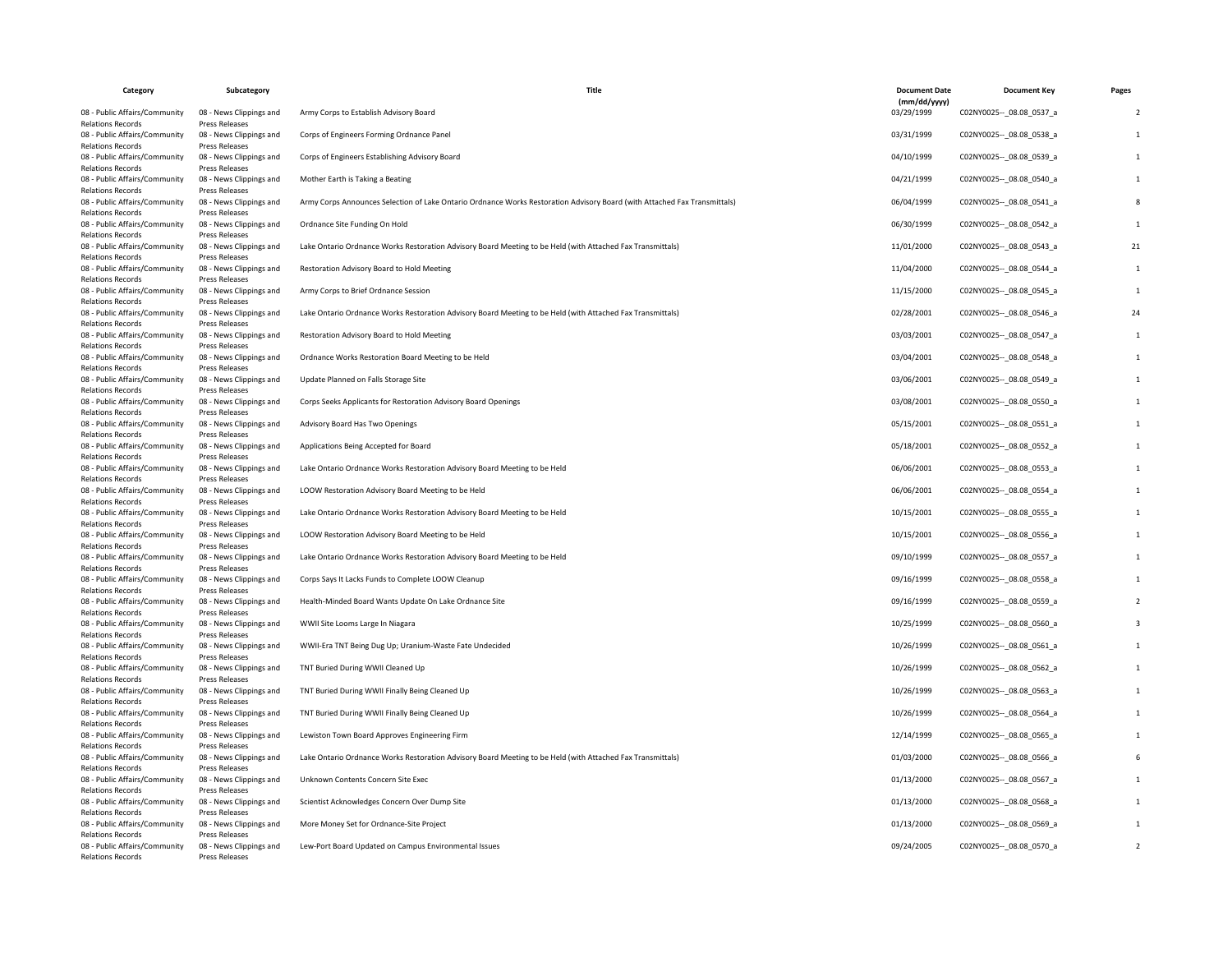| Category                                                                              | Subcategory                                                 | Title                                                                                                                                        | <b>Document Date</b>       | <b>Document Key</b>         | Pages |
|---------------------------------------------------------------------------------------|-------------------------------------------------------------|----------------------------------------------------------------------------------------------------------------------------------------------|----------------------------|-----------------------------|-------|
| 08 - Public Affairs/Community                                                         | 08 - News Clippings and                                     | Corps Announces Community Relations Update on Former Lake Ontario Ordnance Works                                                             | (mm/dd/yyyy)<br>03/24/2006 | C02NY0025 -- _ 08.08_0571_a |       |
| <b>Relations Records</b><br>08 - Public Affairs/Community<br><b>Relations Records</b> | Press Releases<br>08 - News Clippings and<br>Press Releases | Radiation Plan Still Under Review                                                                                                            | 09/02/2006                 | C02NY0025 -- 08.08 0572 a   |       |
| 08 - Public Affairs/Community<br><b>Relations Records</b>                             | 08 - News Clippings and<br>Press Releases                   | Dispute Over Access to Information Stirs RAB                                                                                                 | 09/26/2006                 | C02NY0025 -- 08.08 0573 a   |       |
| 08 - Public Affairs/Community<br><b>Relations Records</b>                             | 08 - News Clippings and<br>Press Releases                   | Feds Take Environmental Probe to Lew-Port Without Permission                                                                                 | 09/29/2006                 | C02NY0025 -- 08.08 0574 a   |       |
| 08 - Public Affairs/Community<br><b>Relations Records</b>                             | 08 - News Clippings and<br>Press Releases                   | <b>LOOW Project Discussed</b>                                                                                                                | 09/30/2006                 | C02NY0025 -- 08.08 0575_a   |       |
| 08 - Public Affairs/Community<br><b>Relations Records</b>                             | 08 - News Clippings and<br>Press Releases                   | Corps Announces Enhancement of Public Involvement Program for the Lake Ontario Ordnance Works Site                                           | 01/29/2008                 | C02NY0025 -- _ 08.08_0576_a |       |
| 08 - Public Affairs/Community<br><b>Relations Records</b>                             | 08 - News Clippings and<br><b>Press Releases</b>            | Waste Site Advisors Cry Foul                                                                                                                 | 03/21/2008                 | C02NY0025 -- 08.08 0577_a   |       |
| 08 - Public Affairs/Community<br><b>Relations Records</b>                             | 08 - News Clippings and<br>Press Releases                   | Corps Seeks Stakeholder Interest in Establishing a Department of Defense Restoration Advisory Board for the Lake Ontario Ordnance Works Site | 04/01/2008                 | C02NY0025 -- _ 08.08_0578_a |       |
| 08 - Public Affairs/Community<br><b>Relations Records</b>                             | 08 - News Clippings and<br>Press Releases                   | Corps Reviews Public Input - Decides Official DoD Restoration Advisory Board Will Not Be Formed for Former Lake Ontario Ordnance Works Site  | 07/02/2008                 | C02NY0025 -- 08.08 0579 a   |       |
| 08 - Public Affairs/Community<br><b>Relations Records</b>                             | 08 - News Clippings and<br>Press Releases                   | Corps Opts Against Officially Recognizing Current LOOW-RAB                                                                                   | 07/12/2008                 | C02NY0025 -- 08.08 0580 a   |       |
| 08 - Public Affairs/Community<br><b>Relations Records</b>                             | 08 - News Clippings and<br>Press Releases                   | Calls for Citizen Input on Corps-LOOW-RAB Dispute                                                                                            | 07/12/2008                 | C02NY0025 -- 08.08 0581 a   |       |
| 08 - Public Affairs/Community<br><b>Relations Records</b>                             | 08 - News Clippings and<br>Press Releases                   | Corps Awards Two Contracts for Former Lake Ontario Ordnance Works Site                                                                       | --/--/----                 | C02NY0025 -- _ 08.08_0582_a |       |
| 08 - Public Affairs/Community<br><b>Relations Records</b>                             | 08 - News Clippings and<br>Press Releases                   | Corps Seeks Input for LOOW Outreach Program                                                                                                  | 09/05/2008                 | C02NY0025 -- 08.08 0583 a   |       |
| 08 - Public Affairs/Community<br><b>Relations Records</b>                             | 08 - News Clippings and<br>Press Releases                   | Kline Calls Community LOOW Database 'State of the Art'                                                                                       | --/--/----                 | C02NY0025 -- 08.08 0584 a   |       |
| 08 - Public Affairs/Community<br><b>Relations Records</b>                             | 08 - News Clippings and<br>Press Releases                   | LOOW Project Meeting Set for Today                                                                                                           | --/--/----                 | C02NY0025 -- 08.08 0585 a   |       |
| 08 - Public Affairs/Community<br><b>Relations Records</b>                             | 08 - News Clippings and<br>Press Releases                   | Green Issues at Forefront of Meeting                                                                                                         | $-/-/-$                    | C02NY0025 -- 08.08 0586 a   |       |
| 08 - Public Affairs/Community<br><b>Relations Records</b>                             | 08 - News Clippings and<br>Press Releases                   | Finding the Lost Needle                                                                                                                      | --/--/----                 | C02NY0025 -- 08.08 0587_a   |       |
| 08 - Public Affairs/Community<br><b>Relations Records</b>                             | 08 - News Clippings and<br>Press Releases                   | Lake Ontario Ordnance Works Restoration Advisory Board Meeting to be Held                                                                    | 10/15/2001                 | C02NY0025 -- _ 08.08_0589_a |       |
| 08 - Public Affairs/Community<br><b>Relations Records</b>                             | 08 - News Clippings and<br>Press Releases                   | <b>Board Considers Testing</b>                                                                                                               | 01/22/2003                 | C02NY0025 -- 08.08 0590 a   |       |
| 08 - Public Affairs/Community<br><b>Relations Records</b>                             | 08 - News Clippings and<br>Press Releases                   | Photos Raise Contamination Concerns / Residents Want Check of Lew-Port Campus                                                                | 01/21/2003                 | C02NY0025 -- 08.08 0591 a   |       |
| 08 - Public Affairs/Community<br><b>Relations Records</b>                             | 08 - News Clippings and<br>Press Releases                   | Community LOOW Project Sets Informational Public Meeting                                                                                     | 11/19/2005                 | C02NY0025 -- 08.08 0592 a   |       |
| 08 - Public Affairs/Community<br><b>Relations Records</b>                             | 08 - News Clippings and<br>Press Releases                   | RRG Sets Public Roundtable on Hazardous Waste Issues                                                                                         | 03/18/2006                 | C02NY0025 -- _ 08.08_0593_a |       |
| 08 - Public Affairs/Community<br><b>Relations Records</b>                             | 08 - News Clippings and<br>Press Releases                   | Interview Between Media and USACE Regarding Data Presented at the June 13, 2001 RAB Meeting                                                  | 07/31/2001                 | C02NY0025 -- 08.08 0594 a   |       |
| 08 - Public Affairs/Community<br><b>Relations Records</b>                             | 08 - News Clippings and<br>Press Releases                   | Property Owner Defends Action Taken at Boulevard Site                                                                                        | 09/27/2006                 | C02NY0025 -- 08.08 0595 a   |       |
| 08 - Public Affairs/Community<br><b>Relations Records</b>                             | 08 - News Clippings and<br>Press Releases                   | EA Awarded \$2.3 Million Delivery Order from U.S. Army Corps of Engineers                                                                    | 07/29/1997                 | C02NY0025 -- 08.08 0596 a   |       |
| 08 - Public Affairs/Community<br><b>Relations Records</b>                             | 08 - News Clippings and<br>Press Releases                   | RRG Offers Options for Addressing Waste Concerns                                                                                             | 08/03/2002                 | C02NY0025 -- 08.08 0597 a   |       |
| 08 - Public Affairs/Community<br><b>Relations Records</b>                             | 08 - News Clippings and<br>Press Releases                   | Corps of Engineers Picks Cleanup Plan for Ordnance Works Site                                                                                | 10/01/2000                 | C02NY0025 -- 08.08 0598 a   |       |
| 08 - Public Affairs/Community<br><b>Relations Records</b>                             | 08 - News Clippings and<br>Press Releases                   | Businessman Files Suit Over Contamination at Plant Site                                                                                      | 08/26/2000                 | C02NY0025 -- 08.08 0599_a   |       |
| 08 - Public Affairs/Community<br><b>Relations Records</b>                             | 08 - News Clippings and<br>Press Releases                   | Corps of Engineers Panel Reaching Out                                                                                                        | $-$ / $-$ /----            | C02NY0025 -- 08.08 0600 a   |       |
| 08 - Public Affairs/Community<br><b>Relations Records</b>                             | 08 - News Clippings and<br>Press Releases                   | Radioactive News from Niagara Part II of Getting the Nuclear Dirt on Niagara                                                                 | 02/13/2003                 | C02NY0025 -- 08.08 0601_a   |       |
| 08 - Public Affairs/Community<br><b>Relations Records</b>                             | 08 - News Clippings and<br>Press Releases                   | Artvoice: The Bomb That Fell on Niagara, Part 9                                                                                              | 01/16/2003                 | C02NY0025 -- 08.08 0602 a   |       |
| 08 - Public Affairs/Community<br><b>Relations Records</b>                             | 08 - News Clippings and<br>Press Releases                   | Lake Ontario Ordnance Works to Get a Fresh Look                                                                                              | 01/23/2005                 | C02NY0025 -- _ 08.08_0603_a |       |
| 08 - Public Affairs/Community<br><b>Relations Records</b>                             | 08 - News Clippings and<br>Press Releases                   | New Advisory Board Chairman Aims to Facilitate Waste Cleanup                                                                                 | 02/20/2005                 | C02NY0025 -- _ 08.08_0604_a |       |
| 08 - Public Affairs/Community<br><b>Relations Records</b>                             | 08 - News Clippings and<br>Press Releases                   | Kelly Resigns from LOOW Advisory Group                                                                                                       | 09/23/2005                 | C02NY0025 -- 08.08 0605 a   |       |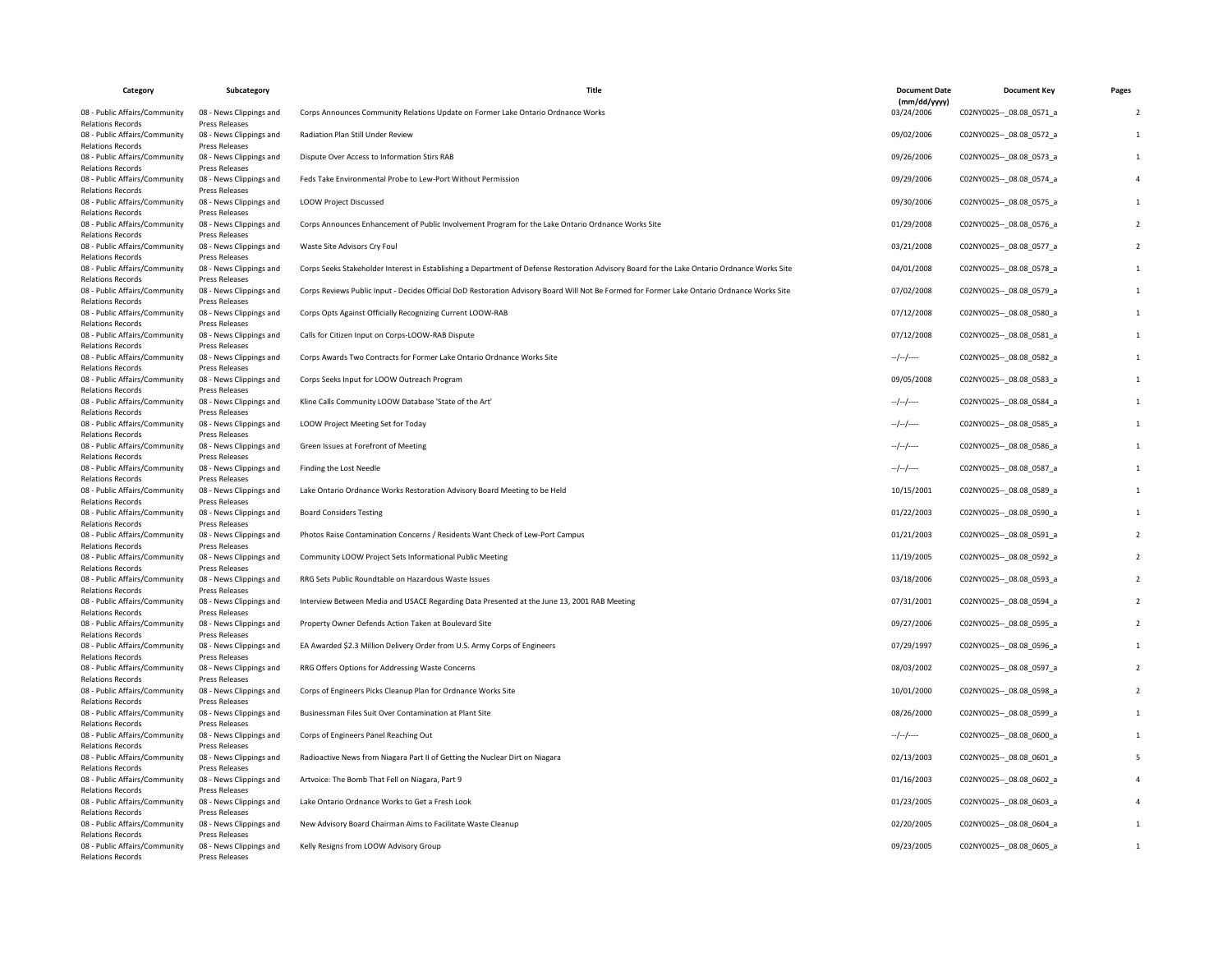| Category                                                  | Subcategory                                      | Title                                                                                | <b>Document Date</b><br>(mm/dd/yyyy) | <b>Document Key</b>         | Pages |
|-----------------------------------------------------------|--------------------------------------------------|--------------------------------------------------------------------------------------|--------------------------------------|-----------------------------|-------|
| 08 - Public Affairs/Community<br><b>Relations Records</b> | 08 - News Clippings and<br><b>Press Releases</b> | RAB Struggles to Establish Priorities                                                | 02/22/2006                           | C02NY0025 -- 08.08 0606 a   |       |
| 08 - Public Affairs/Community<br><b>Relations Records</b> | 08 - News Clippings and<br>Press Releases        | RAB Leader Yonker Announces Resignation                                              | 03/06/2006                           | C02NY0025 -- 08.08 0607_a   |       |
| 08 - Public Affairs/Community<br><b>Relations Records</b> | 08 - News Clippings and<br>Press Releases        | LOOW Group Elects Garrow as Its Chair                                                | 03/29/2006                           | C02NY0025 -- _ 08.08_0608_a |       |
| 08 - Public Affairs/Community<br><b>Relations Records</b> | 08 - News Clippings and<br>Press Releases        | LOOW Citizens Group Re-Forms                                                         | 05/02/2003                           | C02NY0025 -- 08.08 0609_a   |       |
| 08 - Public Affairs/Community<br><b>Relations Records</b> | 08 - News Clippings and<br><b>Press Releases</b> | <b>Boeck to Chair Committee</b>                                                      | 11/12/2005                           | C02NY0025 -- _ 08.08_0610_a |       |
| 08 - Public Affairs/Community<br><b>Relations Records</b> | 08 - News Clippings and<br>Press Releases        | Advocate Calls for Openness on LOOW                                                  | 09/10/2005                           | C02NY0025 -- 08.08 0611_a   |       |
| 08 - Public Affairs/Community<br><b>Relations Records</b> | 08 - News Clippings and<br><b>Press Releases</b> | <b>Ribbon Cutting</b>                                                                | 09/19/2006                           | C02NY0025 -- 08.08 0612 a   |       |
| 08 - Public Affairs/Community<br><b>Relations Records</b> | 08 - News Clippings and<br>Press Releases        | LOOW Group to Discuss Expansion                                                      | 09/22/2005                           | C02NY0025 -- _ 08.08_0613_a |       |
| 08 - Public Affairs/Community<br><b>Relations Records</b> | 08 - News Clippings and<br><b>Press Releases</b> | Cleanup at Ordnance Works Site Years Away                                            | 10/22/2006                           | C02NY0025 -- 08.08 0614 a   |       |
| 08 - Public Affairs/Community<br><b>Relations Records</b> | 08 - News Clippings and<br>Press Releases        | Looking for a Leader                                                                 | 10/28/2005                           | C02NY0025 -- 08.08 0615 a   |       |
| 08 - Public Affairs/Community<br><b>Relations Records</b> | 08 - News Clippings and<br>Press Releases        | Residents Updated on LOOW Activities                                                 | 10/28/2006                           | C02NY0025 -- 08.08 0616 a   |       |
| 08 - Public Affairs/Community<br><b>Relations Records</b> | 08 - News Clippings and<br>Press Releases        | Ransomville Residents Hear Results of Cancer Study                                   | 11/01/2003                           | C02NY0025 -- _ 08.08_0617_a |       |
| 08 - Public Affairs/Community<br><b>Relations Records</b> | 08 - News Clippings and<br>Press Releases        | LOOW Group Rejects Probe into CWM Activities                                         | 09/24/2005                           | C02NY0025 -- 08.08 0618 a   |       |
| 08 - Public Affairs/Community<br><b>Relations Records</b> | 08 - News Clippings and<br><b>Press Releases</b> | A New Year, But Old Problems Continue to Plague Chemical Waste Management            | $-/-/-$                              | C02NY0025 -- 08.08 0619 a   |       |
| 08 - Public Affairs/Community<br><b>Relations Records</b> | 08 - News Clippings and<br>Press Releases        | \$1.5 Million Pact Awarded for Cleanup Project                                       | 10/05/1998                           | C02NY0025 -- _ 08.08_0620_a |       |
| 08 - Public Affairs/Community<br><b>Relations Records</b> | 08 - News Clippings and<br>Press Releases        | Corps Seeks Input on Cleanup of WWII Sites                                           | $-/-/-$                              | C02NY0025 -- 08.08 0621 a   |       |
| 08 - Public Affairs/Community<br><b>Relations Records</b> | 08 - News Clippings and<br>Press Releases        | Remedial Activities at Former Lake Ontario Ordnance Works                            | 11/24/1999                           | C02NY0025 -- 08.08 0622 a   |       |
| 08 - Public Affairs/Community<br><b>Relations Records</b> | 08 - News Clippings and<br>Press Releases        | LOOW Takes on a New Chapter                                                          | 08/27/2005                           | C02NY0025 -- _ 08.08_0623_a |       |
| 08 - Public Affairs/Community<br><b>Relations Records</b> | 08 - News Clippings and<br>Press Releases        | Lake Ontario Ordnance Works Restoration Advisory Board (LOOW RAB) Meeting to Be Held | 03/11/2002                           | C02NY0025 -- 08.08 0624 a   |       |
| 08 - Public Affairs/Community<br><b>Relations Records</b> | 08 - News Clippings and<br><b>Press Releases</b> | Corps of Engineers Will Resume Investigations at CWM                                 | 07/18/1989                           | C02NY0025 -- 08.08 0625 a   |       |
| 08 - Public Affairs/Community<br><b>Relations Records</b> | 08 - News Clippings and<br>Press Releases        | Chemical Contamination Study to be Presented at April 26, 1988 Public Meeting        | 04/20/1988                           | C02NY0025 -- 08.08 0626 a   |       |
| 08 - Public Affairs/Community<br><b>Relations Records</b> | 08 - News Clippings and<br>Press Releases        | Lewiston Site Target of Army Study                                                   | 03/26/1988                           | C02NY0025 -- _ 08.08_0627_a |       |
| 08 - Public Affairs/Community<br><b>Relations Records</b> | 08 - News Clippings and<br>Press Releases        | Army Says No Munitions Buried at Ex-Ordnance Site                                    | 04/22/1993                           | C02NY0025 -- _ 08.08_0628_a |       |
| 08 - Public Affairs/Community<br><b>Relations Records</b> | 08 - News Clippings and<br>Press Releases        | Niagara Site May Still Hold Explosives                                               | 04/20/1993                           | C02NY0025 -- 08.08 0629_a   |       |
| 08 - Public Affairs/Community<br><b>Relations Records</b> | 08 - News Clippings and<br>Press Releases        | Plant Site May Harbor Explosives                                                     | 04/21/1993                           | C02NY0025 -- _ 08.08_0630_a |       |
| 08 - Public Affairs/Community<br><b>Relations Records</b> | 08 - News Clippings and<br>Press Releases        | RAB Expands Vision for Community                                                     | $-/-/-$                              | C02NY0025 -- 08.08 0631 a   |       |
| 08 - Public Affairs/Community<br><b>Relations Records</b> | 08 - News Clippings and<br><b>Press Releases</b> | Army Corps Announces LOOW Munitions Study                                            | 12/13/2008                           | C02NY0025 -- 08.08 0632 a   |       |
| 08 - Public Affairs/Community<br><b>Relations Records</b> | 08 - News Clippings and<br>Press Releases        | Army Corps, DEC Blasted on LOOW-RAB, CWM Issues                                      | 01/24/2009                           | C02NY0025 -- 08.08 0633_a   |       |
| 08 - Public Affairs/Community<br><b>Relations Records</b> | 08 - News Clippings and<br>Press Releases        | Taking on the Army Corps                                                             | 01/18/2009                           | C02NY0025 -- 08.08 0634_a   |       |
| 08 - Public Affairs/Community<br><b>Relations Records</b> | 08 - News Clippings and<br>Press Releases        | RRG Raises Issue with CWM's Application, New Panel                                   | 01/16/2008                           | C02NY0025 -- _ 08.08_0636_a |       |
| 08 - Public Affairs/Community<br><b>Relations Records</b> | 08 - News Clippings and<br>Press Releases        | LOOW-RAB Roundtable Discussion to go on Despite Corps Absence                        | 01/16/2008                           | C02NY0025 -- 08.08 0637_a   |       |
| 08 - Public Affairs/Community<br><b>Relations Records</b> | 08 - News Clippings and<br>Press Releases        | Board Member Criticizes Army Corps                                                   | 01/08/2008                           | C02NY0025 -- 08.08 0638 a   |       |
| 08 - Public Affairs/Community<br><b>Relations Records</b> | 08 - News Clippings and<br>Press Releases        | No Go on the PCB's                                                                   | 07/22/2008                           | C02NY0025 -- 08.08 0643 a   |       |
| 08 - Public Affairs/Community<br><b>Relations Records</b> | 08 - News Clippings and<br>Press Releases        | DEC - Keep Your PCB Laden Waste Out of Niagara County (Editorial)                    | 07/19/2008                           | C02NY0025 -- _ 08.08_0644_a |       |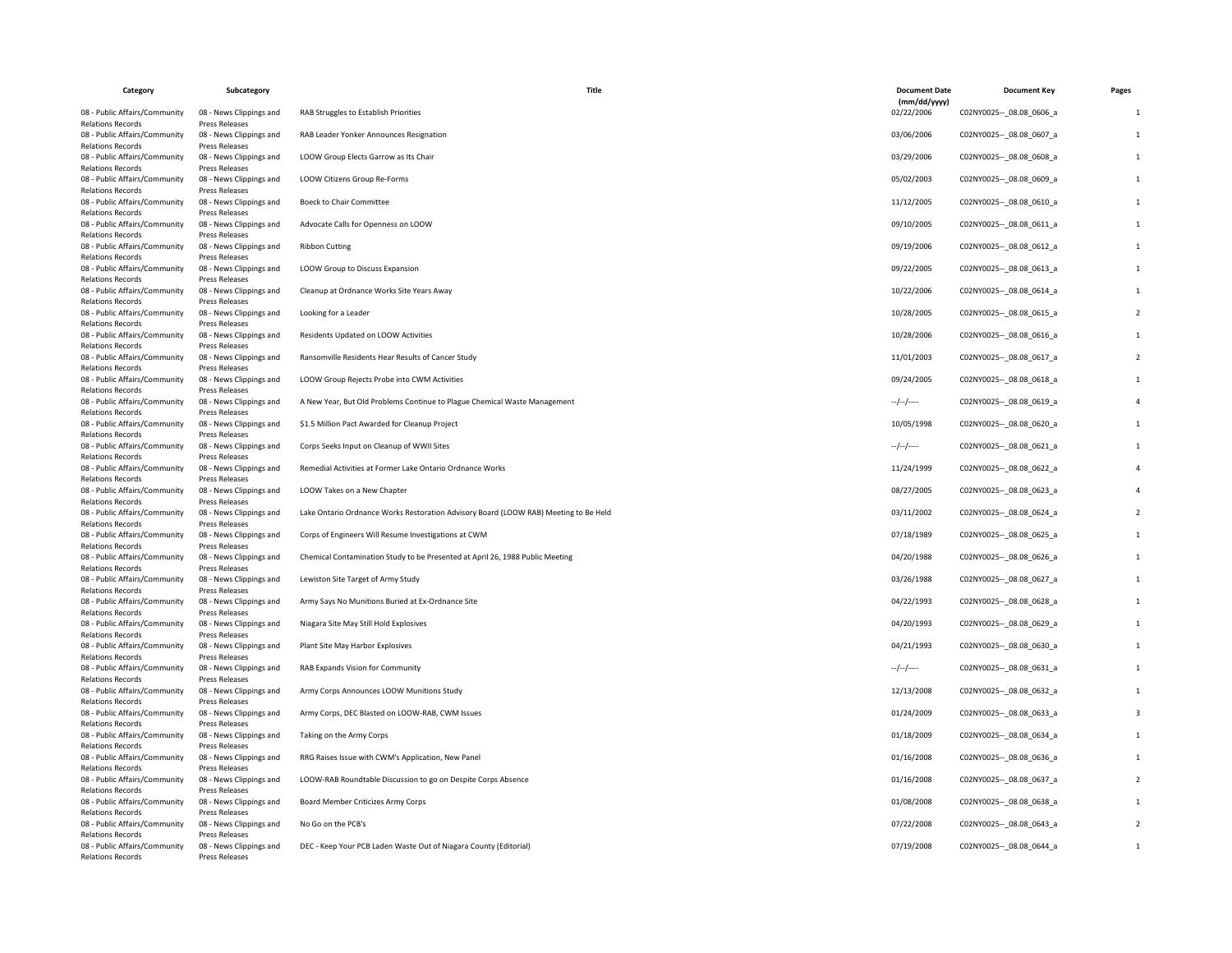| Category                                                                              | Subcategory                                                 | Title                                                                                     | <b>Document Date</b>       | <b>Document Key</b>           | Pages          |
|---------------------------------------------------------------------------------------|-------------------------------------------------------------|-------------------------------------------------------------------------------------------|----------------------------|-------------------------------|----------------|
| 08 - Public Affairs/Community                                                         | 08 - News Clippings and                                     | Opposition Fierce Over Latest DEC Plan for PCBs to CWM                                    | (mm/dd/yyyy)<br>07/19/2008 | C02NY0025 -- 08.08 0645 a     | -1             |
| <b>Relations Records</b><br>08 - Public Affairs/Community<br><b>Relations Records</b> | Press Releases<br>08 - News Clippings and<br>Press Releases | Schumer Urges Support of LOOW Advisers-Says Agency Should Stop Ignoring Board             | 07/18/2008                 | C02NY0025 -- 08.08 0646 a     | $\overline{2}$ |
| 08 - Public Affairs/Community<br><b>Relations Records</b>                             | 08 - News Clippings and<br>Press Releases                   | Pathways in Shadow                                                                        | $-/-/2003$                 | C02NY0025 -- _ 08.08_0647_a   | 12             |
| 08 - Public Affairs/Community<br><b>Relations Records</b>                             | 08 - News Clippings and<br>Press Releases                   | 2008 - the Good, the Not So Good                                                          | 01/03/2008                 | C02NY0025 -- 08.08 0648 a     |                |
| 08 - Public Affairs/Community<br><b>Relations Records</b>                             | 08 - News Clippings and<br>Press Releases                   | Meeting to Focus on Former Ordnance Site                                                  | 01/16/2009                 | C02NY0025 -- _ 08.08_0650_a   |                |
| 08 - Public Affairs/Community<br><b>Relations Records</b>                             | 08 - News Clippings and<br>Press Releases                   | State Officials Discuss Cancer Study                                                      | 09/30/2008                 | C02NY0025 -- 08.08 0651_a     |                |
| 08 - Public Affairs/Community<br><b>Relations Records</b>                             | 08 - News Clippings and<br>Press Releases                   | Cancer Rates Still a Concern                                                              | 09/30/2008                 | C02NY0025 -- 08.08 0652 a     |                |
| 08 - Public Affairs/Community<br>Relations Records                                    | 08 - News Clippings and<br>Press Releases                   | Cancer Study: More Questions than Answers                                                 | 09/28/2008                 | C02NY0025 -- _ 08.08_0653_a   |                |
| 08 - Public Affairs/Community<br><b>Relations Records</b>                             | 08 - News Clippings and<br>Press Releases                   | DOH Releases Study on LOOW, NFFS Cancer Incidences                                        | 09/20/2008                 | C02NY0025 -- 08.08 0656 a     |                |
| 08 - Public Affairs/Community<br><b>Relations Records</b>                             | 08 - News Clippings and<br>Press Releases                   | LOOW RAB: Working for You (Editorial)                                                     | 09/13/2008                 | C02NY0025 -- 08.08 0657 a     |                |
| 08 - Public Affairs/Community<br><b>Relations Records</b>                             | 08 - News Clippings and<br>Press Releases                   | Board Criticizes Army Corps Over Nuclear Waste                                            | 09/09/2008                 | C02NY0025 -- 08.08 0658 a     |                |
| 08 - Public Affairs/Community<br><b>Relations Records</b>                             | 08 - News Clippings and<br>Press Releases                   | Army Corps Plans Hearing in Lewiston to Address Nuclear Waste Site Concerns               | 09/08/2008                 | C02NY0025 -- _ 08.08_0659_a   |                |
| 08 - Public Affairs/Community<br><b>Relations Records</b>                             | 08 - News Clippings and<br>Press Releases                   | RAB Member Digs Deep into Atomic Program                                                  | 08/10/2008                 | C02NY0025 -- 08.08 0661_a     |                |
| 08 - Public Affairs/Community<br><b>Relations Records</b>                             | 08 - News Clippings and<br>Press Releases                   | No New Board After All                                                                    | 07/03/2008                 | C02NY0025 -- 08.08 0666 a     |                |
| 08 - Public Affairs/Community<br>Relations Records                                    | 08 - News Clippings and<br>Press Releases                   | LOOW - A Questions of Critical Choices (Editorial)                                        | 05/31/2008                 | C02NY0025 -- _ 08.08_0667_a   |                |
| 08 - Public Affairs/Community<br><b>Relations Records</b>                             | 08 - News Clippings and<br>Press Releases                   | Lewiston Village Board Hears Some Chilling Words                                          | 05/06/2008                 | C02NY0025 -- 08.08 0668 a     |                |
| 08 - Public Affairs/Community<br><b>Relations Records</b>                             | 08 - News Clippings and<br>Press Releases                   | Revving up the RAB                                                                        | 05/05/2008                 | C02NY0025 -- 08.08 0669 a     |                |
| 08 - Public Affairs/Community<br><b>Relations Records</b>                             | 08 - News Clippings and<br>Press Releases                   | Separate LOOW Info Sessions                                                               | 05/03/2008                 | C02NY0025 -- _ 08.08 _ 0671_a |                |
| 08 - Public Affairs/Community<br><b>Relations Records</b>                             | 08 - News Clippings and<br><b>Press Releases</b>            | New RAB Chairman is Looking Toward the Future                                             | 04/13/2008                 | C02NY0025 -- 08.08 0674 a     |                |
| 08 - Public Affairs/Community<br><b>Relations Records</b>                             | 08 - News Clippings and<br>Press Releases                   | Army Corps' Decision to Form a New RAB Stirs Controversy                                  | 04/12/2008                 | C02NY0025 -- 08.08 0675_a     |                |
| 08 - Public Affairs/Community<br><b>Relations Records</b>                             | 08 - News Clippings and<br>Press Releases                   | LOOW RAB Cries Foul Over Corps Decision (Editorial)                                       | 04/12/2008                 | C02NY0025 -- 08.08 0676 a     |                |
| 08 - Public Affairs/Community<br>Relations Records                                    | 08 - News Clippings and<br>Press Releases                   | CWM Attempts to Clear the Air About Plans to Expand                                       | 04/06/2008                 | C02NY0025 -- 08.08 0678 a     |                |
| 08 - Public Affairs/Community<br><b>Relations Records</b>                             | 08 - News Clippings and<br>Press Releases                   | New Panel of Advisers Still in the Works                                                  | 04/02/2008                 | C02NY0025 -- _ 08.08_0679_a   |                |
| 08 - Public Affairs/Community<br><b>Relations Records</b>                             | 08 - News Clippings and<br>Press Releases                   | Corps Looks Past Rebuke                                                                   | 04/01/2008                 | C02NY0025 -- 08.08 0680 a     |                |
| 08 - Public Affairs/Community<br><b>Relations Records</b>                             | 08 - News Clippings and<br>Press Releases                   | Cuomo Defends Public's Role at Lake Ontario Ordnance Works                                | 04/01/2008                 | C02NY0025 -- _ 08.08_0681_a   |                |
| 08 - Public Affairs/Community<br><b>Relations Records</b>                             | 08 - News Clippings and<br>Press Releases                   | Attorney General Rebukes Army Corps                                                       | 04/01/2008                 | C02NY0025 -- 08.08 0682 a     |                |
| 08 - Public Affairs/Community<br><b>Relations Records</b>                             | 08 - News Clippings and<br>Press Releases                   | Citizens Groups in Lewiston and Porter Say Landfill Officials Have Ignored Their Concerns | 03/31/2008                 | C02NY0025 -- 08.08 0683 a     |                |
| 08 - Public Affairs/Community<br><b>Relations Records</b>                             | 08 - News Clippings and<br>Press Releases                   | An Interesting Look Into the Interim Waste Containment Site (Commentary)                  | 03/15/2008                 | C02NY0025 -- 08.08 0684 a     |                |
| 08 - Public Affairs/Community<br><b>Relations Records</b>                             | 08 - News Clippings and<br>Press Releases                   | LOOW RAB Responds to U.S. Army Corps of Engineers Directive (Editorial)                   | 03/01/2008                 | C02NY0025 -- 08.08 0685 a     |                |
| 08 - Public Affairs/Community<br><b>Relations Records</b>                             | 08 - News Clippings and<br>Press Releases                   | Shares Vision for CWM of the Future (Editorial)                                           | 02/16/2008                 | C02NY0025 -- _ 08.08_0686_a   |                |
| 08 - Public Affairs/Community<br><b>Relations Records</b>                             | 08 - News Clippings and<br>Press Releases                   | Waste Management Launches Interactive Web Site                                            | 02/16/2008                 | C02NY0025 -- 08.08 0687 a     |                |
| 08 - Public Affairs/Community<br><b>Relations Records</b>                             | 08 - News Clippings and<br>Press Releases                   | Community LOOW GIS Mapping Web Site Debuts                                                | 02/02/2008                 | C02NY0025 -- 08.08 0689 a     |                |
| 08 - Public Affairs/Community<br><b>Relations Records</b>                             | 08 - News Clippings and<br>Press Releases                   | Manhattan Project Still Affecting Western New York                                        | 01/31/2008                 | C02NY0025 -- 08.08 0690 a     |                |
| 08 - Public Affairs/Community<br><b>Relations Records</b>                             | 08 - News Clippings and<br>Press Releases                   | Corps to Steer Clear of Current Advisory Board                                            | 01/29/2008                 | C02NY0025 -- _ 08.08_0691_a   |                |
|                                                                                       |                                                             |                                                                                           |                            |                               |                |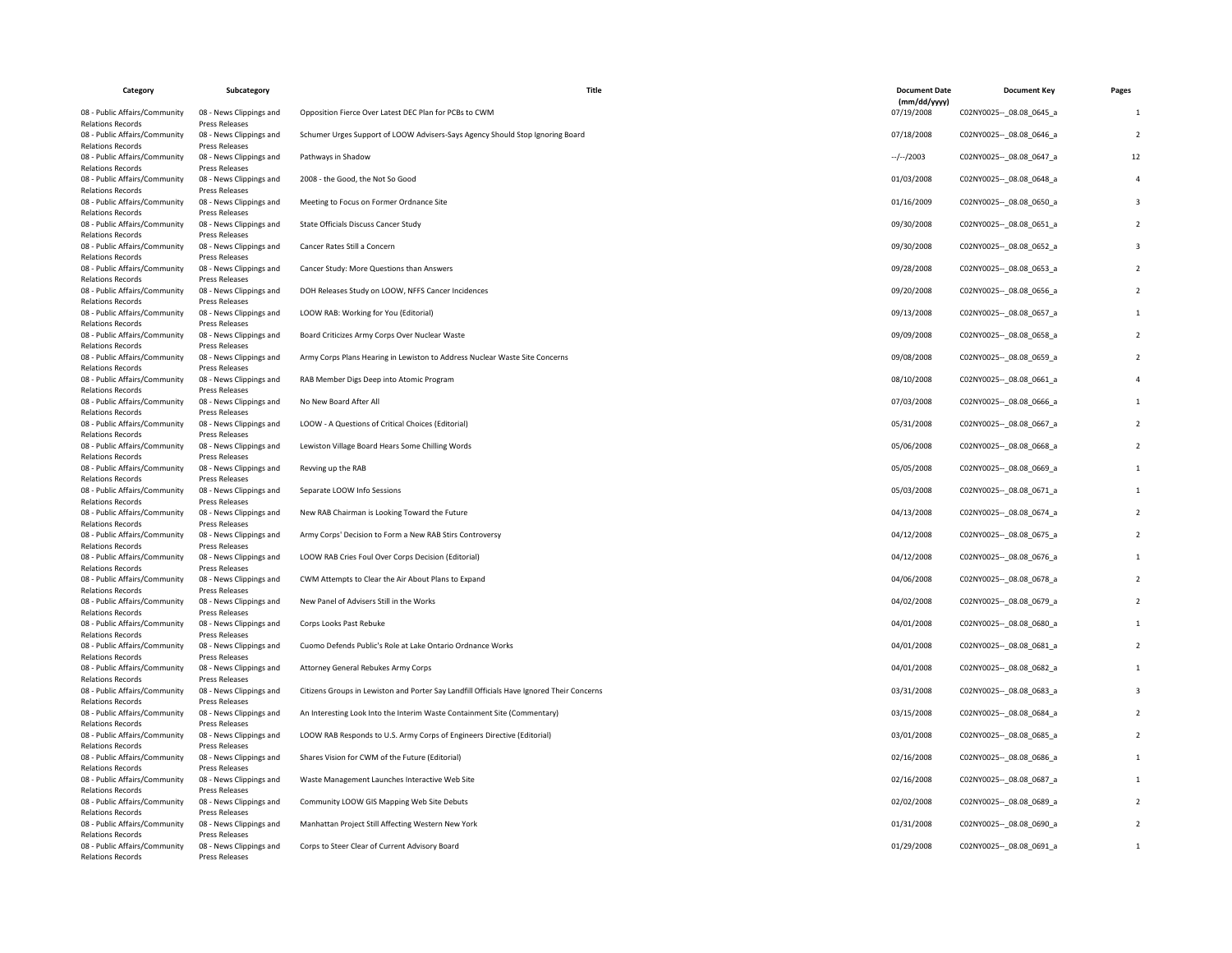| Category                                                                              | Subcategory                                                        | <b>Title</b>                                                                                 | <b>Document Date</b>       | <b>Document Kev</b>         | Pages |
|---------------------------------------------------------------------------------------|--------------------------------------------------------------------|----------------------------------------------------------------------------------------------|----------------------------|-----------------------------|-------|
| 08 - Public Affairs/Community                                                         | 08 - News Clippings and                                            | Briefing Set on Ordnance Database                                                            | (mm/dd/yyyy)<br>01/28/2008 | C02NY0025 -- 08.08 0692 a   |       |
| <b>Relations Records</b><br>08 - Public Affairs/Community<br><b>Relations Records</b> | Press Releases<br>08 - News Clippings and<br><b>Press Releases</b> | Cleanup Work's Voice To Be Altered                                                           | 01/28/2008                 | C02NY0025 -- 08.08 0693 a   |       |
| 08 - Public Affairs/Community<br><b>Relations Records</b>                             | 08 - News Clippings and<br>Press Releases                          | Praises RRG; Blasts CWM and CWM's Health and Safety Manager Responds to Concerns (Editorial) | 01/19/2008                 | C02NY0025 -- 08.08 0696 a   |       |
| 08 - Public Affairs/Community<br><b>Relations Records</b>                             | 08 - News Clippings and<br>Press Releases                          | LOOW-RAB: A Community in Mutual Support (Commentary)                                         | 01/19/2008                 | C02NY0025 -- 08.08 0697_a   |       |
| 08 - Public Affairs/Community<br><b>Relations Records</b>                             | 08 - News Clippings and<br><b>Press Releases</b>                   | Tightening Limits on CWM                                                                     | 01/17/2008                 | C02NY0025 -- 08.08 0698 a   |       |
| 08 - Public Affairs/Community<br><b>Relations Records</b>                             | 08 - News Clippings and<br>Press Releases                          | Public Meeting Set on Community LOOW Project                                                 | 01/12/2008                 | C02NY0025 -- 08.08 0700 a   |       |
| 08 - Public Affairs/Community<br><b>Relations Records</b>                             | 08 - News Clippings and<br>Press Releases                          | Love Canal and CWM                                                                           | $-/-/-/---$                | C02NY0025 -- 08.08 0702 a   |       |
| 08 - Public Affairs/Community<br><b>Relations Records</b>                             | 08 - News Clippings and<br>Press Releases                          | DEC Outlines Plan for PCBs                                                                   | 12/03/2007                 | C02NY0025 -- 08.08 0704 a   |       |
| 08 - Public Affairs/Community<br><b>Relations Records</b>                             | 08 - News Clippings and<br>Press Releases                          | Specialist Skilled at Managing Cleanups (with Attached Text Version)                         | 11/11/2007                 | C02NY0025 -- 08.08 0707_a   |       |
| 08 - Public Affairs/Community<br><b>Relations Records</b>                             | 08 - News Clippings and<br>Press Releases                          | Residents Updated on LOOW Today, It's Status, It's Future                                    | 11/03/2007                 | C02NY0025 -- 08.08 0710 a   |       |
| 08 - Public Affairs/Community<br><b>Relations Records</b>                             | 08 - News Clippings and<br>Press Releases                          | "Foul-Smelling" Foam Not Dangerous                                                           | 11/02/2007                 | C02NY0025 -- _ 08.08_0712_a |       |
| 08 - Public Affairs/Community<br><b>Relations Records</b>                             | 08 - News Clippings and<br><b>Press Releases</b>                   | Radioactive Cleanup Stage Called Critical                                                    | 10/28/2007                 | C02NY0025 -- 08.08 0714 a   |       |
| 08 - Public Affairs/Community<br><b>Relations Records</b>                             | 08 - News Clippings and<br>Press Releases                          | CWM News Includes Foamy Discharges, Radioactive Rocks, and New DEC Directives                | 10/27/2007                 | C02NY0025 -- 08.08 0715 a   |       |
| 08 - Public Affairs/Community<br><b>Relations Records</b>                             | 08 - News Clippings and<br>Press Releases                          | Porter-Area Residents Seek Next Step                                                         | 08/28/2007                 | C02NY0025 -- 08.08 0717 a   |       |
| 08 - Public Affairs/Community<br><b>Relations Records</b>                             | 08 - News Clippings and<br>Press Releases                          | Testing Plans Approved for CWM                                                               | 08/25/2007                 | C02NY0025 -- _ 08.08_0718_a |       |
| 08 - Public Affairs/Community<br><b>Relations Records</b>                             | 08 - News Clippings and<br>Press Releases                          | CWM Opponents, Supporters React to Spitzer's Veto                                            | 08/16/2007                 | C02NY0025 -- _ 08.08_0719_a |       |
| 08 - Public Affairs/Community<br><b>Relations Records</b>                             | 08 - News Clippings and<br>Press Releases                          | Spitzer Vetoes Hazardous Waste Bill                                                          | 08/15/2007                 | C02NY0025 -- 08.08 0720 a   |       |
| 08 - Public Affairs/Community<br><b>Relations Records</b>                             | 08 - News Clippings and<br>Press Releases                          | The Land That Time Forgot                                                                    | 07/--/2007                 | C02NY0025 -- 08.08 0722 a   |       |
| 08 - Public Affairs/Community<br><b>Relations Records</b>                             | 08 - News Clippings and<br>Press Releases                          | Feds, Residents Battle for Info                                                              | 06/27/2007                 | C02NY0025 -- 08.08 0723 a   |       |
| 08 - Public Affairs/Community<br><b>Relations Records</b>                             | 08 - News Clippings and<br>Press Releases                          | State Senate Passes Hazardous Waste Bill                                                     | 06/20/2007                 | C02NY0025 -- _ 08.08_0724_a |       |
| 08 - Public Affairs/Community<br><b>Relations Records</b>                             | 08 - News Clippings and<br>Press Releases                          | RRG Launches Collaborative Public Information Series                                         | 02/16/2007                 | C02NY0025 -- 08.08 0725 a   |       |
| 08 - Public Affairs/Community<br><b>Relations Records</b>                             | 08 - News Clippings and<br><b>Press Releases</b>                   | Reuse Options Solicited for N-Waste Site                                                     | 02/03/2007                 | C02NY0025 -- 08.08 0726 a   |       |
| 08 - Public Affairs/Community<br><b>Relations Records</b>                             | 08 - News Clippings and<br>Press Releases                          | <b>LOOW RAB Announces New Public Information Resources</b>                                   | 02/03/2007                 | C02NY0025 -- _ 08.08_0727_a |       |
| 08 - Public Affairs/Community<br><b>Relations Records</b>                             | 08 - News Clippings and<br>Press Releases                          | Input Sought on Future Uses of Contaminated Land                                             | 02/10/2007                 | C02NY0025 -- 08.08 0728 a   |       |
| 08 - Public Affairs/Community<br><b>Relations Records</b>                             | 08 - News Clippings and<br><b>Press Releases</b>                   | Samples Taken of Lewiston Road Radiation                                                     | 01/20/2007                 | C02NY0025 -- _ 08.08_0729_a |       |
| 08 - Public Affairs/Community<br><b>Relations Records</b>                             | 08 - News Clippings and<br><b>Press Releases</b>                   | Tests Find 'No Indication' of Contamination                                                  | 01/19/2007                 | C02NY0025 -- 08.08 0730 a   |       |
| 08 - Public Affairs/Community<br><b>Relations Records</b>                             | 08 - News Clippings and<br>Press Releases                          | The Bomb That Fell on Niagara, and I'm Never Going Back to My Old School                     | 08/--/2001                 | C02NY0025 -- 08.08 0734 a   |       |
| 08 - Public Affairs/Community<br><b>Relations Records</b>                             | 08 - News Clippings and<br>Press Releases                          | The Bomb That Fell on Niagara, Upping the Stakes in Redeveloping Niagara Falls               | $06/-/2001$                | C02NY0025 -- 08.08 0735 a   |       |
| 08 - Public Affairs/Community<br><b>Relations Records</b>                             | 08 - News Clippings and<br>Press Releases                          | The Bomb That Fell on Niagara, The Burning Question: Why is Niagara on Fire?                 | 07/–/2001                  | C02NY0025 -- 08.08 0736 a   |       |
| 08 - Public Affairs/Community<br><b>Relations Records</b>                             | 08 - News Clippings and<br>Press Releases                          | The Human Radiation Experiments: from the Laboratory to the Workplace to Your Own Backyard   | $06/-/2001$                | C02NY0025 -- 08.08 0737_a   |       |
| 08 - Public Affairs/Community<br><b>Relations Records</b>                             | 08 - News Clippings and<br>Press Releases                          | The Bomb That Fell on Niagara, the Legacy of the Manhattan Project in Niagara Falls          | 05/24/2001                 | C02NY0025 -- 08.08 0738 a   |       |
| 08 - Public Affairs/Community<br><b>Relations Records</b>                             | 08 - News Clippings and<br>Press Releases                          | The Bomb That Fell on Niagara, but, Ricky, Why Not?                                          | $11/-/2001$                | C02NY0025 -- 08.08 0739 a   |       |
| 08 - Public Affairs/Community<br><b>Relations Records</b>                             | 08 - News Clippings and<br>Press Releases                          | Cancer Findings Spur Demand for Study                                                        | 04/20/2001                 | C02NY0025 -- 08.08 0744 a   |       |
| 08 - Public Affairs/Community<br><b>Relations Records</b>                             | 08 - News Clippings and<br>Press Releases                          | Government Has Reneged on Decommissioning Site (Editorial)                                   | 03/26/2001                 | C02NY0025 -- _ 08.08_0748_a |       |
|                                                                                       |                                                                    |                                                                                              |                            |                             |       |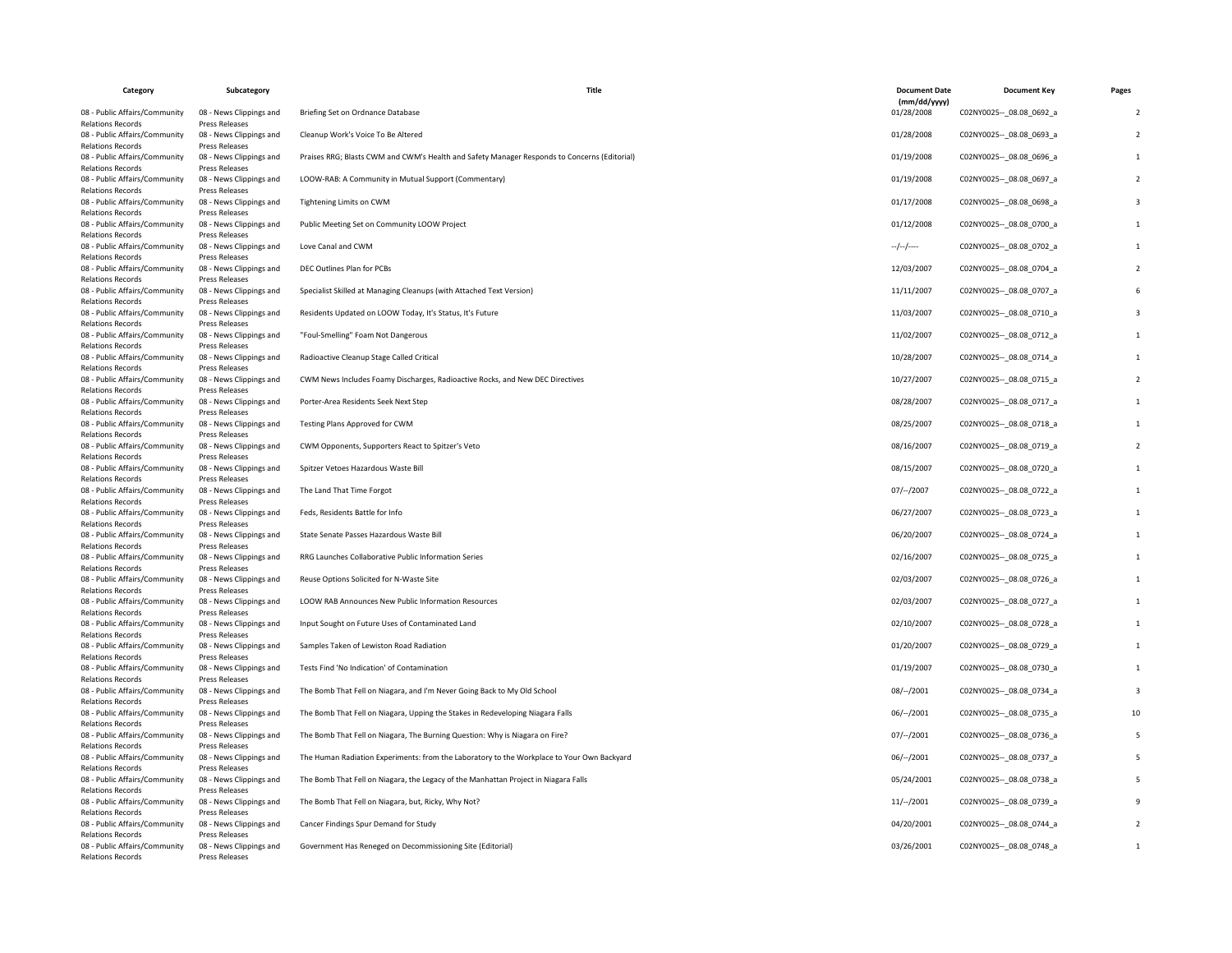| Category                                                                              | Subcategory                                                 | Title                                                                   | <b>Document Date</b><br>(mm/dd/yyyy) | <b>Document Key</b>         | Pages          |
|---------------------------------------------------------------------------------------|-------------------------------------------------------------|-------------------------------------------------------------------------|--------------------------------------|-----------------------------|----------------|
| 08 - Public Affairs/Community<br><b>Relations Records</b>                             | 08 - News Clippings and<br><b>Press Releases</b>            | Explosives and Chemicals Found Close to Schools                         | $-/-/-$                              | C02NY0025 -- 08.08 0752 a   |                |
| 08 - Public Affairs/Community                                                         | 08 - News Clippings and                                     | Porter OKs Bigger CWM                                                   | 10/11/2001                           | C02NY0025 -- 08.08 0754 a   | $\overline{z}$ |
| <b>Relations Records</b><br>08 - Public Affairs/Community<br><b>Relations Records</b> | Press Releases<br>08 - News Clippings and<br>Press Releases | Little Risk is Seen in Radon Hot Spot Found Near Campus                 | 10/18/2001                           | C02NY0025 -- 08.08 0755_a   |                |
| 08 - Public Affairs/Community<br><b>Relations Records</b>                             | 08 - News Clippings and<br>Press Releases                   | School Board Session Proves a Lively One for Attendees                  | 12/01/2001                           | C02NY0025 -- 08.08 0756 a   |                |
| 08 - Public Affairs/Community<br><b>Relations Records</b>                             | 08 - News Clippings and<br>Press Releases                   | Facility May Hold Radioactive Human Parts                               | 03/08/2001                           | C02NY0025 -- 08.08 0758 a   | 1              |
| 08 - Public Affairs/Community<br><b>Relations Records</b>                             | 08 - News Clippings and<br>Press Releases                   | Group Calls for Testing                                                 | 10/29/2002                           | C02NY0025 -- 08.08 0759 a   |                |
| 08 - Public Affairs/Community<br><b>Relations Records</b>                             | 08 - News Clippings and<br>Press Releases                   | Ordnance Site Report Delayed in Funding Cut                             | 05/29/2002                           | C02NY0025 -- _ 08.08_0761_a |                |
| 08 - Public Affairs/Community<br><b>Relations Records</b>                             | 08 - News Clippings and<br>Press Releases                   | Toxic Waste Issue Heats Up at Lewiston-Porter                           | 01/26/2002                           | C02NY0025 -- _ 08.08_0763_a |                |
| 08 - Public Affairs/Community<br><b>Relations Records</b>                             | 08 - News Clippings and<br><b>Press Releases</b>            | Cleaning up Our History                                                 | $-/-/-$                              | C02NY0025 -- 08.08 0765 a   |                |
| 08 - Public Affairs/Community<br><b>Relations Records</b>                             | 08 - News Clippings and<br>Press Releases                   | Steering Committee Names Garrow as New Chair                            | 04/01/2006                           | C02NY0025 -- _ 08.08_0766_a |                |
| 08 - Public Affairs/Community<br><b>Relations Records</b>                             | 08 - News Clippings and<br>Press Releases                   | Group Tells Community It's Back                                         | 10/22/2006                           | C02NY0025 -- 08.08 0768 a   |                |
| 08 - Public Affairs/Community<br><b>Relations Records</b>                             | 08 - News Clippings and<br>Press Releases                   | Lew-Port School Board Looks Forward to New Year                         | 08/26/2006                           | C02NY0025 -- 08.08 0769 a   | 1              |
| 08 - Public Affairs/Community<br><b>Relations Records</b>                             | 08 - News Clippings and<br>Press Releases                   | Labs Study Well Water from Lewiston, Porter                             | 09/25/2005                           | C02NY0025 -- 08.08 0772_a   |                |
| 08 - Public Affairs/Community<br><b>Relations Records</b>                             | 08 - News Clippings and<br>Press Releases                   | Safety of Water In Question                                             | 06/25/2005                           | C02NY0025 -- _ 08.08_0774_a |                |
| 08 - Public Affairs/Community                                                         | 08 - News Clippings and                                     | Kline Request to State Spurs CWM Response                               | 02/07/2004                           | C02NY0025 -- 08.08 0776 a   |                |
| <b>Relations Records</b><br>08 - Public Affairs/Community<br><b>Relations Records</b> | Press Releases<br>08 - News Clippings and<br>Press Releases | Town Board Hears Concerns on CWM Industrial Waste Water Treatment Issue | 08/28/2004                           | C02NY0025 -- 08.08 0777_a   |                |
| 08 - Public Affairs/Community<br><b>Relations Records</b>                             | 08 - News Clippings and<br>Press Releases                   | Lew-Port Cancer Rates Alarming (Editorial)                              | 03/25/2004                           | C02NY0025 -- _ 08.08_0779_a |                |
| 08 - Public Affairs/Community<br><b>Relations Records</b>                             | 08 - News Clippings and<br>Press Releases                   | Increasing 'LOOW' Numbers                                               | 05/27/2004                           | C02NY0025 -- 08.08 0780 a   | $\mathbf{1}$   |
| 08 - Public Affairs/Community<br><b>Relations Records</b>                             | 08 - News Clippings and<br><b>Press Releases</b>            | Restructured LOOW Restoration Advisory Board Invites Area Interest      | 05/29/2004                           | C02NY0025 -- 08.08 0781 a   |                |
| 08 - Public Affairs/Community<br><b>Relations Records</b>                             | 08 - News Clippings and<br>Press Releases                   | Open Letter to the Town of Porter Zoning Board of Appeals (Editorial)   | 07/31/2004                           | C02NY0025 -- _ 08.08_0783_a |                |
| 08 - Public Affairs/Community<br><b>Relations Records</b>                             | 08 - News Clippings and<br><b>Press Releases</b>            | Zoning Board Tables CWM's Proposal; Sets Hearing for Aug. 5             | 07/31/2004                           | C02NY0025 -- 08.08 0784 a   |                |
| 08 - Public Affairs/Community<br><b>Relations Records</b>                             | 08 - News Clippings and<br>Press Releases                   | CWM's Special Permit Request Remains Tabled                             | 08/07/2004                           | C02NY0025 -- 08.08 0785 a   |                |
| 08 - Public Affairs/Community<br><b>Relations Records</b>                             | 08 - News Clippings and<br>Press Releases                   | Chanel 2 News Broadcast                                                 | 07/22/2003                           | C02NY0025 -- 08.08 0786 a   |                |
| 08 - Public Affairs/Community<br><b>Relations Records</b>                             | 08 - News Clippings and<br>Press Releases                   | State Study of Cancers Expected to Expand                               | $-/-/-/$                             | C02NY0025 -- _ 08.08_0788_a |                |
| 08 - Public Affairs/Community<br><b>Relations Records</b>                             | 08 - News Clippings and<br>Press Releases                   | Residents Oppose Capping Dump                                           | 01/14/1994                           | C02NY0025 -- 08.08 0791 a   | $\mathbf{1}$   |
| 08 - Public Affairs/Community<br><b>Relations Records</b>                             | 08 - News Clippings and<br><b>Press Releases</b>            | Residents Given Assurances on Safety of N-Waste Site                    | 01/14/1994                           | C02NY0025 -- 08.08 0792 a   |                |
| 08 - Public Affairs/Community<br><b>Relations Records</b>                             | 08 - News Clippings and<br><b>Press Releases</b>            | Residents Fear Atomic Waste Storage                                     | 01/23/1994                           | C02NY0025 -- _ 08.08_0793_a |                |
| 08 - Public Affairs/Community<br><b>Relations Records</b>                             | 08 - News Clippings and<br><b>Press Releases</b>            | LOOW Site Manager to Address ROLE                                       | 01/29/1994                           | C02NY0025 -- 08.08 0794 a   |                |
| 08 - Public Affairs/Community<br><b>Relations Records</b>                             | 08 - News Clippings and<br>Press Releases                   | Nuclear Terror Continues in Lewiston (Editorial)                        | 12/26/1994                           | C02NY0025 -- 08.08 0795 a   |                |
| 08 - Public Affairs/Community<br><b>Relations Records</b>                             | 08 - News Clippings and<br>Press Releases                   | U.S. Agency is Faulted over Lewiston Waste Site                         | 11/04/1994                           | C02NY0025 -- _ 08.08_0797_a |                |
| 08 - Public Affairs/Community<br><b>Relations Records</b>                             | 08 - News Clippings and<br>Press Releases                   | Session Will Air Future of Storage Site                                 | 10/19/1994                           | C02NY0025 -- 08.08 0799 a   |                |
| 08 - Public Affairs/Community<br><b>Relations Records</b>                             | 08 - News Clippings and<br>Press Releases                   | Wider Search Is Expected at Ordnance Site                               | 04/27/1988                           | C02NY0025 -- 08.08 0800 a   |                |
| 08 - Public Affairs/Community                                                         | 08 - News Clippings and                                     | Neighbors Give Army Few Facts on LOOW                                   | 04/27/1988                           | C02NY0025 -- 08.08 0802 a   |                |
| <b>Relations Records</b><br>08 - Public Affairs/Community<br><b>Relations Records</b> | Press Releases<br>08 - News Clippings and<br>Press Releases | ROLE to Discuss LOOW Site                                               | 12/30/1993                           | C02NY0025 -- _ 08.08_0803_a | $\overline{1}$ |
|                                                                                       |                                                             |                                                                         |                                      |                             |                |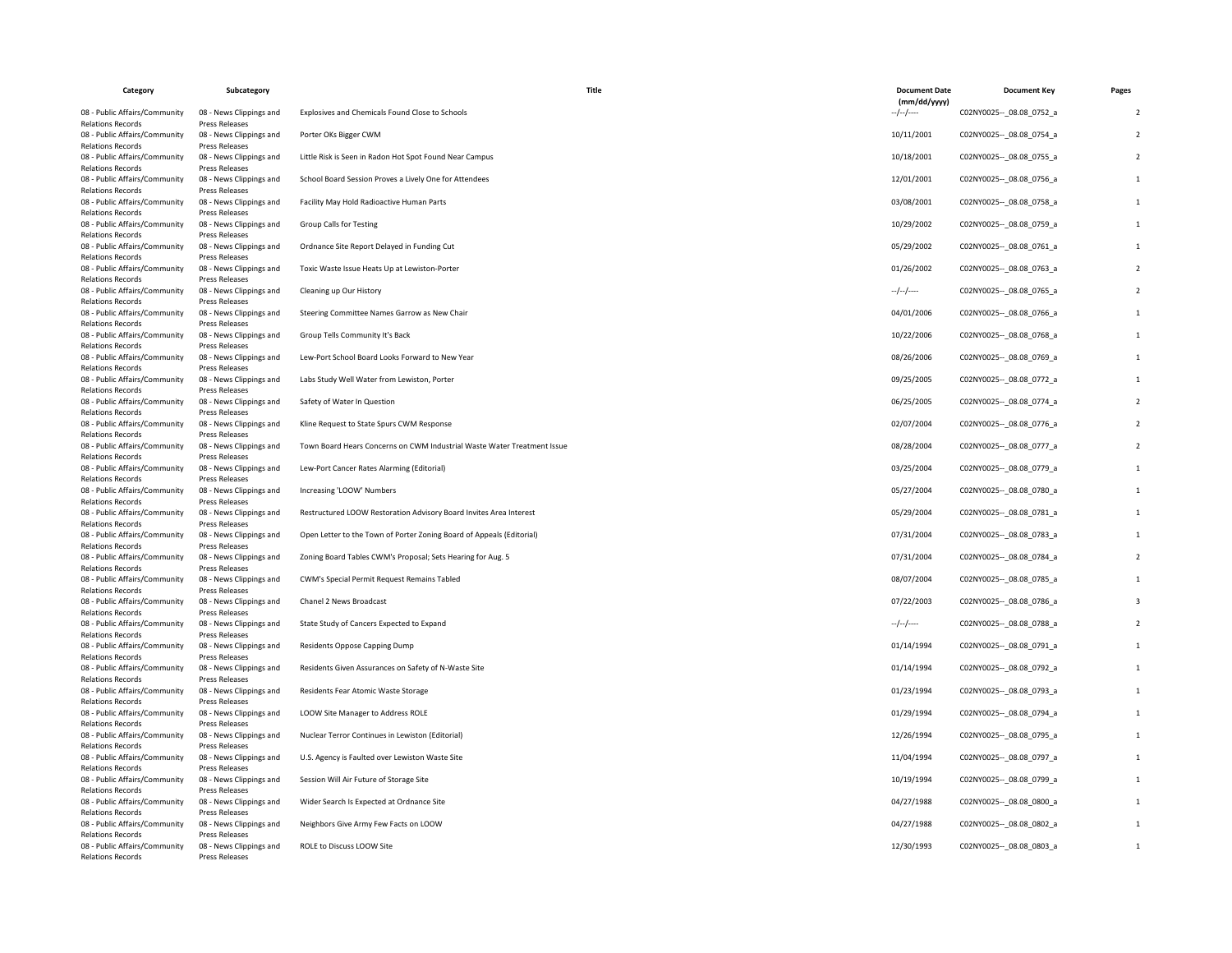| Category                                                                              | Subcategory                                                        | Title                                                                                               | <b>Document Date</b>       | <b>Document Key</b>         | Pages |
|---------------------------------------------------------------------------------------|--------------------------------------------------------------------|-----------------------------------------------------------------------------------------------------|----------------------------|-----------------------------|-------|
| 08 - Public Affairs/Community                                                         | 08 - News Clippings and                                            | Energy Department is Contaminating Lewiston (Editorial)                                             | (mm/dd/yyyy)<br>12/22/1993 | C02NY0025 -- _ 08.08_0804_a |       |
| <b>Relations Records</b><br>08 - Public Affairs/Community<br><b>Relations Records</b> | Press Releases<br>08 - News Clippings and<br><b>Press Releases</b> | Get Nuke Waste Out of Niagara                                                                       | 12/21/1993                 | C02NY0025 -- 08.08 0805 a   |       |
| 08 - Public Affairs/Community<br><b>Relations Records</b>                             | 08 - News Clippings and<br><b>Press Releases</b>                   | Radioactive Fallout: Dump Plan Raises Fears                                                         | 12/19/1993                 | C02NY0025 -- 08.08 0806 a   |       |
| 08 - Public Affairs/Community<br><b>Relations Records</b>                             | 08 - News Clippings and<br>Press Releases                          | Government's Haste Brought Waste Here                                                               | 12/19/1993                 | C02NY0025 -- 08.08 0807_a   |       |
| 08 - Public Affairs/Community<br><b>Relations Records</b>                             | 08 - News Clippings and<br>Press Releases                          | Whatever Their Views, Dump's Neighbors Want a Voice                                                 | 12/19/1993                 | C02NY0025 -- 08.08 0808 a   |       |
| 08 - Public Affairs/Community<br><b>Relations Records</b>                             | 08 - News Clippings and<br><b>Press Releases</b>                   | Site of Controversy - Official Positions on What Should Be Done about the Manhattan Project Waste   | 12/19/1993                 | C02NY0025 -- _ 08.08_0809_a |       |
| 08 - Public Affairs/Community<br><b>Relations Records</b>                             | 08 - News Clippings and<br>Press Releases                          | Letter to the Editor: DOE Reneges On Promise Regarding Clean-Up Process                             | 12/18/1993                 | C02NY0025 -- 08.08 0810 a   |       |
| 08 - Public Affairs/Community<br><b>Relations Records</b>                             | 08 - News Clippings and<br>Press Releases                          | Material Removed from Lewiston Site                                                                 | 11/21/1991                 | C02NY0025 -- 08.08 0811 a   |       |
| 08 - Public Affairs/Community<br><b>Relations Records</b>                             | 08 - News Clippings and<br>Press Releases                          | Ordnance Works Will Pass Into History                                                               | 07/11/1991                 | C02NY0025 -- 08.08 0812 a   |       |
| 08 - Public Affairs/Community<br><b>Relations Records</b>                             | 08 - News Clippings and<br>Press Releases                          | Auction Will Follow Cleanup of Lewiston N-site                                                      | 07/11/1991                 | C02NY0025 -- _ 08.08_0813_a |       |
| 08 - Public Affairs/Community                                                         | 08 - News Clippings and                                            | Cleaning Up                                                                                         | 07/09/1991                 | C02NY0025 -- 08.08 0814 a   |       |
| <b>Relations Records</b><br>08 - Public Affairs/Community                             | Press Releases<br>08 - News Clippings and                          | Radioactive Waste May Be Moved                                                                      | $-/-/1991$                 | C02NY0025 -- 08.08 0816 a   |       |
| <b>Relations Records</b><br>08 - Public Affairs/Community                             | <b>Press Releases</b><br>08 - News Clippings and                   | Lewiston Appoints Environment Officer                                                               | 03/13/1990                 | C02NY0025 -- _ 08.08_0822_a |       |
| <b>Relations Records</b><br>08 - Public Affairs/Community                             | Press Releases<br>08 - News Clippings and                          | Lewiston Group Take Active ROLE in Environment                                                      | 03/09/1990                 | C02NY0025 -- 08.08 0823 a   |       |
| <b>Relations Records</b><br>08 - Public Affairs/Community                             | <b>Press Releases</b><br>08 - News Clippings and                   | LOOW RAB Presentation a Tale of Two Waste Sites                                                     | 06/12/2010                 | C02NY0025 -- 08.08 0825 a   |       |
| <b>Relations Records</b>                                                              | Press Releases                                                     |                                                                                                     |                            |                             |       |
| 08 - Public Affairs/Community<br><b>Relations Records</b>                             | 08 - News Clippings and<br>Press Releases                          | Public Presentations Planned Wednesday on Radioactive Site                                          | --/--/----                 | C02NY0025 -- 08.08 0826 a   |       |
| 08 - Public Affairs/Community<br>Relations Records                                    | 08 - News Clippings and<br>Press Releases                          | Ordnance Committee Meets Today                                                                      | 06/29/1999                 | C02NY0025 -- 08.08 0835 a   |       |
| 08 - Public Affairs/Community<br><b>Relations Records</b>                             | 08 - News Clippings and<br>Press Releases                          | Lake Ontario Ordnance Workers Slow to Be Interviewed                                                | 07/13/2000                 | C02NY0025 -- _ 08.08_0845_a |       |
| 08 - Public Affairs/Community<br><b>Relations Records</b>                             | 08 - News Clippings and<br><b>Press Releases</b>                   | Collection of Articles regarding the Lockport Simonds Saw and Steel Site and Somerset Group Lawsuit | --/--/----                 | C02NY0025 -- 08.08 0849 a   |       |
| 08 - Public Affairs/Community<br><b>Relations Records</b>                             | 08 - News Clippings and<br>Press Releases                          | <b>Restoration Advisory Board</b>                                                                   | 07/08/2000                 | C02NY0025 -- 08.08 0852 a   |       |
| 08 - Public Affairs/Community                                                         | 08 - News Clippings and                                            | LOOW No Threat                                                                                      | 12/15/2007                 | C02NY0025 -- 08.08 0856 a   |       |
| <b>Relations Records</b><br>08 - Public Affairs/Community                             | Press Releases<br>08 - News Clippings and                          | Info Session to Address LOOW Site                                                                   | 11/01/2003                 | C02NY0025 -- _ 08.08_0858_a |       |
| <b>Relations Records</b><br>08 - Public Affairs/Community                             | Press Releases<br>08 - News Clippings and                          | Board Takes No Action on Soil Sampling Plan                                                         | 01/22/2003                 | C02NY0025 -- 08.08 0859 a   |       |
| <b>Relations Records</b><br>08 - Public Affairs/Community                             | Press Releases<br>08 - News Clippings and                          | Lewiston-Porter Environmental Study to Begin                                                        | 07/02/2003                 | C02NY0025 -- 08.08 0863 a   |       |
| <b>Relations Records</b><br>08 - Public Affairs/Community                             | Press Releases<br>08 - News Clippings and                          | Lew-Port Dirt Mostly OK                                                                             | 10/10/2003                 | C02NY0025 -- _ 08.08_0864_a |       |
| Relations Records<br>08 - Public Affairs/Community                                    | Press Releases<br>08 - News Clippings and                          | Two Take Part in Lew-Port Walkover                                                                  | 07/18/2003                 | C02NY0025 -- 08.08 0865 a   |       |
| <b>Relations Records</b>                                                              | <b>Press Releases</b>                                              |                                                                                                     |                            |                             |       |
| 08 - Public Affairs/Community<br><b>Relations Records</b>                             | 08 - News Clippings and<br><b>Press Releases</b>                   | ·Walkover of Lew-Port Campus is Today                                                               | 07/17/2003                 | C02NY0025 -- 08.08 0866 a   |       |
| 08 - Public Affairs/Community<br><b>Relations Records</b>                             | 08 - News Clippings and<br>Press Releases                          | Lew Port Area to Have Cancer Survey                                                                 | 08/21/2003                 | C02NY0025 -- 08.08 0868 a   |       |
| 08 - Public Affairs/Community<br><b>Relations Records</b>                             | 08 - News Clippings and<br>Press Releases                          | Lew-Port Votes Yes to Testing                                                                       | 03/19/2003                 | C02NY0025 -- 08.08 0869 a   |       |
| 08 - Public Affairs/Community<br><b>Relations Records</b>                             | 08 - News Clippings and<br>Press Releases                          | Advisory Group Reforming on Ordnance Site                                                           | 02/01/2003                 | C02NY0025 -- _ 08.08_0871_a |       |
| 08 - Public Affairs/Community<br><b>Relations Records</b>                             | 08 - News Clippings and<br>Press Releases                          | Get Out and Stop Contamination (Editorial)                                                          | 02/01/2003                 | C02NY0025 -- 08.08 0873 a   |       |
| 08 - Public Affairs/Community                                                         | 08 - News Clippings and                                            | Corps of Engineers Panel Reaching Out                                                               | 05/12/2003                 | C02NY0025 -- 08.08 0874 a   |       |
| <b>Relations Records</b><br>08 - Public Affairs/Community                             | Press Releases<br>08 - News Clippings and                          | Meetings to Focus on Soil Tests                                                                     | 10/13/2003                 | C02NY0025 -- 08.08 0875 a   |       |
| <b>Relations Records</b><br>08 - Public Affairs/Community                             | Press Releases<br>08 - News Clippings and                          | Lake Ontario Ordnance Works Board Seeks New Leader                                                  | 10/30/2004                 | C02NY0025 -- _ 08.08_0878_a |       |
| <b>Relations Records</b>                                                              | Press Releases                                                     |                                                                                                     |                            |                             |       |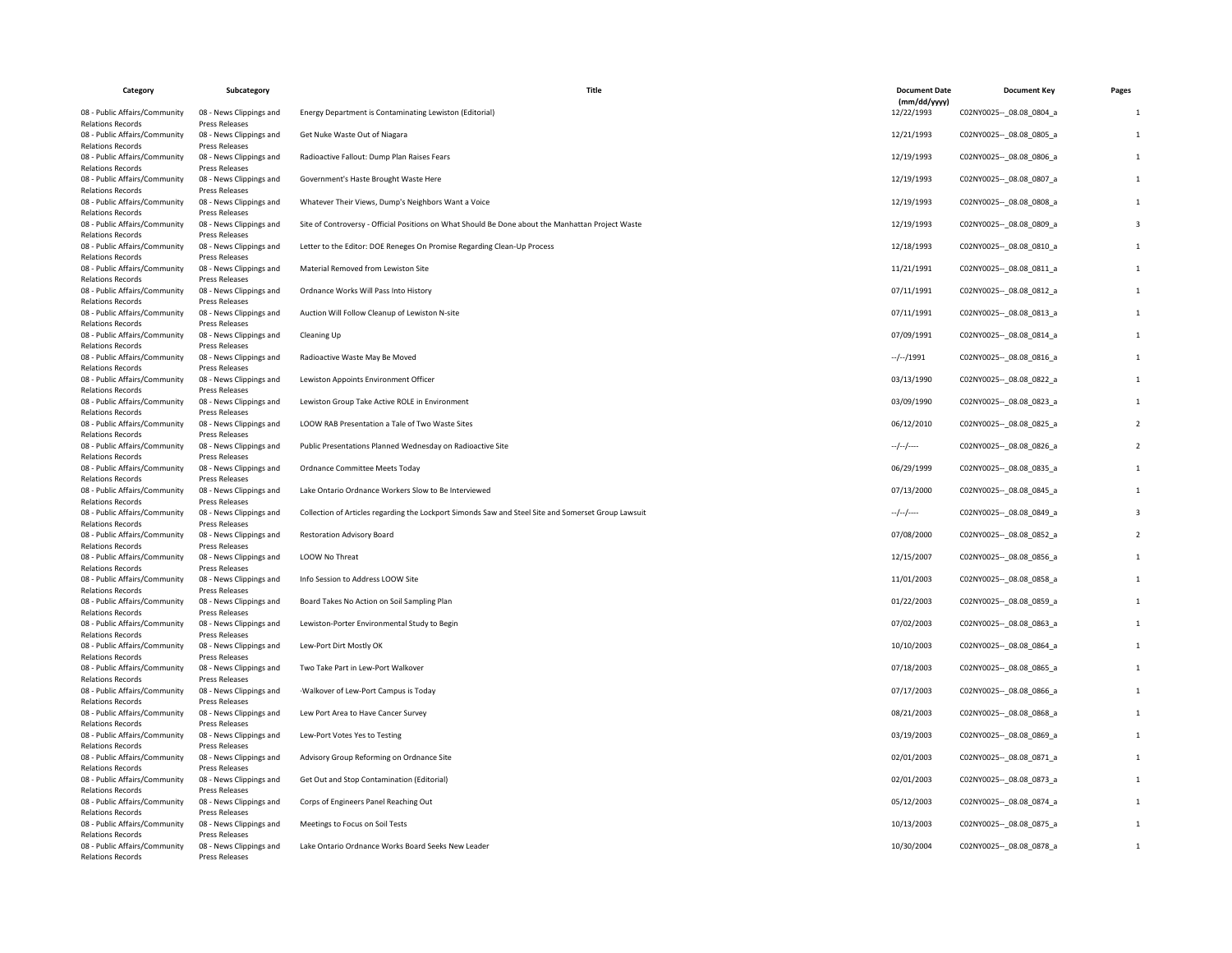| Category                                                                                   | Subcategory                                                          | Title                                                                                                         | <b>Document Date</b>       | <b>Document Key</b>                                      | Pages          |
|--------------------------------------------------------------------------------------------|----------------------------------------------------------------------|---------------------------------------------------------------------------------------------------------------|----------------------------|----------------------------------------------------------|----------------|
| 08 - Public Affairs/Community                                                              | 08 - News Clippings and                                              | Residents Concerned Over Waste                                                                                | (mm/dd/yyyy)<br>09/18/2004 | C02NY0025 -- 08.08 0879 a                                |                |
| <b>Relations Records</b><br>08 - Public Affairs/Community                                  | <b>Press Releases</b><br>08 - News Clippings and                     | Calls on CWM to Address Regulatory Requirements (Editorial)                                                   | 04/23/2005                 | C02NY0025 -- 08.08 0880 a                                | $\overline{1}$ |
| <b>Relations Records</b><br>08 - Public Affairs/Community<br><b>Relations Records</b>      | Press Releases<br>08 - News Clippings and<br>Press Releases          | U.S. Army Corps Insists the LOOW Site is Safe                                                                 | 06/12/2004                 | C02NY0025 -- 08.08 0881 a                                |                |
| 08 - Public Affairs/Community<br><b>Relations Records</b>                                  | 08 - News Clippings and<br>Press Releases                            | Nader to Keynote RRG Spring Environmental Meeting at Lew-Port                                                 | 04/09/2005                 | C02NY0025 -- 08.08 0884 a                                |                |
| 08 - Public Affairs/Community<br><b>Relations Records</b>                                  | 08 - News Clippings and<br>Press Releases                            | RAB Chair: Group is Ready to Move Forward                                                                     | 07/28/2006                 | C02NY0025 -- _ 08.08_0888_a                              |                |
| 08 - Public Affairs/Community<br><b>Relations Records</b>                                  | 08 - News Clippings and<br><b>Press Releases</b>                     | Diving onto the LOOW Board                                                                                    | 03/25/2006                 | C02NY0025 -- 08.08 0889 a                                |                |
| 08 - Public Affairs/Community<br><b>Relations Records</b>                                  | 08 - News Clippings and<br>Press Releases                            | Wells Test Negative for Radiological Contamination                                                            | 03/23/2006                 | C02NY0025 -- 08.08 0890 a                                |                |
| 08 - Public Affairs/Community<br><b>Relations Records</b>                                  | 08 - News Clippings and<br>Press Releases                            | CWM Finds Suspect Equipment                                                                                   | 01/09/2002                 | C02NY0025 -- 08.08 0891 a                                |                |
| 08 - Public Affairs/Community<br><b>Relations Records</b>                                  | 08 - News Clippings and<br>Press Releases                            | Advisory Group to CWM Will Meet Monday                                                                        | 12/02/2007                 | C02NY0025 -- _ 08.08_0892_a                              |                |
| 08 - Public Affairs/Community<br><b>Relations Records</b>                                  | 08 - News Clippings and<br>Press Releases                            | Lew-Port Student Group Joins Fight Against Buried Atomic Waste                                                | 01/25/2004                 | C02NY0025 -- 08.08 0893 a                                |                |
| 08 - Public Affairs/Community<br><b>Relations Records</b>                                  | 08 - News Clippings and<br>Press Releases                            | County's LOOW Effort Moves Forward                                                                            | 06/14/2007                 | C02NY0025 -- 08.08 0894 a                                |                |
| 08 - Public Affairs/Community<br><b>Relations Records</b>                                  | 08 - News Clippings and<br>Press Releases                            | Urges Spitzer to Protect Great Lakes from Hazardous Waste Land-Filling (Editorial)                            | 08/04/2007                 | C02NY0025 -- _ 08.08_0895_a                              | 1              |
| 08 - Public Affairs/Community<br><b>Relations Records</b>                                  | 08 - News Clippings and<br><b>Press Releases</b>                     | DHS May Analyze Security of Radioactive Site                                                                  | 03/28/2007                 | C02NY0025 -- 08.08 0896 a                                |                |
| 08 - Public Affairs/Community<br><b>Relations Records</b>                                  | 08 - News Clippings and<br>Press Releases                            | Fighting for the Environment Now (Editorial)                                                                  | 08/20/2007                 | C02NY0025 -- 08.08 0897_a                                |                |
| 08 - Public Affairs/Community<br><b>Relations Records</b>                                  | 08 - News Clippings and<br>Press Releases                            | The Lake Ontario Ordnance Works Restoration Advisory Board Sponsors the Annual LOOW Public Meeting and Update | 10/27/2007                 | C02NY0025 -- 08.08 0898 a                                |                |
| 08 - Public Affairs/Community<br><b>Relations Records</b>                                  | 08 - News Clippings and<br>Press Releases                            | <b>Citizens Raise Testing Concerns</b>                                                                        | 10/20/2007                 | C02NY0025 -- 08.08 0899 a                                |                |
| 08 - Public Affairs/Community<br><b>Relations Records</b>                                  | 08 - News Clippings and<br>Press Releases                            | CAC Panel Hears of PCB Sediment Detections at CWM                                                             | 12/08/2007                 | C02NY0025 -- _ 08.08_0901_a                              |                |
| 08 - Public Affairs/Community<br><b>Relations Records</b>                                  | 08 - News Clippings and<br>Press Releases                            | How Many Computers is Your Like Worth? (Editorial)                                                            | 12/15/2007                 | C02NY0025 -- 08.08 0902 a                                |                |
| 08 - Public Affairs/Community<br><b>Relations Records</b>                                  | 08 - News Clippings and<br>Press Releases                            | <b>Frustrations Continue</b>                                                                                  | 12/29/2007                 | C02NY0025 -- 08.08 0904 a                                |                |
| 08 - Public Affairs/Community<br><b>Relations Records</b>                                  | 08 - News Clippings and<br>Press Releases                            | Questions CWM's Habitat Designation Honor (Editorial)                                                         | 12/15/2007                 | C02NY0025 -- 08.08 0905 a                                |                |
| 08 - Public Affairs/Community<br><b>Relations Records</b>                                  | 08 - News Clippings and<br>Press Releases                            | Olsen to Keynote LOOW RAB Public Exchange Program                                                             | 10/13/2007                 | C02NY0025 -- _ 08.08_0906_a                              |                |
| 08 - Public Affairs/Community<br><b>Relations Records</b>                                  | 08 - News Clippings and<br>Press Releases                            | Divide Forming between CWM, Committee                                                                         | $-/-/-$                    | C02NY0025 -- 08.08 0907_a                                |                |
| 08 - Public Affairs/Community<br><b>Relations Records</b>                                  | 08 - News Clippings and<br><b>Press Releases</b>                     | Gardella Seeks School Board Help in Addressing Corps-LOOW RAB Discord                                         | $-/-/-$                    | C02NY0025 -- 08.08 0911_a                                |                |
| 08 - Public Affairs/Community<br><b>Relations Records</b>                                  | 08 - News Clippings and<br>Press Releases                            | AEC to Shut Down Model City Plant; 90 to Lose Jobs                                                            | 01/06/1971                 | C02NY0025 -- _ 08.08_0914_a                              |                |
| 08 - Public Affairs/Community<br><b>Relations Records</b>                                  | 08 - News Clippings and<br><b>Press Releases</b>                     | Modern Landfill Files Suit Over Alleged Contamination                                                         | 01/01/2010                 | C02NY0025 -- 08.08 0917 a                                |                |
| 08 - Public Affairs/Community<br><b>Relations Records</b><br>08 - Public Affairs/Community | 08 - News Clippings and<br><b>Press Releases</b>                     | Session to Discuss Remediation Efforts of LOOW Properties<br>LOOW-RAB Announces Program on NFFS               | 10/01/2010                 | C02NY0025 -- 08.08 0919 a                                |                |
| <b>Relations Records</b>                                                                   | 08 - News Clippings and<br>Press Releases                            |                                                                                                               | 08/07/2010                 | C02NY0025 -- 08.08 0920 a                                |                |
| 08 - Public Affairs/Community<br><b>Relations Records</b>                                  | 08 - News Clippings and<br>Press Releases                            | Army Corps Opts Not to Form Official LOOW RAB                                                                 | 07/03/2010                 | C02NY0025 -- _ 08.08_0922_a                              |                |
| 08 - Public Affairs/Community<br><b>Relations Records</b><br>08 - Public Affairs/Community | 08 - News Clippings and<br>Press Releases<br>08 - News Clippings and | N-Site Regulators Announce Plans for Facilitator<br>History of LOOW Featured in 'Lewiston Then & Now'         | 07/01/2010<br>06/26/2010   | C02NY0025 -- _ 08.08_0923_a<br>C02NY0025 -- 08.08 0924 a |                |
| <b>Relations Records</b><br>08 - Public Affairs/Community                                  | <b>Press Releases</b><br>08 - News Clippings and                     | Residents Hear More on LOOW Site                                                                              | 06/26/2010                 | C02NY0025 -- 08.08 0925 a                                |                |
| <b>Relations Records</b><br>08 - Public Affairs/Community                                  | Press Releases<br>08 - News Clippings and                            | Soil Tests Planned at Campus of Lew-Port                                                                      | 06/24/2010                 | C02NY0025 -- 08.08 0926 a                                |                |
| <b>Relations Records</b><br>08 - Public Affairs/Community                                  | Press Releases<br>08 - News Clippings and                            | Officials Go Over Plans for LOOW Site, Surrounding Area                                                       | 06/23/2010                 | C02NY0025 -- _ 08.08_0927_a                              |                |
| <b>Relations Records</b><br>08 - Public Affairs/Community                                  | Press Releases<br>08 - News Clippings and                            | Program to Focus on Radioactive Storage Concerns at LOOW Site                                                 | 06/05/2010                 | C02NY0025 -- 08.08 0931 a                                | $\overline{1}$ |
| <b>Relations Records</b>                                                                   | Press Releases                                                       |                                                                                                               |                            |                                                          |                |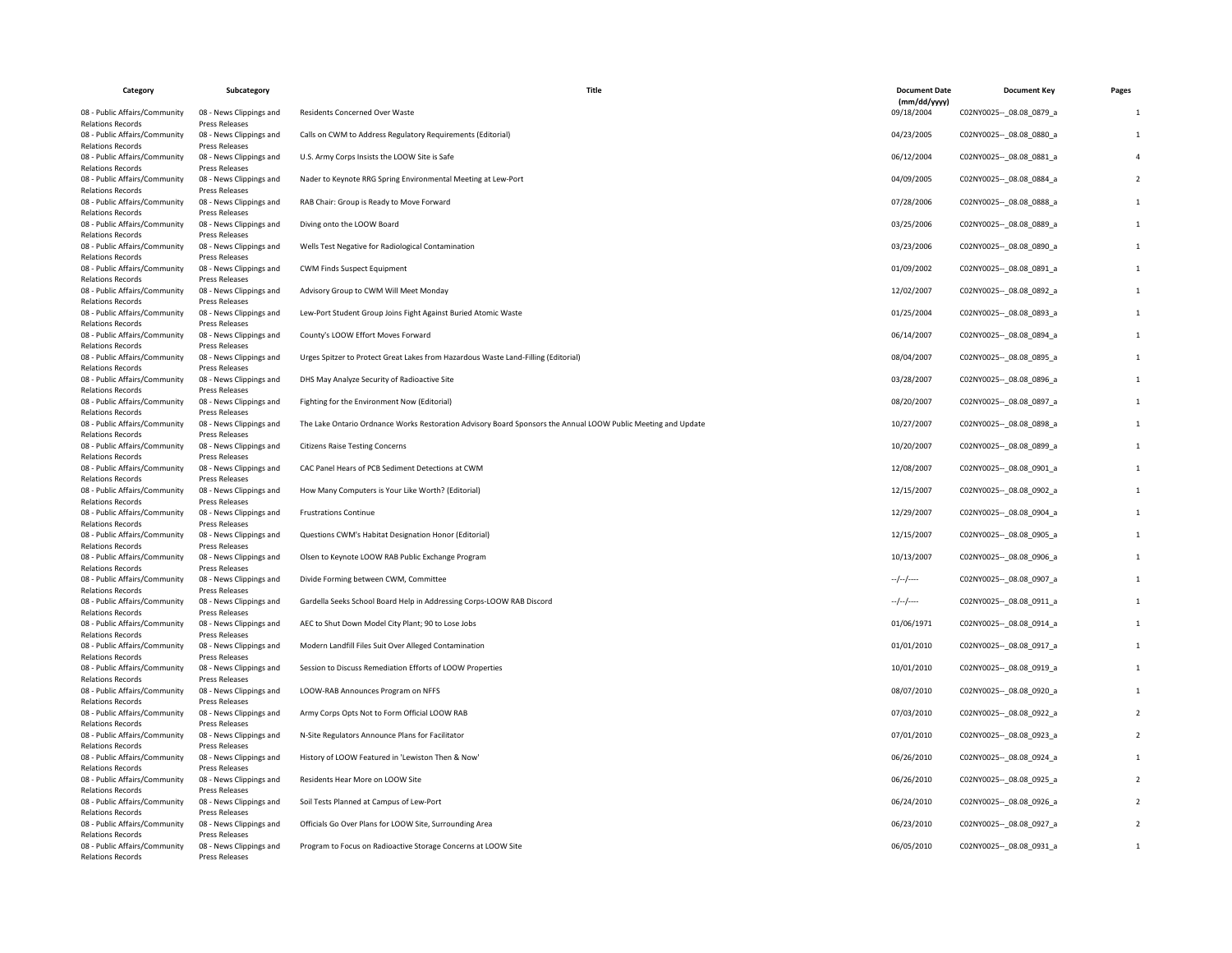| Category                                                                                   | Subcategory                                                                 | Title                                                                                                                         | <b>Document Date</b>       | <b>Document Key</b>                                      | Pages |
|--------------------------------------------------------------------------------------------|-----------------------------------------------------------------------------|-------------------------------------------------------------------------------------------------------------------------------|----------------------------|----------------------------------------------------------|-------|
| 08 - Public Affairs/Community                                                              | 08 - News Clippings and                                                     | Niagara Watershed Alliance to Rally at Niagara Falls Storage Site                                                             | (mm/dd/yyyy)<br>05/20/2010 | C02NY0025 -- 08.08 0933 a                                |       |
| <b>Relations Records</b><br>08 - Public Affairs/Community                                  | <b>Press Releases</b><br>08 - News Clippings and                            | WWII-Era TNT Site to Begin Cleanup                                                                                            | 05/21/2010                 | C02NY0025 -- 08.08 0934 a                                |       |
| <b>Relations Records</b><br>08 - Public Affairs/Community<br><b>Relations Records</b>      | <b>Press Releases</b><br>08 - News Clippings and<br>Press Releases          | Protesters Target Nuclear Storage Site in Lewiston                                                                            | 05/23/2010                 | C02NY0025 -- 08.08 0935 a                                |       |
| 08 - Public Affairs/Community<br><b>Relations Records</b>                                  | 08 - News Clippings and<br>Press Releases                                   | 1-Million Set Aside for Lake Clean Up                                                                                         | 05/22/2010                 | C02NY0025 -- 08.08 0936 a                                |       |
| 08 - Public Affairs/Community<br><b>Relations Records</b>                                  | 08 - News Clippings and<br>Press Releases                                   | Work to Start on Ordnance Site Hazards                                                                                        | 05/22/2010                 | C02NY0025 -- _ 08.08_0937_a                              |       |
| 08 - Public Affairs/Community<br><b>Relations Records</b>                                  | 08 - News Clippings and<br><b>Press Releases</b>                            | Protesters Call for Cleanup at Radioactive Waste Dump                                                                         | 05/23/2010                 | C02NY0025 -- 08.08 0938 a                                |       |
| 08 - Public Affairs/Community<br><b>Relations Records</b>                                  | 08 - News Clippings and<br>Press Releases                                   | LOOW Safety Hazards to Be addressed                                                                                           | 05/22/2010                 | C02NY0025 -- 08.08 0939 a                                |       |
| 08 - Public Affairs/Community<br><b>Relations Records</b>                                  | 08 - News Clippings and<br>Press Releases                                   | Corporate Campaign Contributions Exposing Us to Disaster (Editorial)                                                          | 05/15/2010                 | C02NY0025 -- 08.08 0940_a                                |       |
| 08 - Public Affairs/Community<br><b>Relations Records</b>                                  | 08 - News Clippings and<br>Press Releases                                   | NWA NFSS Rally, May 22                                                                                                        | 04/24/2010                 | C02NY0025 -- _ 08.08_0941_a                              |       |
| 08 - Public Affairs/Community<br><b>Relations Records</b>                                  | 08 - News Clippings and<br>Press Releases                                   | LOOW RAB Announces Stakeholder Conference on Future of NFSS                                                                   | 04/10/2010                 | C02NY0025 -- 08.08 0942 a                                |       |
| 08 - Public Affairs/Community<br><b>Relations Records</b>                                  | 08 - News Clippings and<br>Press Releases                                   | LOOW RAB Responds to Army Corps (Editorial)                                                                                   | 04/10/2010                 | C02NY0025 -- 08.08 0943 a                                |       |
| 08 - Public Affairs/Community<br>Relations Records                                         | 08 - News Clippings and<br>Press Releases                                   | Discord at Army Corps Roundtable Session<br>Corps District Commander Invites Community Input on a LOOW RAB (Editorial)        | 04/03/2010<br>04/03/2010   | C02NY0025 -- _ 08.08_0945_a                              |       |
| 08 - Public Affairs/Community<br><b>Relations Records</b><br>08 - Public Affairs/Community | 08 - News Clippings and<br><b>Press Releases</b><br>08 - News Clippings and | Army Corps to Hold LOOW RAB Workshop                                                                                          | 03/20/2010                 | C02NY0025 -- 08.08 0946 a<br>C02NY0025 -- 08.08 0947_a   |       |
| <b>Relations Records</b><br>08 - Public Affairs/Community                                  | <b>Press Releases</b><br>08 - News Clippings and                            | Army Corps Hears it on the LOOW RAB                                                                                           | 03/27/2010                 | C02NY0025 -- 08.08 0948 a                                |       |
| <b>Relations Records</b><br>08 - Public Affairs/Community                                  | Press Releases<br>08 - News Clippings and                                   | Army Corps, Residents Spar Over Status of Advisory Board                                                                      | 03/24/2010                 | C02NY0025 -- _ 08.08_0949_a                              |       |
| <b>Relations Records</b><br>08 - Public Affairs/Community                                  | Press Releases<br>08 - News Clippings and                                   | Activists Blast Corps of Engineers Over Lake Ontario Ordnance Works                                                           | 03/24/2010                 | C02NY0025 -- _ 08.08_0950_a                              |       |
| <b>Relations Records</b><br>08 - Public Affairs/Community                                  | Press Releases<br>08 - News Clippings and                                   | Presentation Set Tonight on Ordnance Works Board                                                                              | 03/24/2010                 | C02NY0025 -- 08.08 0951_a                                |       |
| <b>Relations Records</b><br>08 - Public Affairs/Community                                  | Press Releases<br>08 - News Clippings and                                   | LOOW Site Work on Hold for Now                                                                                                | 03/08/2010                 | C02NY0025 -- 08.08 0952 a                                |       |
| <b>Relations Records</b><br>08 - Public Affairs/Community                                  | Press Releases<br>08 - News Clippings and                                   | Modern Files Suit Against Lewiston                                                                                            | 01/09/2010                 | C02NY0025 -- 08.08 0956 a                                |       |
| <b>Relations Records</b><br>08 - Public Affairs/Community                                  | Press Releases<br>08 - News Clippings and                                   | Slaughter Announces Calspan, LOOW Funds                                                                                       | 12/16/2009                 | C02NY0025 -- _ 08.08_0960_a                              |       |
| <b>Relations Records</b><br>08 - Public Affairs/Community                                  | Press Releases<br>08 - News Clippings and                                   | Slaughter Secures Over \$11 Million for Local Defense Projects                                                                | 12/16/2009                 | C02NY0025 -- 08.08 0961_a                                |       |
| <b>Relations Records</b><br>08 - Public Affairs/Community<br><b>Relations Records</b>      | Press Releases<br>08 - News Clippings and<br><b>Press Releases</b>          | Energy Dept. to Issue Report on Inquiry Into N-Waste Effects in Lewiston, Porter                                              | 12/03/2009                 | C02NY0025 -- 08.08 0962 a                                |       |
| 08 - Public Affairs/Community<br><b>Relations Records</b>                                  | 08 - News Clippings and<br>Press Releases                                   | Government Allows More Cancer Claims from LOOW                                                                                | 11/09/2009                 | C02NY0025 -- _ 08.08_0971_a                              |       |
| 08 - Public Affairs/Community<br><b>Relations Records</b>                                  | 08 - News Clippings and<br>Press Releases                                   | Panel Criticizes Report of Site's Risk                                                                                        | 11/09/2009                 | C02NY0025 -- 08.08 0972 a                                |       |
| 08 - Public Affairs/Community<br><b>Relations Records</b>                                  | 08 - News Clippings and<br>Press Releases                                   | Niagara Watershed Alliance Wants Accountability of Feds                                                                       | 10/10/2009                 | C02NY0025 -- 08.08 0974 a                                |       |
| 08 - Public Affairs/Community<br><b>Relations Records</b>                                  | 08 - News Clippings and<br>Press Releases                                   | Watershed Alliance Members Want Action from Lawmakers                                                                         | 10/09/2009                 | C02NY0025 -- 08.08 0975 a                                |       |
| 08 - Public Affairs/Community<br><b>Relations Records</b>                                  | 08 - News Clippings and<br>Press Releases                                   | Corps Information Session Updates LOOW Findings                                                                               | 09/26/2009                 | C02NY0025 -- 08.08 0980 a                                |       |
| 08 - Public Affairs/Community<br><b>Relations Records</b>                                  | 08 - News Clippings and<br>Press Releases                                   | CWM Wants Federal Funds for Cleanup                                                                                           | 09/18/2009                 | C02NY0025 -- _ 08.08_0981_a                              |       |
| 08 - Public Affairs/Community<br><b>Relations Records</b>                                  | 08 - News Clippings and<br><b>Press Releases</b>                            | Meeting Held on Former Weapons Sites                                                                                          | 09/18/2009                 | C02NY0025 -- 08.08 0982 a                                |       |
| 08 - Public Affairs/Community<br><b>Relations Records</b>                                  | 08 - News Clippings and<br>Press Releases                                   | Army Corps: No Public Health Risk at LOOW Site                                                                                | 09/17/2009                 | C02NY0025 -- 08.08 0983 a                                |       |
| 08 - Public Affairs/Community<br><b>Relations Records</b>                                  | 08 - News Clippings and<br>Press Releases                                   | Meeting to Air Issues on Weapons Site                                                                                         | 09/14/2009                 | C02NY0025 -- _ 08.08_0984_a                              |       |
| 08 - Public Affairs/Community<br><b>Relations Records</b><br>08 - Public Affairs/Community | 08 - News Clippings and<br>Press Releases<br>08 - News Clippings and        | Army Corps to Detail LOOW Studies at September Session<br>Lewiston Informed of House Funding to Address Safety at Former WWTP | 08/22/2009<br>08/01/2009   | C02NY0025 -- _ 08.08_0985_a<br>C02NY0025 -- 08.08 0987_a |       |
| <b>Relations Records</b>                                                                   | Press Releases                                                              |                                                                                                                               |                            |                                                          |       |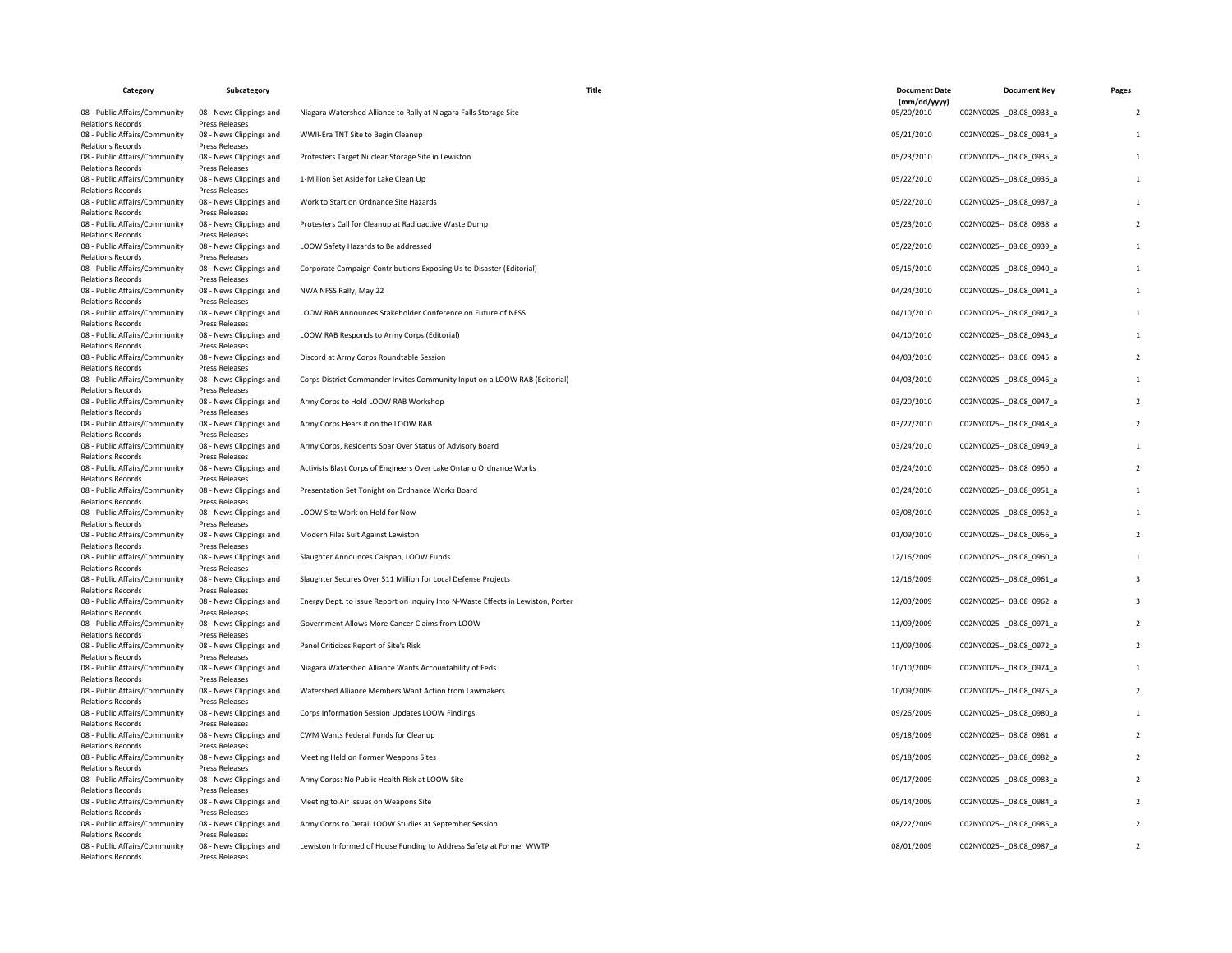| Category                                                  | Subcategory                               | Title                                                                       | <b>Document Date</b><br>(mm/dd/yyyy) | <b>Document Key</b>         | Pages        |
|-----------------------------------------------------------|-------------------------------------------|-----------------------------------------------------------------------------|--------------------------------------|-----------------------------|--------------|
| 08 - Public Affairs/Community<br><b>Relations Records</b> | 08 - News Clippings and<br>Press Releases | Enjoy Your Drink of Water                                                   | $08/01$ /----                        | C02NY0025 -- _ 08.08_0988_a | -1           |
| 08 - Public Affairs/Community<br><b>Relations Records</b> | 08 - News Clippings and<br>Press Releases | The Bombs Keep Dropping                                                     | 08/05/2009                           | C02NY0025 -- 08.08 0989 a   |              |
| 08 - Public Affairs/Community<br><b>Relations Records</b> | 08 - News Clippings and<br>Press Releases | House Approves \$1.3M for LOOW Cleanup                                      | 07/30/2009                           | C02NY0025 -- 08.08 0990 a   |              |
| 08 - Public Affairs/Community<br><b>Relations Records</b> | 08 - News Clippings and<br>Press Releases | Better Campus Air Monitoring Urged                                          | 07/29/2009                           | C02NY0025 -- 08.08 0991 a   |              |
| 08 - Public Affairs/Community<br>Relations Records        | 08 - News Clippings and<br>Press Releases | Contamination Found Underground at Former Weapons Site                      | 07/19/2009                           | C02NY0025 -- 08.08 0992 a   |              |
| 08 - Public Affairs/Community<br><b>Relations Records</b> | 08 - News Clippings and<br>Press Releases | Hazardous Landfill Can Boost Capacity                                       | 07/03/2009                           | C02NY0025 -- _ 08.08_0993_a |              |
| 08 - Public Affairs/Community<br><b>Relations Records</b> | 08 - News Clippings and<br>Press Releases | DEC Greenlights Landfill Cap                                                | 07/02/2009                           | C02NY0025 -- 08.08 0994 a   |              |
| 08 - Public Affairs/Community<br><b>Relations Records</b> | 08 - News Clippings and<br>Press Releases | Niagara Watershed Alliance Targets Great Lakes Protection                   | 06/20/2009                           | C02NY0025 -- 08.08 0997 a   |              |
| 08 - Public Affairs/Community<br><b>Relations Records</b> | 08 - News Clippings and<br>Press Releases | High-Profile Waste Sites Inspire Founding of Niagara Watershed Alliance     | 06/19/2009                           | C02NY0025 -- 08.08 0998 a   |              |
| 08 - Public Affairs/Community<br><b>Relations Records</b> | 08 - News Clippings and<br>Press Releases | Landfill Causes Health and Environmental Problems                           | $04/-/2009$                          | C02NY0025 -- _ 08.08_1002_a |              |
| 08 - Public Affairs/Community<br><b>Relations Records</b> | 08 - News Clippings and<br>Press Releases | Army Corps Offers Update on Former Lewiston WWTP Site                       | 04/11/2009                           | C02NY0025 -- 08.08 1004 a   | $\mathbf{1}$ |
| 08 - Public Affairs/Community<br><b>Relations Records</b> | 08 - News Clippings and<br>Press Releases | Corps Meets at Roundtable Over LOOW RAB Issues                              | 03/28/2009                           | C02NY0025 -- 08.08 1007 a   |              |
| 08 - Public Affairs/Community<br>Relations Records        | 08 - News Clippings and<br>Press Releases | Public Officials Speak Out at LOOW Informational Workshop                   | 03/26/2009                           | C02NY0025 -- _ 08.08_1008_a |              |
| 08 - Public Affairs/Community<br><b>Relations Records</b> | 08 - News Clippings and<br>Press Releases | RAB Still on Outs                                                           | 03/22/2009                           | C02NY0025 -- 08.08 1010 a   |              |
| 08 - Public Affairs/Community<br><b>Relations Records</b> | 08 - News Clippings and<br>Press Releases | Army Corps Visit to Cover LOOW RAB Impasse; LOOW Remediation                | 03/21/2009                           | C02NY0025 -- 08.08 1011 a   |              |
| 08 - Public Affairs/Community<br><b>Relations Records</b> | 08 - News Clippings and<br>Press Releases | Youngstown Mayor Upbeat on Input for Ordnance Works Meeting                 | 03/20/2009                           | C02NY0025 -- 08.08 1012 a   |              |
| 08 - Public Affairs/Community<br>Relations Records        | 08 - News Clippings and<br>Press Releases | Army Corps Leader Headed to Youngstown Meeting                              | 03/18/2009                           | C02NY0025 -- 08.08 1013 a   |              |
| 08 - Public Affairs/Community<br><b>Relations Records</b> | 08 - News Clippings and<br>Press Releases | Why is the Public's Community Being Ignored? (Editorial)                    | 03/14/2009                           | C02NY0025 -- _ 08.08_1016_a |              |
| 08 - Public Affairs/Community<br><b>Relations Records</b> | 08 - News Clippings and<br>Press Releases | Pollution Cleanup Sites Reopened, Finding Need to Clear, Check Vapors       | 03/09/2009                           | C02NY0025 -- 08.08 1018 a   |              |
| 08 - Public Affairs/Community                             | 08 - News Clippings and                   | Corps Reps to Visit Area Twice in March                                     | 02/28/2009                           | C02NY0025 -- 08.08 1019 a   |              |
| <b>Relations Records</b><br>08 - Public Affairs/Community | Press Releases<br>08 - News Clippings and | Listen to the People (Editorial)                                            | 02/14/2009                           | C02NY0025 -- 08.08 1020 a   |              |
| <b>Relations Records</b><br>08 - Public Affairs/Community | Press Releases<br>08 - News Clippings and | The CWM Honeymoon is Over (Editorial)                                       | 02/07/2009                           | C02NY0025 -- _ 08.08_1022_a |              |
| <b>Relations Records</b><br>08 - Public Affairs/Community | Press Releases<br>08 - News Clippings and | Mission Impossible                                                          | 10/10/1999                           | C02NY0025 -- 08.08 1027 a   |              |
| <b>Relations Records</b><br>08 - Public Affairs/Community | Press Releases<br>08 - News Clippings and | The 'Other' Nuclear Dump                                                    | 10/31/1999                           | C02NY0025 -- 08.08 1028 a   |              |
| <b>Relations Records</b><br>08 - Public Affairs/Community | Press Releases<br>08 - News Clippings and | AEC Takes Acreage at Ordnance Works Off Surplus List                        | 08/29/1953                           | C02NY0025 -- _ 08.08_1032_a | $\mathbf{1}$ |
| Relations Records<br>08 - Public Affairs/Community        | Press Releases<br>08 - News Clippings and | Vast High-Energy Fuel Plant Has Risen From Woods Here                       | 05/03/1959                           | C02NY0025 -- 08.08 1033 a   |              |
| <b>Relations Records</b><br>08 - Public Affairs/Community | Press Releases<br>08 - News Clippings and | Request Shift of Fuels Plant to Air Force                                   | 07/01/1959                           | C02NY0025 -- 08.08 1034 a   |              |
| <b>Relations Records</b><br>08 - Public Affairs/Community | Press Releases<br>08 - News Clippings and | U.S. Releases 900 Acres at Model City                                       | 09/10/1963                           | C02NY0025 -- 08.08 1035 a   |              |
| <b>Relations Records</b><br>08 - Public Affairs/Community | Press Releases<br>08 - News Clippings and | 840 Acres at Model City Will Be Sold as Surplus                             | 09/16/1965                           | C02NY0025 -- 08.08 1036 a   |              |
| <b>Relations Records</b><br>08 - Public Affairs/Community | Press Releases<br>08 - News Clippings and | Ordnance Works Target of New Radioactive Tests                              | 10/05/1980                           | C02NY0025 -- _ 08.08_1037_a |              |
| <b>Relations Records</b><br>08 - Public Affairs/Community | Press Releases<br>08 - News Clippings and | LOOW Site - High Price to Pay for Atom Bomb (with Attached Series Articles) | $-/-/-$                              | C02NY0025 -- 08.08 1038 a   |              |
| <b>Relations Records</b><br>08 - Public Affairs/Community | Press Releases<br>08 - News Clippings and | Government Repeats Claims That LOOW Not Health Threat                       | 02/05/1981                           | C02NY0025 -- 08.08 1039 a   |              |
| <b>Relations Records</b><br>08 - Public Affairs/Community | Press Releases<br>08 - News Clippings and | Modern Landfill Ban May Be Lifted Following Cleanup                         | 07/02/1981                           | C02NY0025 -- 08.08 1040 a   |              |
| <b>Relations Records</b><br>08 - Public Affairs/Community | Press Releases<br>08 - News Clippings and | LOOW Silo Demolition Revives Fear                                           | 07/01/1985                           | C02NY0025 -- _ 08.08_1041_a |              |
| <b>Relations Records</b>                                  | Press Releases                            |                                                                             |                                      |                             |              |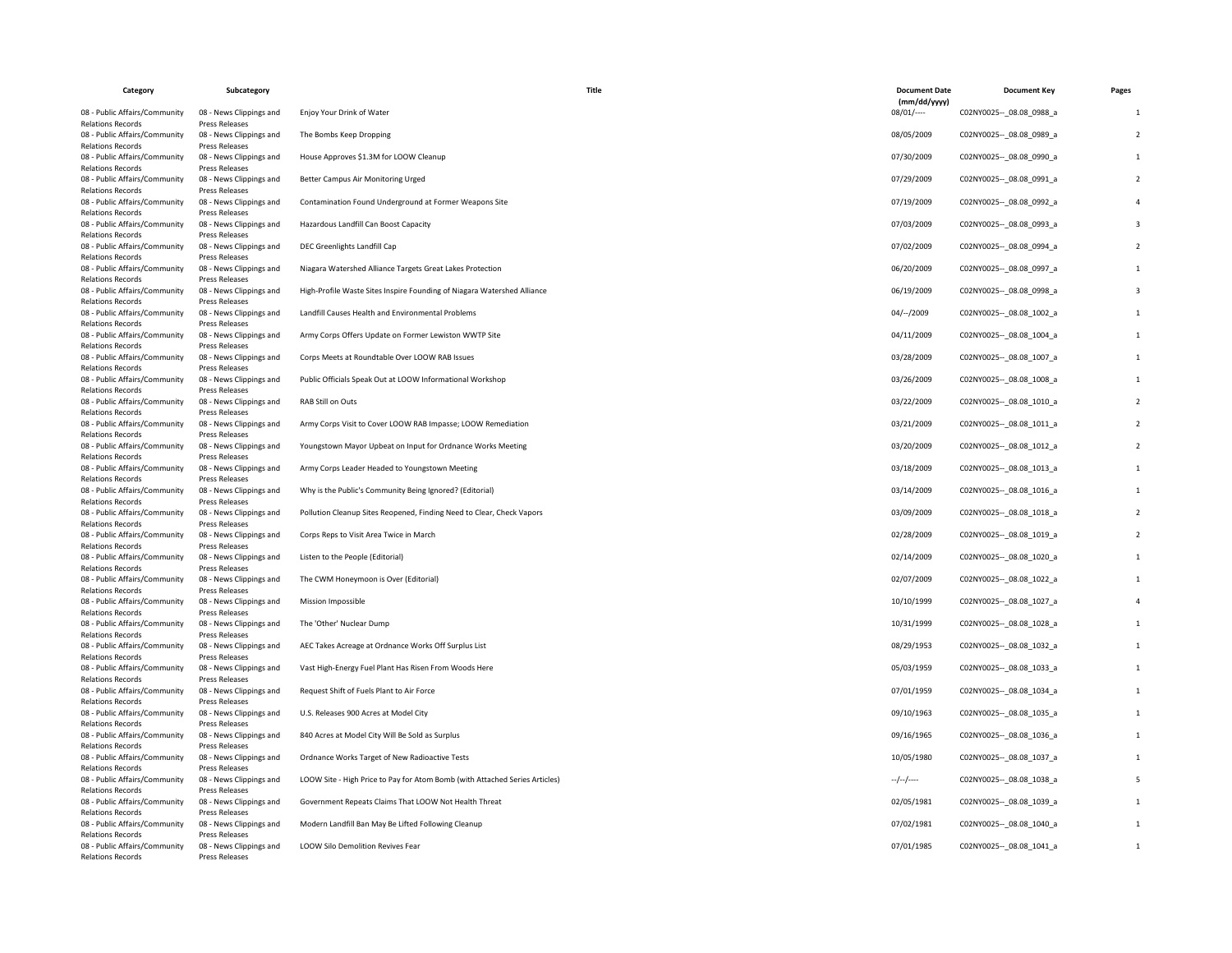| Category                                                                              | Subcategory                                                 | Title                                                                                  | <b>Document Date</b>       | <b>Document Key</b>         | Pages |
|---------------------------------------------------------------------------------------|-------------------------------------------------------------|----------------------------------------------------------------------------------------|----------------------------|-----------------------------|-------|
| 08 - Public Affairs/Community<br><b>Relations Records</b>                             | 08 - News Clippings and<br><b>Press Releases</b>            | Questions Raised about Progress on Ordnance Works Cleanup                              | (mm/dd/yyyy)<br>09/18/1997 | C02NY0025 -- 08.08 1043 a   |       |
| 08 - Public Affairs/Community                                                         | 08 - News Clippings and                                     | Ordnance Site Will Undergo More Testing                                                | 05/15/1980                 | C02NY0025 -- 08.08 1044 a   |       |
| <b>Relations Records</b><br>08 - Public Affairs/Community<br><b>Relations Records</b> | Press Releases<br>08 - News Clippings and<br>Press Releases | Lew-Port Health Committee Members Question Study Results                               | 02/10/2002                 | C02NY0025 -- 08.08 1047 a   |       |
| 08 - Public Affairs/Community<br><b>Relations Records</b>                             | 08 - News Clippings and<br>Press Releases                   | Lew-Port Campus Grounds to Undergo Contamination Testing                               | 07/06/2003                 | C02NY0025 -- 08.08 1048 a   |       |
| 08 - Public Affairs/Community<br><b>Relations Records</b>                             | 08 - News Clippings and<br>Press Releases                   | Middletown Site Picked by AEC for Secret Work                                          | 08/12/1953                 | C02NY0025 -- 08.08 1050 a   |       |
| 08 - Public Affairs/Community<br><b>Relations Records</b>                             | 08 - News Clippings and<br>Press Releases                   | High Bid Listed at Model City / Query Made on Plant Sale at Model City                 | 12/23/1965                 | C02NY0025 -- 08.08 1051 a   |       |
| 08 - Public Affairs/Community<br><b>Relations Records</b>                             | 08 - News Clippings and<br>Press Releases                   | Lewiston Site on Danger List                                                           | 04/21/1993                 | C02NY0025 -- _ 08.08_1053_a |       |
| 08 - Public Affairs/Community<br><b>Relations Records</b>                             | 08 - News Clippings and<br>Press Releases                   | AEC to Shut Boron Plant by July 1                                                      | 01/07/1958                 | C02NY0025 -- _ 08.08_1056_a |       |
| 08 - Public Affairs/Community<br><b>Relations Records</b>                             | 08 - News Clippings and<br>Press Releases                   | Damage Undetermined in Two Fires at Model City Water Meter Building                    | 10/18/1954                 | C02NY0025 -- 08.08 1057 a   |       |
| 08 - Public Affairs/Community<br><b>Relations Records</b>                             | 08 - News Clippings and<br>Press Releases                   | Army Asks Bids On 10 Buildings, Dock Platforms                                         | 11/30/1955                 | C02NY0025 -- _ 08.08_1058_a |       |
| 08 - Public Affairs/Community<br><b>Relations Records</b>                             | 08 - News Clippings and<br><b>Press Releases</b>            | Federal Surplus Property Placed Up for Sale Here                                       | --/--/----                 | C02NY0025 -- 08.08 1059 a   |       |
| 08 - Public Affairs/Community<br><b>Relations Records</b>                             | 08 - News Clippings and<br><b>Press Releases</b>            | Army Corps Aims to Calm Public Unease Over Cleanup                                     | 07/02/2010                 | C02NY0025 -- 08.08 1060 a   |       |
| 08 - Public Affairs/Community<br><b>Relations Records</b>                             | 08 - News Clippings and<br>Press Releases                   | Army Corps Won¿t Form Restoration Advisory Board for LOOW Site                         | 07/01/2010                 | C02NY0025 -- 08.08 1061 a   |       |
| 08 - Public Affairs/Community<br><b>Relations Records</b>                             | 08 - News Clippings and<br>Press Releases                   | Lew-Port Targeted for Soil Testing                                                     | 06/22/2010                 | C02NY0025 -- _ 08.08_1063_a |       |
| 08 - Public Affairs/Community<br><b>Relations Records</b>                             | 08 - News Clippings and<br>Press Releases                   | Witryol Announces Candidacy for State Senate                                           | 06/29/2010                 | C02NY0025 -- 08.08 1065 a   |       |
| 08 - Public Affairs/Community<br><b>Relations Records</b>                             | 08 - News Clippings and<br><b>Press Releases</b>            | Deer, Rabbits Frequent Nuke Site                                                       | 04/02/1978                 | C02NY0025 -- 08.08 1066 a   |       |
| 08 - Public Affairs/Community<br><b>Relations Records</b>                             | 08 - News Clippings and<br><b>Press Releases</b>            | Group Lists Area Schools Built near Toxic Sites                                        | 01/23/2002                 | C02NY0025 -- _ 08.08_1067_a |       |
| 08 - Public Affairs/Community<br><b>Relations Records</b>                             | 08 - News Clippings and<br>Press Releases                   | Members of Restoration Advisory Board Want More from Army Corps                        | 08/29/2007                 | C02NY0025 -- 08.08 1069 a   |       |
| 08 - Public Affairs/Community<br><b>Relations Records</b>                             | 08 - News Clippings and<br>Press Releases                   | Is Niagara County Safe from Manhattan Project Remnants                                 | 01/31/2008                 | C02NY0025 -- 08.08 1070 a   |       |
| 08 - Public Affairs/Community<br><b>Relations Records</b>                             | 08 - News Clippings and<br>Press Releases                   | Nuclear-Niagara Blog (with Handwritten Notes)                                          | 05/28/2002                 | C02NY0025 -- _ 08.08_1077_a |       |
| 08 - Public Affairs/Community<br><b>Relations Records</b>                             | 08 - News Clippings and<br><b>Press Releases</b>            | Consolidated Waste Management Permit Application Withdrawn                             | 06/06/2006                 | C02NY0025 -- 08.08 1078 a   |       |
| 08 - Public Affairs/Community<br><b>Relations Records</b>                             | 08 - News Clippings and<br>Press Releases                   | RAB Calls on U.S. Army Corps of Engineers for Input on Radioactive Storage Site Report | 06/29/2007                 | C02NY0025 -- 08.08 1079 a   |       |
| 08 - Public Affairs/Community<br><b>Relations Records</b>                             | 08 - News Clippings and<br>Press Releases                   | Remedial Work is Resuming at Atomic Bomb Waste Site                                    | 06/10/1991                 | C02NY0025 -- 08.08 1080 a   |       |
| 08 - Public Affairs/Community<br><b>Relations Records</b>                             | 08 - News Clippings and<br>Press Releases                   | Porter Board Acts on Sewer Financing; Questions Linger about CWM                       | 01/26/2002                 | C02NY0025 -- _ 08.08_1081_a |       |
| 08 - Public Affairs/Community<br><b>Relations Records</b>                             | 08 - News Clippings and<br>Press Releases                   | The Corps Report: Bill to Clean Up Former TNT Plant May Approach \$40M, Buffalo Says   | 11/14/2001                 | C02NY0025 -- 08.08 1082 a   |       |
| 08 - Public Affairs/Community<br><b>Relations Records</b>                             | 08 - News Clippings and<br><b>Press Releases</b>            | TNT in Sewers Below SCA Facility is Non-Explosive                                      | 03/12/1983                 | C02NY0025 -- 08.08 1083 a   |       |
| 08 - Public Affairs/Community<br><b>Relations Records</b>                             | 08 - News Clippings and<br><b>Press Releases</b>            | No Explosion Likely from Traces of TNT SCA Consultant Says                             | 03/12/1983                 | C02NY0025 -- _ 08.08_1084_a |       |
| 08 - Public Affairs/Community<br><b>Relations Records</b>                             | 08 - News Clippings and<br><b>Press Releases</b>            | Chem-Trol Source of Green Acid Leak at Industrial Park                                 | 01/08/1978                 | C02NY0025 -- 08.08 1085 a   |       |
| 08 - Public Affairs/Community<br><b>Relations Records</b>                             | 08 - News Clippings and<br>Press Releases                   | Radiation Report is Favorable                                                          | 05/05/1988                 | C02NY0025 -- 08.08 1086 a   |       |
| 08 - Public Affairs/Community<br><b>Relations Records</b>                             | 08 - News Clippings and<br>Press Releases                   | Canal Revelation May Be Costly                                                         | 05/18/1991                 | C02NY0025 -- _ 08.08_1087_a |       |
| 08 - Public Affairs/Community<br><b>Relations Records</b>                             | 08 - News Clippings and<br><b>Press Releases</b>            | Ordnance Works Cleanup is Set                                                          | 06/10/1991                 | C02NY0025 -- 08.08 1088 a   |       |
| 08 - Public Affairs/Community<br><b>Relations Records</b>                             | 08 - News Clippings and<br>Press Releases                   | Chemical Waste is Investigated; Shares Decline                                         | 04/02/1992                 | C02NY0025 -- 08.08 1089 a   |       |
| 08 - Public Affairs/Community<br><b>Relations Records</b>                             | 08 - News Clippings and<br>Press Releases                   | U.S. Army Corps Takes Over at Lewiston Site                                            | 10/23/1997                 | C02NY0025 -- 08.08 1090 a   |       |
| 08 - Public Affairs/Community<br><b>Relations Records</b>                             | 08 - News Clippings and<br>Press Releases                   | Panel: Waste Must Go                                                                   | 12/19/1995                 | C02NY0025 -- _ 08.08_1091_a |       |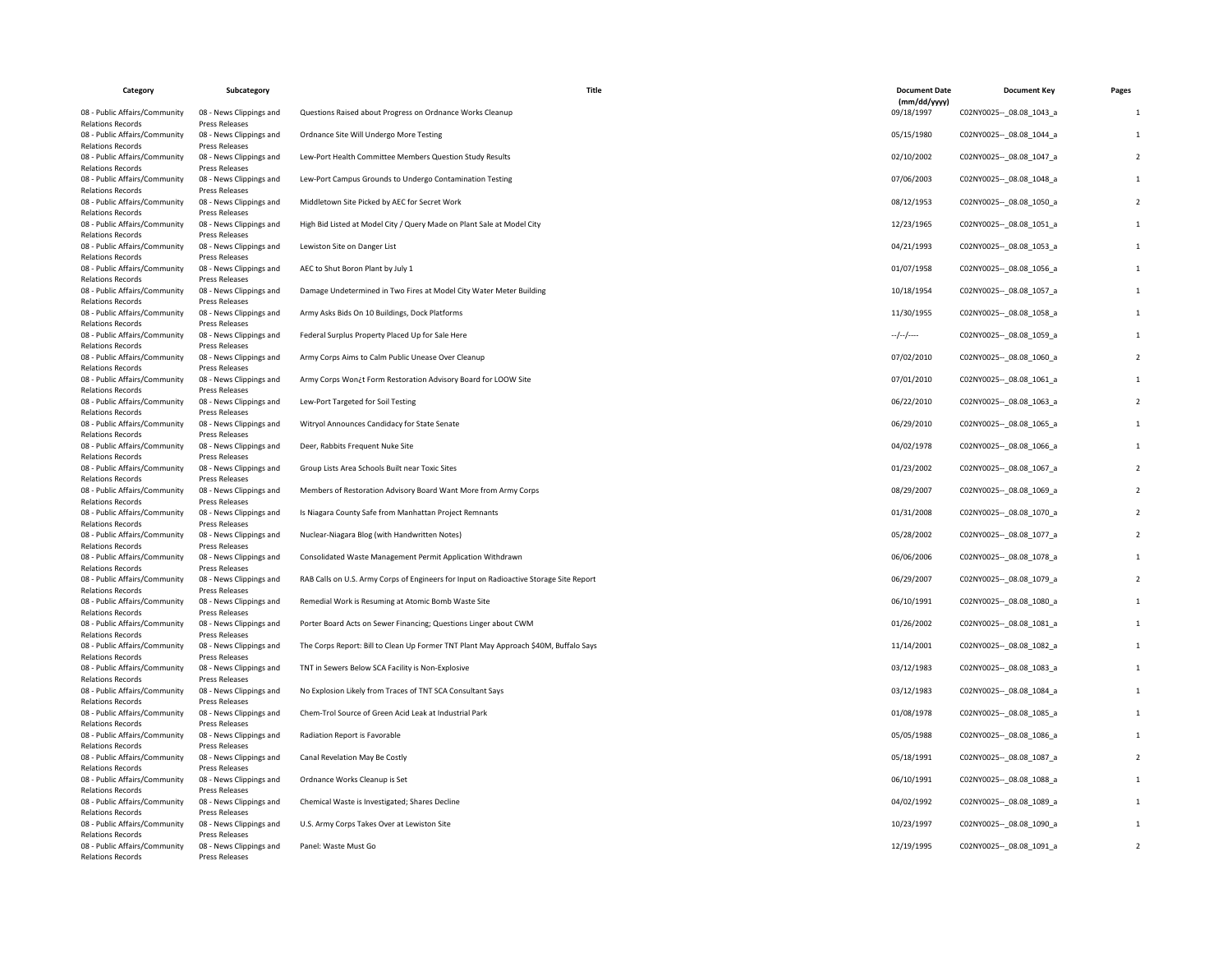| Category                                                                              | Subcategory                                                           | Title                                                                                                                                                             | <b>Document Date</b>       | <b>Document Key</b>         | Pages                    |
|---------------------------------------------------------------------------------------|-----------------------------------------------------------------------|-------------------------------------------------------------------------------------------------------------------------------------------------------------------|----------------------------|-----------------------------|--------------------------|
| 08 - Public Affairs/Community<br><b>Relations Records</b>                             | 08 - News Clippings and<br>Press Releases                             | 50 Years Later, Legacy of the Atomic Bomb Ticks Away in WNY                                                                                                       | (mm/dd/yyyy)<br>08/07/1995 | C02NY0025 -- 08.08 1092 a   | $\overline{\phantom{0}}$ |
| 08 - Public Affairs/Community<br><b>Relations Records</b>                             | 08 - News Clippings and<br>Press Releases                             | Lewiston Still Living with Manhattan Project Waste                                                                                                                | 08/06/1995                 | C02NY0025 -- 08.08 1093 a   | $\overline{2}$           |
| 08 - Public Affairs/Community<br><b>Relations Records</b>                             | 08 - News Clippings and<br>Press Releases                             | Digging Up a Dirty Diamond                                                                                                                                        | 09/29/1994                 | C02NY0025 -- 08.08 1094 a   |                          |
| 08 - Public Affairs/Community<br><b>Relations Records</b>                             | 08 - News Clippings and<br>Press Releases                             | Rid Lewiston of Radioactive Waste                                                                                                                                 | 07/05/1994                 | C02NY0025 -- 08.08 1095 a   |                          |
| 08 - Public Affairs/Community<br><b>Relations Records</b>                             | 08 - News Clippings and<br>Press Releases                             | Lewiston Shouldn't Be Babysitting Waste                                                                                                                           | 02/16/1994                 | C02NY0025 -- _ 08.08_1096_a | $\mathbf{1}$             |
| 08 - Public Affairs/Community<br><b>Relations Records</b>                             | 08 - News Clippings and<br>Press Releases                             | Forget the Cap; Get Rid of the Waste                                                                                                                              | 01/14/1994                 | C02NY0025 -- 08.08 1097 a   | $\mathbf{1}$             |
| 08 - Public Affairs/Community<br><b>Relations Records</b>                             | 08 - News Clippings and<br>Press Releases                             | History of Toxic Site                                                                                                                                             | 12/19/1993                 | C02NY0025 -- _ 08.08_1098_a | $\mathbf{1}$             |
| 08 - Public Affairs/Community<br><b>Relations Records</b>                             | 08 - News Clippings and<br>Press Releases                             | Modern Expansion Draws Strong Support at Hearing                                                                                                                  | 06/24/1993                 | C02NY0025 -- _ 08.08_1100_a | -1                       |
| 08 - Public Affairs/Community<br><b>Relations Records</b>                             | 08 - News Clippings and<br>Press Releases                             | Employees, Supporters Push Expansion Plan                                                                                                                         | 06/24/1993                 | C02NY0025 -- 08.08 1101 a   |                          |
| 08 - Public Affairs/Community<br><b>Relations Records</b>                             | 08 - News Clippings and<br>Press Releases                             | Worries Flare Over Report of Explosives                                                                                                                           | $-/-/-$                    | C02NY0025 -- _ 08.08_1102_a |                          |
| 08 - Public Affairs/Community<br><b>Relations Records</b>                             | 08 - News Clippings and<br><b>Press Releases</b>                      | CWM Says Clay Layer Blocks Migration                                                                                                                              | 03/19/1993                 | C02NY0025 -- 08.08 1103 a   |                          |
| 08 - Public Affairs/Community<br><b>Relations Records</b>                             | 08 - News Clippings and<br>Press Releases                             | ChemWaste Fined \$1 Million                                                                                                                                       | 12/21/1992                 | C02NY0025 -- _ 08.08_1104_a | $\mathbf{1}$             |
| 08 - Public Affairs/Community<br><b>Relations Records</b>                             | 08 - News Clippings and<br>Press Releases                             | Landfill Firm Fined \$225,000 for Porter Site                                                                                                                     | 10/14/1993                 | C02NY0025 -- 08.08 1105 a   | $\mathbf{1}$             |
| 08 - Public Affairs/Community<br><b>Relations Records</b>                             | 08 - News Clippings and<br>Press Releases                             | Chem-Trol 'Tour' Raises Questions                                                                                                                                 | --/--/----                 | C02NY0025 -- _ 08.08_1106_a | $\mathbf{1}$             |
| 08 - Public Affairs/Community<br><b>Relations Records</b>                             | 08 - News Clippings and<br>Press Releases                             | Toxic: Uranium Also Found at Site                                                                                                                                 | $-/-/-/$                   | C02NY0025 -- _ 08.08_1107_a | -1                       |
| 08 - Public Affairs/Community<br><b>Relations Records</b>                             | 08 - News Clippings and<br>Press Releases                             | Explosives, Chemicals Found Close to Schools                                                                                                                      | $-/-/-$                    | C02NY0025 -- 08.08 1108 a   |                          |
| 08 - Public Affairs/Community<br><b>Relations Records</b>                             | 08 - News Clippings and<br>Press Releases                             | Chemical Weapon Dump is Posing Aquifer Threat                                                                                                                     | 07/01/2001                 | C02NY0025 -- 08.08 1109 a   |                          |
| 08 - Public Affairs/Community                                                         | 08 - News Clippings and                                               | Base's Neighbors Still Doubt Pollution Data                                                                                                                       | 05/29/2001                 | C02NY0025 -- 08.08 1110 a   | $\overline{2}$           |
| <b>Relations Records</b><br>08 - Public Affairs/Community<br><b>Relations Records</b> | Press Releases<br>08 - News Clippings and<br>Press Releases           | Military Study Finds Fouled Weapons Safe                                                                                                                          | 06/24/2001                 | C02NY0025 -- _ 08.08_1111_a | 6                        |
| 08 - Public Affairs/Community                                                         | 08 - News Clippings and                                               | F.A.C.T.S. Wants Site as Clean as Possible                                                                                                                        | 09/11/1998                 | C02NY0025 -- 08.08 1112 a   | $\overline{1}$           |
| <b>Relations Records</b><br>08 - Public Affairs/Community<br><b>Relations Records</b> | Press Releases<br>08 - News Clippings and<br><b>Press Releases</b>    | Newspaper Article/Public Information Scrapbook                                                                                                                    | $-/-/-$                    | C02NY0025 -- 08.08 1113 a   | 120                      |
| 08 - Public Affairs/Community                                                         | 08 - News Clippings and                                               | A Toxic Waste Capital Looks to Spread it Around, Upstate Dump is the Last in the Northeast                                                                        | 03/10/2004                 | C02NY0025 -- _ 08.08_1114_a | $\overline{2}$           |
| <b>Relations Records</b><br>08 - Public Affairs/Community                             | Press Releases<br>10 - Public Meeting                                 | Minutes from the July 23, 2004 RAB Steering Committee Meeting Discussing Communication, Membership, New Chairperson, Direction for Advocacy Committee, and RAB    | 07/23/2004                 | C02NY0025 -- 08.10 0500 a   | $\overline{2}$           |
| <b>Relations Records</b>                                                              | Minutes/Announcements/Tr Action Items<br>anscripts/Restoration        |                                                                                                                                                                   |                            |                             |                          |
|                                                                                       | Advisory Boards (RAB) and<br><b>Technical Review</b>                  |                                                                                                                                                                   |                            |                             |                          |
| 08 - Public Affairs/Community                                                         | Committee (TRC) Meetings<br>10 - Public Meeting                       | Minutes from the August 18, 2004 RAB Steering Committee Discussing Communication Guidelines, Action Items, Future Topics, Other Committees' Updates, Membership,  | 08/18/2004                 | C02NY0025 -- _ 08.10_0501_a |                          |
| <b>Relations Records</b>                                                              | anscripts/Restoration                                                 | Minutes/Announcements/Tr New Chairperson, and Review of RAB                                                                                                       |                            |                             |                          |
|                                                                                       | Advisory Boards (RAB) and<br><b>Technical Review</b>                  |                                                                                                                                                                   |                            |                             |                          |
| 08 - Public Affairs/Community                                                         | Committee (TRC) Meetings<br>10 - Public Meeting                       | Minutes from the October 29, 2004 RAB Advocacy Committee Meeting Discussing Committee Purpose, Funding Needs and Priorities, and Summary of Investigations and    | 10/29/2004                 | C02NY0025 -- _ 08.10_0502_a |                          |
| <b>Relations Records</b>                                                              | anscripts/Restoration                                                 | Minutes/Announcements/Tr Draft Risk Assessment Reports                                                                                                            |                            |                             |                          |
|                                                                                       | Advisory Boards (RAB) and<br><b>Technical Review</b>                  |                                                                                                                                                                   |                            |                             |                          |
| 08 - Public Affairs/Community                                                         | Committee (TRC) Meetings<br>10 - Public Meeting                       | Minutes from the November 19, 2004 RAB Steering Committee Discussing New Chairperson Selection Process, USACE Request for RAB Priorities, Action Items, and Other | 11/19/2004                 | C02NY0025 -- 08.10 0503_a   |                          |
| <b>Relations Records</b>                                                              | Minutes/Announcements/Tr Committees' Updates<br>anscripts/Restoration |                                                                                                                                                                   |                            |                             |                          |
|                                                                                       | Advisory Boards (RAB) and<br><b>Technical Review</b>                  |                                                                                                                                                                   |                            |                             |                          |
|                                                                                       | Committee (TRC) Meetings                                              |                                                                                                                                                                   |                            |                             |                          |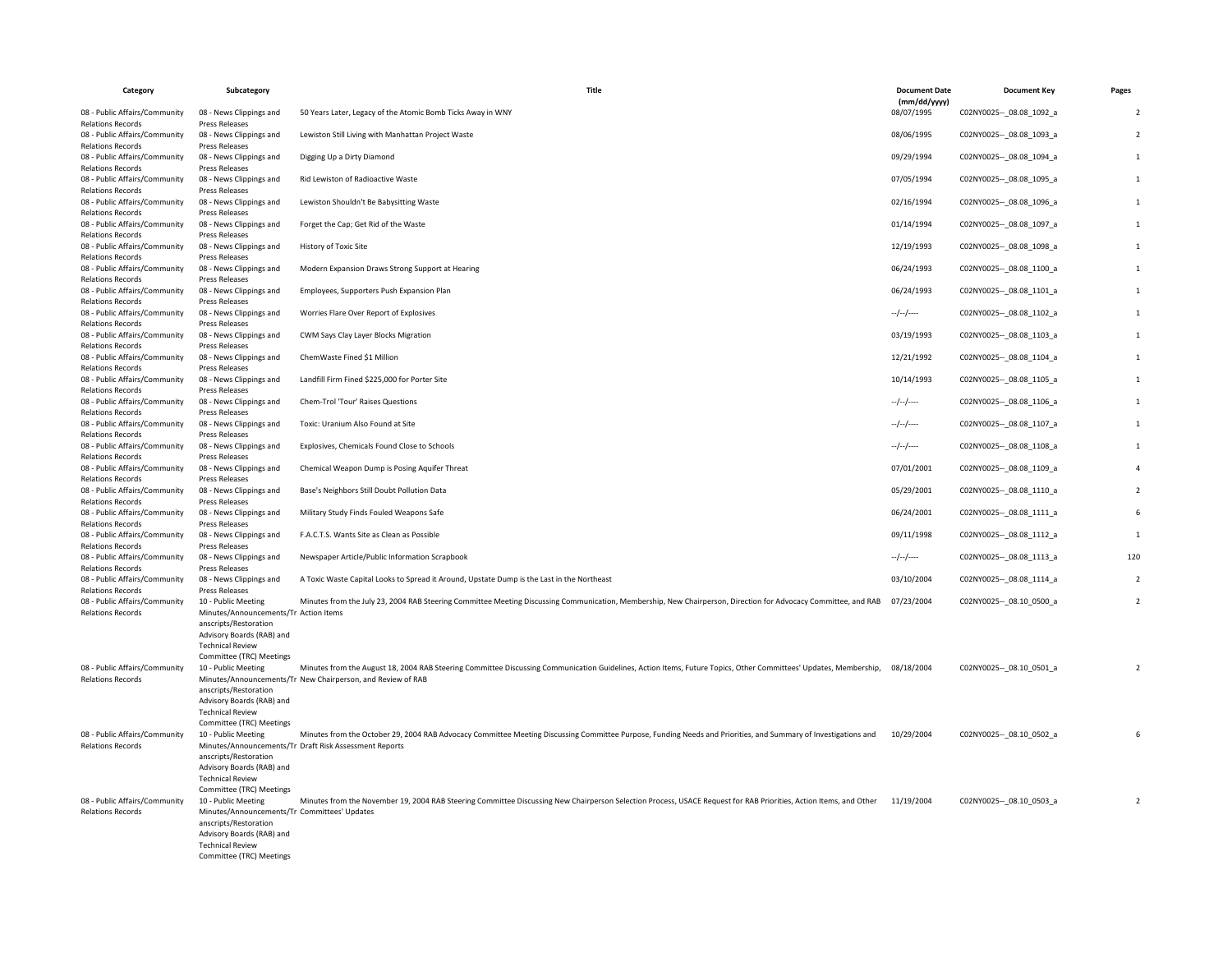| Category                                                  | Subcategory                                                                                                                                                                  | Title                                                                                                                                                                                                                             | <b>Document Date</b>    | <b>Document Key</b>         | Pages          |
|-----------------------------------------------------------|------------------------------------------------------------------------------------------------------------------------------------------------------------------------------|-----------------------------------------------------------------------------------------------------------------------------------------------------------------------------------------------------------------------------------|-------------------------|-----------------------------|----------------|
| 08 - Public Affairs/Community                             | 10 - Public Meeting                                                                                                                                                          | LOOW RAB Outreach Committee 2005 Planning Detailing Mission Statement and Goals                                                                                                                                                   | (mm/dd/yyyy)<br>$-/-/-$ | C02NY0025 -- _ 08.10_0504_a | $\overline{4}$ |
| <b>Relations Records</b>                                  | Minutes/Announcements/Tr<br>anscripts/Restoration<br>Advisory Boards (RAB) and<br><b>Technical Review</b><br>Committee (TRC) Meetings                                        |                                                                                                                                                                                                                                   |                         |                             |                |
| 08 - Public Affairs/Community<br><b>Relations Records</b> | 10 - Public Meeting<br>Minutes/Announcements/Tr<br>anscripts/Restoration<br>Advisory Boards (RAB) and<br><b>Technical Review</b><br>Committee (TRC) Meetings                 | Minutes from the January 20, 2005 RAB Steering Committee Meeting Discussing RAB Strategic Planning, Communication, Draft RAB By-Laws, and Outstanding Action Items 01/20/2005                                                     |                         | C02NY0025 -- _ 08.10_0505_a | $\overline{a}$ |
| 08 - Public Affairs/Community<br><b>Relations Records</b> | 10 - Public Meeting<br>Minutes/Announcements/Tr<br>anscripts/Restoration<br>Advisory Boards (RAB) and<br><b>Technical Review</b><br>Committee (TRC) Meetings                 | RAB Advocacy Committee Agenda, Proposed Operating Guidelines, and Responsibilities for February 5, 2005 Meeting                                                                                                                   | 02/05/2005              | C02NY0025 -- _ 08.10_0506_a | $\overline{3}$ |
| 08 - Public Affairs/Community<br><b>Relations Records</b> | 10 - Public Meeting<br>anscripts/Restoration<br>Advisory Boards (RAB) and<br><b>Technical Review</b><br>Committee (TRC) Meetings                                             | Minutes from the February 17, 2005 RAB Steering Committee Meeting Discussing Other Committees' Updates, USACE Update, Draft Operating Guidelines, Completed<br>Minutes/Announcements/Tr Action Items and Outstanding Action Items | 02/17/2005              | C02NY0025 -- _ 08.10_0507_a | 5              |
| 08 - Public Affairs/Community<br><b>Relations Records</b> | 10 - Public Meeting<br>Minutes/Announcements/Tr<br>anscripts/Restoration<br>Advisory Boards (RAB) and<br><b>Technical Review</b><br>Committee (TRC) Meetings                 | Summary of May 14, 2005 RAB Retreat                                                                                                                                                                                               | 05/14/2005              | C02NY0025 -- 08.10 0508 a   | 6              |
| 08 - Public Affairs/Community<br><b>Relations Records</b> | 10 - Public Meeting<br>Minutes/Announcements/Tr USACE Resources<br>anscripts/Restoration<br>Advisory Boards (RAB) and<br><b>Technical Review</b><br>Committee (TRC) Meetings | Minutes from the June 30, 2005 RAB Steering Committee Discussing Other Committees' Updates, Attached Operating Guidelines, NFSS Tour, Action Item Request Form, and 07/11/2005                                                    |                         | C02NY0025 -- _ 08.10_0509_a | 15             |
| 08 - Public Affairs/Community<br><b>Relations Records</b> | 10 - Public Meeting<br>Minutes/Announcements/Tr<br>anscripts/Restoration<br>Advisory Boards (RAB) and<br><b>Technical Review</b><br>Committee (TRC) Meetings                 | Presentation Slides Detailing the Environmental Risk Assessment Process                                                                                                                                                           | $07/-/2005$             | C02NY0025 -- 08.10 0510 a   | 25             |
| 08 - Public Affairs/Community<br><b>Relations Records</b> | 10 - Public Meeting<br>Minutes/Announcements/Tr Partnerships<br>anscripts/Restoration<br>Advisory Boards (RAB) and<br><b>Technical Review</b><br>Committee (TRC) Meetings    | Minutes from the August 2, 2005 RAB Steering Committee Meeting Discussing Other Committees' Updates, Action Items, Expansion of Committee, Public Meetings, and                                                                   | 08/02/2005              | C02NY0025 -- _ 08.10_0511_a | $\overline{2}$ |
| 08 - Public Affairs/Community<br><b>Relations Records</b> | 10 - Public Meeting<br>Minutes/Announcements/Tr<br>anscripts/Restoration<br>Advisory Boards (RAB) and<br><b>Technical Review</b><br>Committee (TRC) Meetings                 | Minutes from the September 8, 2005 RAB Steering Committee Meeting Discussing Frequency of Meetings, Other Committees' Updates, and Action Items                                                                                   | 09/08/2005              | C02NY0025 -- 08.10 0512 a   | $\overline{2}$ |
| 08 - Public Affairs/Community<br><b>Relations Records</b> | 10 - Public Meeting<br>Minutes/Announcements/Tr Items<br>anscripts/Restoration<br>Advisory Boards (RAB) and<br><b>Technical Review</b><br>Committee (TRC) Meetings           | Minutes from the September 22, 2005 RAB Steering Committee Minutes Discussing Other Committees' Updates, USACE Updates, Expansion of Committee, and Action                                                                        | 09/22/2005              | C02NY0025 -- 08.10 0513 a   | $\sqrt{2}$     |
| 08 - Public Affairs/Community<br><b>Relations Records</b> | 10 - Public Meeting<br>Minutes/Announcements/Tr<br>anscripts/Restoration<br>Advisory Boards (RAB) and<br><b>Technical Review</b><br>Committee (TRC) Meetings                 | Final LOOW RAB Operating Guidelines                                                                                                                                                                                               | 10/01/2005              | C02NY0025 -- 08.10 0514 a   | 8              |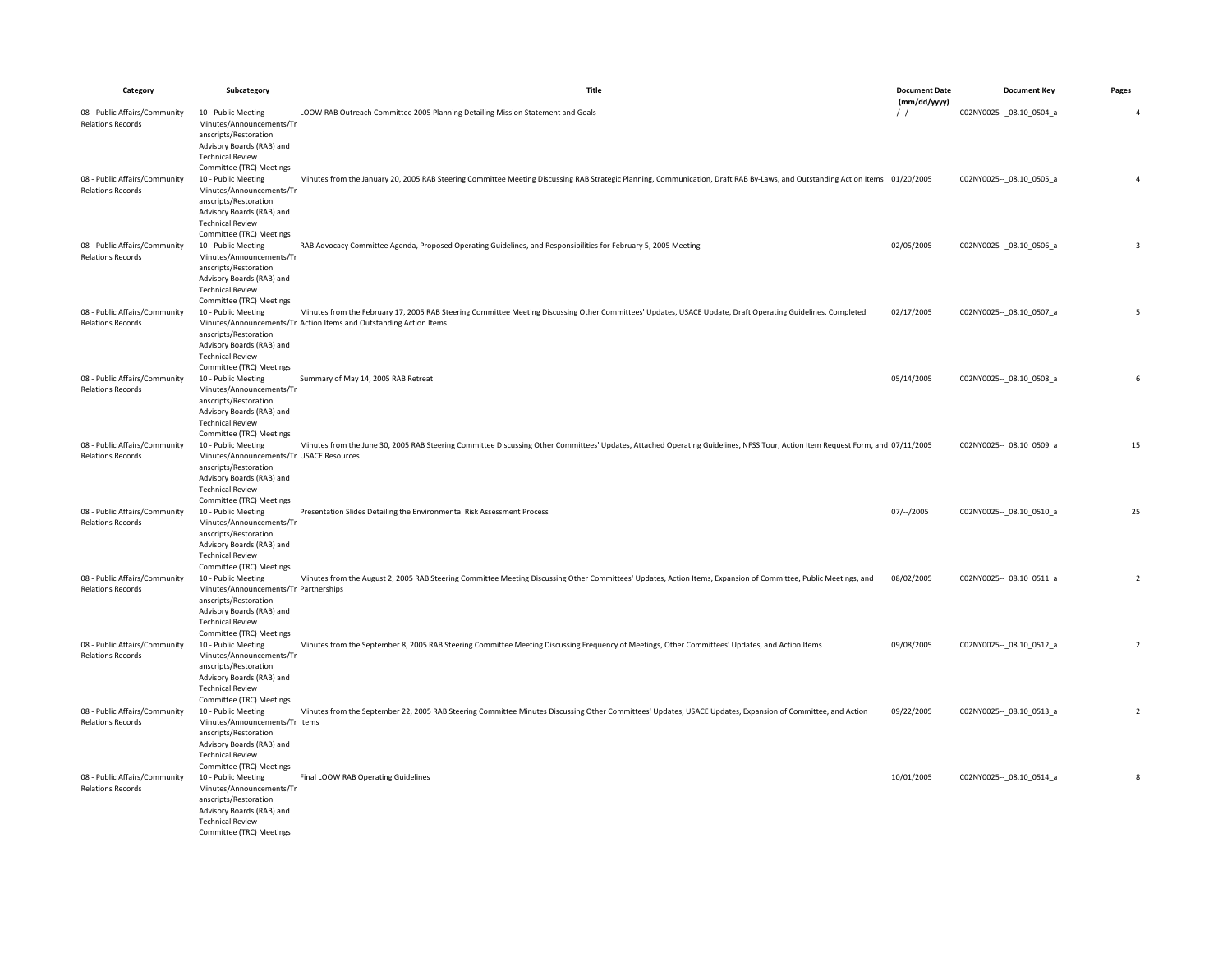| Category                                                  | Subcategory                                                                                                                                                                                                          | Title                                                                                                                                                         | <b>Document Date</b>       | <b>Document Key</b>         | Pages          |
|-----------------------------------------------------------|----------------------------------------------------------------------------------------------------------------------------------------------------------------------------------------------------------------------|---------------------------------------------------------------------------------------------------------------------------------------------------------------|----------------------------|-----------------------------|----------------|
| 08 - Public Affairs/Community<br><b>Relations Records</b> | 10 - Public Meeting<br>Minutes/Announcements/Tr Committees' Updates<br>anscripts/Restoration                                                                                                                         | Minutes from the October 31, 2005 RAB Steering Committee Meeting Discussing DOH Community LOOW Project, Adjustments to Committees, Public Meeting and Other   | (mm/dd/yyyy)<br>10/31/2005 | C02NY0025 -- _ 08.10_0515_a | 3              |
| 08 - Public Affairs/Community<br><b>Relations Records</b> | Advisory Boards (RAB) and<br><b>Technical Review</b><br>Committee (TRC) Meetings<br>10 - Public Meeting<br>Minutes/Announcements/Tr<br>anscripts/Restoration<br>Advisory Boards (RAB) and<br><b>Technical Review</b> | Report to RAB Steering Committee from RAB Advocacy Committee of November 19, 2005 Meeting                                                                     | 11/21/2005                 | C02NY0025 -- 08.10 0516 a   | $\overline{2}$ |
| 08 - Public Affairs/Community<br><b>Relations Records</b> | Committee (TRC) Meetings<br>10 - Public Meeting<br>Minutes/Announcements/Tr<br>anscripts/Restoration<br>Advisory Boards (RAB) and<br><b>Technical Review</b>                                                         | Minutes from the November 22, 2005 RAB Steering Committee Meeting Discussing Future Public Meetings, USACE Update, Other Committees' Updates                  | 11/22/2005                 | C02NY0025 -- _ 08.10_0517_a | $\overline{3}$ |
| 08 - Public Affairs/Community<br><b>Relations Records</b> | Committee (TRC) Meetings<br>10 - Public Meeting<br>Minutes/Announcements/Tr<br>anscripts/Restoration<br>Advisory Boards (RAB) and<br><b>Technical Review</b>                                                         | Minutes from April 26, 1988 Public Meeting Discussing Proposed Work Plan for RI/FS Investigations                                                             | 05/13/1988                 | C02NY0025 -- 08.10 0520 a   | 5              |
| 08 - Public Affairs/Community<br><b>Relations Records</b> | Committee (TRC) Meetings<br>10 - Public Meeting<br>Minutes/Announcements/Tr<br>anscripts/Restoration<br>Advisory Boards (RAB) and<br><b>Technical Review</b>                                                         | Minutes from the February 9, 1989 Technical Review Committee Meeting Discussing RI Draft Report Comments with Attached Attendance List and Agenda             | 02/09/1989                 | C02NY0025 -- 08.10 0522 a   | 5              |
| 08 - Public Affairs/Community<br><b>Relations Records</b> | Committee (TRC) Meetings<br>10 - Public Meeting<br>Minutes/Announcements/Tr<br>anscripts/Restoration<br>Advisory Boards (RAB) and<br><b>Technical Review</b>                                                         | Minutes of the May 9, 1990 Technical Review Committee Meeting Discussing the Draft RI Supplement and Draft Feasibility Study Report                           | 05/30/1990                 | C02NY0025 -- 08.10 0523 a   | 10             |
| 08 - Public Affairs/Community<br><b>Relations Records</b> | Committee (TRC) Meetings<br>10 - Public Meeting<br>Minutes/Announcements/Tr<br>anscripts/Restoration<br>Advisory Boards (RAB) and<br><b>Technical Review</b>                                                         | Presentation Slides and Sign-In Sheets from the May 20, 1998 Information Meeting Outlining Current Investigations at Site                                     | 05/20/1998                 | C02NY0025 -- 08.10 0525 a   | 17             |
| 08 - Public Affairs/Community<br><b>Relations Records</b> | Committee (TRC) Meetings<br>10 - Public Meeting<br>Minutes/Announcements/Tr<br>anscripts/Restoration<br>Advisory Boards (RAB) and<br><b>Technical Review</b>                                                         | NFSS and LOOW Public Information Meeting Questions                                                                                                            | 05/20/1998                 | C02NY0025 -- _ 08.10_0526_a | $\overline{3}$ |
| 08 - Public Affairs/Community<br><b>Relations Records</b> | Committee (TRC) Meetings<br>10 - Public Meeting<br>Minutes/Announcements/Tr<br>anscripts/Restoration<br>Advisory Boards (RAB) and<br><b>Technical Review</b>                                                         | Presentation Slides and Agenda from the March 2, 1999 Information Session Discussing Current Investigations at LOOW and NFSS                                  | 03/02/1999                 | C02NY0025 -- 08.10 0528 a   | 39             |
| 08 - Public Affairs/Community<br><b>Relations Records</b> | Committee (TRC) Meetings<br>10 - Public Meeting<br>Minutes/Announcements/Tr<br>anscripts/Restoration<br>Advisory Boards (RAB) and<br><b>Technical Review</b>                                                         | Presentation Slides from the June 29, 1999 Restoration Advisory Board Orientation Workshop                                                                    | 06/29/1999                 | C02NY0025 -- 08.10 0529 a   | 19             |
| 08 - Public Affairs/Community<br><b>Relations Records</b> | Committee (TRC) Meetings<br>10 - Public Meeting<br>Minutes/Announcements/Tr<br>anscripts/Restoration<br>Advisory Boards (RAB) and<br><b>Technical Review</b><br>Committee (TRC) Meetings                             | Presentation Slides from the June 29, 1999 RAB Meeting Detailing Current Site History, Environmental Impacts, and Current Investigations and Clean Up Actions | 06/29/1999                 | C02NY0025 -- 08.10 0530 a   | 23             |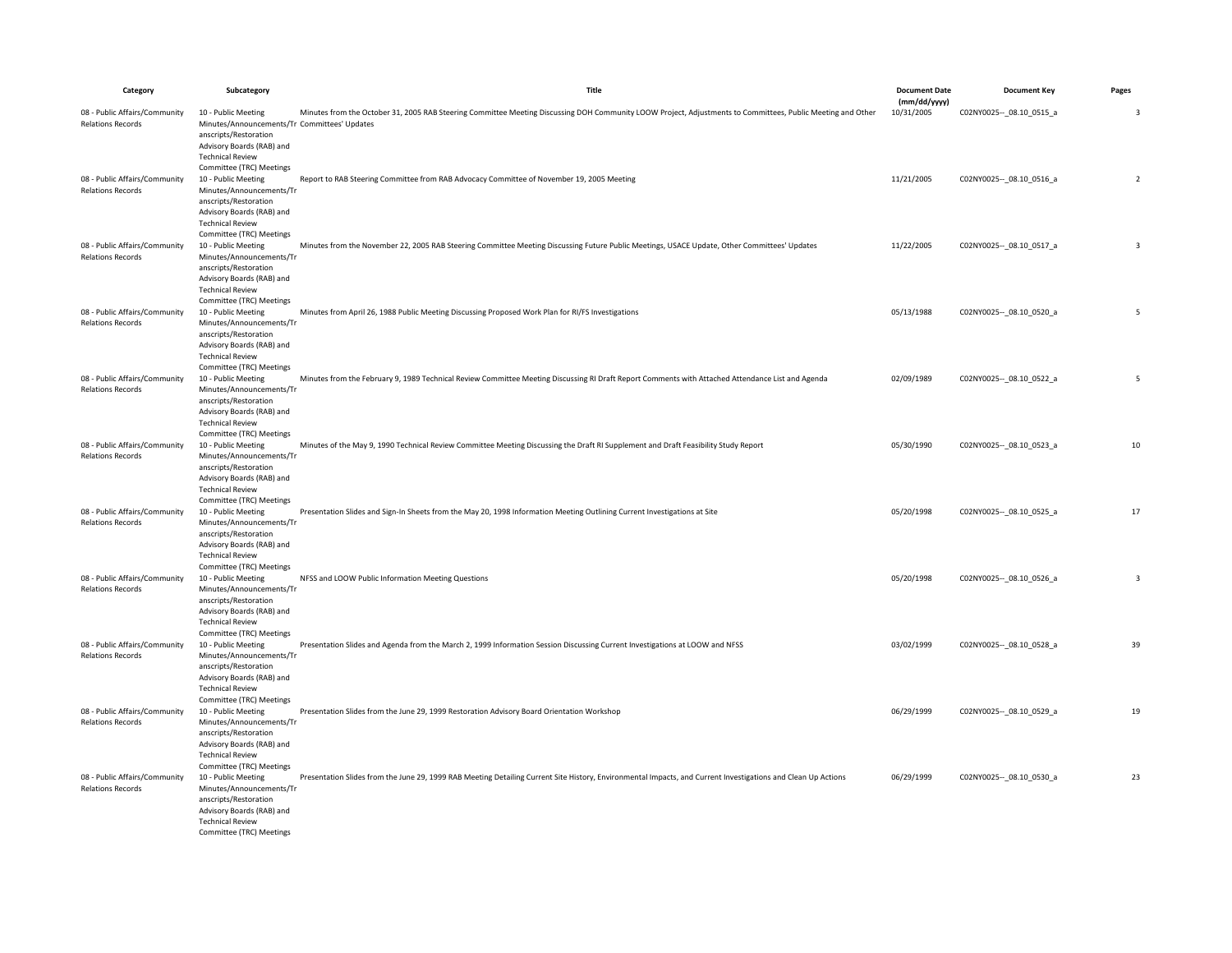| Category                                                  | Subcategory                                                                                                                                                                              | <b>Title</b>                                                                                                                                                                                                                                    | <b>Document Date</b>       | <b>Document Key</b>         | Pages          |
|-----------------------------------------------------------|------------------------------------------------------------------------------------------------------------------------------------------------------------------------------------------|-------------------------------------------------------------------------------------------------------------------------------------------------------------------------------------------------------------------------------------------------|----------------------------|-----------------------------|----------------|
| 08 - Public Affairs/Community                             | 10 - Public Meeting                                                                                                                                                                      | Minutes from the June 29, 1999 RAB Meeting Discussing RAB Workshop, Site History, and Current Investigations at Site                                                                                                                            | (mm/dd/yyyy)<br>06/29/1999 | C02NY0025 -- 08.10 0531 a   | 9              |
| <b>Relations Records</b>                                  | Minutes/Announcements/Tr<br>anscripts/Restoration<br>Advisory Boards (RAB) and<br><b>Technical Review</b><br>Committee (TRC) Meetings                                                    |                                                                                                                                                                                                                                                 |                            |                             |                |
| 08 - Public Affairs/Community<br><b>Relations Records</b> | 10 - Public Meeting<br>Minutes/Announcements/Tr<br>anscripts/Restoration<br>Advisory Boards (RAB) and<br><b>Technical Review</b>                                                         | Compilation of Questions and Answers from June 29, 1999 RAB Meeting                                                                                                                                                                             | 06/29/1999                 | C02NY0025 -- _ 08.10_0532_a | $\overline{4}$ |
| 08 - Public Affairs/Community<br><b>Relations Records</b> | Committee (TRC) Meetings<br>10 - Public Meeting<br>Minutes/Announcements/Tr<br>anscripts/Restoration<br>Advisory Boards (RAB) and<br><b>Technical Review</b>                             | Presentation Slides from the September 15, 1999 RAB Meeting Outlining Status Updates for Ongoing Investigations at Site                                                                                                                         | 09/15/1999                 | C02NY0025 -- 08.10 0533_a   | 17             |
| 08 - Public Affairs/Community<br><b>Relations Records</b> | Committee (TRC) Meetings<br>10 - Public Meeting<br>anscripts/Restoration<br>Advisory Boards (RAB) and<br><b>Technical Review</b>                                                         | Minutes from the September 15, 1999 RAB Meeting Discussing Site Tour, Property Owners Status Update, Property Owner Comments, LOOW Remedial and Removal<br>Minutes/Announcements/Tr Investigations Update, NFSS Update, and RAB Operating Rules | 09/15/1999                 | C02NY0025 -- 08.10 0534 a   | 23             |
| 08 - Public Affairs/Community<br><b>Relations Records</b> | Committee (TRC) Meetings<br>10 - Public Meeting<br>Minutes/Announcements/Tr<br>anscripts/Restoration<br>Advisory Boards (RAB) and<br><b>Technical Review</b>                             | Presentation Slides from the January 12, 2000 RAB Meeting Detailing Progress and Updates for Investigations at LOOW and NFSS Sites                                                                                                              | 01/12/2000                 | C02NY0025 -- 08.10 0535_a   | 16             |
| 08 - Public Affairs/Community<br><b>Relations Records</b> | Committee (TRC) Meetings<br>10 - Public Meeting<br>Minutes/Announcements/Tr<br>anscripts/Restoration<br>Advisory Boards (RAB) and<br><b>Technical Review</b><br>Committee (TRC) Meetings | Compilation of Questions and Answers from January 12, 2000 RAB Meeting, Agenda and Sign-In Sheet                                                                                                                                                | 01/12/2000                 | C02NY0025 -- _ 08.10_0536_a | 17             |
| 08 - Public Affairs/Community<br><b>Relations Records</b> | 10 - Public Meeting<br>Minutes/Announcements/Tr<br>anscripts/Restoration<br>Advisory Boards (RAB) and<br><b>Technical Review</b><br>Committee (TRC) Meetings                             | Presentation Slides from the April 12, 2000 RAB Meeting Detailing Status Update for Investigation Activities at LOOW and NFSS Sites                                                                                                             | 04/12/2000                 | C02NY0025 -- 08.10 0537_a   | 11             |
| 08 - Public Affairs/Community<br><b>Relations Records</b> | 10 - Public Meeting<br>Minutes/Announcements/Tr<br>anscripts/Restoration<br>Advisory Boards (RAB) and<br><b>Technical Review</b><br>Committee (TRC) Meetings                             | Minutes, Agenda and Attendance List from the April 12, 2000 RAB Meeting Discussing Status Update, Presentation Questions and Answers, and Operating Rules                                                                                       | 04/12/2000                 | C02NY0025 -- _ 08.10_0538_a | 14             |
| 08 - Public Affairs/Community<br><b>Relations Records</b> | 10 - Public Meeting<br>Minutes/Announcements/Tr<br>anscripts/Restoration<br>Advisory Boards (RAB) and<br><b>Technical Review</b><br>Committee (TRC) Meetings                             | Presentation Slides from the July 12, 2000 RAB Meeting Detailing Status Update of Investigations at LOOW and NFSS Sites                                                                                                                         | 07/12/2000                 | C02NY0025 -- _ 08.10_0539_a | 55             |
| 08 - Public Affairs/Community<br><b>Relations Records</b> | 10 - Public Meeting<br>Minutes/Announcements/Tr<br>anscripts/Restoration<br>Advisory Boards (RAB) and<br><b>Technical Review</b><br>Committee (TRC) Meetings                             | Presentation Slides from the September 20, 2000 RAB Meeting Outlining Action Items and Status Update for Investigations at LOOW and NFSS Sites                                                                                                  | 09/20/2000                 | C02NY0025 -- _ 08.10_0540_a | 20             |
| 08 - Public Affairs/Community<br><b>Relations Records</b> | 10 - Public Meeting<br>anscripts/Restoration<br>Advisory Boards (RAB) and<br><b>Technical Review</b><br>Committee (TRC) Meetings                                                         | Minutes, Attendance List, Agenda and Handouts from the September 20, 2000 RAB Meeting Discussing Project Updates, Health Study Presentation, Question and Answer<br>Minutes/Announcements/Tr Sessions, Operating Rules, and Action Items        | 09/20/2000                 | C02NY0025 -- 08.10 0541 a   | 30             |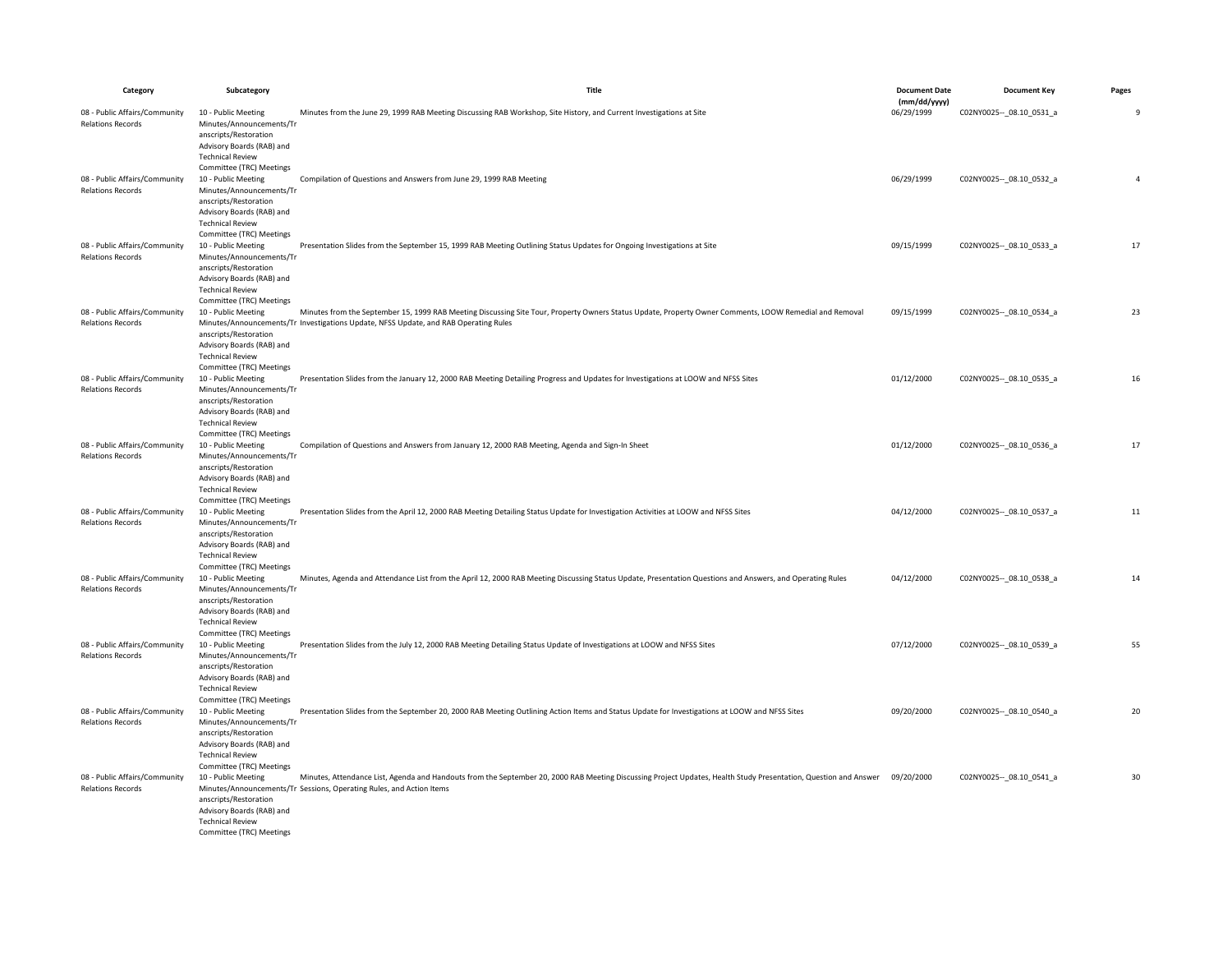| Category                                                                              | Subcategory                                                                                                                                                                                                                                                                     | Title                                                                                                                                                                          | <b>Document Date</b>       | <b>Document Key</b>         | Pages          |
|---------------------------------------------------------------------------------------|---------------------------------------------------------------------------------------------------------------------------------------------------------------------------------------------------------------------------------------------------------------------------------|--------------------------------------------------------------------------------------------------------------------------------------------------------------------------------|----------------------------|-----------------------------|----------------|
| 08 - Public Affairs/Community                                                         | 10 - Public Meeting                                                                                                                                                                                                                                                             | Minutes, Attendance List and Agenda from the November 15, 2000 RAB Meeting Discussing LOOW and NFSS Status Updates, Question and Answer Sessions, and Action                   | (mm/dd/yyyy)<br>11/15/2000 | C02NY0025 -- _ 08.10_0543_a | 19             |
| <b>Relations Records</b><br>08 - Public Affairs/Community<br><b>Relations Records</b> | Minutes/Announcements/Tr Items<br>anscripts/Restoration<br>Advisory Boards (RAB) and<br><b>Technical Review</b><br>Committee (TRC) Meetings<br>10 - Public Meeting<br>Minutes/Announcements/Tr<br>anscripts/Restoration<br>Advisory Boards (RAB) and<br><b>Technical Review</b> | Presentation Slides from the March , 2001 RAB Meeting Outlining Action Items and Status Updates for LOOW and NFSS Sites,                                                       | 03/07/2001                 | C02NY0025 -- 08.10 0544 a   | 18             |
| 08 - Public Affairs/Community<br><b>Relations Records</b>                             | Committee (TRC) Meetings<br>10 - Public Meeting<br>Minutes/Announcements/Tr and NFSS<br>anscripts/Restoration<br>Advisory Boards (RAB) and<br><b>Technical Review</b>                                                                                                           | Minutes, Attendance List and Agenda from the June 13, 2001 RAB Meeting Discussing Questions and Answers from Investigation Activities Status Presentations for LOOW 06/13/2001 |                            | C02NY0025 -- 08.10 0545_a   | 28             |
| 08 - Public Affairs/Community<br><b>Relations Records</b>                             | Committee (TRC) Meetings<br>10 - Public Meeting<br>Minutes/Announcements/Tr<br>anscripts/Restoration<br>Advisory Boards (RAB) and<br><b>Technical Review</b>                                                                                                                    | Presentation Slides and Chart from the June 13, 2001 RAB Meeting Outlining Areas Eligible for DoD Phase I and II Remedial Investigations and Sampling Activities               | 06/13/2001                 | C02NY0025 -- _ 08.10_0546_a | 36             |
| 08 - Public Affairs/Community<br><b>Relations Records</b>                             | Committee (TRC) Meetings<br>10 - Public Meeting<br>Minutes/Announcements/Tr<br>anscripts/Restoration<br>Advisory Boards (RAB) and<br><b>Technical Review</b><br>Committee (TRC) Meetings                                                                                        | Presentation Slides from the June 13, 2001 RAB Meeting                                                                                                                         | 06/13/2001                 | C02NY0025 -- 08.10 0547_a   | 8              |
| 08 - Public Affairs/Community<br><b>Relations Records</b>                             | 10 - Public Meeting<br>Minutes/Announcements/Tr<br>anscripts/Restoration<br>Advisory Boards (RAB) and<br><b>Technical Review</b><br>Committee (TRC) Meetings                                                                                                                    | Transcript, Agenda, and Attendance List from the October 17, 2001 RAB Meeting                                                                                                  | 11/28/2001                 | C02NY0025 -- 08.10 0548_a   | 194            |
| 08 - Public Affairs/Community<br><b>Relations Records</b>                             | 10 - Public Meeting<br>Minutes/Announcements/Tr<br>anscripts/Restoration<br>Advisory Boards (RAB) and<br><b>Technical Review</b><br>Committee (TRC) Meetings                                                                                                                    | Transcript, Agenda and Attendance List from the March 13, 2002 RAB Meeting                                                                                                     | 03/13/2002                 | C02NY0025 -- 08.10 0549_a   | 175            |
| 08 - Public Affairs/Community<br><b>Relations Records</b>                             | 10 - Public Meeting<br>Minutes/Announcements/Tr<br>anscripts/Restoration<br>Advisory Boards (RAB) and<br><b>Technical Review</b><br>Committee (TRC) Meetings                                                                                                                    | Presentation Slides from the March 13, 2002 RAB Meeting Outlining Action Items, Background Study Presentation, and Status Update of Investigations                             | 03/13/2002                 | C02NY0025 -- 08.10 0550 a   | 15             |
| 08 - Public Affairs/Community<br><b>Relations Records</b>                             | 10 - Public Meeting<br>Minutes/Announcements/Tr<br>anscripts/Restoration<br>Advisory Boards (RAB) and<br><b>Technical Review</b><br>Committee (TRC) Meetings                                                                                                                    | Minutes from the May 30 and June 27, 2003 RAB Steering Committee Meeting Discussing Budget, Communication, Public Interaction, and Other Committees' Updates                   | $-/-/$                     | C02NY0025 -- _ 08.10_0551_a | $\overline{2}$ |
| 08 - Public Affairs/Community<br><b>Relations Records</b>                             | 10 - Public Meeting<br>Minutes/Announcements/Tr<br>anscripts/Restoration<br>Advisory Boards (RAB) and<br><b>Technical Review</b><br>Committee (TRC) Meetings                                                                                                                    | Minutes from the August 8, 2003 RAB Steering Committee Meeting Discussing Operating Issues, Other Committees' Updates, and Upcoming Public Event                               | 08/08/2003                 | C02NY0025 -- 08.10 0552 a   | $\overline{2}$ |
| 08 - Public Affairs/Community<br><b>Relations Records</b>                             | 10 - Public Meeting<br>Minutes/Announcements/Tr<br>anscripts/Restoration<br>Advisory Boards (RAB) and<br><b>Technical Review</b><br>Committee (TRC) Meetings                                                                                                                    | Minutes from the September 12, 2003 RAB Steering Committee Discussing Operating Issues, Other Committees' Updates, Next Public Event, and Other Business Items                 | 09/12/2003                 | C02NY0025 -- 08.10 0553_a   | $\overline{2}$ |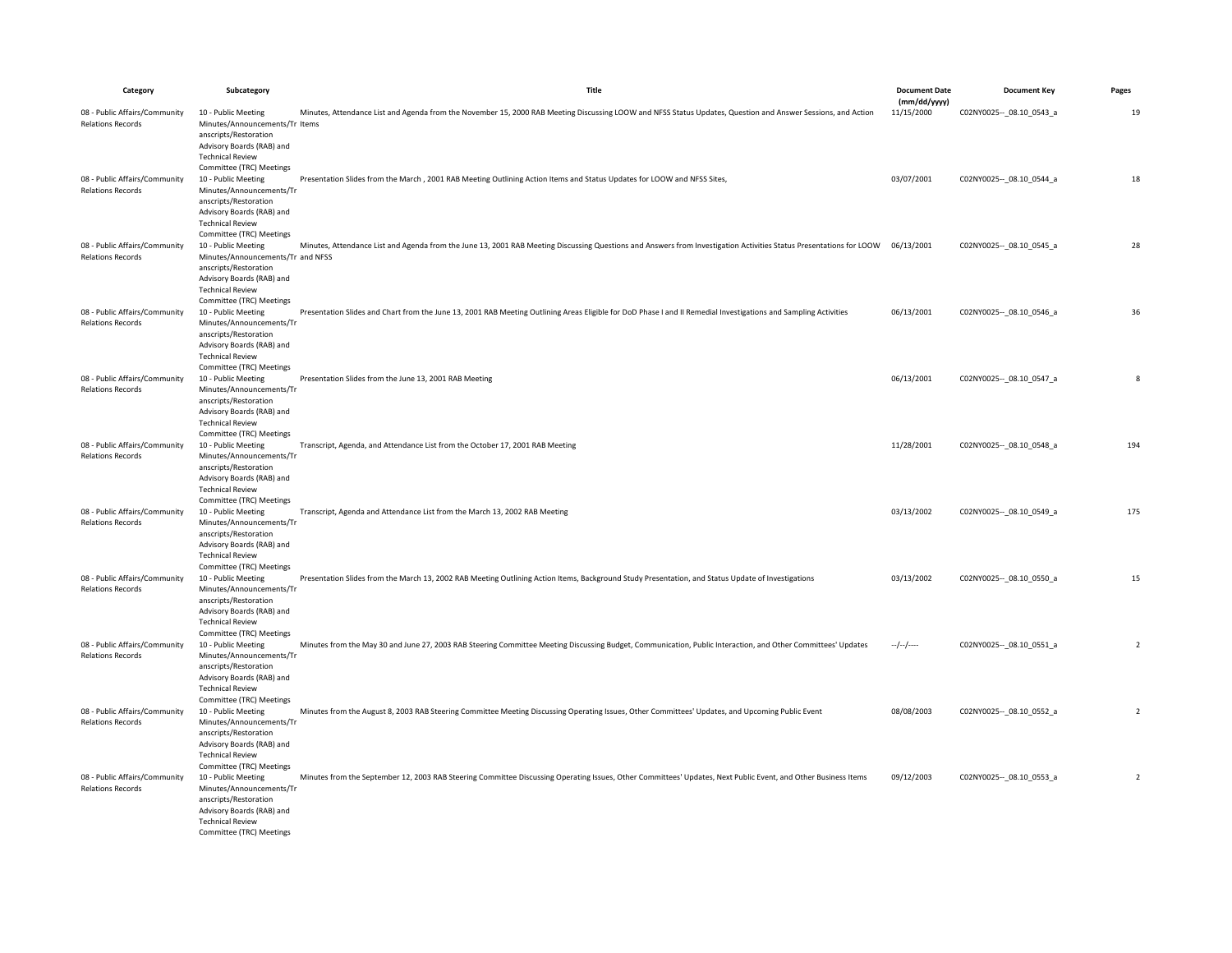| Category                                                                              | Subcategory                                                                                                                                                                                                                                                                           | Title                                                                                                                                                                         | <b>Document Date</b>       | <b>Document Key</b>         | Pages                    |
|---------------------------------------------------------------------------------------|---------------------------------------------------------------------------------------------------------------------------------------------------------------------------------------------------------------------------------------------------------------------------------------|-------------------------------------------------------------------------------------------------------------------------------------------------------------------------------|----------------------------|-----------------------------|--------------------------|
| 08 - Public Affairs/Community                                                         | 10 - Public Meeting                                                                                                                                                                                                                                                                   | Minutes from the October 10, 2003 RAB Steering Committee Discussing Other Committees' Updates and Other Business Items                                                        | (mm/dd/yyyy)<br>10/10/2003 | C02NY0025 -- 08.10 0554 a   | $\overline{\phantom{a}}$ |
| <b>Relations Records</b><br>08 - Public Affairs/Community<br><b>Relations Records</b> | Minutes/Announcements/Tr<br>anscripts/Restoration<br>Advisory Boards (RAB) and<br><b>Technical Review</b><br>Committee (TRC) Meetings<br>10 - Public Meeting<br>Minutes/Announcements/Tr Current RAB<br>anscripts/Restoration<br>Advisory Boards (RAB) and<br><b>Technical Review</b> | Minutes from the January 9, 2004 RAB Steering Committee Meeting Discussing DOH Meeting, Lewiston-Porter Sampling Study, Other Committees' Updates, and Status of 01/09/2004   |                            | C02NY0025 -- _ 08.10_0556_a | $\overline{2}$           |
| 08 - Public Affairs/Community<br><b>Relations Records</b>                             | Committee (TRC) Meetings<br>10 - Public Meeting<br>Minutes/Announcements/Tr Updates<br>anscripts/Restoration<br>Advisory Boards (RAB) and<br><b>Technical Review</b>                                                                                                                  | Minutes from the March 12, 2004 RAB Steering Committee Meeting Discussing Communication with Town Officials, Prioritizing Requests to USACE, and Other Committees' 03/12/2004 |                            | C02NY0025 -- _ 08.10_0557_a | $\overline{2}$           |
| 08 - Public Affairs/Community<br><b>Relations Records</b>                             | Committee (TRC) Meetings<br>10 - Public Meeting<br>Minutes/Announcements/Tr Meeting<br>anscripts/Restoration<br>Advisory Boards (RAB) and<br><b>Technical Review</b>                                                                                                                  | Minutes from the April 30, 2004 RAB Steering Committee Meeting Discussing Communication with Town Officials, Other Committees' Updates, and Upcoming June Public 04/30/2004   |                            | C02NY0025 -- 08.10 0559 a   | $\overline{2}$           |
| 08 - Public Affairs/Community<br><b>Relations Records</b>                             | Committee (TRC) Meetings<br>10 - Public Meeting<br>Minutes/Announcements/Tr<br>anscripts/Restoration<br>Advisory Boards (RAB) and<br><b>Technical Review</b>                                                                                                                          | Compiled Presentation Slides of Status Updates to LOOW, NFSS, and Vicinity Property G Sites                                                                                   | 06/08/2004                 | C02NY0025 -- 08.10 0561 a   | 25                       |
| 08 - Public Affairs/Community<br><b>Relations Records</b>                             | Committee (TRC) Meetings<br>10 - Public Meeting<br>Minutes/Announcements/Tr<br>anscripts/Restoration<br>Advisory Boards (RAB) and<br><b>Technical Review</b><br>Committee (TRC) Meetings                                                                                              | "Guide to Your Public Information Session" Handout                                                                                                                            | 06/08/2004                 | C02NY0025 -- 08.10 0562 a   | $\mathbf{1}$             |
| 08 - Public Affairs/Community<br><b>Relations Records</b>                             | 10 - Public Meeting<br>Minutes/Announcements/Tr and Action Items<br>anscripts/Restoration<br>Advisory Boards (RAB) and<br><b>Technical Review</b><br>Committee (TRC) Meetings                                                                                                         | Minutes from the January 24, 2006 RAB Steering Committee Meeting Discussing Other Committees' Updates, USACE Update, Expanded Committee, Future Public Meetings, 01/24/2006   |                            | C02NY0025 -- 08.10 0563 a   | $\overline{3}$           |
| 08 - Public Affairs/Community<br><b>Relations Records</b>                             | 10 - Public Meeting<br>Minutes/Announcements/Tr<br>anscripts/Restoration<br>Advisory Boards (RAB) and<br><b>Technical Review</b><br>Committee (TRC) Meetings                                                                                                                          | Minutes from the February 21, 2006 RAB Steering Committee Meeting Discussing Other Committees' Updates, USACE Update, and Action Items                                        | 02/21/2006                 | C02NY0025 -- 08.10 0564 a   | $\overline{3}$           |
| 08 - Public Affairs/Community<br><b>Relations Records</b>                             | 10 - Public Meeting<br>Minutes/Announcements/Tr<br>anscripts/Restoration<br>Advisory Boards (RAB) and<br><b>Technical Review</b><br>Committee (TRC) Meetings                                                                                                                          | Presentation Slides Outlining the INPR Process                                                                                                                                | $-/-/-$                    | C02NY0025 -- 08.10 0565 a   | 13                       |
| 08 - Public Affairs/Community<br><b>Relations Records</b>                             | 10 - Public Meeting<br>Minutes/Announcements/Tr<br>anscripts/Restoration<br>Advisory Boards (RAB) and<br><b>Technical Review</b><br>Committee (TRC) Meetings                                                                                                                          | Presentation Slides from the October 21, 2006 RAB Meeting Outlining Community Outreach, Status Updates for LOOW and NFSS Sites, and Risk Assessment Process                   | 10/21/2006                 | C02NY0025 -- _ 08.10_0566_a | 56                       |
| 08 - Public Affairs/Community<br><b>Relations Records</b>                             | 10 - Public Meeting<br>Minutes/Announcements/Tr<br>anscripts/Restoration<br>Advisory Boards (RAB) and<br><b>Technical Review</b><br>Committee (TRC) Meetings                                                                                                                          | Presentation Slides from the October 27, 2007 Meeting Outlining Community Outreach, Status Updates and Future Work for LOOW, NFSS, and Vicinity G Sites                       | 10/27/2007                 | C02NY0025 -- 08.10 0567_a   | 53                       |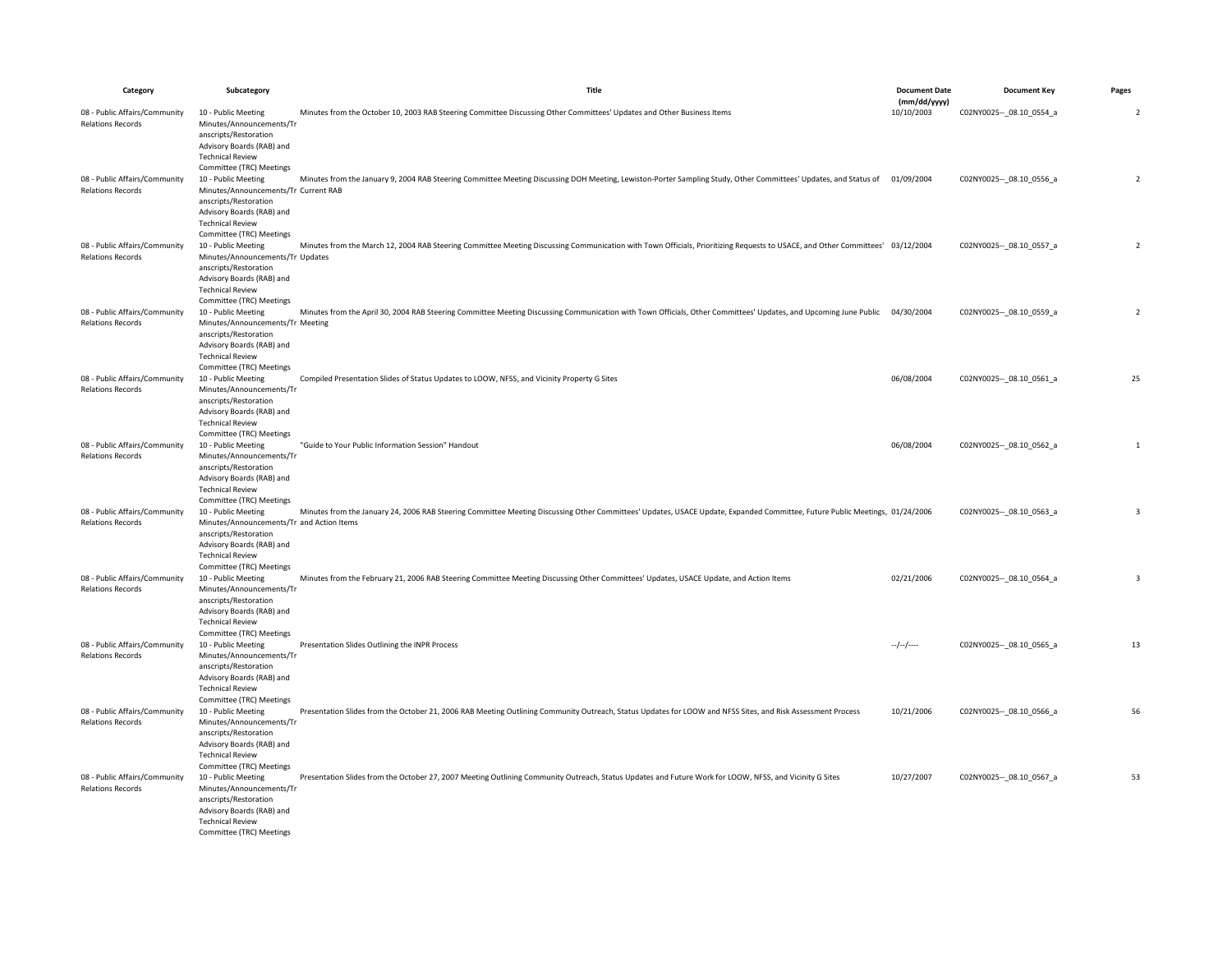| Category                                                                              | Subcategory                                                                                                                                                                                                                                                               | Title                                                                                                                                                            | <b>Document Date</b>       | <b>Document Key</b>         | Pages          |
|---------------------------------------------------------------------------------------|---------------------------------------------------------------------------------------------------------------------------------------------------------------------------------------------------------------------------------------------------------------------------|------------------------------------------------------------------------------------------------------------------------------------------------------------------|----------------------------|-----------------------------|----------------|
| 08 - Public Affairs/Community                                                         | 10 - Public Meeting                                                                                                                                                                                                                                                       | Summary of Public Technical Planning Process for Phase IV Remedial Investigation                                                                                 | (mm/dd/yyyy)<br>03/25/2009 | C02NY0025 -- 08.10 0568_a   | 19             |
| <b>Relations Records</b><br>08 - Public Affairs/Community<br><b>Relations Records</b> | Minutes/Announcements/Tr<br>anscripts/Restoration<br>Advisory Boards (RAB) and<br><b>Technical Review</b><br>Committee (TRC) Meetings<br>10 - Public Meeting<br>Minutes/Announcements/Tr<br>anscripts/Restoration<br>Advisory Boards (RAB) and<br><b>Technical Review</b> | Presentation Slides from the March 25, 2009 Public Technical Project Planning Session for Phase IV Remedial Investigation of the Wastewater Treatment Plan       | 03/25/2009                 | C02NY0025 -- 08.10 0569 a   | 25             |
| 08 - Public Affairs/Community<br><b>Relations Records</b>                             | Committee (TRC) Meetings<br>10 - Public Meeting<br>Minutes/Announcements/Tr<br>anscripts/Restoration<br>Advisory Boards (RAB) and<br><b>Technical Review</b>                                                                                                              | Agenda and Handouts from the March 25, 2009 Public Technical Planning Process Session for Phase IV Remedial Investigation                                        | 03/25/2009                 | C02NY0025 -- _ 08.10_0570_a | 18             |
| 08 - Public Affairs/Community<br><b>Relations Records</b>                             | Committee (TRC) Meetings<br>10 - Public Meeting<br>Minutes/Announcements/Tr<br>anscripts/Restoration<br>Advisory Boards (RAB) and<br><b>Technical Review</b>                                                                                                              | Presentation Slides from the September 16, 2009 Phase III Remedial Investigation and Human Health and Ecological Risk Assessment Results Workshop                | 09/16/2009                 | C02NY0025 -- _ 08.10_0571_a | 29             |
| 08 - Public Affairs/Community<br><b>Relations Records</b>                             | Committee (TRC) Meetings<br>10 - Public Meeting<br>Minutes/Announcements/Tr<br>anscripts/Restoration<br>Advisory Boards (RAB) and<br><b>Technical Review</b>                                                                                                              | Handouts from the September 16, 2009 Phase III Remedial Investigation and Human Health and Ecological Risk Assessment Results Workshop                           | $05/-/2009$                | C02NY0025 -- _ 08.10_0572_a | 33             |
| 08 - Public Affairs/Community<br><b>Relations Records</b>                             | Committee (TRC) Meetings<br>10 - Public Meeting<br>Minutes/Announcements/Tr<br>anscripts/Restoration<br>Advisory Boards (RAB) and<br><b>Technical Review</b>                                                                                                              | Posters from the September 16, 2009 Phase III Remedial Investigation and Human Health and Ecological Risk Assessment Results Workshop                            | 09/16/2009                 | C02NY0025 -- _ 08.10_0573_a | $\overline{4}$ |
| 08 - Public Affairs/Community<br><b>Relations Records</b>                             | Committee (TRC) Meetings<br>10 - Public Meeting<br>Minutes/Announcements/Tr<br>anscripts/Restoration<br>Advisory Boards (RAB) and<br><b>Technical Review</b>                                                                                                              | Presentation Slides with Notes from the October 27, 2007 Meeting                                                                                                 | 10/26/2007                 | C02NY0025 -- 08.10 0574_a   | 53             |
| 08 - Public Affairs/Community<br><b>Relations Records</b>                             | Committee (TRC) Meetings<br>10 - Public Meeting<br>Minutes/Announcements/Tr Session, and Action Items<br>anscripts/Restoration<br>Advisory Boards (RAB) and<br><b>Technical Review</b><br>Committee (TRC) Meetings                                                        | Minutes, Attendance List, and Agenda for the March 7, 2001 RAB Meeting Discussing the Status of the Wastewater Treatment Plant, Ground Scar, Question and Answer | 03/07/2001                 | C02NY0025 -- _ 08.10_0576_a | 12             |
| 08 - Public Affairs/Community<br><b>Relations Records</b>                             | 10 - Public Meeting<br>Minutes/Announcements/Tr<br>anscripts/Restoration<br>Advisory Boards (RAB) and<br><b>Technical Review</b><br>Committee (TRC) Meetings                                                                                                              | Minutes, Attendees List, and Agenda from the July 12, 2000 RAB Meeting Discussing LOOW and NFSS Project Status, Questions and Answer Session, and Action Items   | 07/12/2000                 | C02NY0025 -- 08.10 0577_a   | 19             |
| 08 - Public Affairs/Community<br><b>Relations Records</b>                             | 10 - Public Meeting<br>Minutes/Announcements/Tr<br>anscripts/Restoration<br>Advisory Boards (RAB) and<br><b>Technical Review</b><br>Committee (TRC) Meetings                                                                                                              | Minutes and Agenda from the January 12, 2000 RAB Meeting Discussing Project Updates, Questions, and NFSS Presentation, Cancer Study, and Action Items            | 01/12/2000                 | C02NY0025 -- _ 08.10_0578_a | 5              |
| 08 - Public Affairs/Community<br><b>Relations Records</b>                             | 10 - Public Meeting<br>Minutes/Announcements/Tr<br>anscripts/Restoration<br>Advisory Boards (RAB) and<br><b>Technical Review</b><br>Committee (TRC) Meetings                                                                                                              | Presentation Slides and Notes Discussing the Status and Upcoming Field Work of the Site Wide RI/FS                                                               | $-/-/-/$                   | C02NY0025 -- 08.10 0580_a   | 6              |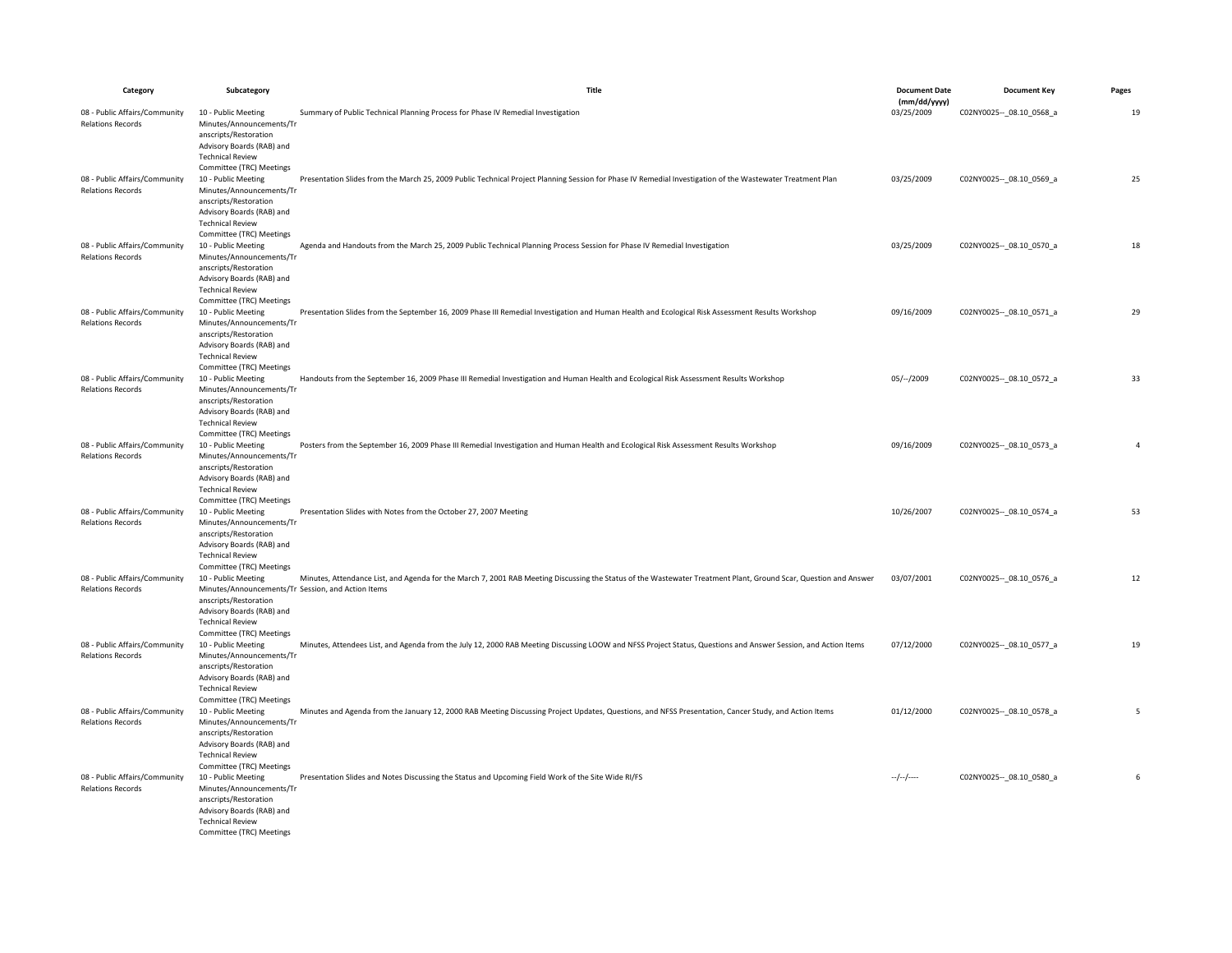| Category                                                  | Subcategory                                          | Title                                                                                        | <b>Document Date</b>       | <b>Document Key</b>         | Pages          |
|-----------------------------------------------------------|------------------------------------------------------|----------------------------------------------------------------------------------------------|----------------------------|-----------------------------|----------------|
| 08 - Public Affairs/Community                             | 10 - Public Meeting                                  | <b>RAB Retreat Meeting Handouts</b>                                                          | (mm/dd/yyyy)<br>05/14/2005 | C02NY0025 -- 08.10 0581 a   | 17             |
| <b>Relations Records</b>                                  | Minutes/Announcements/Tr                             |                                                                                              |                            |                             |                |
|                                                           | anscripts/Restoration                                |                                                                                              |                            |                             |                |
|                                                           | Advisory Boards (RAB) and                            |                                                                                              |                            |                             |                |
|                                                           | <b>Technical Review</b>                              |                                                                                              |                            |                             |                |
|                                                           | Committee (TRC) Meetings                             |                                                                                              |                            |                             |                |
| 08 - Public Affairs/Community                             | 10 - Public Meeting                                  | Invitation to Attend RAB Retreat with Attached Handouts                                      | $-/-/-$                    | C02NY0025 -- 08.10 0582 a   | 5              |
| <b>Relations Records</b>                                  | Minutes/Announcements/Tr<br>anscripts/Restoration    |                                                                                              |                            |                             |                |
|                                                           | Advisory Boards (RAB) and                            |                                                                                              |                            |                             |                |
|                                                           | <b>Technical Review</b>                              |                                                                                              |                            |                             |                |
|                                                           | Committee (TRC) Meetings                             |                                                                                              |                            |                             |                |
| 08 - Public Affairs/Community                             | 10 - Public Meeting                                  | Summary and Action Items from the November 5, 2007 RAB Outreach Committee Meeting            | 11/05/2007                 | C02NY0025 -- 08.10 0583 a   | $\mathbf{1}$   |
| <b>Relations Records</b>                                  | Minutes/Announcements/Tr                             |                                                                                              |                            |                             |                |
|                                                           | anscripts/Restoration<br>Advisory Boards (RAB) and   |                                                                                              |                            |                             |                |
|                                                           | <b>Technical Review</b>                              |                                                                                              |                            |                             |                |
|                                                           | Committee (TRC) Meetings                             |                                                                                              |                            |                             |                |
| 08 - Public Affairs/Community                             | 10 - Public Meeting                                  | Collection of Question Cards and Attendance List from the October 21, 2006 RAB Meeting       | 10/21/2006                 | C02NY0025 -- 08.10 0584 a   | 10             |
| <b>Relations Records</b>                                  | Minutes/Announcements/Tr                             |                                                                                              |                            |                             |                |
|                                                           | anscripts/Restoration                                |                                                                                              |                            |                             |                |
|                                                           | Advisory Boards (RAB) and                            |                                                                                              |                            |                             |                |
|                                                           | <b>Technical Review</b><br>Committee (TRC) Meetings  |                                                                                              |                            |                             |                |
| 08 - Public Affairs/Community                             | 10 - Public Meeting                                  | Agenda and Handwritten Meeting Notes for the November 19, 2004 Steering Committee Meeting    | 11/15/2004                 | C02NY0025 -- _ 08.10_0585_a | $\overline{2}$ |
| <b>Relations Records</b>                                  | Minutes/Announcements/Tr                             |                                                                                              |                            |                             |                |
|                                                           | anscripts/Restoration                                |                                                                                              |                            |                             |                |
|                                                           | Advisory Boards (RAB) and                            |                                                                                              |                            |                             |                |
|                                                           | <b>Technical Review</b>                              |                                                                                              |                            |                             |                |
|                                                           | Committee (TRC) Meetings                             |                                                                                              |                            |                             |                |
| 08 - Public Affairs/Community<br><b>Relations Records</b> | 10 - Public Meeting<br>Minutes/Announcements/Tr      | Mission Statement for the RAB                                                                | 05/14/2005                 | C02NY0025 -- _ 08.10_0586_a | $\mathbf{1}$   |
|                                                           | anscripts/Restoration                                |                                                                                              |                            |                             |                |
|                                                           | Advisory Boards (RAB) and                            |                                                                                              |                            |                             |                |
|                                                           | <b>Technical Review</b>                              |                                                                                              |                            |                             |                |
|                                                           | Committee (TRC) Meetings                             |                                                                                              |                            |                             |                |
| 08 - Public Affairs/Community                             | 10 - Public Meeting                                  | RAB Outreach Committee 2005 Planning Mission Statement and Goals with Handwritten Notes      | $-/-/2005$                 | C02NY0025 -- 08.10 0587_a   | $\overline{7}$ |
| <b>Relations Records</b>                                  | Minutes/Announcements/Tr<br>anscripts/Restoration    |                                                                                              |                            |                             |                |
|                                                           | Advisory Boards (RAB) and                            |                                                                                              |                            |                             |                |
|                                                           | <b>Technical Review</b>                              |                                                                                              |                            |                             |                |
|                                                           | Committee (TRC) Meetings                             |                                                                                              |                            |                             |                |
| 08 - Public Affairs/Community                             | 10 - Public Meeting                                  | RAB Membership Committee 2005 Mission Statements and Goals with Handwritten Notes            | $-/-/2005$                 | C02NY0025 -- _ 08.10_0588_a | 1              |
| <b>Relations Records</b>                                  | Minutes/Announcements/Tr                             |                                                                                              |                            |                             |                |
|                                                           | anscripts/Restoration<br>Advisory Boards (RAB) and   |                                                                                              |                            |                             |                |
|                                                           | <b>Technical Review</b>                              |                                                                                              |                            |                             |                |
|                                                           | Committee (TRC) Meetings                             |                                                                                              |                            |                             |                |
| 08 - Public Affairs/Community                             | 10 - Public Meeting                                  | Notes, Agenda, and Handouts from the December 12, 2006 Chemical Committee                    | 12/12/2006                 | C02NY0025 -- 08.10 0590 a   | 12             |
| <b>Relations Records</b>                                  | Minutes/Announcements/Tr                             |                                                                                              |                            |                             |                |
|                                                           | anscripts/Restoration                                |                                                                                              |                            |                             |                |
|                                                           | Advisory Boards (RAB) and<br><b>Technical Review</b> |                                                                                              |                            |                             |                |
|                                                           | Committee (TRC) Meetings                             |                                                                                              |                            |                             |                |
| 08 - Public Affairs/Community                             | 10 - Public Meeting                                  | Handwritten Notes, Agenda, and Handouts from the February 5, 2007 Chemical Committee Meeting | 02/05/2007                 | C02NY0025 -- _ 08.10_0591_a | 12             |
| <b>Relations Records</b>                                  | Minutes/Announcements/Tr                             |                                                                                              |                            |                             |                |
|                                                           | anscripts/Restoration                                |                                                                                              |                            |                             |                |
|                                                           | Advisory Boards (RAB) and                            |                                                                                              |                            |                             |                |
|                                                           | <b>Technical Review</b>                              |                                                                                              |                            |                             |                |
| 08 - Public Affairs/Community                             | Committee (TRC) Meetings<br>10 - Public Meeting      | Agenda and Various Committee Reports for the September 26, 2006 Steering Committee Meeting   | 09/26/2006                 | C02NY0025 -- _ 08.10_0592_a | 13             |
| <b>Relations Records</b>                                  | Minutes/Announcements/Tr                             |                                                                                              |                            |                             |                |
|                                                           | anscripts/Restoration                                |                                                                                              |                            |                             |                |
|                                                           | Advisory Boards (RAB) and                            |                                                                                              |                            |                             |                |
|                                                           | <b>Technical Review</b>                              |                                                                                              |                            |                             |                |
|                                                           | Committee (TRC) Meetings                             |                                                                                              |                            |                             |                |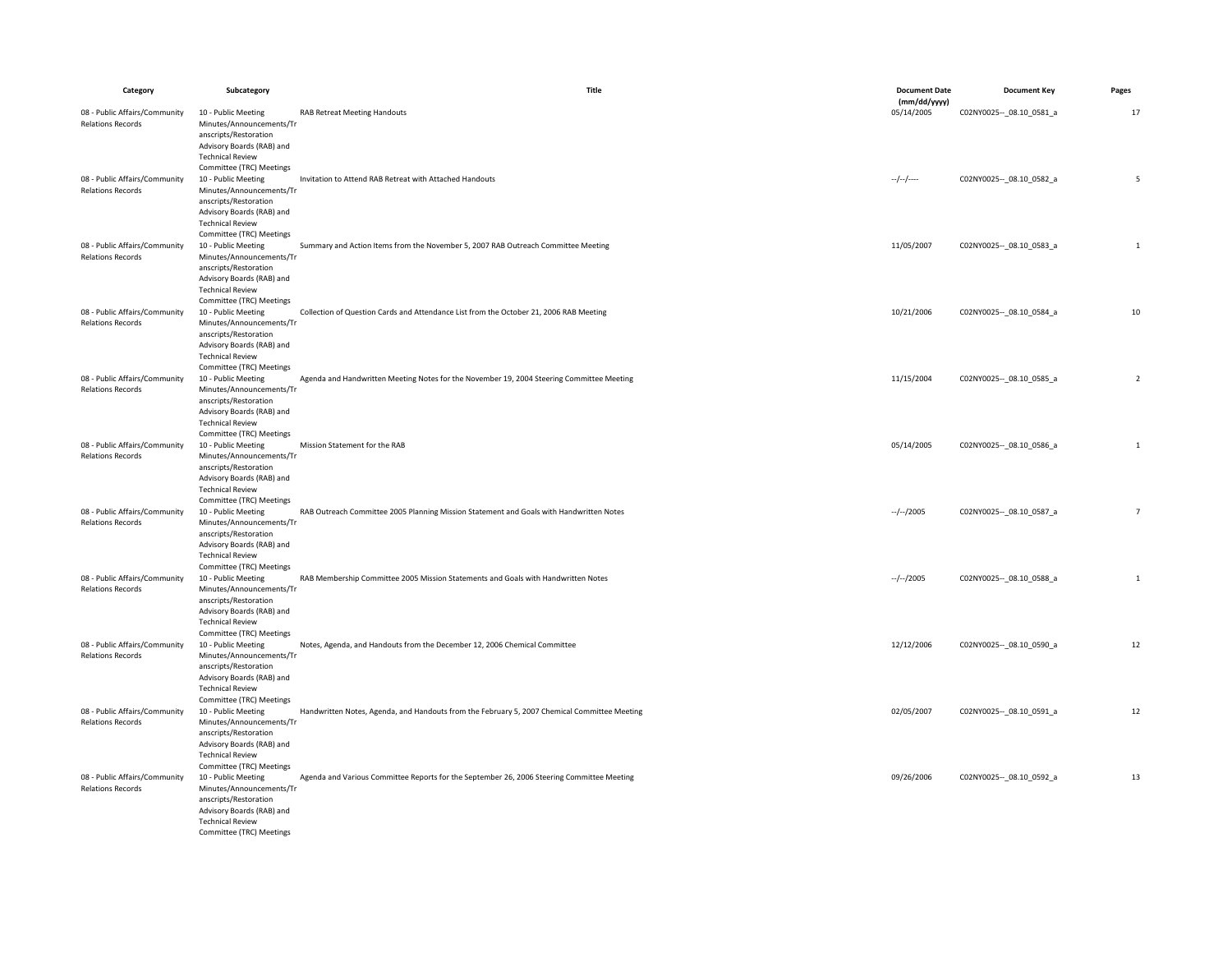| Category                                                  | Subcategory                                                                                                                                                                              | Title                                                                                                                                | <b>Document Date</b>       | <b>Document Key</b>         | Pages                    |
|-----------------------------------------------------------|------------------------------------------------------------------------------------------------------------------------------------------------------------------------------------------|--------------------------------------------------------------------------------------------------------------------------------------|----------------------------|-----------------------------|--------------------------|
| 08 - Public Affairs/Community                             | 10 - Public Meeting                                                                                                                                                                      | Agenda with Handwritten Notes from the February 27, 2007 RAB Steering Committee Meeting                                              | (mm/dd/yyyy)<br>02/27/2007 | C02NY0025 -- _ 08.10_0593_a | $\overline{\phantom{a}}$ |
| <b>Relations Records</b>                                  | Minutes/Announcements/Tr<br>anscripts/Restoration<br>Advisory Boards (RAB) and<br><b>Technical Review</b><br>Committee (TRC) Meetings                                                    |                                                                                                                                      |                            |                             |                          |
| 08 - Public Affairs/Community<br><b>Relations Records</b> | 10 - Public Meeting<br>Minutes/Announcements/Tr<br>anscripts/Restoration<br>Advisory Boards (RAB) and<br><b>Technical Review</b>                                                         | Summary of Various Committees Status with Attached Committee Notes and Agenda from the March 27, 2007 RAB Steering Committee Meeting | 03/28/2007                 | C02NY0025 -- 08.10 0594 a   | 15                       |
| 08 - Public Affairs/Community<br><b>Relations Records</b> | Committee (TRC) Meetings<br>10 - Public Meeting<br>Minutes/Announcements/Tr<br>anscripts/Restoration<br>Advisory Boards (RAB) and<br><b>Technical Review</b>                             | Summary and Handwritten Notes from the April 24, 2007 RAB Steering Committee Meeting                                                 | 04/25/2007                 | C02NY0025 -- _ 08.10_0595_a | $\overline{7}$           |
| 08 - Public Affairs/Community<br><b>Relations Records</b> | Committee (TRC) Meetings<br>10 - Public Meeting<br>Minutes/Announcements/Tr<br>anscripts/Restoration<br>Advisory Boards (RAB) and<br><b>Technical Review</b><br>Committee (TRC) Meetings | Consolidated RAB Priorities and Mission Statement                                                                                    | 05/02/2006                 | C02NY0025 -- 08.10 0598 a   | 3                        |
| 08 - Public Affairs/Community<br><b>Relations Records</b> | 10 - Public Meeting<br>Minutes/Announcements/Tr<br>anscripts/Restoration<br>Advisory Boards (RAB) and<br><b>Technical Review</b><br>Committee (TRC) Meetings                             | Presentation Slides Discussing the New LOOW Community RAB                                                                            | $-/-/-$                    | C02NY0025 -- _ 08.10_0599_a | 19                       |
| 08 - Public Affairs/Community<br><b>Relations Records</b> | 10 - Public Meeting<br>Minutes/Announcements/Tr<br>anscripts/Restoration<br>Advisory Boards (RAB) and<br><b>Technical Review</b><br>Committee (TRC) Meetings                             | Agenda, Handwritten Notes, Questions and Data from the November 27, 2006 RAB Steering Committee                                      | 11/27/2006                 | C02NY0025 -- _ 08.10_0601_a | $\overline{4}$           |
| 08 - Public Affairs/Community<br><b>Relations Records</b> | 10 - Public Meeting<br>Minutes/Announcements/Tr<br>anscripts/Restoration<br>Advisory Boards (RAB) and<br><b>Technical Review</b><br>Committee (TRC) Meetings                             | Minutes from the October 23, 2007 RAB Steering Committee Meeting Discussing Various Reports from Other RAB Members                   | 10/23/2007                 | C02NY0025 -- 08.10 0602_a   | $\overline{2}$           |
| 08 - Public Affairs/Community<br><b>Relations Records</b> | 10 - Public Meeting<br>Minutes/Announcements/Tr<br>anscripts/Restoration<br>Advisory Boards (RAB) and<br><b>Technical Review</b><br>Committee (TRC) Meetings                             | Handwritten Questions and Answers from Public Meeting                                                                                | 06/08/2004                 | C02NY0025 -- _ 08.10_0607_a | $\overline{a}$           |
| 08 - Public Affairs/Community<br><b>Relations Records</b> | 10 - Public Meeting<br>Minutes/Announcements/Tr<br>anscripts/Restoration<br>Advisory Boards (RAB) and<br><b>Technical Review</b><br>Committee (TRC) Meetings                             | Minutes from the October 27, 2005 RAB Chemical Committee Meeting                                                                     | 10/27/2005                 | C02NY0025 -- 08.10 0609 a   | $\overline{\mathbf{2}}$  |
| 08 - Public Affairs/Community<br><b>Relations Records</b> | 10 - Public Meeting<br>Minutes/Announcements/Tr<br>anscripts/Restoration<br>Advisory Boards (RAB) and<br><b>Technical Review</b><br>Committee (TRC) Meetings                             | Minutes from the November 18, 2005 RAB Chemical Committee Meeting                                                                    | 11/18/2005                 | C02NY0025 -- _ 08.10_0610_a | 3                        |
| 08 - Public Affairs/Community<br><b>Relations Records</b> | 10 - Public Meeting<br>Minutes/Announcements/Tr<br>anscripts/Restoration<br>Advisory Boards (RAB) and<br><b>Technical Review</b><br>Committee (TRC) Meetings                             | Presentation Slides with Notes from the November 12, 2003 Meeting Discussing the Small Bermed Clearing Investigation                 | 11/12/2003                 | C02NY0025 -- 08.10 0611 a   | 11                       |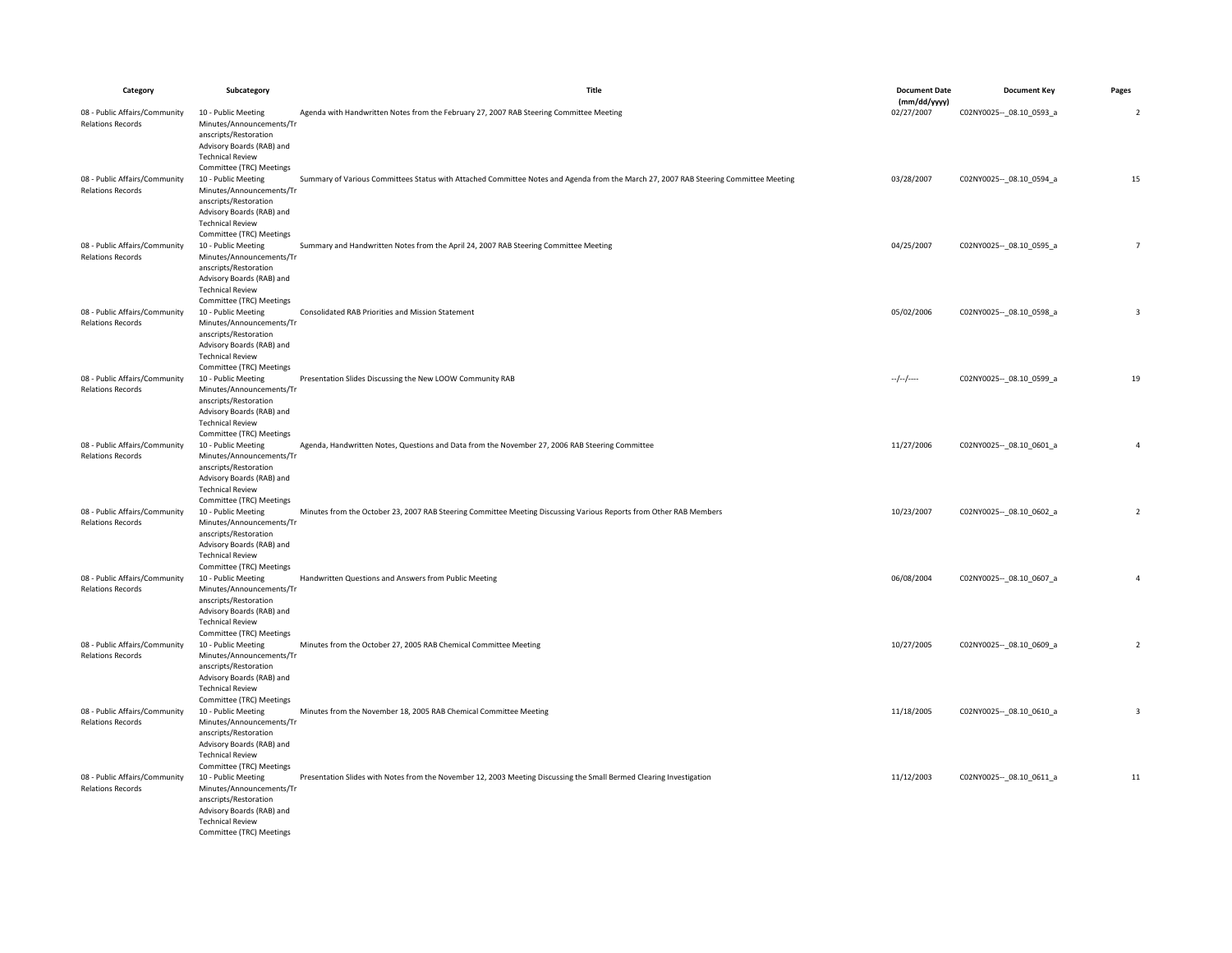| Category                                                  | Subcategory                                                                                                                                                  | Title                                                                                                                               | <b>Document Date</b>       | <b>Document Key</b>         | Pages                   |
|-----------------------------------------------------------|--------------------------------------------------------------------------------------------------------------------------------------------------------------|-------------------------------------------------------------------------------------------------------------------------------------|----------------------------|-----------------------------|-------------------------|
| 08 - Public Affairs/Community                             | 10 - Public Meeting                                                                                                                                          | Presentation Slides Discussing Project Status and Progress Forward                                                                  | (mm/dd/yyyy)<br>--/--/---- | C02NY0025 -- _ 08.10_0612_a | 5                       |
| <b>Relations Records</b>                                  | Minutes/Announcements/Tr<br>anscripts/Restoration<br>Advisory Boards (RAB) and<br><b>Technical Review</b><br>Committee (TRC) Meetings                        |                                                                                                                                     |                            |                             |                         |
| 08 - Public Affairs/Community<br><b>Relations Records</b> | 10 - Public Meeting<br>Minutes/Announcements/Tr<br>anscripts/Restoration<br>Advisory Boards (RAB) and<br><b>Technical Review</b><br>Committee (TRC) Meetings | Questions from the March 2, 1999 NFSS/LOOW Information Session                                                                      | 03/02/1999                 | C02NY0025 -- _ 08.10_0615_a | $\overline{\mathbf{3}}$ |
| 08 - Public Affairs/Community<br><b>Relations Records</b> | 10 - Public Meeting<br>Minutes/Announcements/Tr<br>anscripts/Restoration<br>Advisory Boards (RAB) and<br><b>Technical Review</b><br>Committee (TRC) Meetings | Presentation Slides from the October 17, 2001 RAB Meeting                                                                           | 10/17/2001                 | C02NY0025 -- _ 08.10_0616_a | 8                       |
| 08 - Public Affairs/Community<br><b>Relations Records</b> | 10 - Public Meeting<br>Minutes/Announcements/Tr<br>anscripts/Restoration<br>Advisory Boards (RAB) and<br><b>Technical Review</b><br>Committee (TRC) Meetings | Minutes from the April 20, 1993 Technical Review Committee, List of Key Issues, Agenda, and Trip Itinerary                          | 05/07/1993                 | C02NY0025 -- _ 08.10_0618_a | 21                      |
| 08 - Public Affairs/Community<br><b>Relations Records</b> | 10 - Public Meeting<br>Minutes/Announcements/Tr<br>anscripts/Restoration<br>Advisory Boards (RAB) and<br><b>Technical Review</b><br>Committee (TRC) Meetings | Presentation Slides to Niagara University Discussing Site Background, Completed and Current Activities                              | 03/29/2005                 | C02NY0025 -- 08.10 0621 a   | 40                      |
| 08 - Public Affairs/Community<br><b>Relations Records</b> | 10 - Public Meeting<br>Minutes/Announcements/Tr<br>anscripts/Restoration<br>Advisory Boards (RAB) and<br><b>Technical Review</b><br>Committee (TRC) Meetings | Questions and Answers from the September 15, 1999 RAB Meeting                                                                       | 09/15/1999                 | C02NY0025 -- _ 08.10_0622_a | 5                       |
| 08 - Public Affairs/Community<br><b>Relations Records</b> | 10 - Public Meeting<br>Minutes/Announcements/Tr<br>anscripts/Restoration<br>Advisory Boards (RAB) and<br><b>Technical Review</b><br>Committee (TRC) Meetings | Public Technical Project Planning (TPP) Session Memorandum for Phase IV RI and FS                                                   | $05/--/2009$               | C02NY0025 -- 08.10 0623_a   | 110                     |
| 08 - Public Affairs/Community<br><b>Relations Records</b> | 10 - Public Meeting<br>Minutes/Announcements/Tr<br>anscripts/Restoration<br>Advisory Boards (RAB) and<br><b>Technical Review</b><br>Committee (TRC) Meetings | Presentation Slides, Handouts, and Posters from the December 2, 2009 Management Action Plan Workshop                                | 12/02/2009                 | C02NY0025 -- _ 08.10_0627_a | 36                      |
| 08 - Public Affairs/Community<br><b>Relations Records</b> | 10 - Public Meeting<br>Minutes/Announcements/Tr<br>anscripts/Restoration<br>Advisory Boards (RAB) and<br><b>Technical Review</b><br>Committee (TRC) Meetings | Transcript of the June 24, 2009 Phase III Underground Utilities RI and Human Health and Ecological Risk Assessment Results Workshop | 09/16/2009                 | C02NY0025 -- 08.10 0628 a   | 104                     |
| 08 - Public Affairs/Community<br><b>Relations Records</b> | 10 - Public Meeting<br>Minutes/Announcements/Tr<br>anscripts/Restoration<br>Advisory Boards (RAB) and<br><b>Technical Review</b><br>Committee (TRC) Meetings | Transcript of the December 2, 2009 Management Action Plan Workshop                                                                  | 12/02/2009                 | C02NY0025 -- 08.10 0629 a   | 90                      |
| 08 - Public Affairs/Community<br><b>Relations Records</b> | 10 - Public Meeting<br>Minutes/Announcements/Tr<br>anscripts/Restoration<br>Advisory Boards (RAB) and<br><b>Technical Review</b><br>Committee (TRC) Meetings | Presentation Slides with Notes from the March 24, 2010 Workshop Discussing the DOD RAB                                              | 03/24/2010                 | C02NY0025 -- 08.10 0630 a   | 17                      |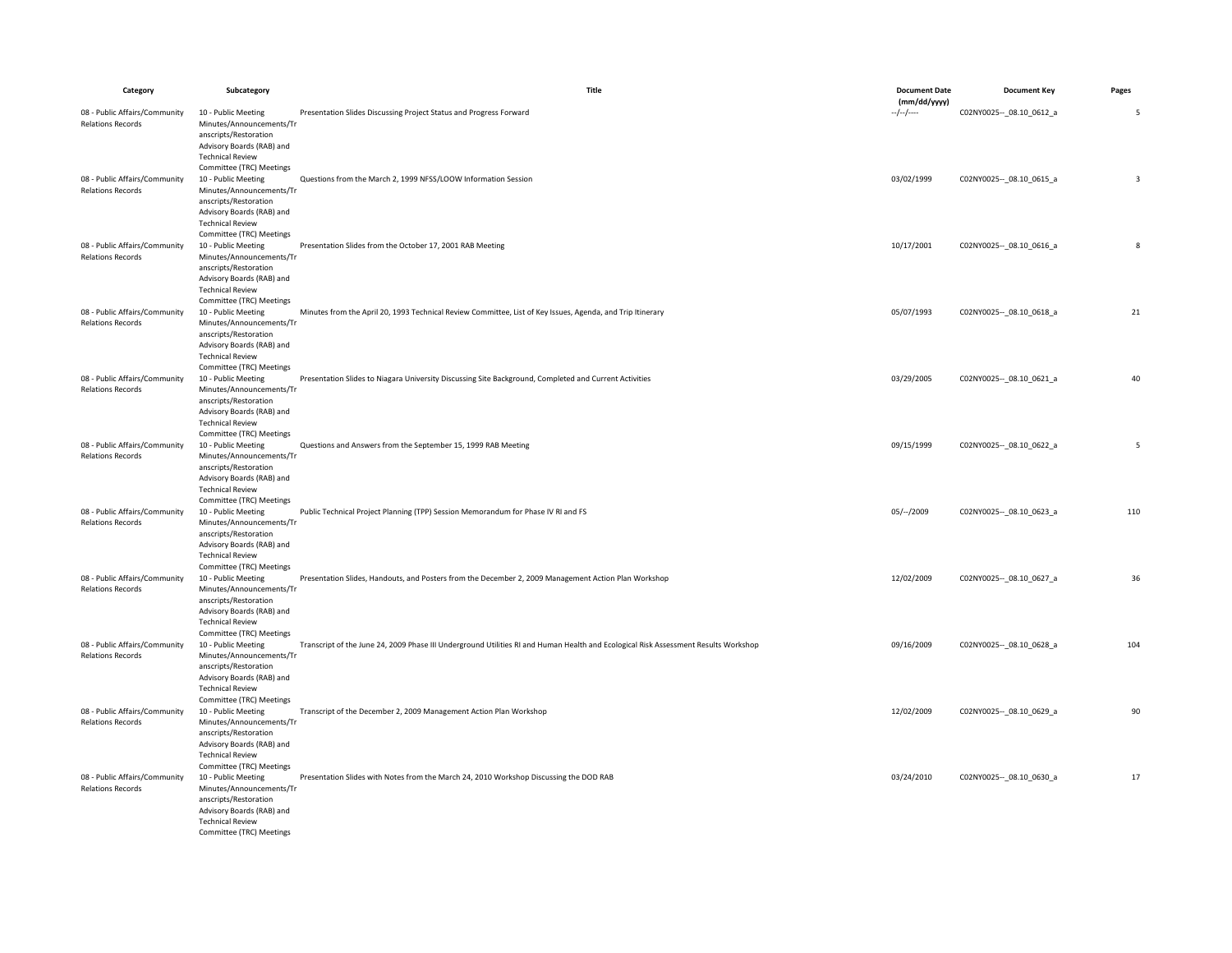| Category                                                  | Subcategory                                                                                                                                                                              | Title                                                                                                                             | <b>Document Date</b>       | <b>Document Key</b>         | Pages                   |
|-----------------------------------------------------------|------------------------------------------------------------------------------------------------------------------------------------------------------------------------------------------|-----------------------------------------------------------------------------------------------------------------------------------|----------------------------|-----------------------------|-------------------------|
| 08 - Public Affairs/Community                             | 10 - Public Meeting                                                                                                                                                                      | Transcript from the March 24, 2010 Public Meeting Discussing the DOD RAB                                                          | (mm/dd/yyyy)<br>03/24/2010 | C02NY0025 -- _ 08.10_0631_a | 139                     |
| <b>Relations Records</b>                                  | Minutes/Announcements/Tr<br>anscripts/Restoration<br>Advisory Boards (RAB) and<br><b>Technical Review</b><br>Committee (TRC) Meetings                                                    |                                                                                                                                   |                            |                             |                         |
| 08 - Public Affairs/Community<br><b>Relations Records</b> | 10 - Public Meeting<br>Minutes/Announcements/Tr<br>anscripts/Restoration<br>Advisory Boards (RAB) and<br><b>Technical Review</b>                                                         | Minutes from the January 30, 2003 Participant Meeting to Launch the New RAB Structure for LOOW/NFSS Public Involvement (Redacted) | 01/30/2003                 | C02NY0025 -- 08.10 0634 a   | 19                      |
| 08 - Public Affairs/Community<br><b>Relations Records</b> | Committee (TRC) Meetings<br>10 - Public Meeting<br>Minutes/Announcements/Tr<br>anscripts/Restoration<br>Advisory Boards (RAB) and<br><b>Technical Review</b><br>Committee (TRC) Meetings | Minutes and Agenda from the December 5, 2002 Participants Meeting to Determine Next Steps for LOOW/NFSS Public Involvement        | 12/05/2002                 | C02NY0025 -- _ 08.10_0635_a | 8                       |
| 08 - Public Affairs/Community<br><b>Relations Records</b> | 10 - Public Meeting<br>Minutes/Announcements/Tr<br>anscripts/Restoration<br>Advisory Boards (RAB) and<br><b>Technical Review</b><br>Committee (TRC) Meetings                             | Presentation Slides Discussing the Niagara County Geographical Information System Program                                         | 06/13/2007                 | C02NY0025 -- 08.10 0637 a   | 25                      |
| 08 - Public Affairs/Community<br><b>Relations Records</b> | 10 - Public Meeting<br>Minutes/Announcements/Tr<br>anscripts/Restoration<br>Advisory Boards (RAB) and<br><b>Technical Review</b><br>Committee (TRC) Meetings                             | Presentation Slides from the June 13, 2007 Community LOOW Project Third Public Meeting                                            | 06/13/2007                 | C02NY0025 -- 08.10 0638_a   | 18                      |
| 08 - Public Affairs/Community<br><b>Relations Records</b> | 10 - Public Meeting<br>Minutes/Announcements/Tr<br>anscripts/Restoration<br>Advisory Boards (RAB) and<br><b>Technical Review</b><br>Committee (TRC) Meetings                             | January 20, 2005 RAB Steering Committee Minutes                                                                                   | 01/20/2005                 | C02NY0025 -- _ 08.10_0640_a | 4                       |
| 08 - Public Affairs/Community<br><b>Relations Records</b> | 10 - Public Meeting<br>Minutes/Announcements/Tr<br>anscripts/Restoration<br>Advisory Boards (RAB) and<br><b>Technical Review</b><br>Committee (TRC) Meetings                             | July 13, 2006 RAB Steering Committee Meeting Minutes                                                                              | 07/13/2009                 | C02NY0025 -- 08.10 0645_a   | $\overline{2}$          |
| 08 - Public Affairs/Community<br><b>Relations Records</b> | 10 - Public Meeting<br>Minutes/Announcements/Tr<br>anscripts/Restoration<br>Advisory Boards (RAB) and<br><b>Technical Review</b><br>Committee (TRC) Meetings                             | April 25, 2006 RAB Steering Committee Minutes and Agenda                                                                          | 04/25/2006                 | C02NY0025 -- _ 08.10_0647_a | 6                       |
| 08 - Public Affairs/Community<br><b>Relations Records</b> | 10 - Public Meeting<br>Minutes/Announcements/Tr<br>anscripts/Restoration<br>Advisory Boards (RAB) and<br><b>Technical Review</b><br>Committee (TRC) Meetings                             | May 20, 2005 RAB Meeting Agenda and Handouts                                                                                      | 05/20/2005                 | C02NY0025 -- 08.10 0651_a   | 15                      |
| 08 - Public Affairs/Community<br><b>Relations Records</b> | 10 - Public Meeting<br>Minutes/Announcements/Tr<br>anscripts/Restoration<br>Advisory Boards (RAB) and<br><b>Technical Review</b><br>Committee (TRC) Meetings                             | April 29, 2005 RAB Steering Committee Meeting Minutes and Agenda                                                                  | 04/29/2005                 | C02NY0025 -- 08.10 0652_a   | $\overline{\mathbf{3}}$ |
| 08 - Public Affairs/Community<br><b>Relations Records</b> | 10 - Public Meeting<br>Minutes/Announcements/Tr<br>anscripts/Restoration<br>Advisory Boards (RAB) and<br><b>Technical Review</b><br>Committee (TRC) Meetings                             | February 22, 2005 RAB Niagara Falls Storage Site Committee Meeting Minutes and Attachment                                         | 03/04/2005                 | C02NY0025 -- _ 08.10_0654_a | 8                       |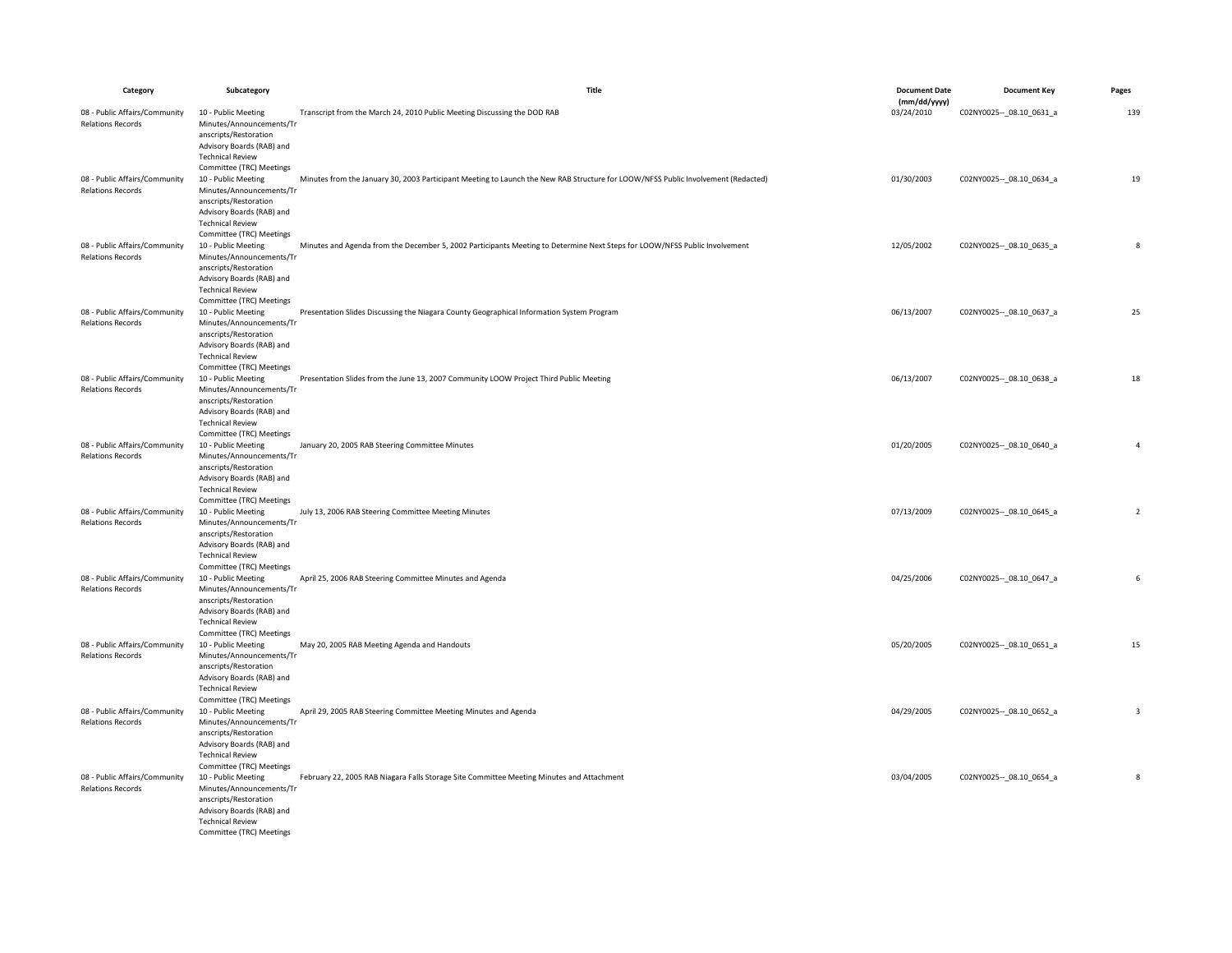| Category                                                  | Subcategory                                                                                                                                                                              | Title                                                                                         | <b>Document Date</b>       | <b>Document Key</b>         | Pages                    |
|-----------------------------------------------------------|------------------------------------------------------------------------------------------------------------------------------------------------------------------------------------------|-----------------------------------------------------------------------------------------------|----------------------------|-----------------------------|--------------------------|
| 08 - Public Affairs/Community                             | 10 - Public Meeting                                                                                                                                                                      | February 15, 2005 RAB Niagara Falls Storage Site Committee Meeting Minutes and Attachments    | (mm/dd/yyyy)<br>03/04/2005 | C02NY0025 -- _ 08.10_0655_a | 8                        |
| <b>Relations Records</b>                                  | Minutes/Announcements/Tr<br>anscripts/Restoration<br>Advisory Boards (RAB) and<br><b>Technical Review</b><br>Committee (TRC) Meetings                                                    |                                                                                               |                            |                             |                          |
| 08 - Public Affairs/Community<br><b>Relations Records</b> | 10 - Public Meeting<br>Minutes/Announcements/Tr<br>anscripts/Restoration<br>Advisory Boards (RAB) and<br><b>Technical Review</b>                                                         | Village of Youngstown January 17, 2009 Special Meeting Forum Minutes and LOOW RAB Resolution  | 01/17/2009                 | C02NY0025 -- 08.10 0656 a   | 8                        |
| 08 - Public Affairs/Community<br><b>Relations Records</b> | Committee (TRC) Meetings<br>10 - Public Meeting<br>Minutes/Announcements/Tr<br>anscripts/Restoration<br>Advisory Boards (RAB) and<br><b>Technical Review</b><br>Committee (TRC) Meetings | Talking Points from January 5, 2009 Elected Officials Forum                                   | 01/05/2009                 | C02NY0025 -- _ 08.10_0657_a | 5                        |
| 08 - Public Affairs/Community<br><b>Relations Records</b> | 10 - Public Meeting<br>Minutes/Announcements/Tr<br>anscripts/Restoration<br>Advisory Boards (RAB) and<br><b>Technical Review</b><br>Committee (TRC) Meetings                             | September 17, 1997 Technical Review Committee Meeting Agenda and Handouts                     | 09/17/1997                 | C02NY0025 -- 08.10 0658 a   | 11                       |
| 08 - Public Affairs/Community<br><b>Relations Records</b> | 10 - Public Meeting<br>Minutes/Announcements/Tr<br>anscripts/Restoration<br>Advisory Boards (RAB) and<br><b>Technical Review</b><br>Committee (TRC) Meetings                             | Opening Remarks for the May 20, 1998 Information Session                                      | 05/20/1998                 | C02NY0025 -- _ 08.10_0659_a | $\overline{\mathbf{3}}$  |
| 08 - Public Affairs/Community<br><b>Relations Records</b> | 10 - Public Meeting<br>Minutes/Announcements/Tr<br>anscripts/Restoration<br>Advisory Boards (RAB) and<br><b>Technical Review</b><br>Committee (TRC) Meetings                             | October 8, 2003 Lew-Port Campus Soil Study Public Meeting Agenda and Action Summary           | 10/08/2003                 | C02NY0025 -- 08.10 0661 a   | $\overline{7}$           |
| 08 - Public Affairs/Community<br><b>Relations Records</b> | 10 - Public Meeting<br>Minutes/Announcements/Tr<br>anscripts/Restoration<br>Advisory Boards (RAB) and<br><b>Technical Review</b><br>Committee (TRC) Meetings                             | March 4, 2005 RAB Steering Committee Meeting Minutes and Agenda                               | 04/13/2005                 | C02NY0025 -- 08.10 0666_a   | $\overline{3}$           |
| 08 - Public Affairs/Community<br><b>Relations Records</b> | 10 - Public Meeting<br>Minutes/Announcements/Tr<br>anscripts/Restoration<br>Advisory Boards (RAB) and<br><b>Technical Review</b><br>Committee (TRC) Meetings                             | Presentation Slides, Agenda, and Sign-In Sheet from the October 17, 2001 RAB Meeting          | 10/17/2001                 | C02NY0025 -- 08.10 0667 a   | 33                       |
| 08 - Public Affairs/Community<br><b>Relations Records</b> | 10 - Public Meeting<br>Minutes/Announcements/Tr<br>anscripts/Restoration<br>Advisory Boards (RAB) and<br><b>Technical Review</b><br>Committee (TRC) Meetings                             | Presentation Slides and Sign-In Sheet from the March 7, 2001 RAB Meeting                      | 03/07/2001                 | C02NY0025 -- _ 08.10_0669_a | 24                       |
| 08 - Public Affairs/Community<br><b>Relations Records</b> | 10 - Public Meeting<br>Minutes/Announcements/Tr<br>anscripts/Restoration<br>Advisory Boards (RAB) and<br><b>Technical Review</b><br>Committee (TRC) Meetings                             | Presentations Slides from the March 13, 2002 RAB Meeting                                      | 03/13/2002                 | C02NY0025 -- _ 08.10_0670_a | 30                       |
| 08 - Public Affairs/Community<br><b>Relations Records</b> | 10 - Public Meeting<br>Minutes/Announcements/Tr<br>anscripts/Restoration<br>Advisory Boards (RAB) and<br><b>Technical Review</b><br>Committee (TRC) Meetings                             | Resolution: Opposition to USACE's Dissolving of the L.O.O.W. Restoration Advisory Board (RAB) | 07/10/2008                 | C02NY0025 -- 08.10 0671 a   | $\overline{\phantom{a}}$ |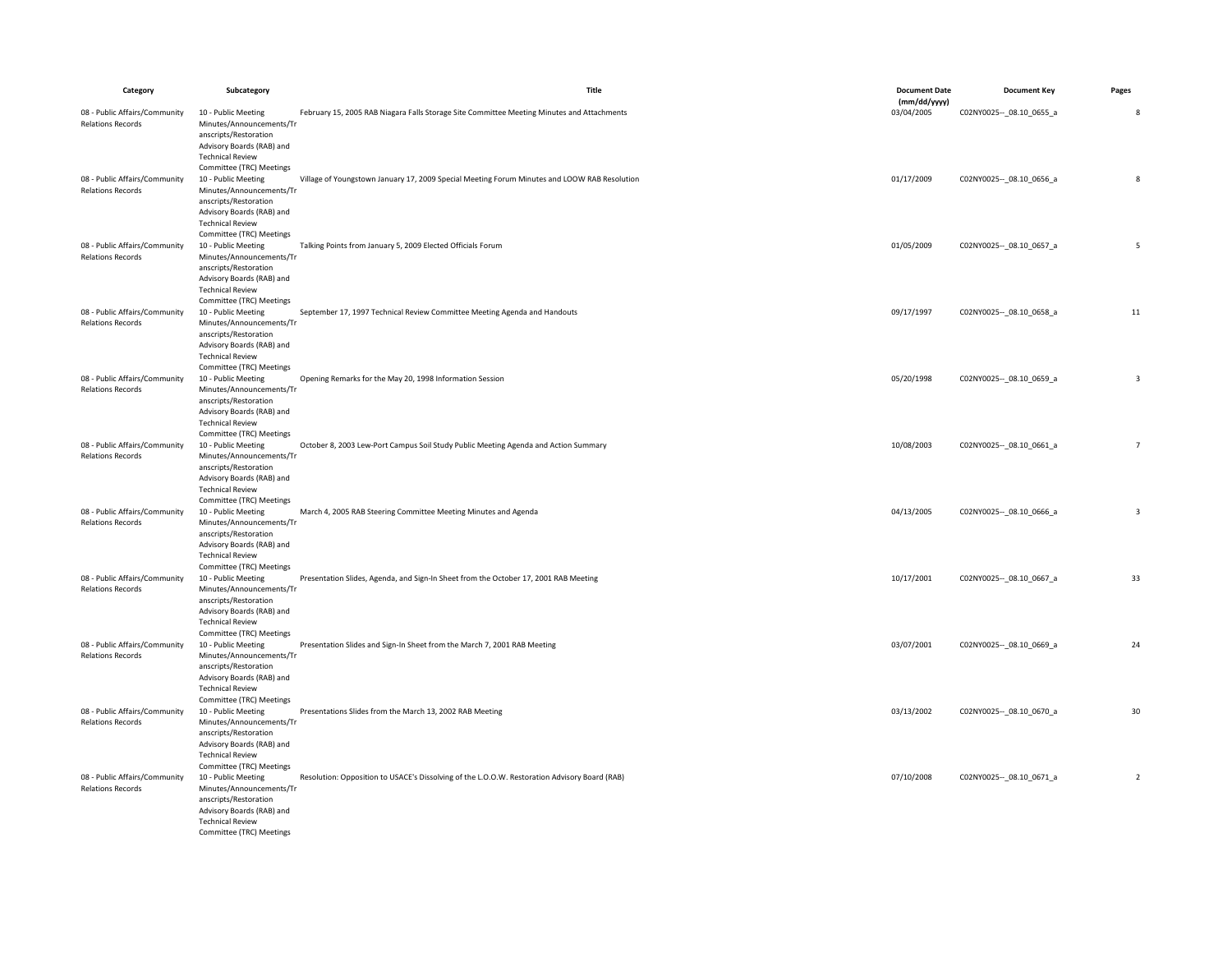| Category                                                  | Subcategory                                                                                                                                                  | Title                                                                                                                           | <b>Document Date</b>       | <b>Document Key</b>         | Pages                   |
|-----------------------------------------------------------|--------------------------------------------------------------------------------------------------------------------------------------------------------------|---------------------------------------------------------------------------------------------------------------------------------|----------------------------|-----------------------------|-------------------------|
| 08 - Public Affairs/Community                             | 10 - Public Meeting                                                                                                                                          | Presentation Slides and Sign-In Sheet from the March 24, 2010 Workshop                                                          | (mm/dd/yyyy)<br>03/24/2010 | C02NY0025 -- 08.10 0676 a   | 25                      |
| <b>Relations Records</b>                                  | Minutes/Announcements/Tr<br>anscripts/Restoration<br>Advisory Boards (RAB) and<br><b>Technical Review</b><br>Committee (TRC) Meetings                        |                                                                                                                                 |                            |                             |                         |
| 08 - Public Affairs/Community<br><b>Relations Records</b> | 10 - Public Meeting<br>Minutes/Announcements/Tr<br>anscripts/Restoration<br>Advisory Boards (RAB) and<br><b>Technical Review</b><br>Committee (TRC) Meetings | Presentation Slides and Sign-In Sheets from the June 23, 2010 Workshop                                                          | 06/23/2010                 | C02NY0025 -- _ 08.10_0677_a | 34                      |
| 08 - Public Affairs/Community<br><b>Relations Records</b> | 10 - Public Meeting<br>Minutes/Announcements/Tr<br>anscripts/Restoration<br>Advisory Boards (RAB) and<br><b>Technical Review</b><br>Committee (TRC) Meetings | Presentation Slides and Sign-In Sheets from the September 16, 2009 Workshop                                                     | 09/16/2009                 | C02NY0025 -- _ 08.10_0678_a | 12                      |
| 08 - Public Affairs/Community<br><b>Relations Records</b> | 10 - Public Meeting<br>Minutes/Announcements/Tr<br>anscripts/Restoration<br>Advisory Boards (RAB) and<br><b>Technical Review</b><br>Committee (TRC) Meetings | Presentation Slides and Sign-In Sheet from the March 2, 1999 Restoration Advisory Board Presentation Public Information Session | 03/02/1999                 | C02NY0025 -- _ 08.10_0679_a | 19                      |
| 08 - Public Affairs/Community<br><b>Relations Records</b> | 10 - Public Meeting<br>Minutes/Announcements/Tr<br>anscripts/Restoration<br>Advisory Boards (RAB) and<br><b>Technical Review</b><br>Committee (TRC) Meetings | Presentation Slides, Notes, and Sign-In Sheet from the January 12, 2000 Lake Ontario Ordnance Works Restoration Advisory Board  | 01/12/2000                 | C02NY0025 -- 08.10 0680_a   | 52                      |
| 08 - Public Affairs/Community<br><b>Relations Records</b> | 10 - Public Meeting<br>Minutes/Announcements/Tr<br>anscripts/Restoration<br>Advisory Boards (RAB) and<br><b>Technical Review</b><br>Committee (TRC) Meetings | Transcript and Sign-In Sheets from the June 23, 2010 Public Meeting                                                             | 06/23/2010                 | C02NY0025 -- _ 08.10_0688_a | 142                     |
| 08 - Public Affairs/Community<br><b>Relations Records</b> | 10 - Public Meeting<br>Minutes/Announcements/Tr<br>anscripts/Restoration<br>Advisory Boards (RAB) and<br><b>Technical Review</b><br>Committee (TRC) Meetings | Restoration Advisory Board Communication Guidelines                                                                             | $-/-/-$                    | C02NY0025 -- 08.10 0690_a   | $\overline{2}$          |
| 08 - Public Affairs/Community<br><b>Relations Records</b> | 10 - Public Meeting<br>Minutes/Announcements/Tr<br>anscripts/Restoration<br>Advisory Boards (RAB) and<br><b>Technical Review</b><br>Committee (TRC) Meetings | Agenda and Handouts from the January 27, 1987 Public Meeting                                                                    | 01/27/1987                 | C02NY0025 -- 08.10 0705_a   | 9                       |
| 08 - Public Affairs/Community<br><b>Relations Records</b> | 10 - Public Meeting<br>Minutes/Announcements/Tr<br>anscripts/Restoration<br>Advisory Boards (RAB) and<br><b>Technical Review</b><br>Committee (TRC) Meetings | Transcript of April 26, 1988 Public Information Meeting                                                                         | 04/26/1988                 | C02NY0025 -- 08.10 0706 a   | 23                      |
| 08 - Public Affairs/Community<br><b>Relations Records</b> | 10 - Public Meeting<br>Minutes/Announcements/Tr<br>anscripts/Restoration<br>Advisory Boards (RAB) and<br><b>Technical Review</b><br>Committee (TRC) Meetings | Prospective Attendance List and Agenda for the April 20, 1993 Technical Review Committee Meeting                                | 04/20/1993                 | C02NY0025 -- _ 08.10_0707_a | $\overline{\mathbf{3}}$ |
| 08 - Public Affairs/Community<br><b>Relations Records</b> | 10 - Public Meeting<br>Minutes/Announcements/Tr<br>anscripts/Restoration<br>Advisory Boards (RAB) and<br><b>Technical Review</b><br>Committee (TRC) Meetings | Transmittal of Attached Slides for the Sitewide RI/FS Public Meeting                                                            | 05/11/1998                 | C02NY0025 -- _ 08.10_0708_a | $\overline{7}$          |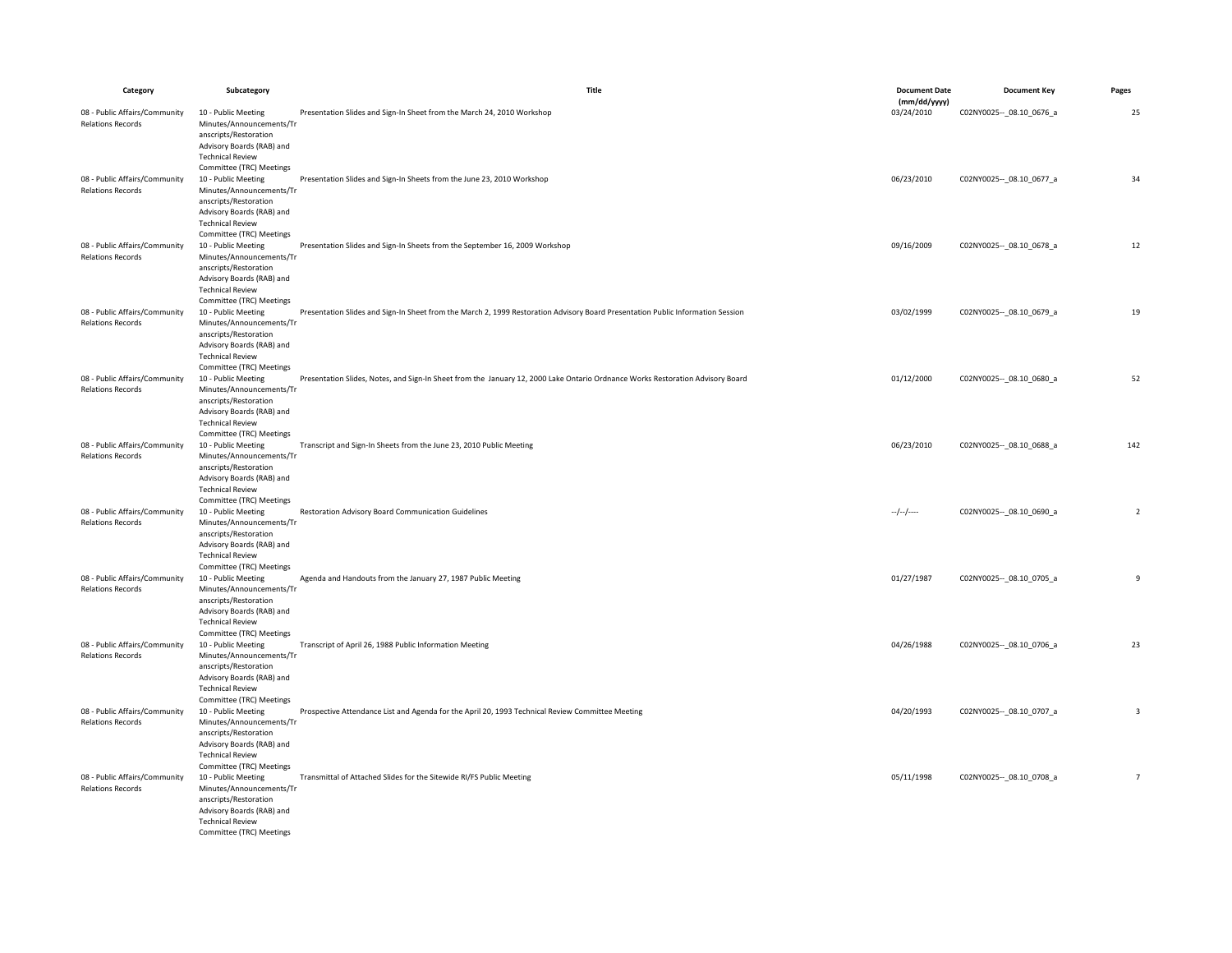| Category                                                  | Subcategory                                                                                               | Title                                                                                                                                                                                  | <b>Document Date</b>       | <b>Document Key</b>         | Pages          |
|-----------------------------------------------------------|-----------------------------------------------------------------------------------------------------------|----------------------------------------------------------------------------------------------------------------------------------------------------------------------------------------|----------------------------|-----------------------------|----------------|
| 08 - Public Affairs/Community                             | 10 - Public Meeting                                                                                       | Slides from Public Teamwork Meeting concerning Unexploded Ordnance                                                                                                                     | (mm/dd/yyyy)<br>09/21/1993 | C02NY0025 -- 08.10 0709 a   | 15             |
| <b>Relations Records</b>                                  | Minutes/Announcements/Tr<br>anscripts/Restoration<br>Advisory Boards (RAB) and<br><b>Technical Review</b> |                                                                                                                                                                                        |                            |                             |                |
| 08 - Public Affairs/Community<br><b>Relations Records</b> | Committee (TRC) Meetings<br>10 - Public Meeting<br>Minutes/Announcements/Tr<br>anscripts/Restoration      | June 13, 2001 Restoration Advisory Board Meeting Slides concerning the University of Rochester Burial Area                                                                             | 06/13/2001                 | C02NY0025 -- 08.10 0710 a   | 3              |
|                                                           | Advisory Boards (RAB) and<br><b>Technical Review</b><br>Committee (TRC) Meetings                          |                                                                                                                                                                                        |                            |                             |                |
| 08 - Public Affairs/Community<br><b>Relations Records</b> |                                                                                                           | 11 - Fact Sheets/Newsletters Collection of Completed RAB Self Evaluations and Summary of Responses                                                                                     | 06/11/2001                 | C02NY0025 -- 08.11 0500_a   | 71             |
| 08 - Public Affairs/Community<br><b>Relations Records</b> |                                                                                                           | 11 - Fact Sheets/Newsletters Information Describing the Risk Assessment Process                                                                                                        | 02/--/1997                 | C02NY0025 -- _ 08.11_0501_a | 6              |
| 08 - Public Affairs/Community<br><b>Relations Records</b> |                                                                                                           | 11 - Fact Sheets/Newsletters Information on Expectations from the Agency for Toxic Substances and Disease Registry (ATSDR)                                                             | $12/-/1998$                | C02NY0025 -- 08.11 0502 a   | $\mathbf{1}$   |
| 08 - Public Affairs/Community<br><b>Relations Records</b> |                                                                                                           | 11 - Fact Sheets/Newsletters Information on the DERP-FUDS Program                                                                                                                      | 03/–/1999                  | C02NY0025 -- 08.11 0503 a   | $\mathbf{1}$   |
| 08 - Public Affairs/Community<br><b>Relations Records</b> |                                                                                                           | 11 - Fact Sheets/Newsletters Site Description, History, Project Description, and Status for the Phase 1 and 2 RI and Ongoing Interim Removal Action Activities                         | 06/--/1999                 | C02NY0025 -- 08.11 0507 a   | 4              |
| 08 - Public Affairs/Community<br><b>Relations Records</b> |                                                                                                           | 11 - Fact Sheets/Newsletters Site Description, History, Project Description, and Status for the Phase 1 and 2 RI and Interim Removal Action Activities                                 | 09/--/1999                 | C02NY0025 -- 08.11 0508 a   | $\overline{2}$ |
| 08 - Public Affairs/Community<br><b>Relations Records</b> |                                                                                                           | 11 - Fact Sheets/Newsletters Information on the DERP-FUDS Program                                                                                                                      | $01/--/2000$               | C02NY0025 -- _ 08.11_0509_a | $\mathbf{1}$   |
| 08 - Public Affairs/Community<br><b>Relations Records</b> |                                                                                                           | 11 - Fact Sheets/Newsletters Site Description, History, Project Description, and Status for the Phase 1 and 2 RI and Ongoing Interim Removal Action Activities                         | $01/--/2000$               | C02NY0025 -- _ 08.11_0510_a | $\overline{2}$ |
| 08 - Public Affairs/Community<br><b>Relations Records</b> |                                                                                                           | 11 - Fact Sheets/Newsletters Site Description, History, Project Description, and Status for Phase 1 and 2 of RI and Ongoing Interim Removal Actions                                    | $04/-/2000$                | C02NY0025 -- 08.11 0511 a   | $\overline{2}$ |
| 08 - Public Affairs/Community<br><b>Relations Records</b> |                                                                                                           | 11 - Fact Sheets/Newsletters Site Description, History, Project Description, and Status for the Phase 1 and 2 RI and Ongoing Interim Removal Action Activities                         | 07/–/2000                  | C02NY0025 -- _ 08.11_0512_a | $\overline{2}$ |
| 08 - Public Affairs/Community<br><b>Relations Records</b> |                                                                                                           | 11 - Fact Sheets/Newsletters Explanation and Notification of Established LOOW Administrative Record File Locations                                                                     | $07/--/2000$               | C02NY0025 -- 08.11 0513 a   | $\overline{2}$ |
| 08 - Public Affairs/Community<br><b>Relations Records</b> |                                                                                                           | 11 - Fact Sheets/Newsletters Site Description, History, Project Description, and Status for the Phase 1 and 2 RI, History Search Report, and Ongoing Interim Removal Action Activities | 09/--/2000                 | C02NY0025 -- _ 08.11_0514_a | $\overline{2}$ |
| 08 - Public Affairs/Community<br><b>Relations Records</b> |                                                                                                           | 11 - Fact Sheets/Newsletters Site Description, History, Project Description, and Status for the Phase 1 and 2 RI, History Search Report, and Ongoing Interim Removal Action Activities | 11/–/2000                  | C02NY0025 -- 08.11 0515 a   | $\overline{2}$ |
| 08 - Public Affairs/Community<br><b>Relations Records</b> |                                                                                                           | 11 - Fact Sheets/Newsletters Site Description, History, Administrative Record File, and Status of Active, Planned and Completed Projects                                               | $03/-/2001$                | C02NY0025 -- 08.11 0516 a   | 3              |
| 08 - Public Affairs/Community<br><b>Relations Records</b> |                                                                                                           | 11 - Fact Sheets/Newsletters Information on the Risk Assessment Process                                                                                                                | $03/-/2001$                | C02NY0025 -- 08.11 0517 a   | $\overline{4}$ |
| 08 - Public Affairs/Community<br><b>Relations Records</b> |                                                                                                           | 11 - Fact Sheets/Newsletters Information on the CERCLA Process                                                                                                                         | 06/--/2001                 | C02NY0025 -- 08.11 0518 a   | $\overline{2}$ |
| 08 - Public Affairs/Community<br><b>Relations Records</b> |                                                                                                           | 11 - Fact Sheets/Newsletters Investigation at Lewiston-Porter School Property                                                                                                          | 06/--/2001                 | C02NY0025 -- _ 08.11_0519_a | $\overline{2}$ |
| 08 - Public Affairs/Community<br><b>Relations Records</b> |                                                                                                           | 11 - Fact Sheets/Newsletters Information on Explosives Produced at LOOW                                                                                                                | $06/-/2001$                | C02NY0025 -- 08.11 0520 a   | $\mathbf{1}$   |
| 08 - Public Affairs/Community<br><b>Relations Records</b> |                                                                                                           | 11 - Fact Sheets/Newsletters Information on Soil Sampling Conducted During the RI and Explanation of Findings                                                                          | $06/-/2001$                | C02NY0025 -- 08.11 0521 a   | $\overline{2}$ |
| 08 - Public Affairs/Community<br><b>Relations Records</b> |                                                                                                           | 11 - Fact Sheets/Newsletters Background Sampling in the Lewiston-Porter School Property Area                                                                                           | $08/-/2001$                | C02NY0025 -- 08.11 0523 a   | 4              |
| 08 - Public Affairs/Community<br><b>Relations Records</b> |                                                                                                           | 11 - Fact Sheets/Newsletters Site Description, History, Administrative Record File, and Status of Active and Completed Projects                                                        | $10/-/2001$                | C02NY0025 -- _ 08.11_0524_a | $\overline{4}$ |
| 08 - Public Affairs/Community<br><b>Relations Records</b> |                                                                                                           | 11 - Fact Sheets/Newsletters Information and Notification of Administrative Record File Locations                                                                                      | 02/--/2002                 | C02NY0025 -- _ 08.11_0525_a | $\overline{2}$ |
| 08 - Public Affairs/Community<br><b>Relations Records</b> |                                                                                                           | 11 - Fact Sheets/Newsletters Background Information and Investigations Addressing the Waste Water Treatment Plant (WWTP)                                                               | 09/–/2002                  | C02NY0025 -- 08.11 0526 a   | $\overline{3}$ |
| 08 - Public Affairs/Community<br><b>Relations Records</b> |                                                                                                           | 11 - Fact Sheets/Newsletters Background Information and Current Activities for the Historical Aerial Photograph Analysis                                                               | $10/-/2002$                | C02NY0025 -- 08.11 0527 a   | 4              |
| 08 - Public Affairs/Community<br><b>Relations Records</b> |                                                                                                           | 11 - Fact Sheets/Newsletters Roles of Each RAB Committee                                                                                                                               | 05/08/2003                 | C02NY0025 -- 08.11 0528 a   | 1              |
| 08 - Public Affairs/Community<br><b>Relations Records</b> |                                                                                                           | 11 - Fact Sheets/Newsletters Program Authorities Covering Investigation and Clean Up Activities at LOOW and NFSS                                                                       | 03/--/2004                 | C02NY0025 -- _ 08.11_0529_a | $\overline{2}$ |
| 08 - Public Affairs/Community<br><b>Relations Records</b> |                                                                                                           | 11 - Fact Sheets/Newsletters Investigation Activities and Results for the Small Bermed Clearing Areas                                                                                  | $06/-/2004$                | C02NY0025 -- 08.11 0530 a   | $\overline{2}$ |
| 08 - Public Affairs/Community<br><b>Relations Records</b> |                                                                                                           | 11 - Fact Sheets/Newsletters Background Information and Current Investigation Activities for the Underground Utilities                                                                 | $04/-/2005$                | C02NY0025 -- 08.11 0532 a   | $\overline{2}$ |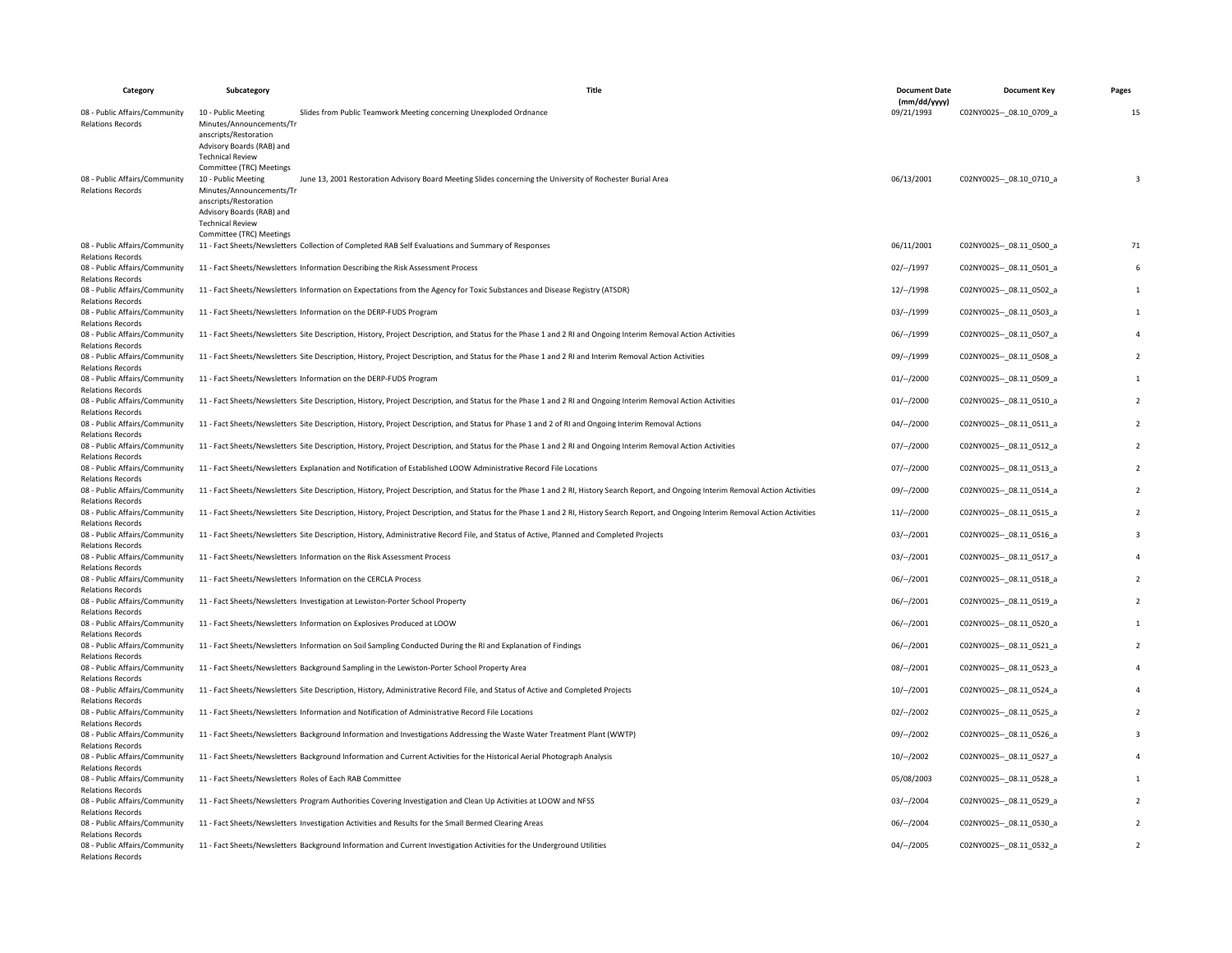| Category                                                                              | Subcategory                                                                       | <b>Title</b>                                                                                                                                                | <b>Document Date</b><br>(mm/dd/yyyy) | <b>Document Key</b>         | Pages                    |
|---------------------------------------------------------------------------------------|-----------------------------------------------------------------------------------|-------------------------------------------------------------------------------------------------------------------------------------------------------------|--------------------------------------|-----------------------------|--------------------------|
| 08 - Public Affairs/Community<br><b>Relations Records</b>                             |                                                                                   | 11 - Fact Sheets/Newsletters Background Information and Current Investigation Activities and Findings for the Contaminated Material Storage Area (CMSA) Pad | 03/–/2005                            | C02NY0025 -- 08.11 0533 a   | $\overline{a}$           |
| 08 - Public Affairs/Community<br><b>Relations Records</b>                             | 11 - Fact Sheets/Newsletters RAB Committee Membership Roster                      |                                                                                                                                                             | 01/31/2006                           | C02NY0025 -- 08.11 0534 a   | $\overline{2}$           |
| 08 - Public Affairs/Community<br><b>Relations Records</b>                             |                                                                                   | 11 - Fact Sheets/Newsletters Project Progress Report for the LOOW and NFSS Sites                                                                            | 05/--/2006                           | C02NY0025 -- _ 08.11_0535_a | 13                       |
| 08 - Public Affairs/Community<br><b>Relations Records</b>                             | 11 - Fact Sheets/Newsletters Project Progress Report for LOOW and NFSS Sites      |                                                                                                                                                             | 08/--/2006                           | C02NY0025 -- 08.11 0536 a   | 15                       |
| 08 - Public Affairs/Community<br><b>Relations Records</b>                             |                                                                                   | 11 - Fact Sheets/Newsletters Information and Request for Input Regarding Interest in Forming a DoD RAB for LOOW and NFSS                                    | 03/–/2008                            | C02NY0025 -- 08.11 0537 a   | 4                        |
| 08 - Public Affairs/Community<br><b>Relations Records</b>                             | 11 - Fact Sheets/Newsletters Phase IV RI/FS Activities                            |                                                                                                                                                             | 07/–/2008                            | C02NY0025 -- 08.11 0538 a   | $\overline{2}$           |
| 08 - Public Affairs/Community<br><b>Relations Records</b>                             |                                                                                   | 11 - Fact Sheets/Newsletters Site Description and Current Status of Active Projects at LOOW Sites                                                           | 03/–/2009                            | C02NY0025 -- 08.11 0539 a   | 4                        |
| 08 - Public Affairs/Community<br><b>Relations Records</b>                             |                                                                                   | 11 - Fact Sheets/Newsletters Site Description, History, and Current Status of the Underground Utility Remedial Investigation                                | 05/--/2009                           | C02NY0025 -- 08.11 0540 a   | 3                        |
| 08 - Public Affairs/Community<br><b>Relations Records</b>                             |                                                                                   | 11 - Fact Sheets/Newsletters Site Description and Status of Remedial Investigation Risk Assessment Activities                                               | 05/--/2009                           | C02NY0025 -- _ 08.11_0541_a | $\overline{\phantom{a}}$ |
| 08 - Public Affairs/Community<br><b>Relations Records</b>                             |                                                                                   | 11 - Fact Sheets/Newsletters Site Description, History and Status of the Management Action Plan                                                             | 09/--/2009                           | C02NY0025 -- 08.11 0542 a   | 3                        |
| 08 - Public Affairs/Community<br><b>Relations Records</b>                             |                                                                                   | 11 - Fact Sheets/Newsletters Site History and Current RAB Committees for LOOW and NFSS Sites                                                                | $-/-/-$                              | C02NY0025 -- 08.11 0543 a   | $\overline{2}$           |
| 08 - Public Affairs/Community<br><b>Relations Records</b>                             | 11 - Fact Sheets/Newsletters DERP-FUDS Acronyms and Glossary                      |                                                                                                                                                             | $-/-/-$                              | C02NY0025 -- _ 08.11_0544_a | 8                        |
| 08 - Public Affairs/Community<br><b>Relations Records</b>                             |                                                                                   | 11 - Fact Sheets/Newsletters Myths and Facts on the Corps' Management of the NFSS (FUSRAP) and LOOW (FUDS) Sites                                            | $-/-/-$                              | C02NY0025 -- 08.11 0545 a   | 5                        |
| 08 - Public Affairs/Community<br><b>Relations Records</b>                             |                                                                                   | 11 - Fact Sheets/Newsletters Brief Summary of Site History and Current Status of LOOW and NFSS Sites                                                        | $-/-/-$                              | C02NY0025 -- _ 08.11_0546_a | $\mathbf{1}$             |
| 08 - Public Affairs/Community<br><b>Relations Records</b>                             | 11 - Fact Sheets/Newsletters Site History, Description, and Current Status        |                                                                                                                                                             | $-/-/-$                              | C02NY0025 -- 08.11 0547 a   | 5                        |
| 08 - Public Affairs/Community<br><b>Relations Records</b>                             | 11 - Fact Sheets/Newsletters Community Interview Response Summary                 |                                                                                                                                                             | $-/-/-$                              | C02NY0025 -- 08.11 0548 a   | 17                       |
| 08 - Public Affairs/Community<br><b>Relations Records</b>                             | 11 - Fact Sheets/Newsletters Project Progress Report for LOOW and NFSS            |                                                                                                                                                             | 05/--/2006                           | C02NY0025 -- _ 08.11_0549_a | 13                       |
| 08 - Public Affairs/Community<br><b>Relations Records</b>                             |                                                                                   | 11 - Fact Sheets/Newsletters Site Description, History, Project Status, and Accomplishments                                                                 | $02/-/2003$                          | C02NY0025 -- 08.11 0551 a   | $\overline{2}$           |
| 08 - Public Affairs/Community<br><b>Relations Records</b>                             | 11 - Fact Sheets/Newsletters Project Description and Status                       |                                                                                                                                                             | 07/--/2005                           | C02NY0025 -- _ 08.11_0552_a | $\mathbf 1$              |
| 08 - Public Affairs/Community<br><b>Relations Records</b>                             | 11 - Fact Sheets/Newsletters Site Description, History, and Project Status        |                                                                                                                                                             | $09/-/2003$                          | C02NY0025 -- 08.11 0553 a   | 3                        |
| 08 - Public Affairs/Community<br><b>Relations Records</b>                             | 11 - Fact Sheets/Newsletters Site Description, History, RI and IRA Project Status |                                                                                                                                                             | $-/-/-$                              | C02NY0025 -- 08.11 0554 a   | $\overline{2}$           |
| 08 - Public Affairs/Community<br><b>Relations Records</b>                             |                                                                                   | 11 - Fact Sheets/Newsletters Site Description, History, AR File, Active and Completed Projects Update                                                       | 03/–/2002                            | C02NY0025 -- 08.11 0555 a   | 6                        |
| 08 - Public Affairs/Community<br><b>Relations Records</b>                             |                                                                                   | 11 - Fact Sheets/Newsletters Site Description, Project Description, and Project Status                                                                      | $08/-/1998$                          | C02NY0025 -- _ 08.11_0556_a | 3                        |
| 08 - Public Affairs/Community<br><b>Relations Records</b>                             | 11 - Fact Sheets/Newsletters Project Description, Funding, and Status             |                                                                                                                                                             | 01/--/2006                           | C02NY0025 -- _ 08.11_0557_a | $\mathbf{1}$             |
| 08 - Public Affairs/Community<br><b>Relations Records</b>                             |                                                                                   | 11 - Fact Sheets/Newsletters Project Description, Funding, and Current Status with Attached Figures                                                         | $06/--/2007$                         | C02NY0025 -- 08.11 0558 a   | 3                        |
| 08 - Public Affairs/Community<br><b>Relations Records</b>                             |                                                                                   | 11 - Fact Sheets/Newsletters Non-Intrusive and Intrusive Work for the Underground Utilities Investigations                                                  | $05/-/2006$                          | C02NY0025 -- 08.11 0559 a   | 5                        |
| 08 - Public Affairs/Community<br><b>Relations Records</b>                             |                                                                                   | 11 - Fact Sheets/Newsletters USACE Community Outreach Program Goals and Objectives                                                                          | $-/-/-$                              | C02NY0025 -- 08.11 0560_a   | 2                        |
| 08 - Public Affairs/Community<br><b>Relations Records</b>                             |                                                                                   | 11 - Fact Sheets/Newsletters Prepared Remarks for the News Conference Discussing Cleanup Projects                                                           | $-/-/-/$                             | C02NY0025 -- _ 08.11_0561_a | 6                        |
| 08 - Public Affairs/Community<br><b>Relations Records</b>                             |                                                                                   | 11 - Fact Sheets/Newsletters Responses Addressing Errors in News Articles and Stories                                                                       | 07/27/2001                           | C02NY0025 -- _ 08.11_0562_a | 8                        |
| 08 - Public Affairs/Community<br><b>Relations Records</b>                             |                                                                                   | 11 - Fact Sheets/Newsletters Home Page Describing the Mission, Background, and Objectives to the Niagara Health-Science Report                              | 01/10/2006                           | C02NY0025 -- 08.11 0563 a   | $\mathbf{1}$             |
| 08 - Public Affairs/Community                                                         |                                                                                   | 11 - Fact Sheets/Newsletters Background Information and Investigations Addressing the Waste Water Treatment Plant (WWTP)                                    | 02/–/2002                            | C02NY0025 -- _ 08.11_0564_a | 3                        |
| <b>Relations Records</b><br>08 - Public Affairs/Community<br><b>Relations Records</b> |                                                                                   | 11 - Fact Sheets/Newsletters Site Description, History, and Status of Active and Completed Projects                                                         | 03/–/2002                            | C02NY0025 -- 08.11 0565_a   |                          |
| 08 - Public Affairs/Community<br><b>Relations Records</b>                             |                                                                                   | 11 - Fact Sheets/Newsletters Interview with Ronald Sutherland Regarding Experience Working at the LOOW                                                      | 10/22/2002                           | C02NY0025 -- _ 08.11_0566_a | $\mathbf{1}$             |
| 08 - Public Affairs/Community<br><b>Relations Records</b>                             |                                                                                   | 11 - Fact Sheets/Newsletters Background Information, Results of Investigations, and Current Status for the Waste Water Treatment Property                   | $-/-/-$                              | C02NY0025 -- 08.11 0567 a   | $\overline{a}$           |
|                                                                                       |                                                                                   |                                                                                                                                                             |                                      |                             |                          |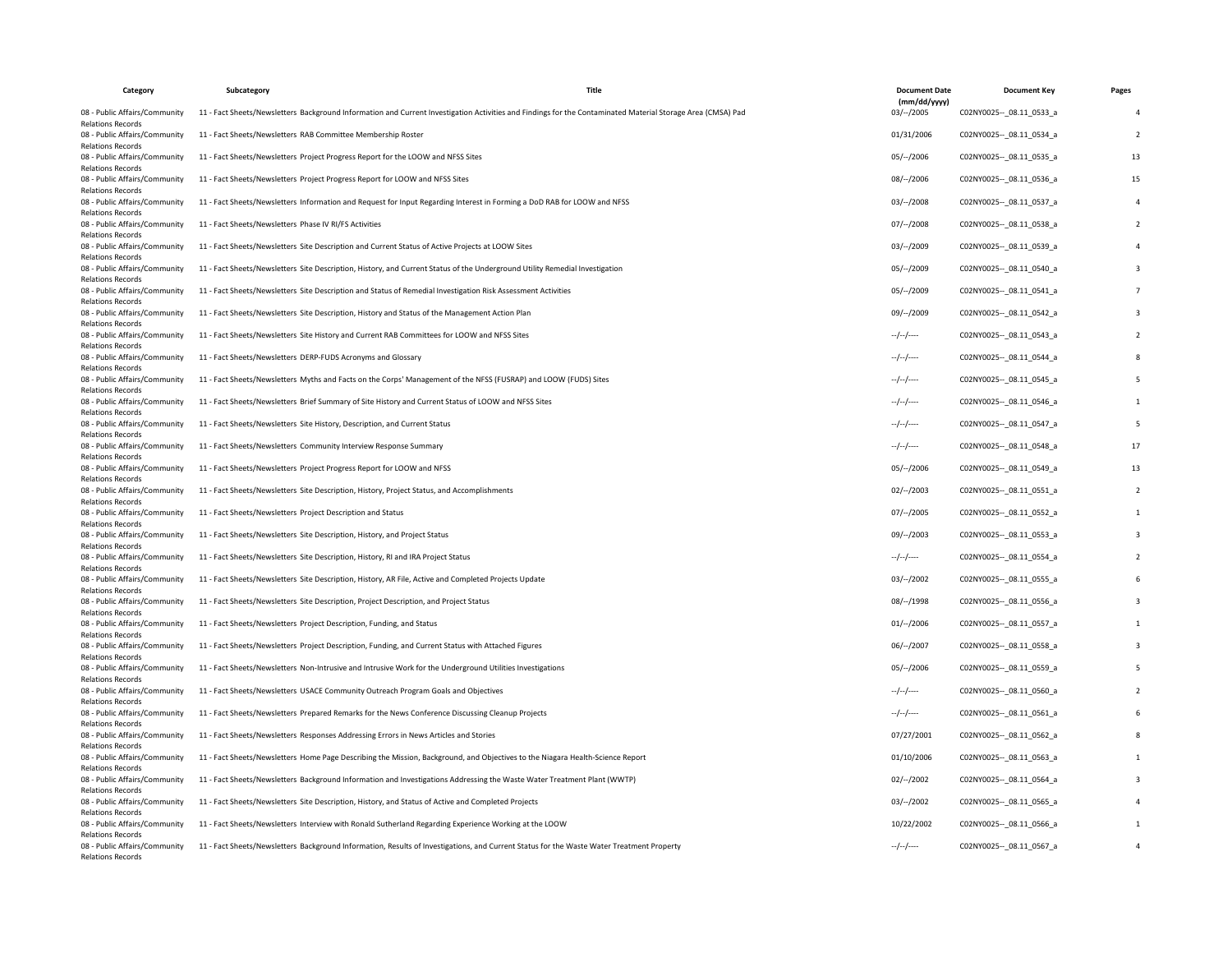| Category                                                  | Subcategory                                                                                | Title                                                                                                                                           | <b>Document Date</b><br>(mm/dd/yyyy) | <b>Document Key</b>         | Pages                   |
|-----------------------------------------------------------|--------------------------------------------------------------------------------------------|-------------------------------------------------------------------------------------------------------------------------------------------------|--------------------------------------|-----------------------------|-------------------------|
| 08 - Public Affairs/Community<br><b>Relations Records</b> | 11 - Fact Sheets/Newsletters Project Description, Schedule, Status and Issues              |                                                                                                                                                 | 02/--/2009                           | C02NY0025 -- 08.11 0568 a   | $\overline{2}$          |
| 08 - Public Affairs/Community<br><b>Relations Records</b> |                                                                                            | 11 - Fact Sheets/Newsletters Notification of New Project to Complete a Military Munitions Archive Search Report                                 | 03/--/2009                           | C02NY0025 -- 08.11 0569_a   | $\overline{2}$          |
| 08 - Public Affairs/Community<br><b>Relations Records</b> | 11 - Fact Sheets/Newsletters Project Description, Status and Issues                        |                                                                                                                                                 | 11/27/2002                           | C02NY0025 -- 08.11 0570 a   | $\mathbf{1}$            |
| 08 - Public Affairs/Community<br><b>Relations Records</b> | 11 - Fact Sheets/Newsletters DERP-FUDS Program and Goals                                   |                                                                                                                                                 | $04/-/2002$                          | C02NY0025 -- 08.11 0571 a   | $\mathbf{1}$            |
| 08 - Public Affairs/Community<br><b>Relations Records</b> | 11 - Fact Sheets/Newsletters Lewiston Porter Schools Campus Soil Study                     |                                                                                                                                                 | $-/-/-$                              | C02NY0025 -- 08.11 0572 a   | $\mathbf{1}$            |
| 08 - Public Affairs/Community<br><b>Relations Records</b> |                                                                                            | 11 - Fact Sheets/Newsletters Description and Status of the Interim Removal Actions and Remedial Investigation                                   | 02/--/1999                           | C02NY0025 -- _ 08.11_0573_a | $\overline{2}$          |
| 08 - Public Affairs/Community<br><b>Relations Records</b> |                                                                                            | 11 - Fact Sheets/Newsletters Description and Status of the Interim Removal Actions and Remedial Investigation                                   | 05/--/1999                           | C02NY0025 -- _ 08.11_0574_a | $\overline{z}$          |
| 08 - Public Affairs/Community<br><b>Relations Records</b> |                                                                                            | 11 - Fact Sheets/Newsletters Description and Status of the Interim Removal Actions and Remedial Investigation                                   | 03/--/1999                           | C02NY0025 -- 08.11 0575_a   | $\overline{2}$          |
| 08 - Public Affairs/Community<br><b>Relations Records</b> | 11 - Fact Sheets/Newsletters Background Sampling                                           |                                                                                                                                                 | 03/--/2002                           | C02NY0025 -- _ 08.11_0576_a | $\overline{\mathbf{3}}$ |
| 08 - Public Affairs/Community<br><b>Relations Records</b> | 11 - Fact Sheets/Newsletters Project Description, Current Status and Accomplishments       |                                                                                                                                                 | 09/26/2001                           | C02NY0025 -- 08.11 0577 a   | $\mathbf{1}$            |
| 08 - Public Affairs/Community<br><b>Relations Records</b> | 11 - Fact Sheets/Newsletters Sampling Investigation at Lewiston-Porter Property            |                                                                                                                                                 | 06/--/2001                           | C02NY0025 -- _ 08.11_0578_a | $\overline{4}$          |
| 08 - Public Affairs/Community<br><b>Relations Records</b> | 11 - Fact Sheets/Newsletters LOOW Underground Utility Investigation                        |                                                                                                                                                 | $08/-/2007$                          | C02NY0025 -- 08.11 0579 a   | 5                       |
| 08 - Public Affairs/Community<br><b>Relations Records</b> |                                                                                            | 11 - Fact Sheets/Newsletters Information and Investigation Activities of the Fenced Storage Area                                                | 09/–/2002                            | C02NY0025 -- 08.11 0580 a   | $\overline{\mathbf{3}}$ |
| 08 - Public Affairs/Community<br><b>Relations Records</b> | 11 - Fact Sheets/Newsletters Questions for Worker Interviews at NFSS                       |                                                                                                                                                 | $-/-/-$                              | C02NY0025 -- 08.11 0581 a   | $\mathbf{1}$            |
| 08 - Public Affairs/Community<br><b>Relations Records</b> | 11 - Fact Sheets/Newsletters Restoration Advisory Board Membership Application             |                                                                                                                                                 | $-/-/-$                              | C02NY0025 -- 08.11 0582 a   | 3                       |
| 08 - Public Affairs/Community<br><b>Relations Records</b> | 11 - Fact Sheets/Newsletters, Risk Assessment Process                                      |                                                                                                                                                 | $-/-/-$                              | C02NY0025 -- _ 08.11_0583_a | $\overline{2}$          |
| 08 - Public Affairs/Community<br><b>Relations Records</b> |                                                                                            | 11 - Fact Sheets/Newsletters Information on Interpreting Cancer Risk Numbers Expressed in Scientific Notation                                   | $-/-/-$                              | C02NY0025 -- 08.11 0584 a   | $\mathbf{1}$            |
| 08 - Public Affairs/Community<br><b>Relations Records</b> |                                                                                            | 11 - Fact Sheets/Newsletters Project Description, Importance, Consequences, Current Status, and Issues for the Towns of Lewiston and Porter, NY | $02/-/2010$                          | C02NY0025 -- 08.11 0585 a   | $\overline{2}$          |
| 08 - Public Affairs/Community<br><b>Relations Records</b> |                                                                                            | 11 - Fact Sheets/Newsletters Project Location, Purpose, Description, Schedule, Status, and Issues                                               | 06/18/2008                           | C02NY0025 -- 08.11 0586_a   | $\overline{3}$          |
| 08 - Public Affairs/Community<br><b>Relations Records</b> | 11 - Fact Sheets/Newsletters Project Location, Description, Cost, and Current Status       |                                                                                                                                                 | 07/--/2007                           | C02NY0025 -- _ 08.11_0587_a | $\overline{z}$          |
| 08 - Public Affairs/Community<br><b>Relations Records</b> |                                                                                            | 11 - Fact Sheets/Newsletters Project Description, History, Accomplishments, Current Activities, and Issues                                      | $12/-/2007$                          | C02NY0025 -- 08.11 0588 a   | $\overline{z}$          |
| 08 - Public Affairs/Community<br><b>Relations Records</b> |                                                                                            | 11 - Fact Sheets/Newsletters Project Description, Consequences, Current Status, and Issues for the Towns of Lewiston and Porter, NY             | $12/-/2007$                          | C02NY0025 -- 08.11 0589_a   | $\overline{2}$          |
| 08 - Public Affairs/Community<br><b>Relations Records</b> |                                                                                            | 11 - Fact Sheets/Newsletters Project Description, Importance, Consequence, and History for the Phase IV RI/FS                                   | 07/--/2008                           | C02NY0025 -- _ 08.11_0590_a | $\overline{2}$          |
| 08 - Public Affairs/Community<br><b>Relations Records</b> | 11 - Fact Sheets/Newsletters Project Description, Management Initiatives, and Status       |                                                                                                                                                 | 08/--/2007                           | C02NY0025 -- 08.11 0591 a   | $\overline{3}$          |
| 08 - Public Affairs/Community<br><b>Relations Records</b> | 11 - Fact Sheets/Newsletters Key Findings of the Phase III Underground Utilities RI (UURI) |                                                                                                                                                 | 12/--/2008                           | C02NY0025 -- _ 08.11_0592_a | $\overline{2}$          |
| 08 - Public Affairs/Community<br><b>Relations Records</b> |                                                                                            | 11 - Fact Sheets/Newsletters Project Description, Importance, Consequence, History, Scope, Activities, Status, and Issues                       | $08/-/2007$                          | C02NY0025 -- 08.11 0593_a   | $\overline{2}$          |
| 08 - Public Affairs/Community<br><b>Relations Records</b> | 11 - Fact Sheets/Newsletters Project Description, Funding, and Current Status              |                                                                                                                                                 | $10/-/2007$                          | C02NY0025 -- 08.11 0594 a   | 1                       |
| 08 - Public Affairs/Community<br><b>Relations Records</b> | 11 - Fact Sheets/Newsletters Information on Establishing a DOD Restoration Advisory Board  |                                                                                                                                                 | 02/--/2010                           | C02NY0025 -- 08.11 0595 a   | 5                       |
| 08 - Public Affairs/Community<br><b>Relations Records</b> | 11 - Fact Sheets/Newsletters LOOW and NFSS Issue Paper                                     |                                                                                                                                                 | 06/17/2008                           | C02NY0025 -- 08.11 0596 a   | $\overline{z}$          |
| 08 - Public Affairs/Community<br><b>Relations Records</b> | 11 - Fact Sheets/Newsletters Request for Input Regarding Establishing a DOD RAB            |                                                                                                                                                 | $04/-/2010$                          | C02NY0025 -- 08.11 0597 a   | $\overline{2}$          |
| 08 - Public Affairs/Community<br><b>Relations Records</b> | 11 - Fact Sheets/Newsletters Military Munitions Archive Search Report                      |                                                                                                                                                 | $12/-/2008$                          | C02NY0025 -- 08.11 0598 a   | $\overline{2}$          |
| 08 - Public Affairs/Community<br><b>Relations Records</b> |                                                                                            | 11 - Fact Sheets/Newsletters Information Regarding the Underground Utilities Remedial Investigation (UURI)                                      | $12/-/2008$                          | C02NY0025 -- 08.11 0599 a   | 3                       |
| 08 - Public Affairs/Community<br><b>Relations Records</b> |                                                                                            | 11 - Fact Sheets/Newsletters Information Regarding the Underground Utilities Remedial Investigation (UURI)                                      | $05/-/2008$                          | C02NY0025 -- 08.11 0600_a   | $\overline{3}$          |
| 08 - Public Affairs/Community<br><b>Relations Records</b> | 11 - Fact Sheets/Newsletters Information Regarding Phosgene                                |                                                                                                                                                 | $-/-/-$                              | C02NY0025 -- _ 08.11_0601_a | 20                      |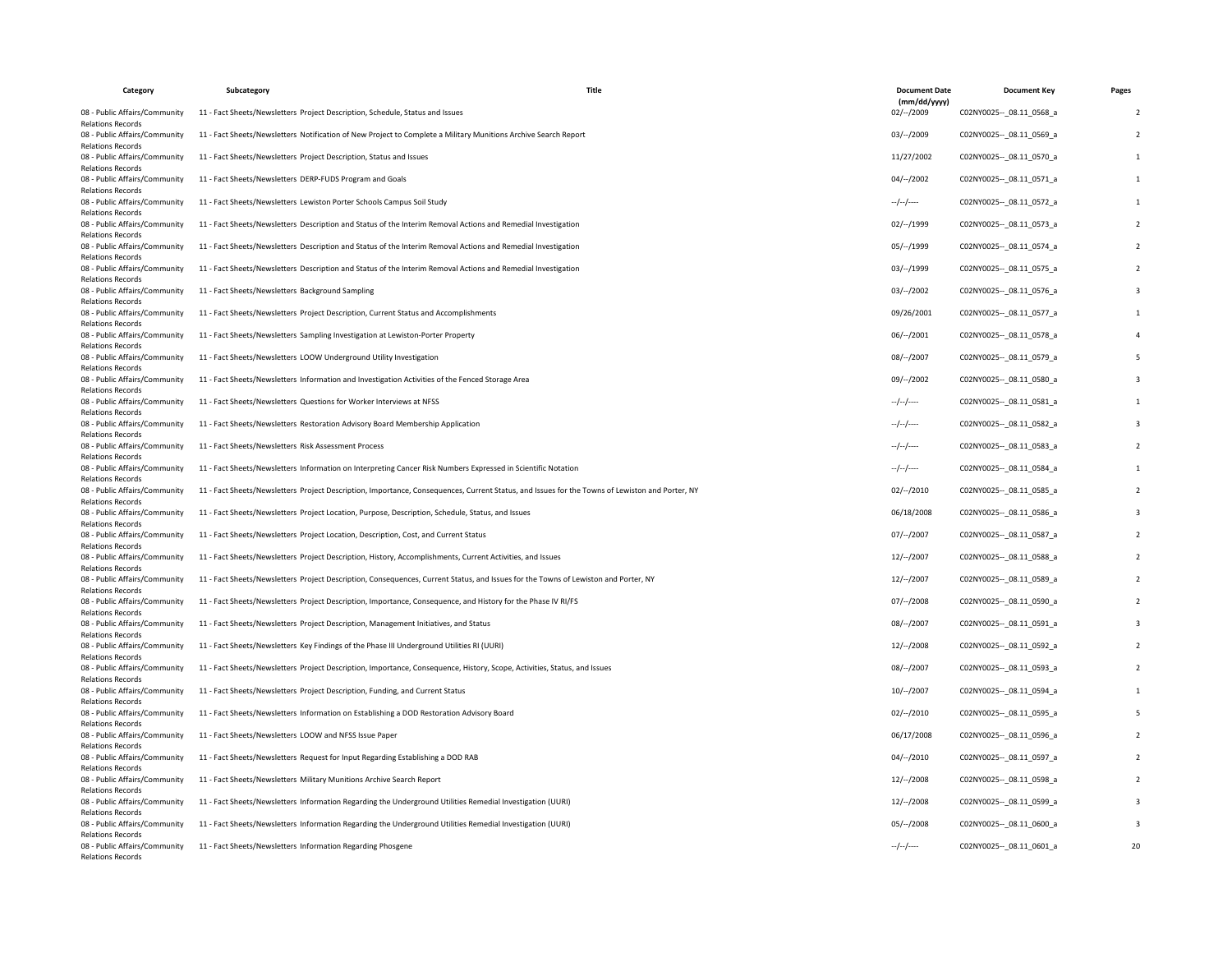| Category                                                  | Subcategory                                                                                    | Title                                                                                                                                   | <b>Document Date</b><br>(mm/dd/yyyy) | <b>Document Key</b>         | Pages                   |
|-----------------------------------------------------------|------------------------------------------------------------------------------------------------|-----------------------------------------------------------------------------------------------------------------------------------------|--------------------------------------|-----------------------------|-------------------------|
| 08 - Public Affairs/Community<br><b>Relations Records</b> | 11 - Fact Sheets/Newsletters Information Regarding Lewisite                                    |                                                                                                                                         | 03/14/2003                           | C02NY0025 -- 08.11 0602 a   | $\overline{3}$          |
| 08 - Public Affairs/Community<br><b>Relations Records</b> | 11 - Fact Sheets/Newsletters RAB Compiled Comments of Evaluations                              |                                                                                                                                         | $-/-/-$                              | C02NY0025 -- 08.11 0603 a   | 15                      |
| 08 - Public Affairs/Community<br><b>Relations Records</b> | 11 - Fact Sheets/Newsletters Lewiston-Porter Cancer Study                                      |                                                                                                                                         | $-/-/-$                              | C02NY0025 -- 08.11 0623_a   | 1                       |
| 08 - Public Affairs/Community<br><b>Relations Records</b> |                                                                                                | 11 - Fact Sheets/Newsletters Cancer Surveillance Improvement Initiative: Unusual Disease Patterns Investigation                         | $-/-/-$                              | C02NY0025 -- 08.11 0624 a   | 6                       |
| 08 - Public Affairs/Community<br><b>Relations Records</b> | 11 - Fact Sheets/Newsletters Collection of Public Comment Cards                                |                                                                                                                                         | $-/-/-$                              | C02NY0025 -- 08.11 0631 a   | 29                      |
| 08 - Public Affairs/Community<br><b>Relations Records</b> | 11 - Fact Sheets/Newsletters Comment Card Response                                             |                                                                                                                                         | $-/-/-$                              | C02NY0025 -- 08.11 0632 a   | 1                       |
| 08 - Public Affairs/Community<br><b>Relations Records</b> | 11 - Fact Sheets/Newsletters Input on the Establishment of a DOD RAB                           |                                                                                                                                         | $-/-/-$                              | C02NY0025 -- 08.11 0633 a   | 1                       |
| 08 - Public Affairs/Community<br><b>Relations Records</b> | 11 - Fact Sheets/Newsletters The Community LOOW Project                                        |                                                                                                                                         | $-/-/-$                              | C02NY0025 -- 08.11 0634 a   | $\overline{4}$          |
| 08 - Public Affairs/Community<br><b>Relations Records</b> | 11 - Fact Sheets/Newsletters Information Materials Provided for the Community by the LOOW RAB  |                                                                                                                                         | 05/08/2007                           | C02NY0025 -- 08.11 0635 a   | 177                     |
| 08 - Public Affairs/Community<br><b>Relations Records</b> |                                                                                                | 11 - Fact Sheets/Newsletters Comment regarding Availability of 1986 Results and Testing of the Drainage Ditch                           | $-/-/-$                              | C02NY0025 -- 08.11 0636 a   | 1                       |
| 08 - Public Affairs/Community<br><b>Relations Records</b> | 11 - Fact Sheets/Newsletters RAB Action Item Request                                           |                                                                                                                                         | 07/21/2005                           | C02NY0025 -- 08.11 0638 a   | $\overline{\mathbf{3}}$ |
| 08 - Public Affairs/Community<br><b>Relations Records</b> | 11 - Fact Sheets/Newsletters March 7, 2001 RAB Meeting Question and Comment Cards              |                                                                                                                                         | 03/07/2001                           | C02NY0025 -- 08.11 0639 a   | -5                      |
| 08 - Public Affairs/Community<br><b>Relations Records</b> | 11 - Fact Sheets/Newsletters RAB Retreat Mission Statement and Evaluation Forms                |                                                                                                                                         | 05/14/2005                           | C02NY0025 -- 08.11 0640 a   | 16                      |
| 08 - Public Affairs/Community<br><b>Relations Records</b> |                                                                                                | 11 - Fact Sheets/Newsletters Lake Ontario Ordnance Works and Niagara Falls Storage Site Frequently Asked Questions                      | 06/18/2009                           | C02NY0025 -- 08.11 0641 a   | 16                      |
| 08 - Public Affairs/Community<br><b>Relations Records</b> | 11 - Fact Sheets/Newsletters Found on CWM Property September 2002, What You Need to Know       |                                                                                                                                         | --/--/----                           | C02NY0025 -- _ 08.11_0642_a | $\overline{2}$          |
| 08 - Public Affairs/Community<br><b>Relations Records</b> | 11 - Fact Sheets/Newsletters Cancer Surveillance Improvement Initiative: Breast Cancer         |                                                                                                                                         | 03/05/2001                           | C02NY0025 -- _ 08.11_0643_a | 6                       |
| 08 - Public Affairs/Community<br><b>Relations Records</b> |                                                                                                | 11 - Fact Sheets/Newsletters Cancer Surveillance Improvement Initiative: Cancer of the Colon and Rectum                                 | 03/05/2001                           | C02NY0025 -- 08.11 0644 a   | 10                      |
| 08 - Public Affairs/Community<br><b>Relations Records</b> |                                                                                                | 11 - Fact Sheets/Newsletters Cancer Surveillance Improvement Initiative: Cancer of the Lung and Bronchus                                | 03/05/2001                           | C02NY0025 -- 08.11 0645 a   | 10                      |
| 08 - Public Affairs/Community<br><b>Relations Records</b> | 11 - Fact Sheets/Newsletters Request for Full-Size Copies of Presentation Slides               |                                                                                                                                         | 06/13/2001                           | C02NY0025 -- 08.11 0646 a   | $\mathbf{1}$            |
| 08 - Public Affairs/Community<br><b>Relations Records</b> | 11 - Fact Sheets/Newsletters Input on Establishment of an Official DOD RAB                     |                                                                                                                                         | 05/07/2010                           | C02NY0025 -- 08.11 0647 a   | 1                       |
| 08 - Public Affairs/Community<br><b>Relations Records</b> | 11 - Fact Sheets/Newsletters Comments on the RIR Addendum                                      |                                                                                                                                         | 06/23/2010                           | C02NY0025 -- 08.11 0648 a   | 1                       |
| 08 - Public Affairs/Community<br><b>Relations Records</b> | 11 - Fact Sheets/Newsletters Risk Assessment Procedures                                        |                                                                                                                                         | $04/-/1998$                          | C02NY0025 -- 08.11 0651 a   | $\overline{4}$          |
| 08 - Public Affairs/Community<br><b>Relations Records</b> | 11 - Fact Sheets/Newsletters CERCLA/Superfund                                                  |                                                                                                                                         | 04/--/1998                           | C02NY0025 -- 08.11 0652 a   | 3                       |
| 08 - Public Affairs/Community<br><b>Relations Records</b> | 11 - Fact Sheets/Newsletters Project Description, Status, Cost, and Point of Contact           |                                                                                                                                         | 08/--/1997                           | C02NY0025 -- 08.11 0654 a   | 5                       |
| 08 - Public Affairs/Community<br><b>Relations Records</b> | 11 - Fact Sheets/Newsletters Management Action Plan Fact Sheet                                 |                                                                                                                                         | $06/-/2015$                          | C02NY0025 -- 08.11 0655 a   | 9                       |
| 08 - Public Affairs/Community<br><b>Relations Records</b> | 11 - Fact Sheets/Newsletters Lake Ontario Ordnance Works Current Status of Projects Fact Sheet |                                                                                                                                         | $06/-/2015$                          | C02NY0025 -- 08.11 0656 a   | $\Delta$                |
| 08 - Public Affairs/Community<br><b>Relations Records</b> | 11 - Fact Sheets/Newsletters Lake Ontario Ordnance Works Current Status of Projects Fact Sheet |                                                                                                                                         | 12/--/2016                           | C02NY0025 -- 08.11 0657 a   |                         |
| 08 - Public Affairs/Community<br><b>Relations Records</b> | 11 - Fact Sheets/Newsletters 2013 Management Action Plan, Update 1 Fact Sheet                  |                                                                                                                                         | $02/-/2013$                          | C02NY0025 -- 08.11 0658 a   | 3                       |
| 08 - Public Affairs/Community<br><b>Relations Records</b> | 12 - Written Responses to<br>Public Comments/Questions                                         | Review Comments for the RI/FS Draft Scope of Work                                                                                       | 09/08/1987                           | C02NY0025 -- 08.12 0500 a   | $\overline{2}$          |
| 08 - Public Affairs/Community<br><b>Relations Records</b> | 12 - Written Responses to<br>Public Comments/Questions                                         | Review Comments for the Draft RI/FS Sampling Plan, Work Plan, Community Relations Plan, and Safety, Health, and Emergency Response Plan | 04/04/1988                           | C02NY0025 -- 08.12 0501 a   | $\overline{4}$          |
| 08 - Public Affairs/Community<br><b>Relations Records</b> | 12 - Written Responses to<br>Public Comments/Questions                                         | Comments and Questions to the Field Reconnaissance Survey (with Handwritten Notes)                                                      | 03/21/1989                           | C02NY0025 -- 08.12 0502 a   | 3                       |
| 08 - Public Affairs/Community<br><b>Relations Records</b> | 12 - Written Responses to<br>Public Comments/Questions                                         | Review Comments to the Additional Field Investigation Report                                                                            | 05/02/1989                           | C02NY0025 -- 08.12 0503 a   | $\overline{4}$          |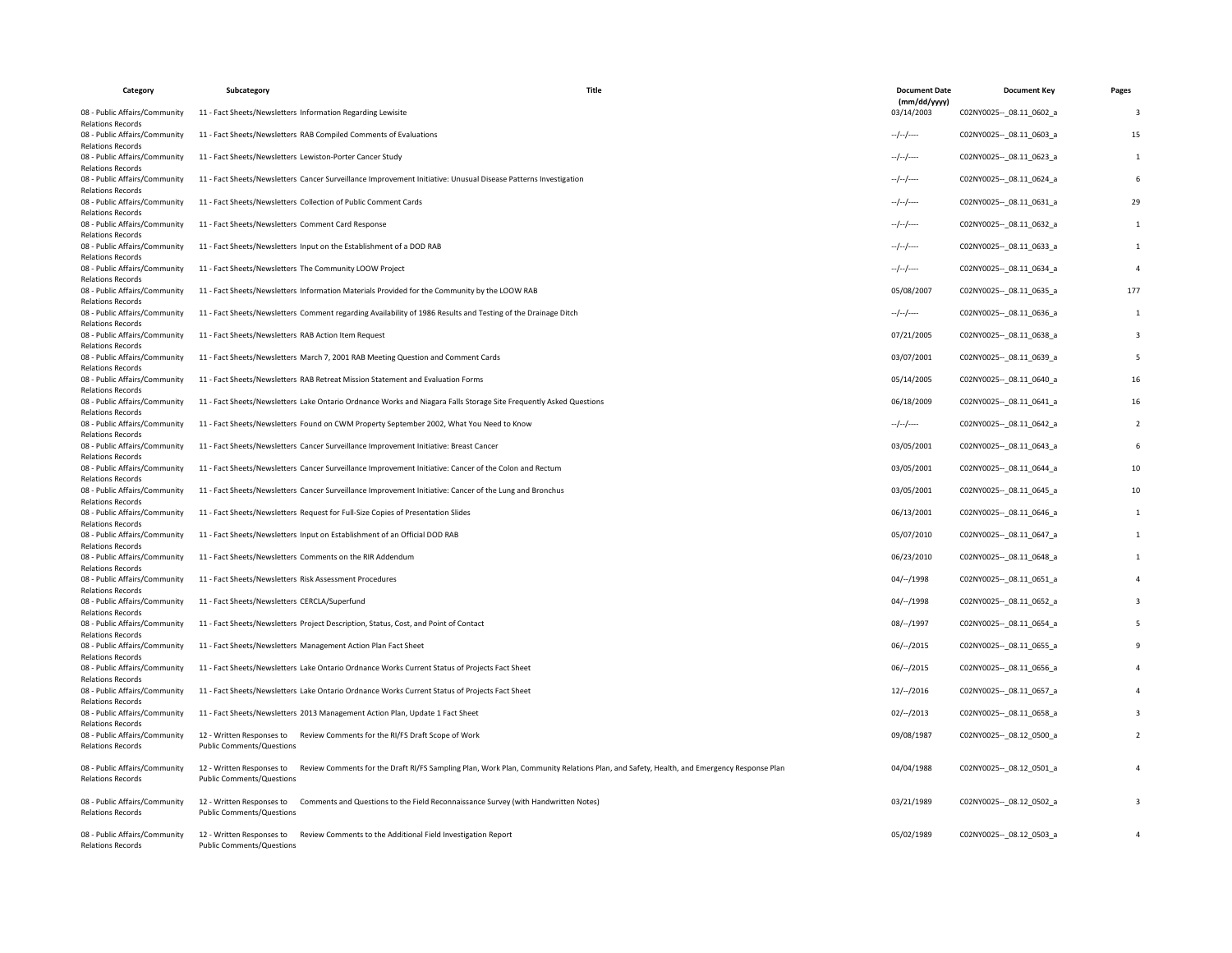| Category                                                  | Subcategory                                                   | Title                                                                                                                                                                        | <b>Document Date</b>       | <b>Document Key</b>         | Pages                    |
|-----------------------------------------------------------|---------------------------------------------------------------|------------------------------------------------------------------------------------------------------------------------------------------------------------------------------|----------------------------|-----------------------------|--------------------------|
| 08 - Public Affairs/Community<br><b>Relations Records</b> | 12 - Written Responses to<br>Public Comments/Questions        | Review Comments for the Supplement Draft Remedial Investigation Report and Attached Summaries of Observations of Acres' Field Activities                                     | (mm/dd/yyyy)<br>04/25/1990 | C02NY0025 -- _ 08.12_0505_a | 12                       |
| 08 - Public Affairs/Community<br><b>Relations Records</b> | 12 - Written Responses to<br><b>Public Comments/Questions</b> | Review Comments for the Advance Final Feasibility Study Report                                                                                                               | 12/05/1990                 | C02NY0025 -- 08.12 0506 a   | 22                       |
| 08 - Public Affairs/Community<br><b>Relations Records</b> | 12 - Written Responses to<br>Public Comments/Questions        | Review Comments for the RI/FS Operable Unit No. 2 Draft Data Search Summary Report and Preliminary Contamination Assessment Report                                           | 07/19/1993                 | C02NY0025 -- 08.12 0507_a   | 11                       |
| 08 - Public Affairs/Community<br><b>Relations Records</b> | 12 - Written Responses to<br><b>Public Comments/Questions</b> | Questions from the Community Regarding Establishment of a DoD RAB                                                                                                            | $-/-/-/$                   | C02NY0025 -- _ 08.12_0508_a | $\overline{\phantom{a}}$ |
| 08 - Public Affairs/Community<br><b>Relations Records</b> | 12 - Written Responses to<br>Public Comments/Questions        | Response to Concerns and Comments Provided During the April 12, 2000 RAB Meeting                                                                                             | 07/19/2000                 | C02NY0025 -- 08.12 0509 a   | 6                        |
| 08 - Public Affairs/Community<br><b>Relations Records</b> | 12 - Written Responses to<br>Public Comments/Questions        | LOOW RAB Response to Questions Submitted by Amy Witryol on July 28, 2004                                                                                                     | 09/--/2004                 | C02NY0025 -- 08.12 0510 a   | $\overline{2}$           |
| 08 - Public Affairs/Community<br><b>Relations Records</b> | 12 - Written Responses to<br><b>Public Comments/Questions</b> | Response to Written Question from Christen Carey at the November 12, 2003 RAB Meeting                                                                                        | 12/08/2003                 | C02NY0025 -- 08.12 0511 a   |                          |
| 08 - Public Affairs/Community<br><b>Relations Records</b> | 12 - Written Responses to<br>Public Comments/Questions        | Health Screening Survey for Lewiston and Porter Residents Living Near the LOOW and the NFSS                                                                                  | $-/-/-/$                   | C02NY0025 -- _ 08.12_0513_a |                          |
| 08 - Public Affairs/Community<br><b>Relations Records</b> | 12 - Written Responses to<br>Public Comments/Questions        | Comments to the Draft Addendum INPR (Redacted)                                                                                                                               | 02/27/2006                 | C02NY0025 -- 08.12 0514 a   | 3                        |
| 08 - Public Affairs/Community<br><b>Relations Records</b> | 12 - Written Responses to<br>Public Comments/Questions        | Transmittal of Attached Review Comments on the Draft Addendum INPR                                                                                                           | 02/27/2006                 | C02NY0025 -- 08.12 0515 a   |                          |
| 08 - Public Affairs/Community<br><b>Relations Records</b> | 12 - Written Responses to<br>Public Comments/Questions        | Review Comments on the Draft Screening Level Ecological Risk Assessment (SLERA) for Selected Exposures                                                                       | 03/21/2005                 | C02NY0025 -- 08.12 0516 a   | $\overline{2}$           |
| 08 - Public Affairs/Community<br><b>Relations Records</b> | 12 - Written Responses to<br>Public Comments/Questions        | Review Comments on the Draft Work Plan for Screening Level Ecological Risk Assessment                                                                                        | 05/03/2004                 | C02NY0025 -- 08.12 0517 a   | $\overline{\phantom{a}}$ |
| 08 - Public Affairs/Community<br><b>Relations Records</b> | 12 - Written Responses to<br><b>Public Comments/Questions</b> | Review Comments for the Draft Remedial Investigation Report and Request to Meet and Discuss Findings and Coordinate Efforts                                                  | 01/11/1989                 | C02NY0025 -- _ 08.12_0518_a | 3                        |
| 08 - Public Affairs/Community<br><b>Relations Records</b> | 12 - Written Responses to<br>Public Comments/Questions        | Comments on the Analytical Results from the May 30, 2002 Sampling of the South West Drainage Ditch                                                                           | 06/18/2002                 | C02NY0025 -- 08.12 0519 a   | $\overline{2}$           |
| 08 - Public Affairs/Community<br><b>Relations Records</b> | 12 - Written Responses to<br>Public Comments/Questions        | Review Comments on the Draft Work Plant for Removal Action                                                                                                                   | 07/03/1991                 | C02NY0025 -- 08.12 0520 a   | 3                        |
| 08 - Public Affairs/Community<br><b>Relations Records</b> | Public Comments/Questions                                     | 12 - Written Responses to Transmittal of Attached Acres' Response to CWM Comments for the Draft Feasibility Study Report PD-9 and the Document Search/Background Report PD-6 | 09/20/1989                 | C02NY0025 -- 08.12 0521 a   |                          |
| 08 - Public Affairs/Community<br><b>Relations Records</b> | 12 - Written Responses to<br>Public Comments/Questions        | Review Comments on the Phase II Remedial Investigation on Component 2 Somerset Group Property                                                                                | 06/06/2000                 | C02NY0025 -- _ 08.12_0522_a | 3                        |
| 08 - Public Affairs/Community<br><b>Relations Records</b> | 12 - Written Responses to<br>Public Comments/Questions Units  | Comments on the Human Health Risk Assessment of Selected Exposure Units Draft Work Plan and Draft Screening Level Ecological Risk Assessment at Selected Exposure            | 03/09/2005                 | C02NY0025 -- 08.12 0526 a   |                          |
| 08 - Public Affairs/Community<br><b>Relations Records</b> | 12 - Written Responses to<br>Public Comments/Questions        | Response to Comments on the Draft Project Planning Documents for Phase III Remedial Investigation - Underground Lines                                                        | 07/08/2005                 | C02NY0025 -- _ 08.12_0533_a |                          |
| 08 - Public Affairs/Community<br><b>Relations Records</b> | Public Comments/Questions                                     | 12 - Written Responses to Review Comments and Approval of the Drafts Work and Sampling Plans                                                                                 | 10/07/1996                 | C02NY0025 -- 08.12 0534 a   | $\overline{2}$           |
| 08 - Public Affairs/Community<br><b>Relations Records</b> | 12 - Written Responses to<br><b>Public Comments/Questions</b> | Comments and Concerns Regarding LOOW and NFSS Sites                                                                                                                          | 04/12/2000                 | C02NY0025 -- 08.12 0535 a   | 3                        |
| 08 - Public Affairs/Community<br><b>Relations Records</b> | 12 - Written Responses to<br><b>Public Comments/Questions</b> | Review Comments on the Draft Phase II Investigation Report regarding RDX Contamination                                                                                       | 11/15/2000                 | C02NY0025 -- 08.12 0537_a   | $\overline{4}$           |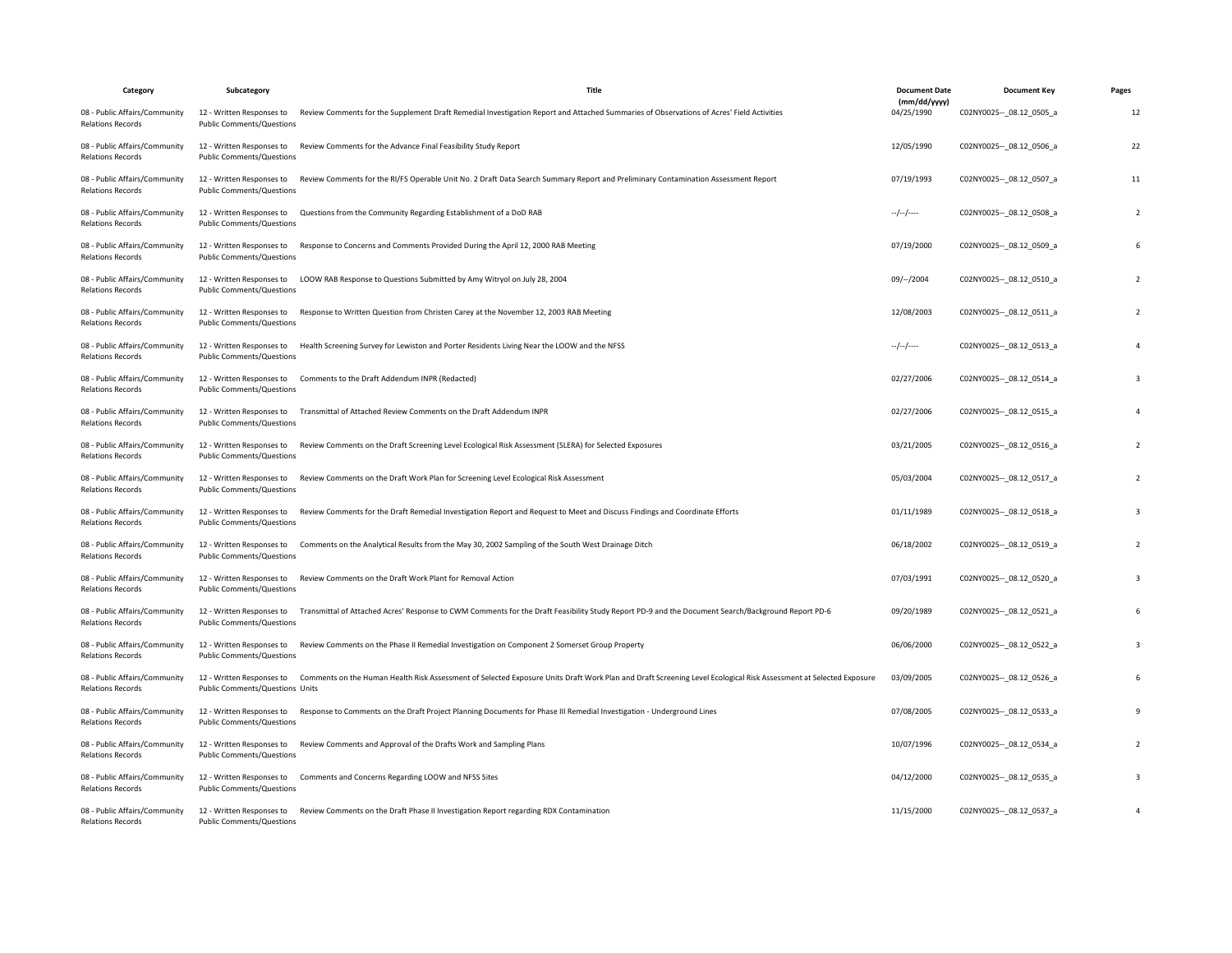| Category                                                                              | Subcategory                                                   | Title                                                                                                                         | <b>Document Date</b>       | <b>Document Key</b>         | Pages                   |
|---------------------------------------------------------------------------------------|---------------------------------------------------------------|-------------------------------------------------------------------------------------------------------------------------------|----------------------------|-----------------------------|-------------------------|
| 08 - Public Affairs/Community<br><b>Relations Records</b>                             | 12 - Written Responses to<br><b>Public Comments/Questions</b> | Additional Review Comments on the Draft Phase II Investigation Report regarding Radioactive Contamination                     | (mm/dd/yyyy)<br>11/28/2001 | C02NY0025 -- 08.12 0538 a   | 6                       |
| 08 - Public Affairs/Community<br><b>Relations Records</b>                             | 12 - Written Responses to<br><b>Public Comments/Questions</b> | Comments and Concerns on the Site Cleanup Activities and Issues (Redacted)                                                    | 05/10/2002                 | C02NY0025 -- 08.12 0539 a   | 5                       |
| 08 - Public Affairs/Community<br><b>Relations Records</b>                             | <b>Public Comments/Questions</b>                              | 12 - Written Responses to Outstanding Question about the Contaminated Materials Storage Area Pad                              | 03/04/2005                 | C02NY0025 -- 08.12 0540 a   | $\overline{1}$          |
| 08 - Public Affairs/Community<br><b>Relations Records</b>                             | 12 - Written Responses to<br><b>Public Comments/Questions</b> | Response to Stakeholder Comments on the Draft Screening Level Ecological Risk Assessment of Selected Exposure Units           | 04/25/2005                 | C02NY0025 -- 08.12 0544 a   | 24                      |
| 08 - Public Affairs/Community<br><b>Relations Records</b>                             | 12 - Written Responses to<br>Public Comments/Questions        | Response to Additional Comments on the Draft Screening Level Ecological Risk Assessment                                       | 08/03/2004                 | C02NY0025 -- 08.12 0545 a   | 11                      |
| 08 - Public Affairs/Community<br><b>Relations Records</b>                             | 13 - Public Notices                                           | May 20, 1998 Information Session to Address NFSS and LOOW                                                                     | 05/17/1998                 | C02NY0025 -- 08.13 0500 a   | $\mathbf{1}$            |
| 08 - Public Affairs/Community<br><b>Relations Records</b>                             | 13 - Public Notices                                           | March 2, 1999 Information Session to Address NFSS and LOOW                                                                    | 02/21/1999                 | C02NY0025 -- 08.13 0501 a   | $\overline{\mathbf{3}}$ |
| 08 - Public Affairs/Community<br><b>Relations Records</b>                             | 13 - Public Notices                                           | March 2, 1999 Information Session for NFSS and LOOW (with Signed Notary)                                                      | 02/21/1999                 | C02NY0025 -- 08.13 0502 a   | $\mathbf{1}$            |
| 08 - Public Affairs/Community<br><b>Relations Records</b>                             | 13 - Public Notices                                           | Restoration Advisory Board Membership Solicitation                                                                            | 03/27/1999                 | C02NY0025 -- _ 08.13_0503_a | $\overline{3}$          |
| 08 - Public Affairs/Community<br><b>Relations Records</b>                             | 13 - Public Notices                                           | Restoration Advisory Board Membership Solicitation (with Signed Notary)                                                       | 03/28/1999                 | C02NY0025 -- 08.13 0504 a   | 1                       |
| 08 - Public Affairs/Community<br><b>Relations Records</b>                             | 13 - Public Notices                                           | June 29, 1999 Restoration Advisory Board Public Meeting                                                                       | 06/20/1999                 | C02NY0025 -- _ 08.13_0505_a | $\overline{2}$          |
| 08 - Public Affairs/Community<br><b>Relations Records</b>                             | 13 - Public Notices                                           | September 15, 1999 Restoration Advisory Board Public Meeting                                                                  | 09/08/1999                 | C02NY0025 -- 08.13 0506 a   | 1                       |
| 08 - Public Affairs/Community                                                         | 13 - Public Notices                                           | January 12, 2000 Restoration Advisory Board Meeting                                                                           | 01/09/2000                 | C02NY0025 -- 08.13 0507 a   | $\overline{\mathbf{3}}$ |
| <b>Relations Records</b><br>08 - Public Affairs/Community                             | 13 - Public Notices                                           | April 12, 2000 Restoration Advisory Board Meeting                                                                             | 04/02/2000                 | C02NY0025 -- 08.13 0508 a   | $\overline{z}$          |
| <b>Relations Records</b><br>08 - Public Affairs/Community                             | 13 - Public Notices                                           | July 12, 2000 Restoration Advisory Board Meeting                                                                              | 07/09/2000                 | C02NY0025 -- 08.13 0509 a   | $\overline{4}$          |
| <b>Relations Records</b><br>08 - Public Affairs/Community                             | 13 - Public Notices                                           | EE/CA and Administrative Record File for LOOW Released for Formal Comment September 11, 2000 through October 10, 2000         | 09/09/2000                 | C02NY0025 -- _ 08.13_0510_a | 5                       |
| <b>Relations Records</b><br>08 - Public Affairs/Community                             | 13 - Public Notices                                           | September 20, 2000 Restoration Advisory Board Meeting                                                                         | 09/10/2000                 | C02NY0025 -- 08.13 0511 a   | 6                       |
| <b>Relations Records</b><br>08 - Public Affairs/Community                             | 13 - Public Notices                                           | NFSS/LOOW Pre-1986 Interviews                                                                                                 | 02/15/2001                 | C02NY0025 -- 08.13 0512 a   | 5                       |
| <b>Relations Records</b><br>08 - Public Affairs/Community                             | 13 - Public Notices                                           | March 7, 2001 Restoration Advisory Board Meeting                                                                              | 02/25/2001                 | C02NY0025 -- 08.13_0513_a   | 6                       |
| <b>Relations Records</b><br>08 - Public Affairs/Community                             | 13 - Public Notices                                           | NFSS/LOOW Pre-1986 Interviews with Attached Signed Notary and Fax Transmittals                                                | --/--/----                 | C02NY0025 -- _ 08.13_0514_a |                         |
| <b>Relations Records</b><br>08 - Public Affairs/Community                             | 13 - Public Notices                                           | November 15, 2000 Restoration Advisory Board Meeting                                                                          | 11/11/2000                 | C02NY0025 -- 08.13 0515 a   |                         |
| <b>Relations Records</b><br>08 - Public Affairs/Community                             | 13 - Public Notices                                           | June 13, 2001 Restoration Advisory Board Meeting                                                                              | 06/03/2001                 | C02NY0025 -- 08.13 0516 a   | $\overline{2}$          |
| <b>Relations Records</b><br>08 - Public Affairs/Community                             | 13 - Public Notices                                           | June 8, 2004 Public Dialogue Hosted by the Lake Ontario Ordnance Works Restoration Advisory Board (RAB)                       | 05/22/2004                 | C02NY0025 -- 08.13 0517 a   | $\overline{\mathbf{3}}$ |
| <b>Relations Records</b><br>08 - Public Affairs/Community                             | 13 - Public Notices                                           | October 17, 2001 Restoration Advisory Board (RAB) Meeting                                                                     | $-/-/-/$                   | C02NY0025 -- _ 08.13_0518_a | $\overline{2}$          |
| <b>Relations Records</b><br>08 - Public Affairs/Community                             | 13 - Public Notices                                           | Application for Permit Under Authority of Section 404 of the Clean Water Act (33 U.S.C. 1344) Public Comment Period Extension | 03/28/2006                 | C02NY0025 -- 08.13 0519 a   | $\mathbf{1}$            |
| <b>Relations Records</b><br>08 - Public Affairs/Community                             | 13 - Public Notices                                           | Application for Permit Under Authority of Section 404 of the Clean Water Act (33 U.S.C. 1344)                                 | 03/28/2006                 | C02NY0025 -- 08.13 0520 a   | 13                      |
| <b>Relations Records</b><br>08 - Public Affairs/Community                             | 13 - Public Notices                                           | March 13, 2002 Restoration Advisory Board Public Meeting                                                                      | $-/-/-$                    | C02NY0025 -- _ 08.13_0521_a | $\overline{2}$          |
| <b>Relations Records</b><br>08 - Public Affairs/Community                             | 13 - Public Notices                                           | Cancellation of June 12, 2002 Restoration Advisory Board Meeting                                                              | $-/-/-/$                   | C02NY0025 -- 08.13 0522 a   | $\mathbf{1}$            |
| <b>Relations Records</b><br>08 - Public Affairs/Community                             | 13 - Public Notices                                           | Restoration Advisory Board Seeking Applicants                                                                                 | --/--/----                 | C02NY0025 -- _ 08.13_0523_a | 1                       |
| <b>Relations Records</b><br>08 - Public Affairs/Community                             | 13 - Public Notices                                           | Corps Asks for Input Regarding a Restoration Advisory Board (with Signed Notary)                                              | 04/06/2008                 | C02NY0025 -- _ 08.13_0531_a | -5                      |
| <b>Relations Records</b><br>08 - Public Affairs/Community<br><b>Relations Records</b> | 13 - Public Notices                                           | March 25, 2009 Lake Ontario Ordnance Works Site Workshop (with Signed Notary)                                                 | 03/08/2009                 | C02NY0025 -- 08.13 0532 a   | 5                       |
|                                                                                       |                                                               |                                                                                                                               |                            |                             |                         |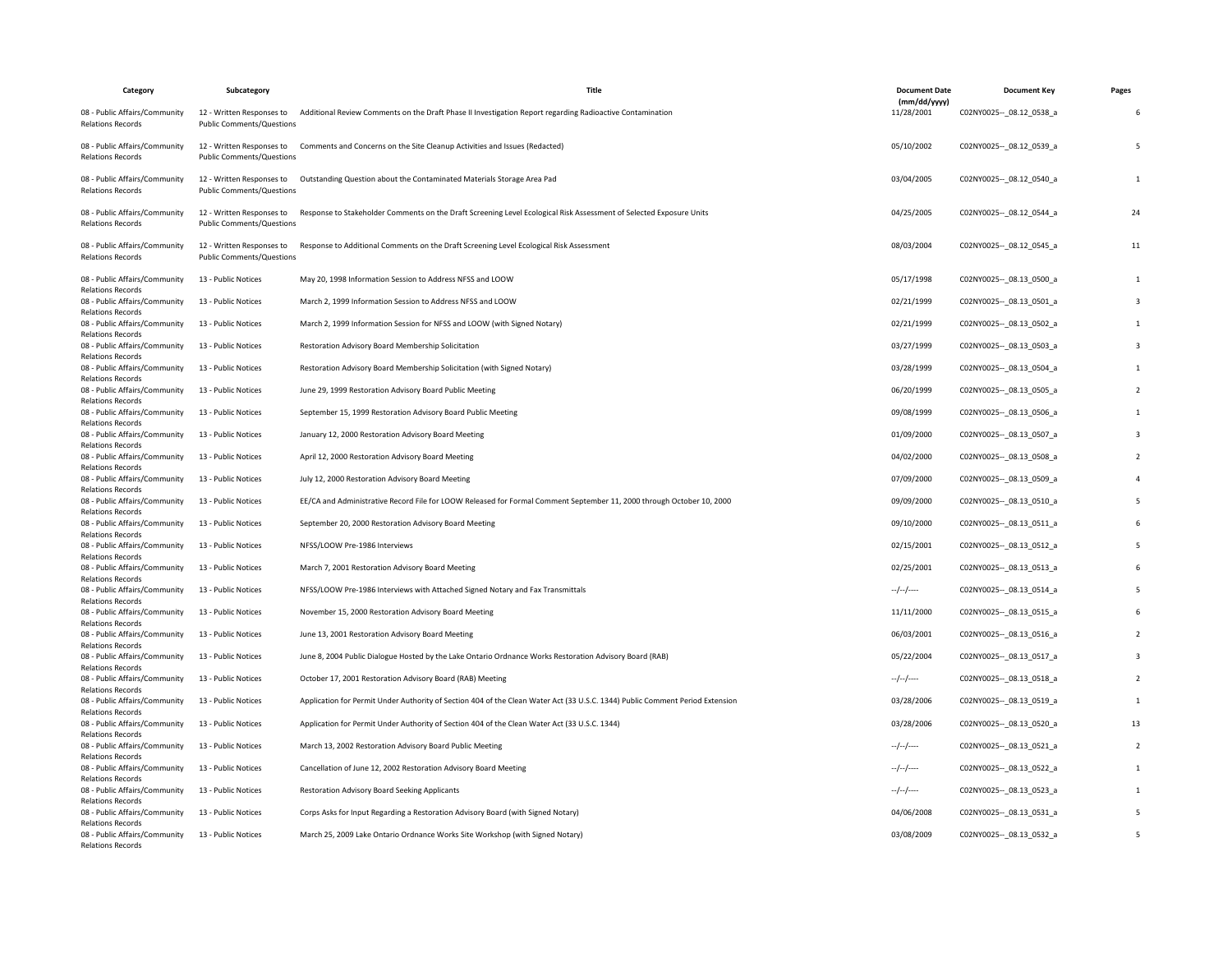| Category                                                                              | Subcategory         | Title                                                                                                                              | <b>Document Date</b>       | <b>Document Key</b>         | Pages |
|---------------------------------------------------------------------------------------|---------------------|------------------------------------------------------------------------------------------------------------------------------------|----------------------------|-----------------------------|-------|
| 08 - Public Affairs/Community                                                         | 13 - Public Notices | We Need Your Input! for Planning Outreach Activities                                                                               | (mm/dd/yyyy)<br>09/07/2008 | C02NY0025 -- _ 08.13_0533_a |       |
| <b>Relations Records</b><br>08 - Public Affairs/Community<br><b>Relations Records</b> | 13 - Public Notices | Informational Environmental Meeting for April 14, 2005                                                                             | $-/-/-$                    | C02NY0025 -- 08.13 0536 a   |       |
| 08 - Public Affairs/Community<br><b>Relations Records</b>                             | 13 - Public Notices | Corps Not to Establish Restoration Advisory Board (with Signed Notary)                                                             | 07/04/2010                 | C02NY0025-- 08.13 0539 a    |       |
| 08 - Public Affairs/Community<br><b>Relations Records</b>                             | 13 - Public Notices | Corps Asks for Input Regarding a Restoration Advisory Board (with Signed Notary)                                                   | 04/04/2010                 | C02NY0025 -- _ 08.13_0540_a |       |
| 08 - Public Affairs/Community<br><b>Relations Records</b>                             | 13 - Public Notices | September 16, 2009 Lake Ontario Ordnance Works and Niagara Falls Storage Site Workshop (with Signed Notary)                        | 08/30/2009                 | C02NY0025 -- 08.13 0542 a   |       |
| 08 - Public Affairs/Community<br><b>Relations Records</b>                             | 13 - Public Notices | Underground Utilities Remedial Investigation Report Available for Former Lake Ontario Ordnance Works Site (with Signed Notary)     | 06/20/2009                 | C02NY0025 -- 08.13 0543 a   |       |
| 08 - Public Affairs/Community<br><b>Relations Records</b>                             | 13 - Public Notices | June 24, 2009 Lake Ontario Ordnance Works Site Workshop                                                                            | 05/30/2009                 | C02NY0025 -- 08.13 0544_a   |       |
| 08 - Public Affairs/Community<br><b>Relations Records</b>                             | 13 - Public Notices | March 24, 2010 Lake Ontario Ordnance Works and Niagara Falls Storage Site Workshop (with Signed Notary)                            | 03/07/2010                 | C02NY0025 -- _ 08.13_0545_a |       |
| 08 - Public Affairs/Community<br><b>Relations Records</b>                             | 13 - Public Notices | Lake Ontario Ordnance Works Restoration Advisory Board Meeting to Be Held                                                          | 02/28/2001                 | C02NY0025 -- 08.13 0546_a   |       |
| 08 - Public Affairs/Community<br><b>Relations Records</b>                             | 13 - Public Notices | November 12, 2003 Information Session Lake Ontario Restoration Advisory Board (RAB)                                                | 11/01/2003                 | C02NY0025 -- 08.13 0550 a   |       |
| 08 - Public Affairs/Community<br><b>Relations Records</b>                             | 13 - Public Notices | Volunteer Chair Position Open Lake Ontario Restoration Advisory Board                                                              | 10/23/2004                 | C02NY0025 -- _ 08.13_0551_a |       |
| 08 - Public Affairs/Community<br><b>Relations Records</b>                             | 13 - Public Notices | December 2, 2009 Site Workshop Invitation                                                                                          | $-/-/-$                    | C02NY0025 -- 08.13 0552 a   |       |
| 08 - Public Affairs/Community<br><b>Relations Records</b>                             | 13 - Public Notices | March 24, 2010 Site Workshop Invitation                                                                                            | $-$ / $-$ /----            | C02NY0025 -- 08.13 0553 a   |       |
| 08 - Public Affairs/Community<br><b>Relations Records</b>                             | 13 - Public Notices | September 16, 2009 Site Workshop Invitation                                                                                        | $-/-/-$                    | C02NY0025 -- 08.13 0554_a   |       |
| 08 - Public Affairs/Community<br><b>Relations Records</b>                             | 13 - Public Notices | May 17, 2003 Collaborative Learning Workshop                                                                                       | $-$ / $-$ /----            | C02NY0025 -- 08.13 0555_a   |       |
| 08 - Public Affairs/Community<br><b>Relations Records</b>                             | 13 - Public Notices | May 20, 1998 Information Session to Address NFSS and LOOW (with Signed Notary)                                                     | 05/16/1998                 | C02NY0025 -- _ 08.13_0557_a |       |
| 08 - Public Affairs/Community<br><b>Relations Records</b>                             | 13 - Public Notices | November 15, 2000 Restoration Advisory Board Meeting (with Signed Notary)                                                          | 11/05/2000                 | C02NY0025 -- 08.13 0558 a   |       |
| 08 - Public Affairs/Community<br><b>Relations Records</b>                             | 13 - Public Notices | Invitation to Restoration Advisory Board Meeting January 12, 2000 (with Signed Notary)                                             | 01/09/2000                 | C02NY0025 -- _ 08.13_0559_a |       |
| 08 - Public Affairs/Community                                                         | 13 - Public Notices | March 7, 2001 Restoration Advisory Board Meeting (with Signed Notary)                                                              | 02/25/2001                 | C02NY0025 -- 08.13 0560 a   |       |
| <b>Relations Records</b><br>08 - Public Affairs/Community                             | 13 - Public Notices | Underground Utilities Remedial Investigation Report Available for Former Lake Ontario Ordnance Works Site                          | $-/-/-$                    | C02NY0025 -- 08.13 0562_a   |       |
| <b>Relations Records</b><br>08 - Public Affairs/Community                             | 13 - Public Notices | September 29, 2008 Public Meeting to Present the Findings of the Cancer Study Conducted by the New York State Department of Health | $-/-/-$                    | C02NY0025 -- _ 08.13_0563_a |       |
| <b>Relations Records</b><br>08 - Public Affairs/Community                             | 13 - Public Notices | June 23, 2010 Lake Ontario and Niagara Falls Site Workshop (with Signed Notary)                                                    | 06/07/2010                 | C02NY0025 -- 08.13 0564 a   |       |
| <b>Relations Records</b><br>08 - Public Affairs/Community                             | 13 - Public Notices | November 3, 2010 Lake Ontario Ordnance Works And Niagara Falls Storage Site Workshop                                               | $-/-/-$                    | C02NY0025 -- 08.13 0566_a   |       |
| <b>Relations Records</b><br>08 - Public Affairs/Community                             | 13 - Public Notices | Nuclear Talk Tonight at Niagara University                                                                                         | 08/09/2010                 | C02NY0025 -- _ 08.13_0568_a |       |
| <b>Relations Records</b><br>08 - Public Affairs/Community                             | 13 - Public Notices | Public Dialogue Hosted by the Lake Ontario Ordnance Works Restoration Advisory Board (RAB)                                         | 05/29/2004                 | C02NY0025 -- 08.13 0570 a   |       |
| <b>Relations Records</b><br>08 - Public Affairs/Community                             | 13 - Public Notices | CWM Public Advisory Panel to Hear From DEC at Meeting                                                                              | 11/25/2007                 | C02NY0025 -- _ 08.13_0571_a |       |
| <b>Relations Records</b><br>08 - Public Affairs/Community                             | 13 - Public Notices | Public Workshop Planned on Ordnance Works Cleanup                                                                                  | 03/24/2009                 | C02NY0025 -- 08.13 0572 a   |       |
| <b>Relations Records</b><br>08 - Public Affairs/Community                             | 13 - Public Notices | Buffalo News: FS EU8 Occidental Chemical Property Former Lake Ontario Ordnance Works (LOOW) Formerly Used Defense Site             | 08/09/2015                 | C02NY0025 -- _ 08.13_0573_a |       |
| <b>Relations Records</b><br>08 - Public Affairs/Community                             | 13 - Public Notices | You are invited Lake Ontario Ordnance Works Poster Session - Lewiston Porter Sentinel                                              | 05/16/2015                 | C02NY0025 -- 08.13 0574 a   |       |
| <b>Relations Records</b><br>08 - Public Affairs/Community                             | 13 - Public Notices | Notification of Availability for Public Review of Removal Action Decision Document with Affidavit of Publication                   | 04/13/1995                 | C02NY0025 -- 08.13 0575_a   |       |
| <b>Relations Records</b><br>08 - Public Affairs/Community                             | 13 - Public Notices | Notification of Availability for Public Review of Removal Action Decision Document with Affidavit of Publication                   | 04/14/1995                 | C02NY0025 -- _ 08.13_0576_a |       |
| <b>Relations Records</b><br>08 - Public Affairs/Community                             | 13 - Public Notices | Notification of Availability for Public Review of Removal Action Decision Document with Affidavit of Publication                   | 04/07/1995                 | C02NY0025 -- 08.13 0577_a   |       |
| <b>Relations Records</b><br>08 - Public Affairs/Community                             | 13 - Public Notices | Notification of July 12, 2000 Restoration Advisory Board Public Meeting                                                            | $-/-/-$                    | C02NY0025 -- 08.13 0578 a   |       |
| <b>Relations Records</b><br>08 - Public Affairs/Community                             | 13 - Public Notices | Announcement of the Availability of the Management Action Plan and Associated Property Management Action Plans, Update No. 1       | 03/14/2013                 | C02NY0025 -- 08.13 0580 a   |       |
| <b>Relations Records</b>                                                              |                     |                                                                                                                                    |                            |                             |       |